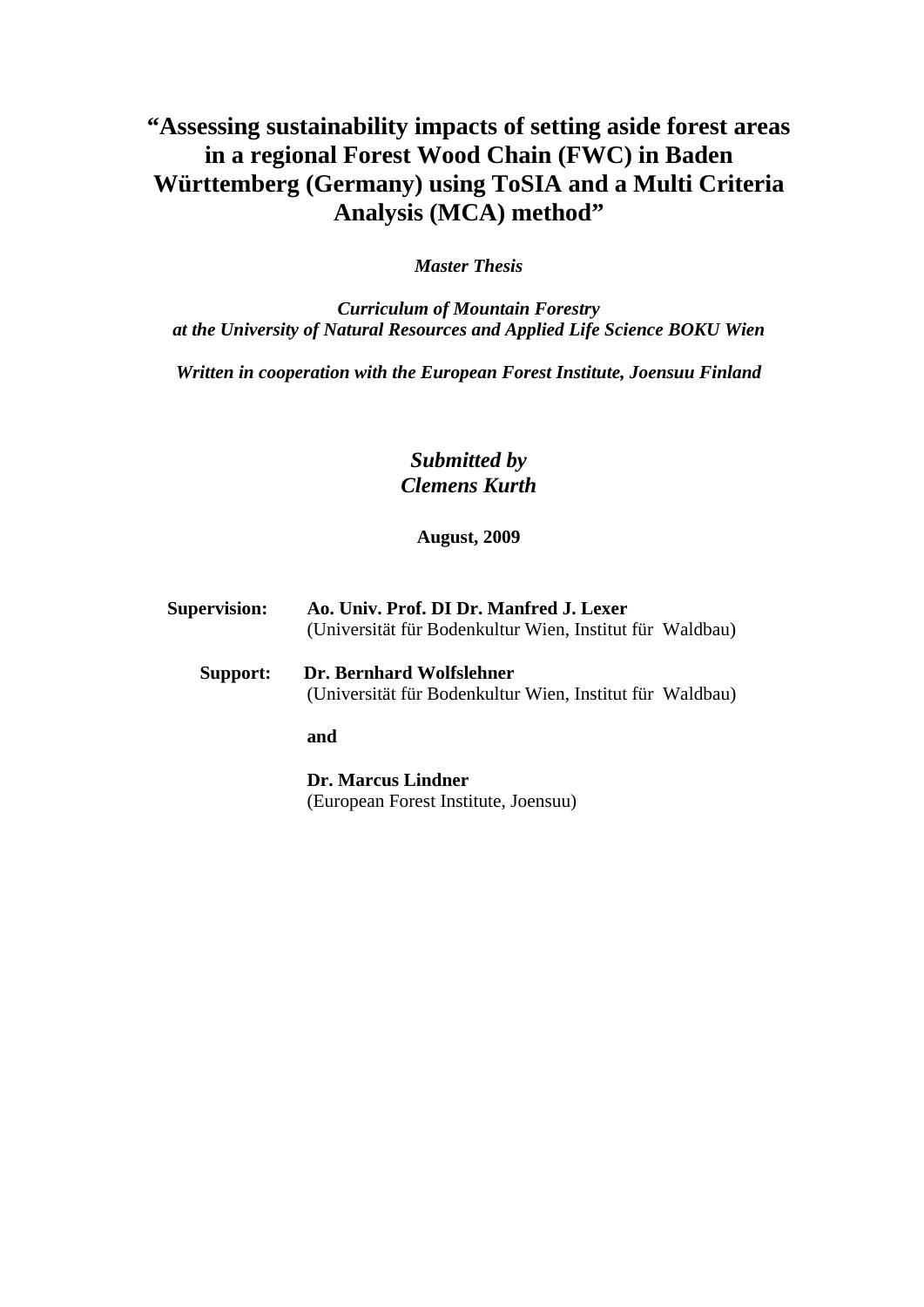## **Abstract**

In this study the quantitative decision support tool ToSIA (Tool for Sustainability Impact Assessment) is employed to assess sustainability impacts on a regional forestwood chain (FWC) in Baden-Württemberg (Germany) by using a set of 9 sustainability indicators. ToSIA structures a FWC into processes, the performances of which are characterised by the set of sustainability indicators. Indicator values are generated by simulating the flow of wood material through the processes of a FWC. To enrich the analytical and decision making power of sustainability impact assessments, the multicriteria analysis method PROMETHEE II is employed to analyse the effects of different hypothetical stakeholder perspectives on overall preferentiality of alternative FWCs. As examples for change sin regional FWCs it is assumed that (a) forests on steep slopes are set aside, and (b) 5% of total forest area are devoted to nature conservation and taken out of management. The analysis includes the variability in ranking as affected by the different archetypic preference profiles of stakeholders.

*Keywords: sustainability impact assessment, multi-criteria analysis, forest-wood chain, decision support, sustainability indicators.*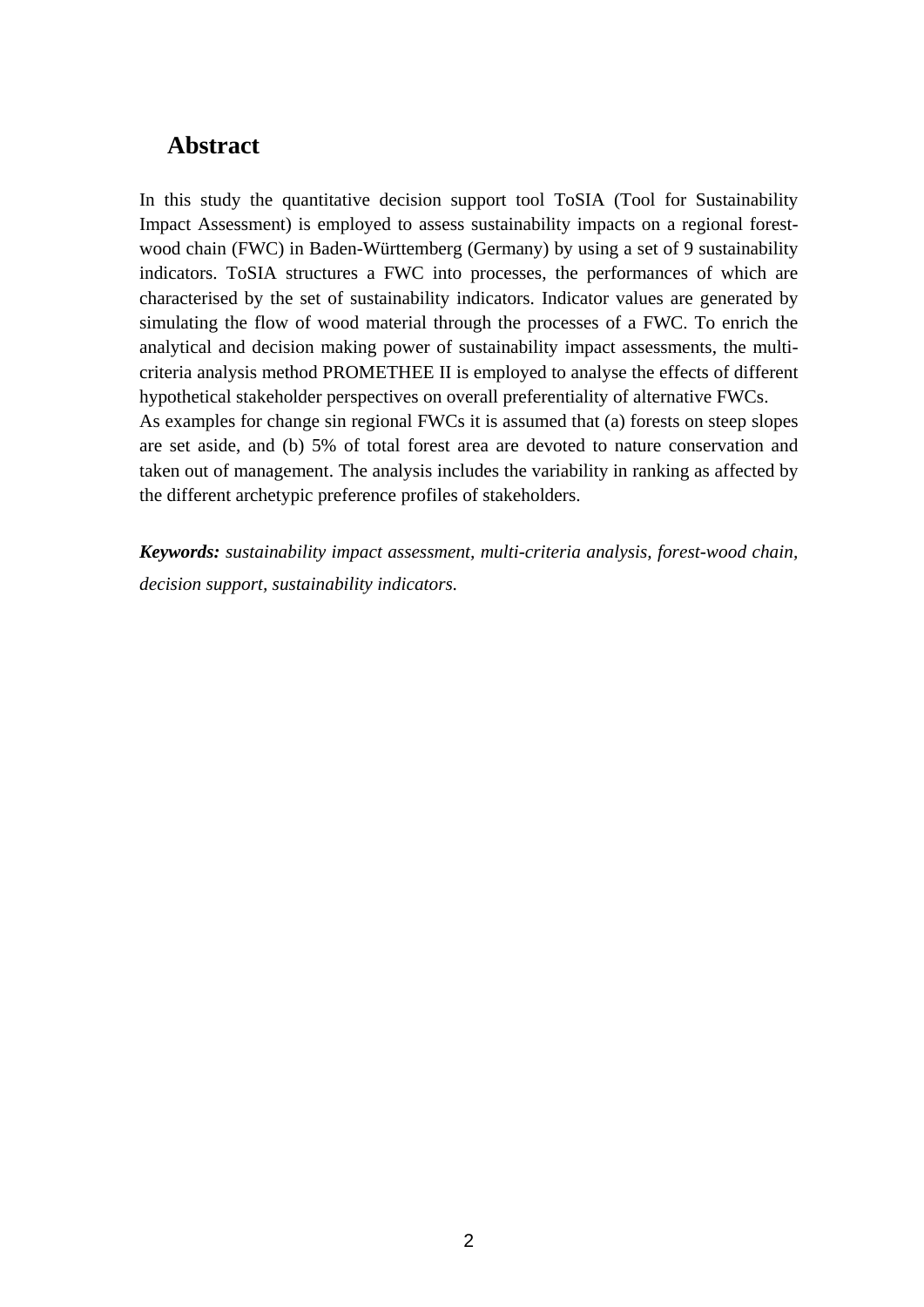## **Zusammenfassung**

In der vorliegenden Arbeit wird ToSIA (Tool for Sustainability Impact Assessment), ein Software-Programm zur Analyse und Bewertung von Nachhaltigkeitsauswirkungen von Forst-Holzketten (FWC) zur Analyse einer regionalen FWC in Baden-Württemberg, Deutschland verwendet. Im ToSIA Programm wird die Forst-Holzkette in verschiedene Prozesse untergliedert. Diese Prozesse und ihre Funktionen werden durch Nachhaltigkeitsindikatoren beschrieben. In vorliegendem Beispiel wurden 9 Indikatoren verwendet. Die Indikatorwerte werden durch Simulierung des Holzflusses durch die einzelnen Prozesse der Forst-Holzkette berechnet. Um die analytische Aussagekraft zu verbessern und die Entscheidungsfindung im Bereich von Nachhaltigkeitsanalysen zu stärken, wird die multikriterielle Entscheidungsfindungsmethode PROMETHEE II eingesetzt. Mit Hilfe dieser Methode wird untersucht, welchen Einfluss verschiedene hypothetische Sichtweisen von Interessensvertretern auf die Vorziehenswürdigkeit von alternativen Forst-Holzketten haben.

In vorliegendem Beispiel werden die Optionen (a) Aussernutzungstellung von Wäldern in Steillagen, und (b) Nutzungsverzicht auf 5% der Landeswaldfläche wegen Naturschutzaspekten, mit der aktuellen Waldbewirtschaftung verglichen. Die Analyse fokussiert insbesondere auf die Effekte unterschiedlicher archetypischer Präferenzprofile von Interessensgruppen auf die Rangfolge der Alternativen.

*Schlagworte: Nachhaltigkeitsanalyse, multikriterielle Analyse, Forst-Holzkette, Entscheidungsunterstützung, Nachhaltigkeitsindikatoren*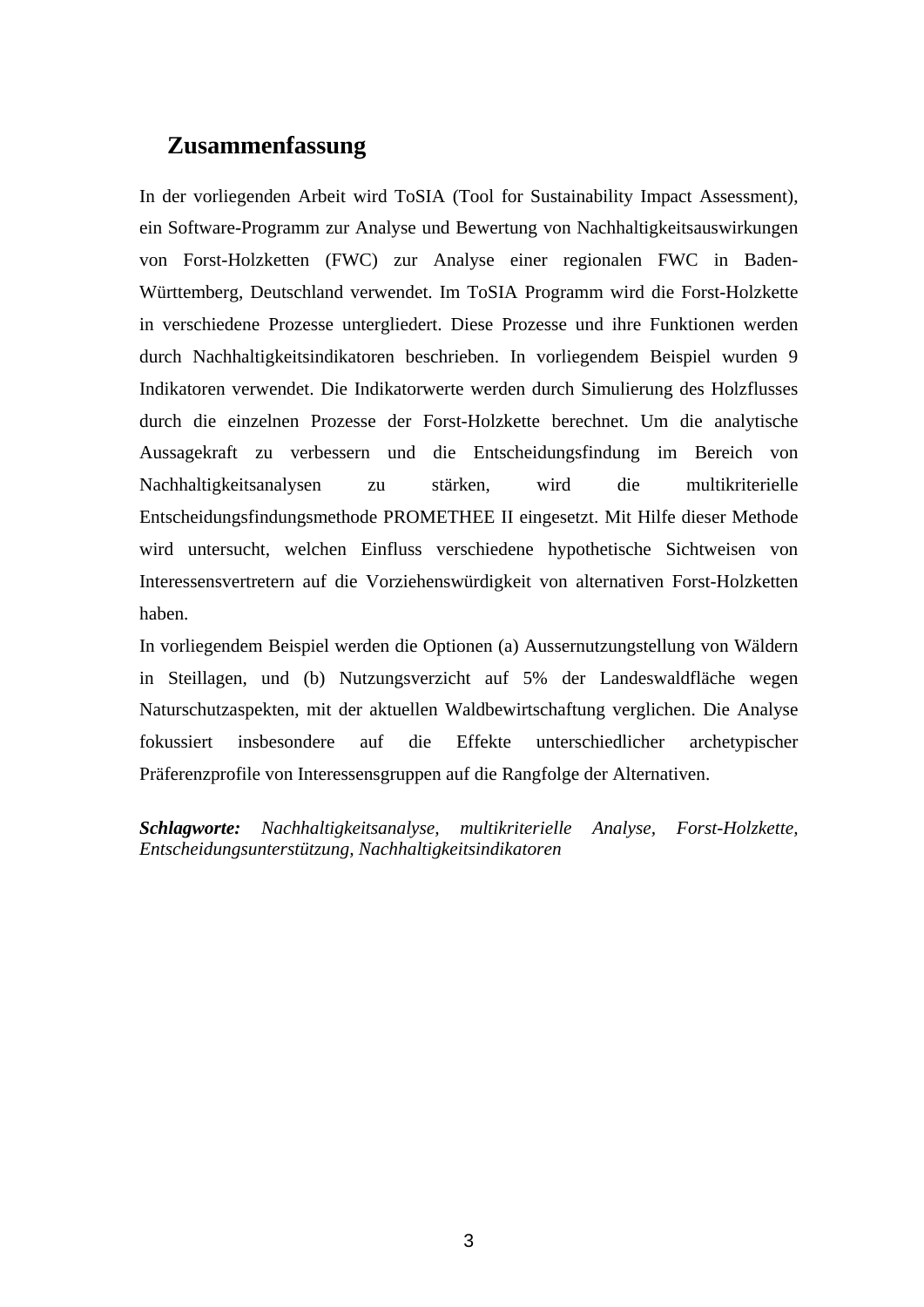## **Acknowledgements**

Finally the work is done and my Master thesis is in your hands or on your screen. There are a number of persons and institutions who contributed in different ways to this study. I would like to express my sincere gratitude to all of them for their valuable support. Without your constructive assistance, this thesis would not have been possible.

First of all I would like to thank my supervisors Ao. Univ. Prof. DI Dr. Manfred J. Lexer, Dr. Marcus Lindner and Dr. Bernhard Wolfslehner. Your undeviating help, guidance, comments, criticism, and encouragement always gave me new motivation and inspiration to accomplish the work on this thesis.

I am much obliged to persons of the team at the Programme Area Forest Ecology and Management, European Forest Institute, Joensuu who constantly gave support to me. Namely these persons are Tommi Suominen, Dr. Diana Vötter, PhD Taru Palosuo and Wendelin Werhahn-Mees.

I would like to thank Martina Roubalova and Petr Kneblik form IFER (Institute of Forest Ecosystem Research, ltd; Czech Republic) for their constant support with the EFORWOOD database client. Further I would like to thank the team of the Baden-Württemberg case study, especially Dr. Franka Brüchert (FVA - Forest Research Institute Baden-Württemberg) and Dr. Philipp Duncker (Institute for Forest Growth at Albert-Ludwigs-University of Freiburg) for the valuable support concerning the data collection.

Last but not least special thanks go to my fiancé Christine Knust, my parents Marion and Dr. Henning Kurth, my grandparents Annelies Ilse Kurth and Prof. Dr. Dr. hc Horst Kurth, my sister Elisabeth Kurth and my friends. Thank you for the permanent support and patience concerning study and personal related issues.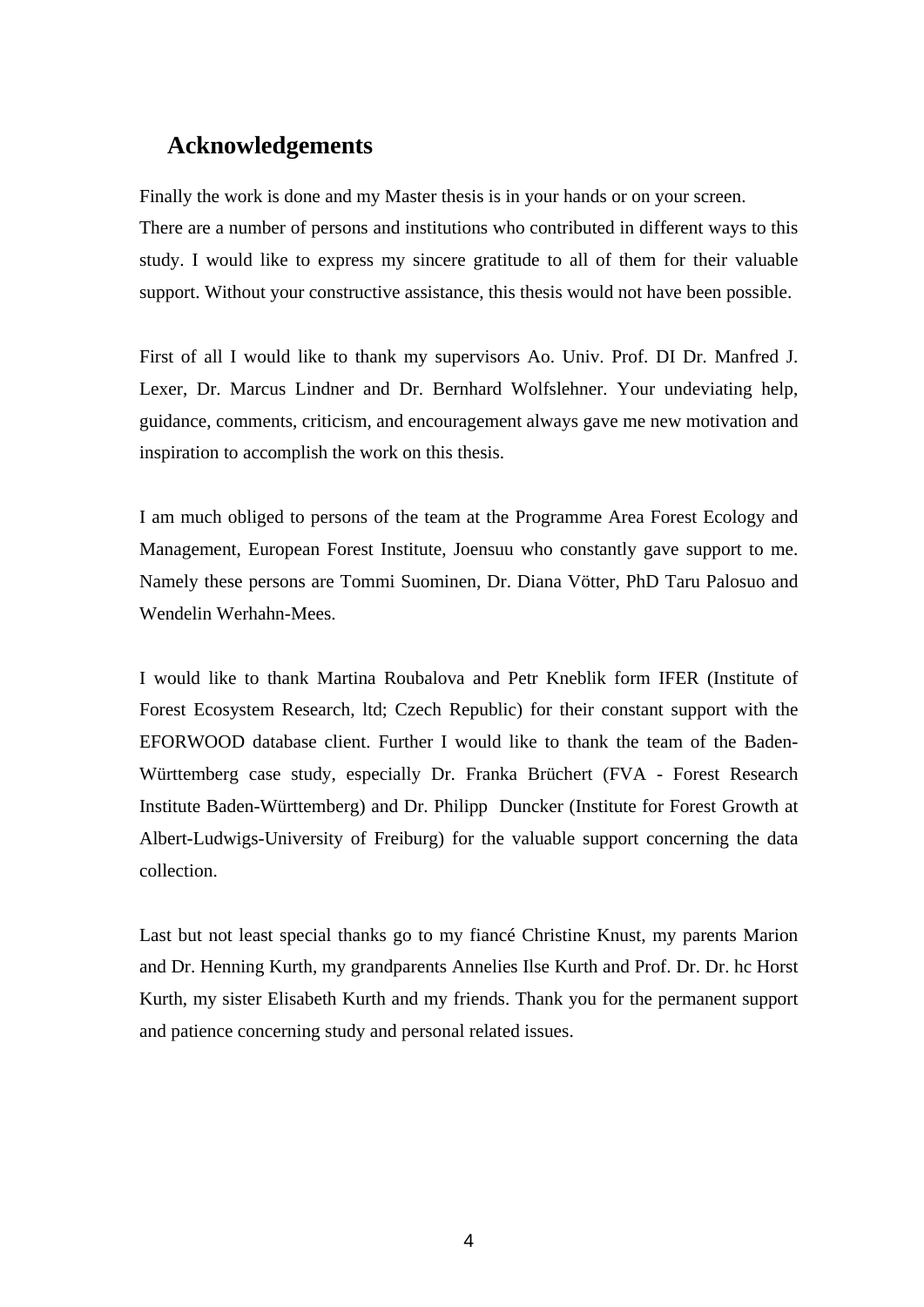# **Table of contents**

| 2.2 Multi-Criteria Analysis to support sustainability impact assessment  16 |  |
|-----------------------------------------------------------------------------|--|
|                                                                             |  |
|                                                                             |  |
|                                                                             |  |
|                                                                             |  |
|                                                                             |  |
|                                                                             |  |
|                                                                             |  |
|                                                                             |  |
|                                                                             |  |
|                                                                             |  |
|                                                                             |  |
|                                                                             |  |
|                                                                             |  |
|                                                                             |  |
|                                                                             |  |
|                                                                             |  |
|                                                                             |  |
|                                                                             |  |
|                                                                             |  |
|                                                                             |  |
|                                                                             |  |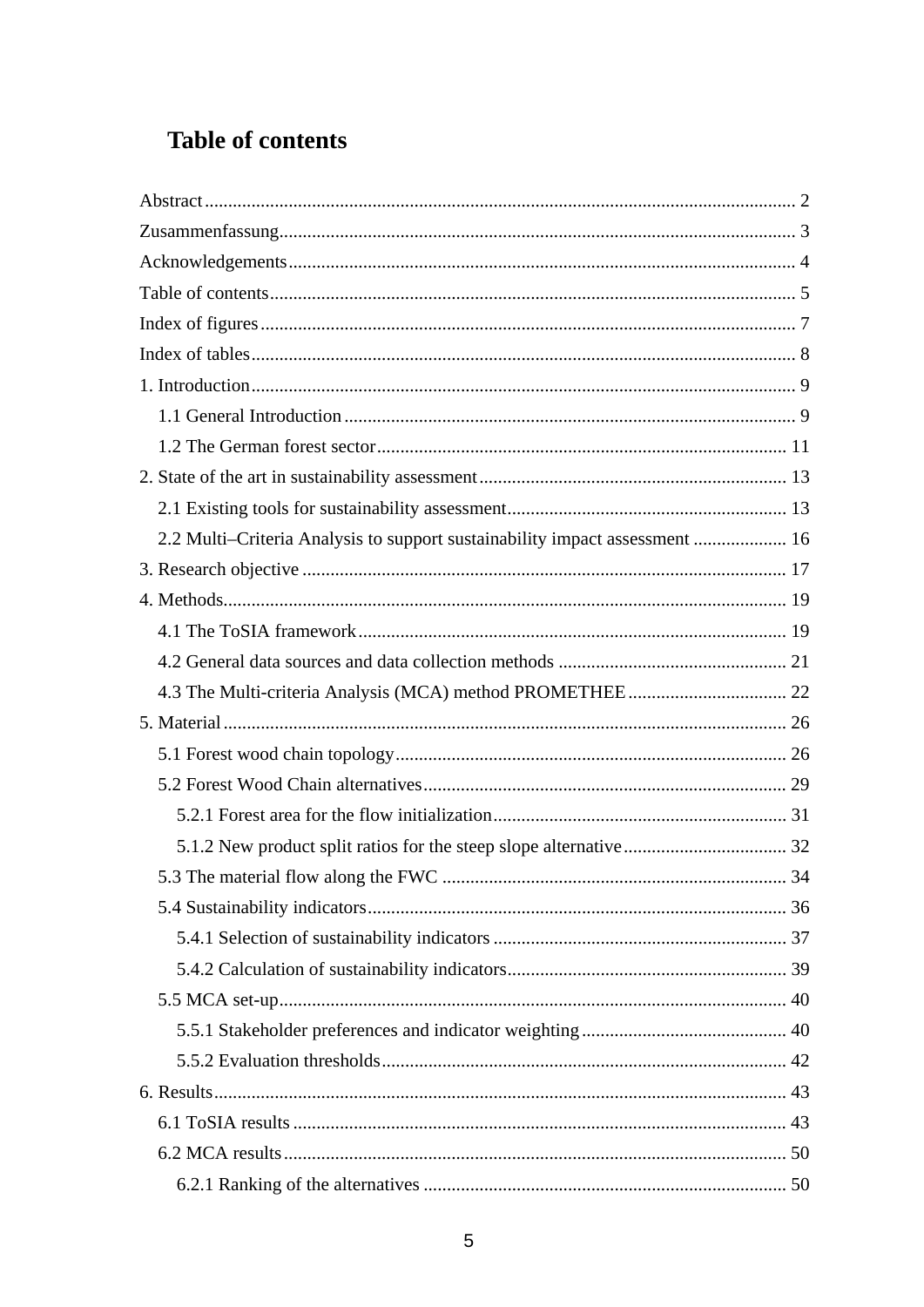| Productivity 57                                                                                  |
|--------------------------------------------------------------------------------------------------|
|                                                                                                  |
|                                                                                                  |
|                                                                                                  |
|                                                                                                  |
|                                                                                                  |
|                                                                                                  |
|                                                                                                  |
|                                                                                                  |
|                                                                                                  |
|                                                                                                  |
|                                                                                                  |
| 10.3 Annual flow of timber and wood products in Germany 2003(in million m <sup>3</sup> )  77     |
|                                                                                                  |
|                                                                                                  |
|                                                                                                  |
| 10.6.1 Overview of selected main indicators for demonstration of EFORWOOD<br>SIA approach 81     |
| 10.6.2 Overview of selected sub-indicators for demonstration of EFORWOOD<br>SIA approach<br>- 82 |
| 10.7 Information to be collected for the calculation of the carbon flow over the                 |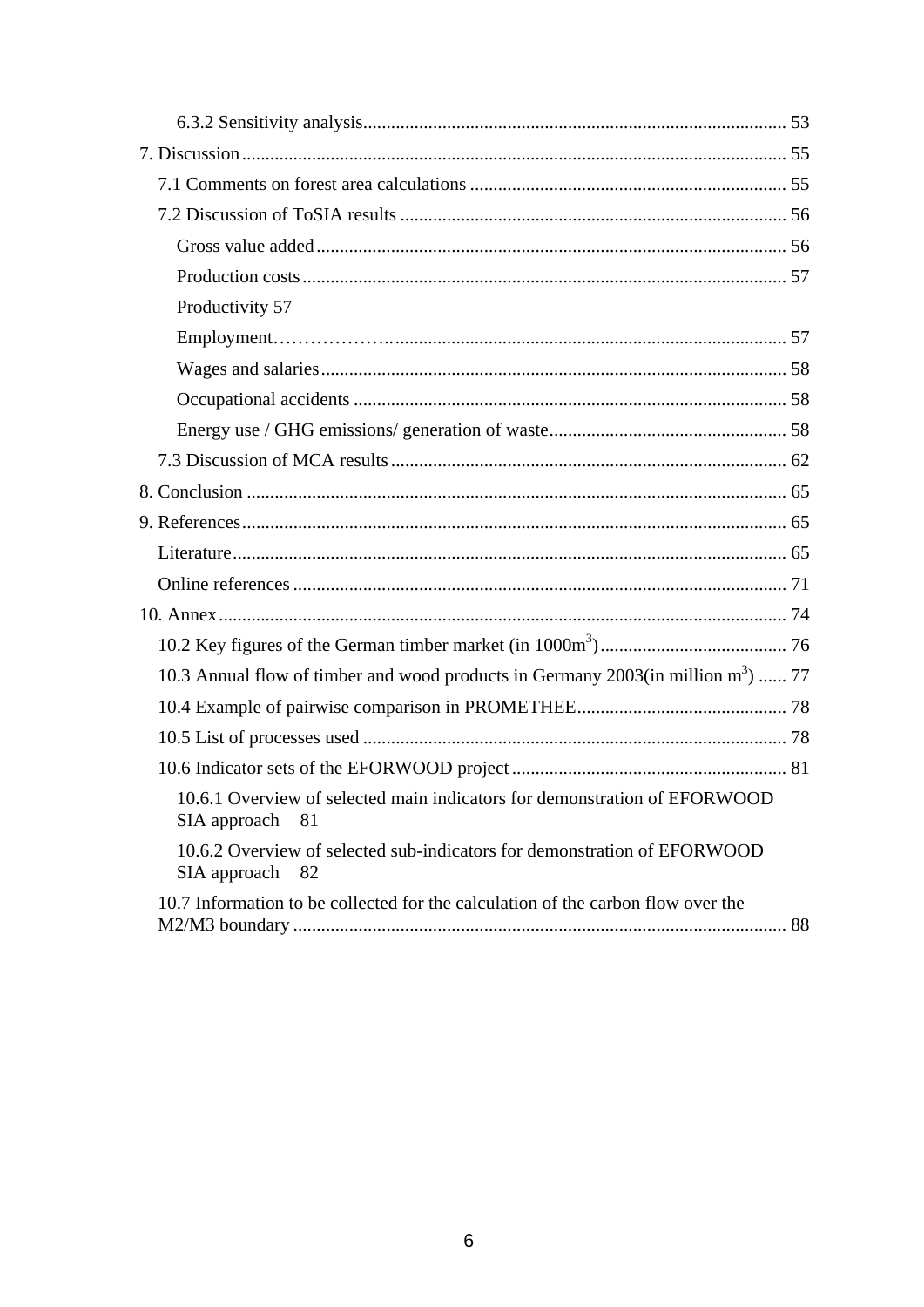# **Index of figures**

| Fig. 1: Basic Principles of the Causal Chain Analysis, $(NTM = Non-tariff$ measures)                                                                                                                                                                                                                                                                        |
|-------------------------------------------------------------------------------------------------------------------------------------------------------------------------------------------------------------------------------------------------------------------------------------------------------------------------------------------------------------|
| Fig. 2: The methodological framework to assess the sustainability of FWCs. The shaded<br>boxes represent processes in one FWC. The green boxes symbolize the processes<br>in a selected FWC and the white ones the alternative processes (LINDNER ET AL.                                                                                                    |
| Fig. 3: Data is collected in the different modules and provided to the database. Quality<br>checks are done from several points within the project to secure the quality of the<br>ToSIA output results. Work package 1.2 of the EFORWOOD project is<br>responsible for issues like, e.g. validation of the data, providing ToSIA input files               |
| Fig. 4: The six explicit preference functions used in PROMETHEE (BRANS ET AL,                                                                                                                                                                                                                                                                               |
| Fig. 5: Simplified chain topology of the Baden-Württemberg Forestry Wood Chain,<br>used in this study. Shown are major processes or process groups starting from<br>regeneration of trees and going to the end of life of wood based                                                                                                                        |
| Fig. 6: Extract of the FWC topology showing the selected processes and products and<br>their connections. Product shares for input and output products enable the                                                                                                                                                                                           |
| Fig. 7: Calculation example for the labour cost indicator in the thinning process.<br>Indicator data are reported relative to the reporting unit of the process (m3). ToSIA<br>converts this with a conversion factor into the indicator value per reference flow<br>(tons of carbon) and multiplies this with the material flow to calculate the indicator |
|                                                                                                                                                                                                                                                                                                                                                             |
| Fig. 9: Relative comparison of absolute indicator values calculated by ToSIA for the<br>three alternatives and the reference year 2005. (100 % = the best/highest value, the                                                                                                                                                                                |
| Fig. 10: Relation of decrease and increase of relative indicator values in percentage<br>related to the highest value. (100 % = the highest value, the others relative to it).  49                                                                                                                                                                          |
| Fig. 11: Comparison of the PROMETHEE 2 rankings. The results are displayed for the<br>three different stakeholder profiles, for the three management alternatives 10%                                                                                                                                                                                       |
| Fig. 12: Comparison of the PROMETHEE 2 rankings. The results are displayed for the<br>three different stakeholder profiles, for the three management alternatives 50%                                                                                                                                                                                       |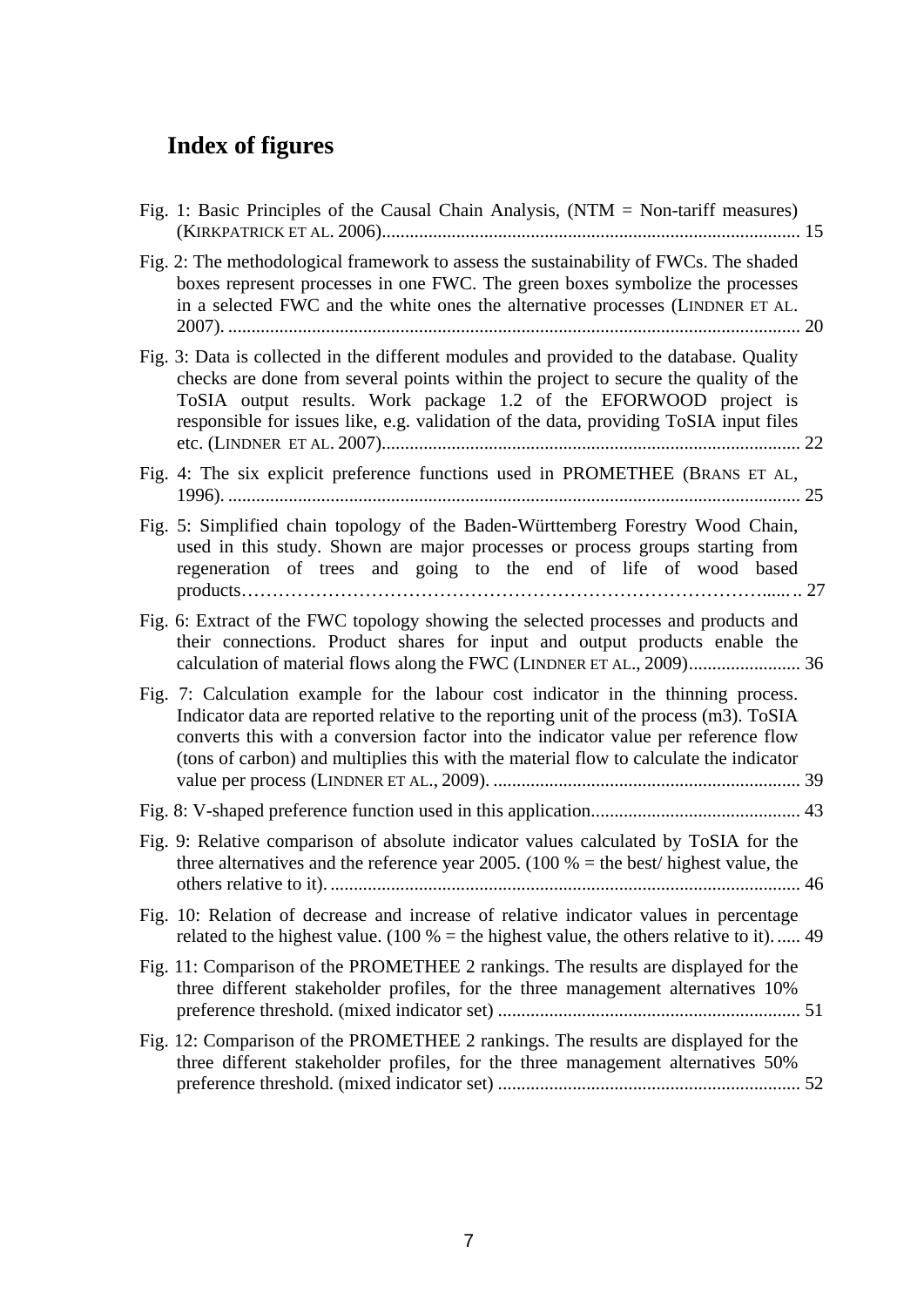## **Index of tables**

| Tab. 1: "Productive" forest area (in ha) per tree species and age class, for each                                                                                                                                                                                                                                                                   |  |
|-----------------------------------------------------------------------------------------------------------------------------------------------------------------------------------------------------------------------------------------------------------------------------------------------------------------------------------------------------|--|
| Tab. 2: Product split ratios for spruce ready for harvesting. Black product split ratios for<br>the baseline alternative given by the database client, red new calculated product                                                                                                                                                                   |  |
| Tab. 3: Product split ratios for beech ready for harvesting. Black product split ratios for<br>the baseline alternative given by the database client, red new calculated product                                                                                                                                                                    |  |
|                                                                                                                                                                                                                                                                                                                                                     |  |
| Tab. 5: Preference table of representative of the timber industry in Baden Württemberg 41                                                                                                                                                                                                                                                           |  |
| Tab. 6: Preferences representing environmental NGO's in Baden Württemberg.  42                                                                                                                                                                                                                                                                      |  |
| Tab. 7: Preferences representing the labor union in Baden Württemberg 42                                                                                                                                                                                                                                                                            |  |
| Tab. 8: Absolute results of the ToSIA calculations with full aggregation along the<br>chains for the three management alternatives of the Baden Württemberg Forest<br>wood chain (baseline, setting aside forests on steep slopes and setting aside 5% of<br>the productive forest area). All results are calculated for the reference year 2005 45 |  |
| Tab. 9: Indicator values used for the MCA application as absolute or relative values for<br>the reference year 2005 (later it will be refered to as mixed indicator set) 48                                                                                                                                                                         |  |
| Tab. 10: For each stakeholder group 2 rankings using different preference threshold                                                                                                                                                                                                                                                                 |  |
| Tab.11: Weight stability intervals from ranking carried out for the representative of<br>environmental NGO's in Baden Württemberg for the indicator values of the mixed                                                                                                                                                                             |  |
| Tab.12: Weight stability intervals from ranking carried out for the representative of the<br>labour union in Baden Württemberg for the indcator values of the mixed set 54                                                                                                                                                                          |  |
| Tab.13: Weight stability intervals from ranking carried out for the representative of the<br>timber industry in Baden Württemberg for the relative indicator values of the                                                                                                                                                                          |  |
| Tab. 12: Comparison of ToSIA calculated indicator values with findings from                                                                                                                                                                                                                                                                         |  |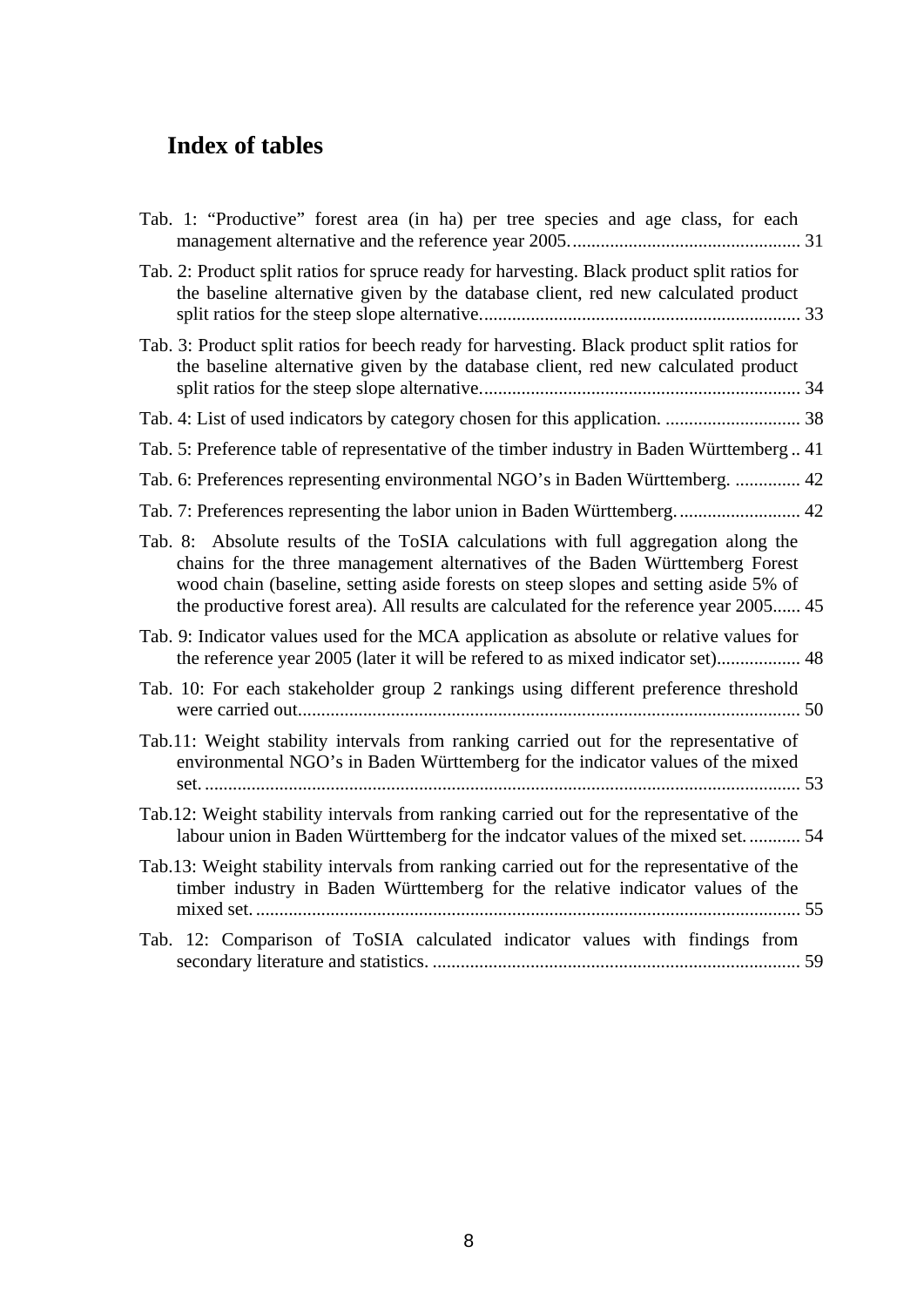## **1. Introduction**

#### *1.1 General Introduction*

The first thoughts towards sustainable forestry rose in Germany centuries ago. Already in 1713 the German tax accountant and mining administrator HANS CARL VON CARLOWITZ mentioned sustainability in context of forestry, but without any specification how to achieve it. Later in 1795 GEORG LUDWIG HARTIG described the principle of sustainability in his manuscript "*Instruction about taxation and description of forest stands"*<sup>1</sup> without mentioning the actual term. Originally, the term sustainability was used in a very simple and narrow application, e.g. the limitation of annual harvests to the amount of annual ingrowths to sustain a constant production of timber. Later, the principles where developed further and used also in other contexts beyond forestry. The World Comission on Environment and Development in 1987 defined sustainability as a term which is still used today in the same way. Thus, the goal of sustainable development was published after the general UN-convention in 1987 (WECD, 1987), "[...] that sustainable development, which implies meeting the needs of the present without compromising the ability of future generations to meet their own needs, should become a central guiding principle of the United Nations, Governments and private institutions, organizations and enterprises [...]". In this definition, sustainability is described quite well, but still it does not show how this goal can be achieved (SVERDRUP AND SVENSSON, 2002).

During the Earth Summit in Rio de Janeiro in 1992, forests and forestry were promoted to the international agenda because of their importance for biodiversity and their role in economic and social development (UNCED, 1992). In the following decade, the sustainability paradigm was expanded to many other sectors including economics (PEARCE ET AL., 1990; KLAUER, 1999; DRESNER, 2003)

As mentioned before, today's interpretation of sustainability in forestry is multi-dimensional. For further expansion, entire sectors should be evaluated for their contribution to sustainable development. This implies for forestry that production chains from the forest to the final consumer should be analysed (i.e. forestry wood chains; FWC). KATILA AND SIMULA (2004) mention that the sustainability of forestry is influenced by many factors which are related to national policies and trade, e.g. full

 1 Translated by the autor. Original: "*Anweisung zur Taxation und Beschreibung der Forstbestände"*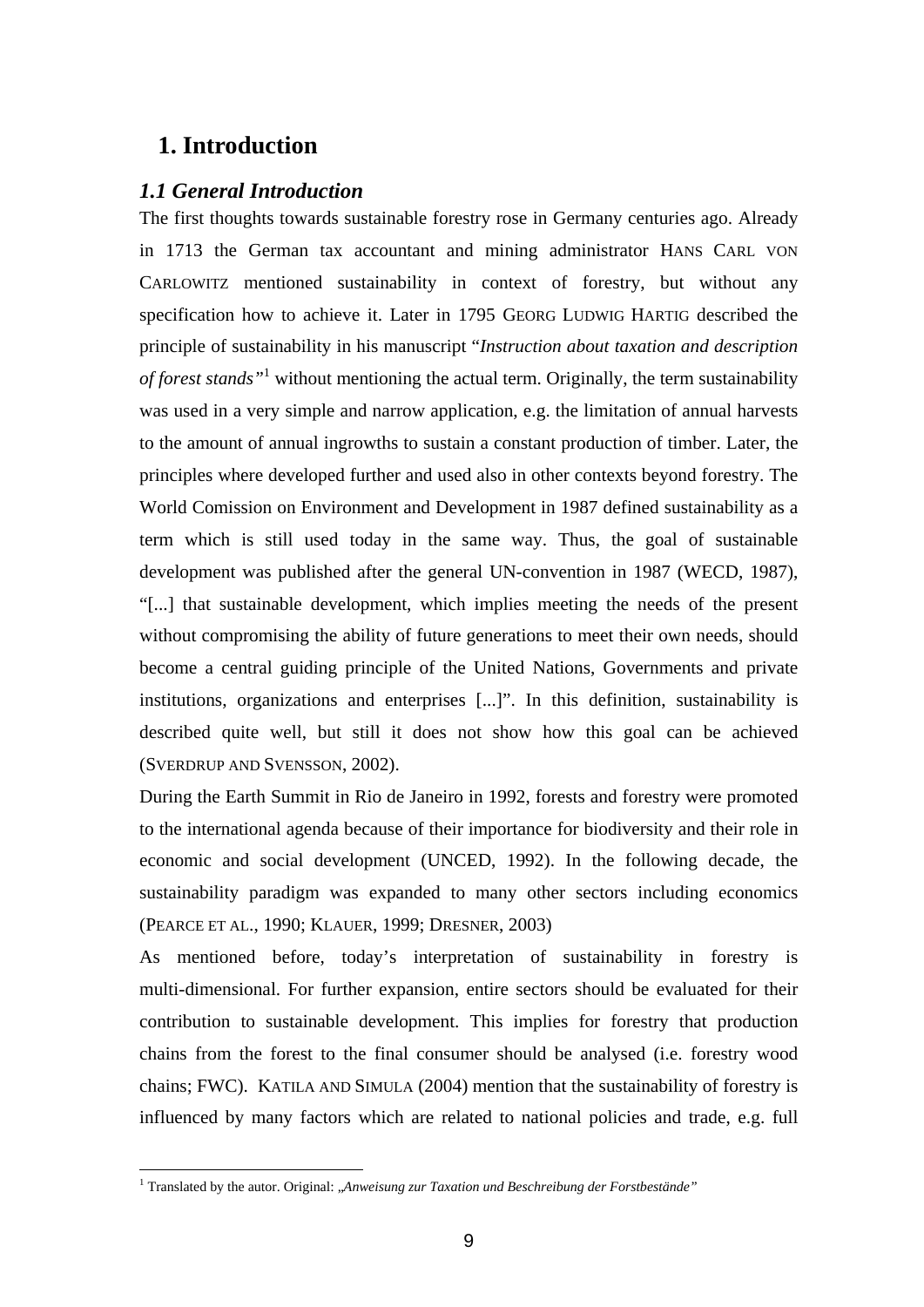liberalisation would contribute to the long-term trend toward increasing importance of trade in value added products; trade in industrial round wood would decline (*framework of SIA in forestry see Annex 10.1*). This enhances the requirement of integrated sustainability assessments, which evaluate the impact of such policies and offer useful guidance for decision makers (KIRKPATRICK AND GEORGE, 2005; LEE, 2006; NESS ET AL., 2007). Today's sustainability assessment methods are expected to link environmental, economic and social issues (WIHELMSSON, 2001; KATILA AND SIMULA, 2004; GASPARATOS ET AL., 2008). The use of sustainability indicators for analyzing sustainability related questions is today's most often used approach.

So far, just a few sustainability assessments of the FWC have been made and new approaches are currently under development (PÄIVINEN AND LINDNER, 2006). ). For example, the Pan-European project EFORWOOD develops a quantitative decisionsupport tool to assess the sustainability impacts of European Forestry Wood Chains (FWCs), which has not been done so far (EFORWOOD, 2007). This computer based decision support tool (ToSIA – Tool of Sustainable Impact Assessment) for an entire FWC Is innovative with its focus on entire FWCs. FWCs are formed by processes (e.g. thinning, sawing etc…) that convert forest resources into services and products and follows the products until consumers and to demolition or possible recycling. ToSIA will allow to analyse the impacts which external (e.g., oil price, international policies) and internal (e.g., technology development) factors may have on the sustainability of FWCs.

The conceptual approach of ToSIA was already presented in earlier studies (LINDNER ET AL., 2009; WERHAHN-MEES, 2008). These studies where focused on the comparison of single FWCs in context of technology change. It was possible to compare indicators one by one but for none of these studies it was possible to rank the chain alternatives in a consistent and transparent manner with regard to aggregated or even overall sustainability impacts. The approach, of linking different impact assessment methods to overcome the limitations of these former studies was already proposed by LEE (2006). Multi Criteria Analysis (MCA) and Cost Benefit Analysis (CBA) are the most frequently mentioned methods in this context (LEE, 2006; PROKOFIEVA ET AL., 2007). The software tool ToSIA provides a framework to analyze impacts on the forestry based sector, arising from policy changes and other drivers.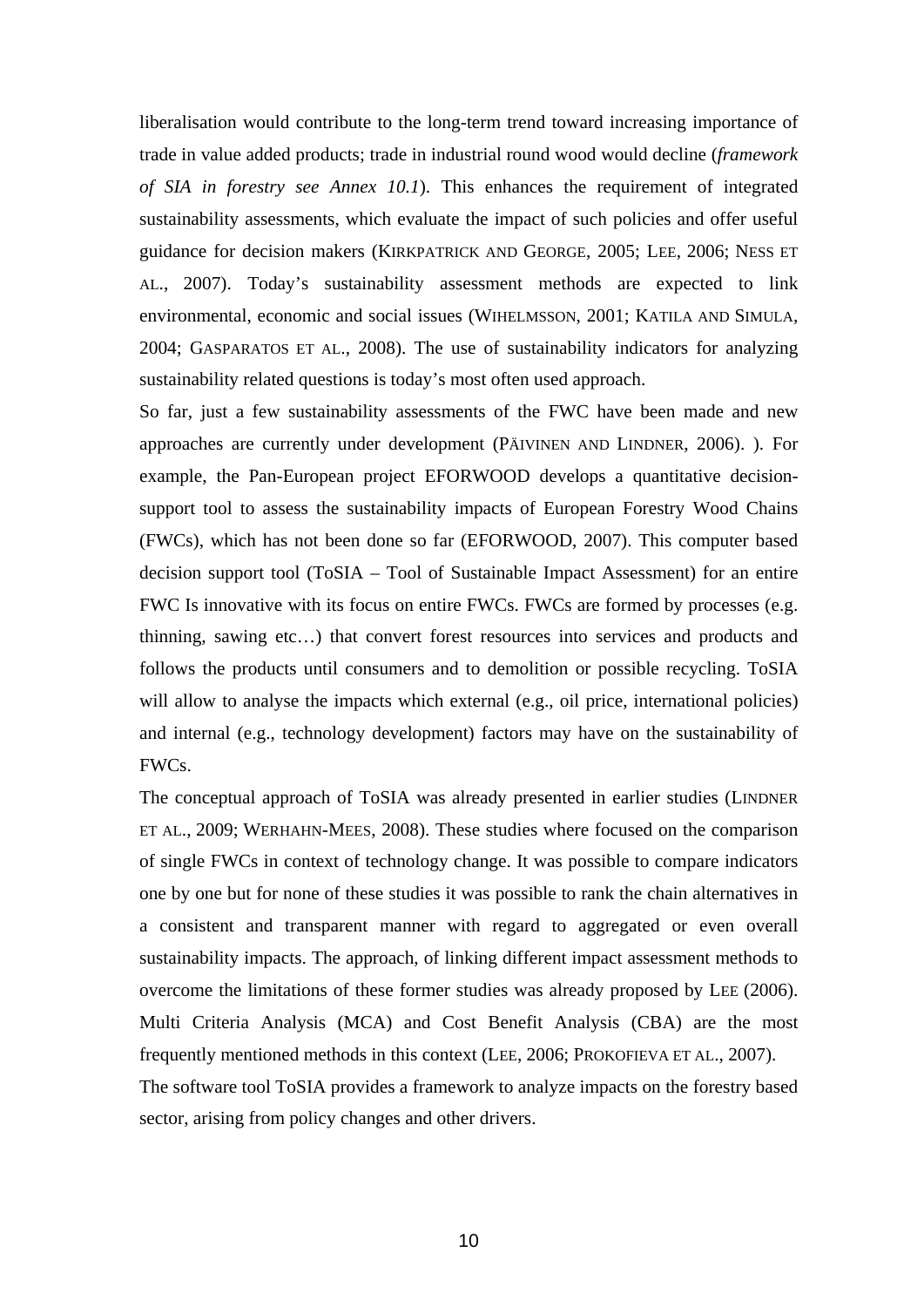#### *1.2 The German forest sector*

l

The German forestry and timber processing industry occupies a leading position within Europe. The performance of Germanys forestry business is reflected by figures from the second federal forest inventory (cf. BWI II, 2002) as well as the annual report of the central market and price report agency (ZMP, 2008; *see Annex 10.2*). The forest conditions shown in the figures of the BWI II show a development of Germany's forestry over the last centuries from just sustaining the timber supply towards ensuring all forest functions. With the resolution of the "Charta for timber" in 2002, German policy promotes an increased timber harvest as a support for climate conservation, quality of life, innovations and job security (SPELLMANN ET AL., 2008).

Trends towards more nature conservation in German forestry can be seen since the 1980's after an increase of forest damage and the fear of so called "forest dieback". Silvicultural measures changed over the decades and in the early 1990's, the system of ecological forestry was introduced. This strategy includes increasing the share of broadleaved and mixed forests with a diverse structure, target diameter harvesting and to report preference areas for nature conservation (NMfELVL<sup>2</sup>, 1991, 2007; ANONYMOUS, 2008). This trend holds on until today and one of the results is the high amount (65% PEFC, 5% FSC) of certified forests in Germany. Germany is one of the 170 countries, which ratified the Convention on Biological Diversity at the United Nation Conference on Environment and Development at the 1992 Earth Summit in Rio de Janeiro. With the ratification of these non-legally binding principles, the partner countries have guaranteed to conserve biodiversity and to use the biological resources in a sustainable way (RICHARDSON ET AL., 2002). Further meetings and conferences like the Framework Convention on Climate Change (FCCC) where the Kyoto protocol was finally adopted followed. A major outcome of these conventions was the identification of forests as a supporting pillar to mitigate the net carbon dioxide emissions by using them as alternative energy source or substituting construction materials (e.g. steel and concrete) (RICHARDSON ET AL., 2002).

The "National Strategy of Biological Diversity" program of the "Federal Ministry of Environment, Nature Conservation and Nuclear Safety" is aiming to sustain

<sup>&</sup>lt;sup>2</sup> NMfELVL - Niedersächsisches Ministerium für Ernährung, Landwirtschaft, Verbraucherschutz und Landesentwicklung – Department of state for food, agriculture, consumer protection and rural development in Lower Saxony.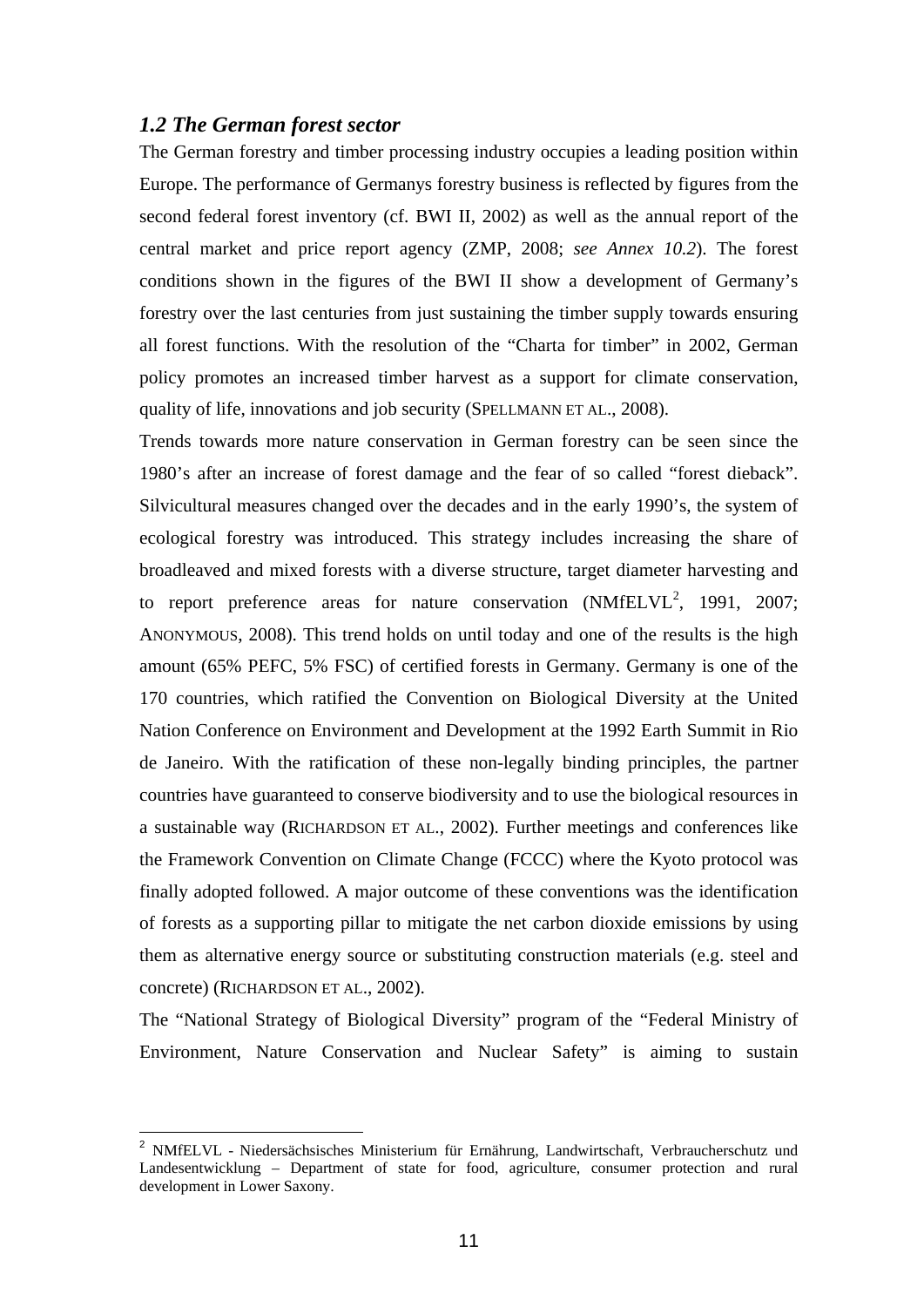biodiversity in Germany. One goal of this program is to increase the area of set aside forests to 5% of the total forest area by 2020  $(BMU^3, 2007; ANONYMOUS, 2008)$ 

Another trend in this sector is the globalization of the German timber industry over the recent years. Although the timber exports from Germany declined marginally in early 2008, an increase especially for sawn softwood over the recent years can be observed *(ZMP)*. The export development combined with a currently increasing and changing demand within Germany might lead to trade offs towards supply shortfall in certain assortments. The increasing demand of woody biomass for energy purposes will enhance this trend. Currently, the market could compensate this by increased prices and additional harvests from underutilized forests of small private forest owners (SPELLMANN ET AL. 2008). A recent study from MANTAU ET AL. (2007) shows, that the increasing demand in the last years is mostly covered by fresh timber from forests and not from other sources. This shows that timber from forests is obviously the most accessible source of woody raw material now and most probably also in the future (MANTAU ET AL., 2007)

A considerable amount of income and employment in Germany is provided by forestry and forest based sector. Since it is the source for renewable resources, there is a strong focus on this sector in the context of sustainable development (LINDNER ET AL., 2009).

Thus, a conflict arises in the trend of an increasing utilization of timber from German forests on the one hand and sustaining biodiversity on the other hand.

Interest groups of the German forest and timber industry (Deutscher Forstwirtschaftsrat DFWR and Deutscher Holzwirtschaftsrat DHWR) were criticizing and clearly questioning the policy to protect more forest area in Germany (press release DFWR, 2008; SPELLMANN ET AL., 2008).

Therefore, it is of concern to examine the impacts of such policy changes on the sustainability of entire forest wood chains as well as different stakeholder preferences and what influence these may have on decision making in this context.

l

 $3$  BMU = Bundesministerium für Umwelt, Naturschutz und Reaktorsicherheit (Nationale Strategie zur biologischen Vielfalt) – Federal Ministry the Environment, Nature Conservation and Nuclear Safety – (National Strategy for Biodiversity)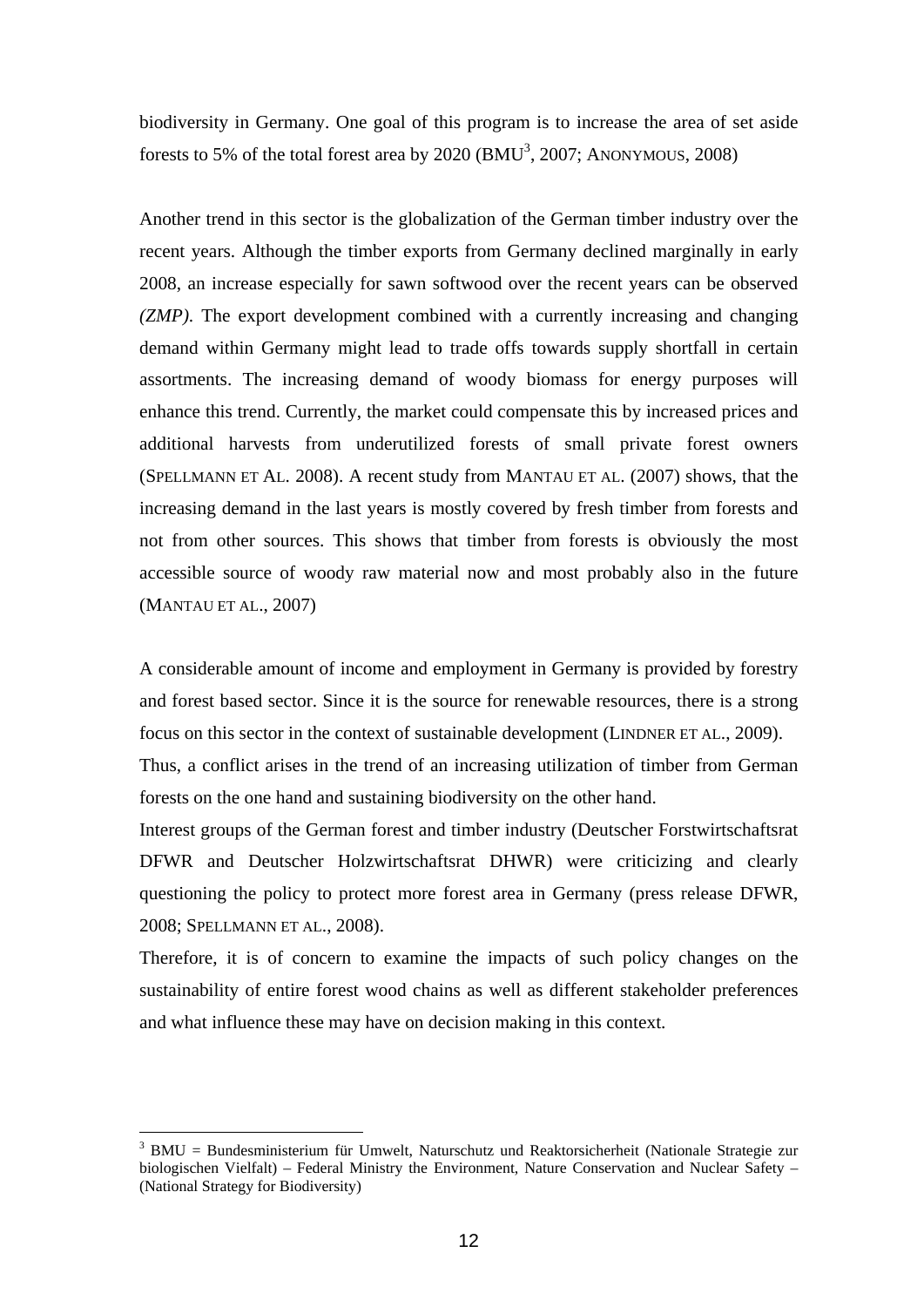## **2. State of the art in sustainability assessment**

#### *2.1 Existing tools for sustainability assessment*

Sustainability assessment (SA) is a field of research to gain a better understanding of the complex dynamic interactions between environmental, economic and social issues of sustainable development (NESS ET AL., 2007). After a definition given by BUSELICH (2002) SA can be defined as assessment of proposed initiatives, e.g. projects, policies and plans, in terms of sustainability to determine the conditions under which approval would be given. Sustainability assessment should not be mixed up with sustainability impact assessment (SIA), which is a proposed method for SA and described more detailed in this chapter under paragraph (d).

As mentioned earlier there are quite a variety of tools and methods for sustainability assessment that has been developed during the last decades (NESS ET AL., 2007). Some of these methods are briefly described in the following.

## **a) Forestry Wood Chain<sup>4</sup> (FWC) flow statistics**

Many European countries collect information about wood material flows (volume of solid timber) of their FWCs based on forest statistics and production figures (e.g. German flow figure *Annex 10.3*).

These statistics just give information on the amount of wood flows and can not be used to predict anything about sustainability of the FWCs (DIETER, 2005; WERHAHN-MEES, 2008). PAIVINEN AND LINDNER (2007) state that those statistics might possibly be used as basis for further sustainability analysis of FWCs if they are converted to carbon flow volumes.

#### **b) Life Cycle Assessment**

 $\overline{a}$ 

Life Cycle Assessment (LCA) is a method to assess the environmental impact of forestry and their products that was introduced in the 1990s (FRÜHWALD, 1995). LCAs have been used to identify environmental impacts caused by the industry. Major focus is to compare the GHG balance of different fabrics to woody products. A major limitation of LCAs is that usually just environmental sustainability aspects are

<sup>4</sup> *A Forestry Wood Chain consists of a set of production processes by which forest resources are converted into products and services, the chain of production processes starts with forest resource management and ends with the end-of-life of a wood product (e.g. combustion).*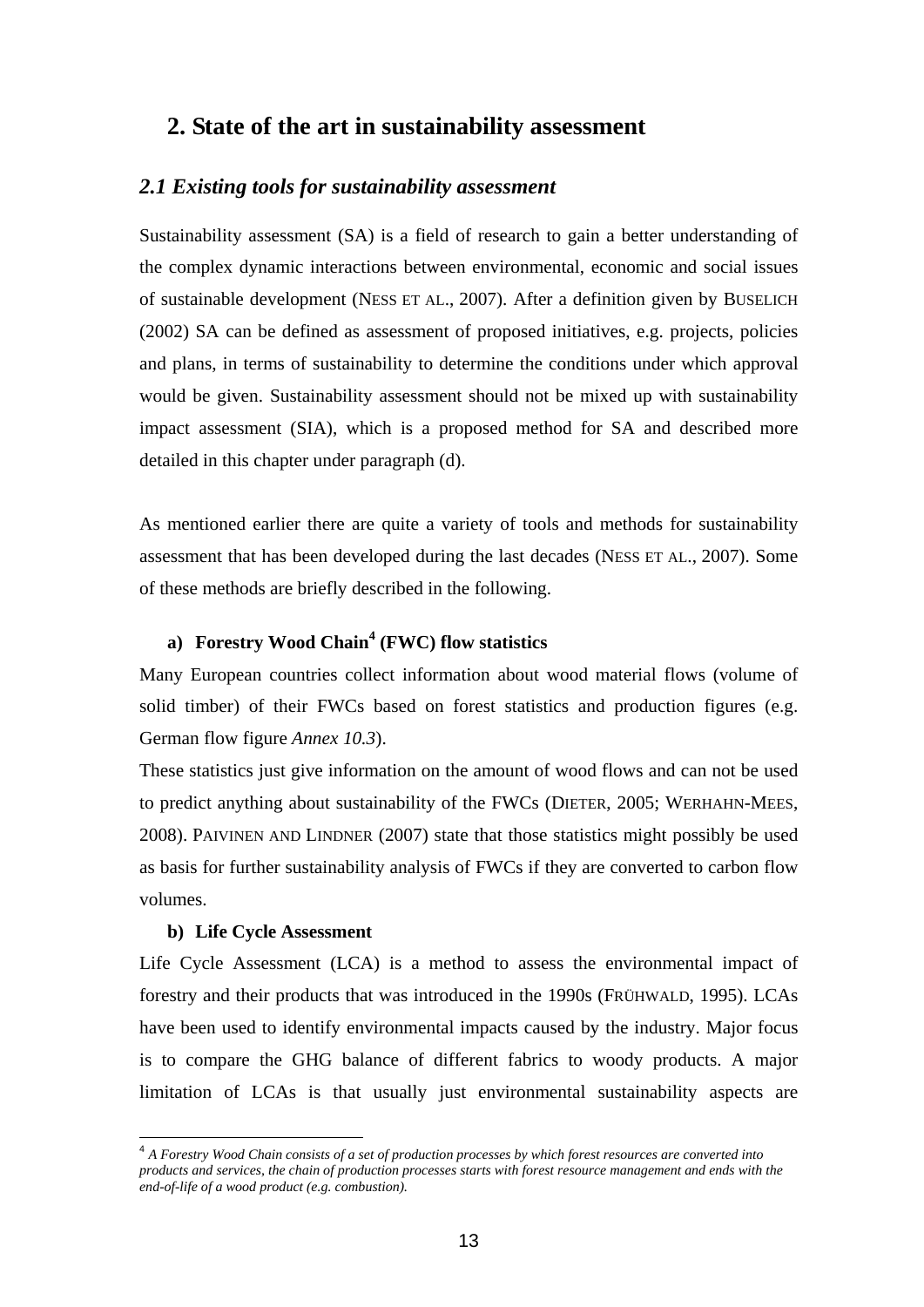addressed (PÄIVINEN AND LINDNER, 2007). Hence, a generalized interpretation of LCA results in term of sustainability needs special caution. There are several examples where LCAs have been applied to analyze FWCs in the context of sustainability impacts, e.g. substitution between wood and alternative materials (PETERSEN AND SOLBERG, 2005), forest production (SCHWEINLE, 2000), sawmilling (SPECKELS ET AL. 2000), bioenergy and wood products (JUNGMEIER ET AL. 2002; JUNGMEIER ET AL. 2003). FRÜHWALD (1995) described the main reasons when LCA can be effectively applied:

- i. to quantify consistent information on the environmental impacts and benefits of wood products
- ii. to enhance production and recycling techniques by diminish steps with high environmental impact or choose alternative production processes
- iii. to reduce environmental impacts or accentuate the compatibility between processing
- iv. to stress fields where a lack of information on the environmental impact of products is existing,
- v. to allow for comparison of different materials (e.g. various materials can be used for the same purpose – beams for house construction from wood, steel or ferro-concrete)

#### **c) Causal Chain Analysis**

Causal Chain Analysis (CCA) is a method which has been applied in the "Sustainability Impact Assessment of Proposed WTO Negotiations" (KIRKPATRICK ET AL. 2005). The CCA method is used to assess the changes of linkages starting from initial trade measures and going towards a change in the production system and ending at its influence on the sustainable development *(Fig. 1).*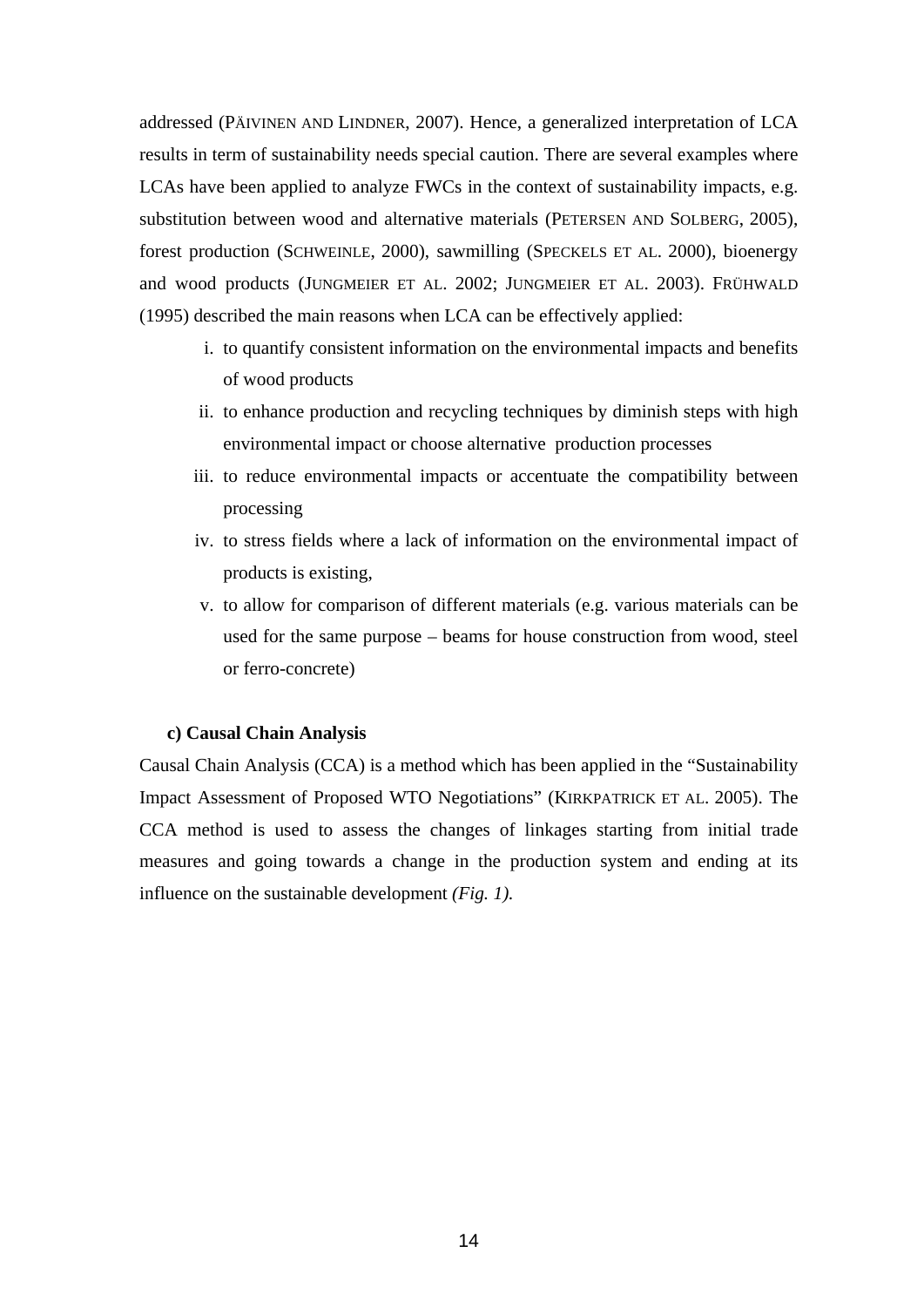

Fig. 1: Basic Principles of the Causal Chain Analysis, (NTM = Non-tariff measures) (KIRKPATRICK ET AL. 2006)

The sustainable development is assessed by using nine core indicators of economic, environmental and social impacts (KIRKPATRICK ET AL., 2006). These nine indicators are: real income, fixed capital formation, employment, poverty, health and education, equity, biodiversity, environmental quality and natural resources.

#### **d) Sustainability Impact Assessment (SIA)**

SIA is one tool for sustainability assessment designed to support the European Sustainable Development Strategy (WOLFSLEHNER ET AL., 2006; NESS ET AL., 2007). The goal of SIA in particular is to identify and assess the positive and negative impacts of proposed policies according to criteria consistent to sustainable development. This will allow decision making bodies to make a judgment about them (EUROPEAN COMMISSION, 2002; GEORGE AND KIRKPATRICK, 2003; LEE, 2006; NESS ET AL., 2007). One early example for sustainability impact assessment is the SENSOR project funded by the EU-Commission in the  $6<sup>th</sup>$  EU Framework Program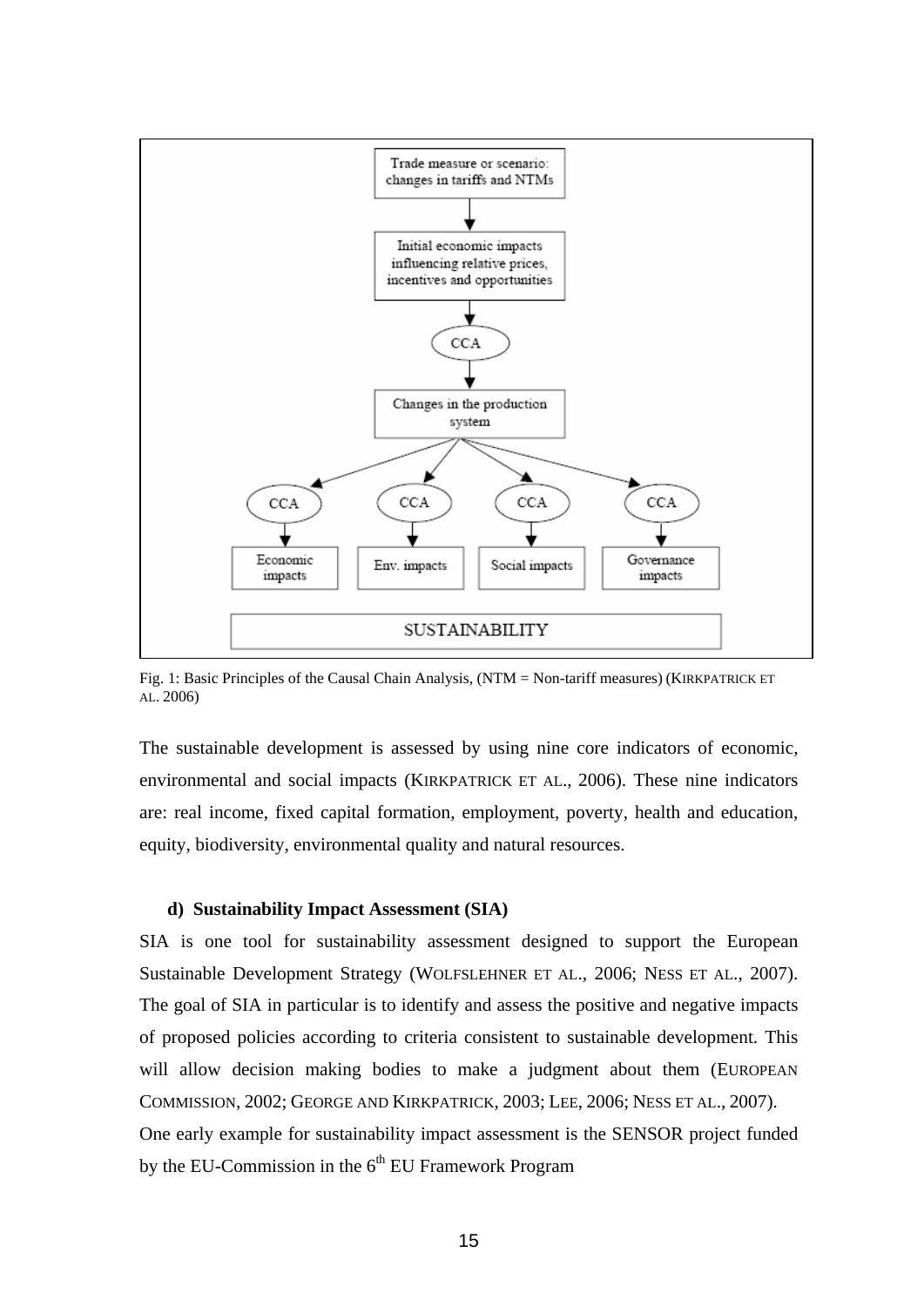The main goal of this project was to create a sustainability impact assessment tool (SIAT) for an instant assessment of their sustainability impacts in the context of land use change in Europe and is the duty of the program. The tool is created to be a sciencebased forecasting instrument by designing individual policy scenarios and a decision support tool used by policy makers. . The scope of its application goes beyond forestry but there is a broader approach of multiple land use in sectors like agriculture, forestry, energy, transport, nature conservation and tourism.

SIAT is based on several pre-run models, which were integrated in the framework of the tool.

The dual approach of SIAT can be described as follows:

- i. The first step is an analysis of multifunctional land use and related sustainability indicators with the help of "impact identification".
- ii. A "sustainability (risk) assessment" to verify if sustainable tolerance limits are fulfilled follows as second step (HELMIG ET AL.,2008)

#### **e) Tool for Sustainability Impact Assessment (ToSIA)**

The TOSIA tool is another SIA effort under the  $6<sup>th</sup>$  EU Framework Program. The objective is to develop a quantitative decision support tool for Sustainability Impact Assessment of the European Forest Wood chain and compartments of it such as, e.g. regional forest wood chains. Such Forest Wood Chains consist of different connected processes which reach from forest regeneration to the end of life of a wood or wood based product. ToSIA as software tool will allow various end users, e.g. forest related industry, policy makers, researchers etc., to analyze the potential impacts of policies (e.g. setting aside forests for nature conservation purposes) and various external drivers (e.g. climate change) on the sustainability of Forest Wood Chains.

#### *2.2 Multi–Criteria Analysis to support sustainability impact assessment*

Using multi-criteria analysis (MCA) in sustainability impact assessment can help to convert a rather comprehensive system towards a more practical one. MCA methods are very effectively in supporting the assessment of complex sustainability issues because they can integrate a diversity of multidimensional criteria in a formalized way (KANGAS AND KANGAS, 2002, 2005). As well, MCA will provide an approach to interpret and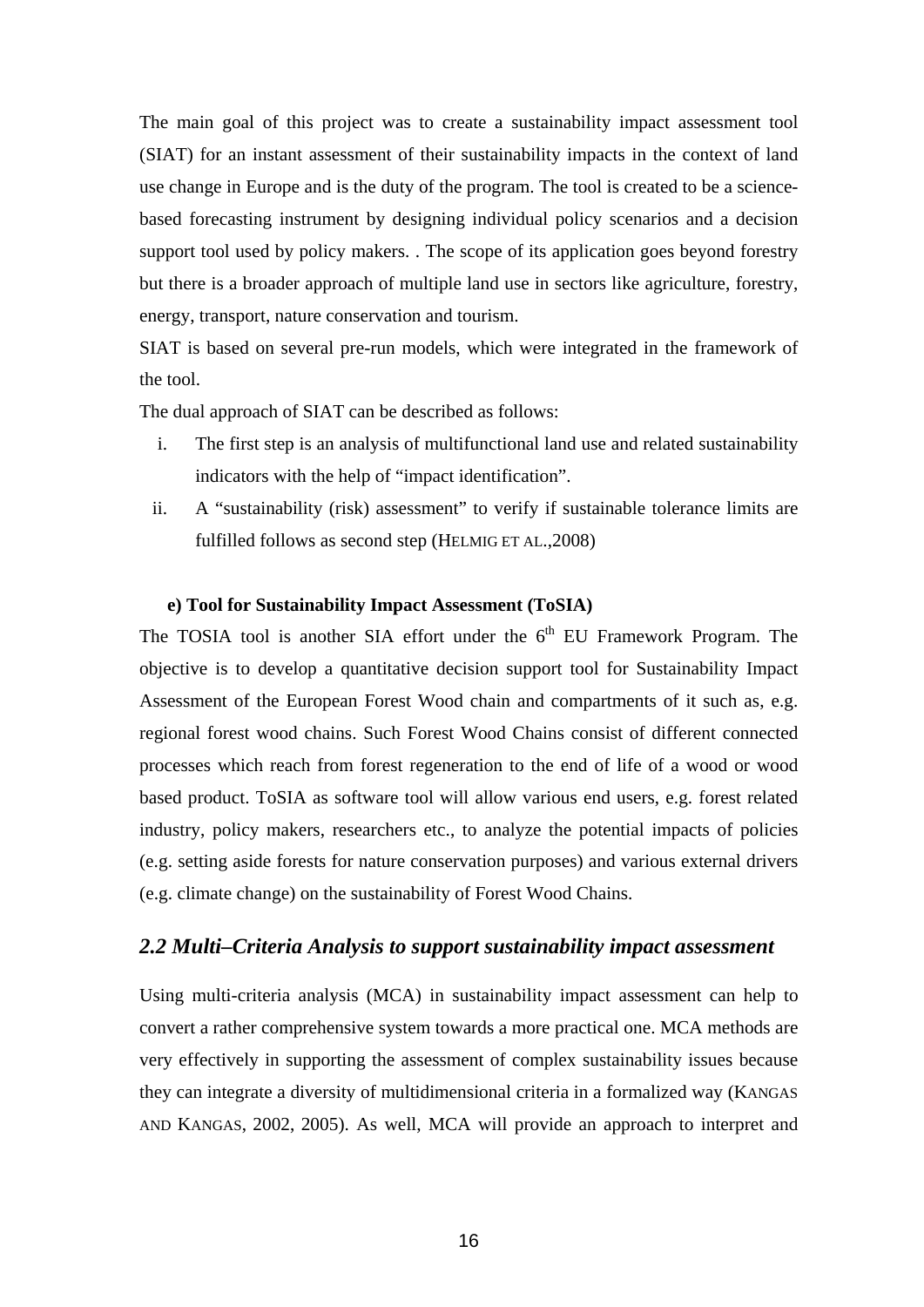evaluate different indicator results in the context of the three dimensions of sustainability.

In the context of SIA multi criteria analysis is one of most frequently mentioned evaluation methods (LEE, 2006) which is expected to enrich the analytical power and provide decision support in the SIA evaluation system (WOLFSLEHNER ET AL., 2009).

Multi-criteria analysis is a term for a set of methods and research models dealing with decision problems under the presence of decision criteria to support the decision making process.

The methods of MCA share common characteristics:

- $\triangleright$  cope with a conflict among criteria, incomparable units (quantitative/qualitative) and difficulties in the alternative selection,
- $\triangleright$  apply a comparison of a limited number of alternatives, with the aim to point out the most desirable option
- $\triangleright$  the alternatives are characterized by indicator sets which cover all dimensions of sustainability
- ¾ producing systematic, prescriptive, criteria-based information without being to sophisticated
- $\triangleright$  participatory approach: inclusion of all stakeholders in the process design and transparency on the final decision making

## **3. Research objective**

The objective of this study is to test and demonstrate the integration of Multi-Criteria Analysis into the approach of sustainability impact assessment as proposed by the FP6 IP EFORWOOD. This should be done by using a test FWC analyzing the effects of changes in forest management on the sustainability indicators of a case study Forest Wood Chain (FWC) in the federal state Baden Württemberg, Germany. In this context, the setting aside of forests on steep slopes as well as setting aside 5% of the total forest area for nature conservation purposes compared to "normal" forest management practices will be analysed.

This study does not focus on the actual indicator values generated for the SIA, but on the conceptual integration of the ToSIA software and a further evaluation with the help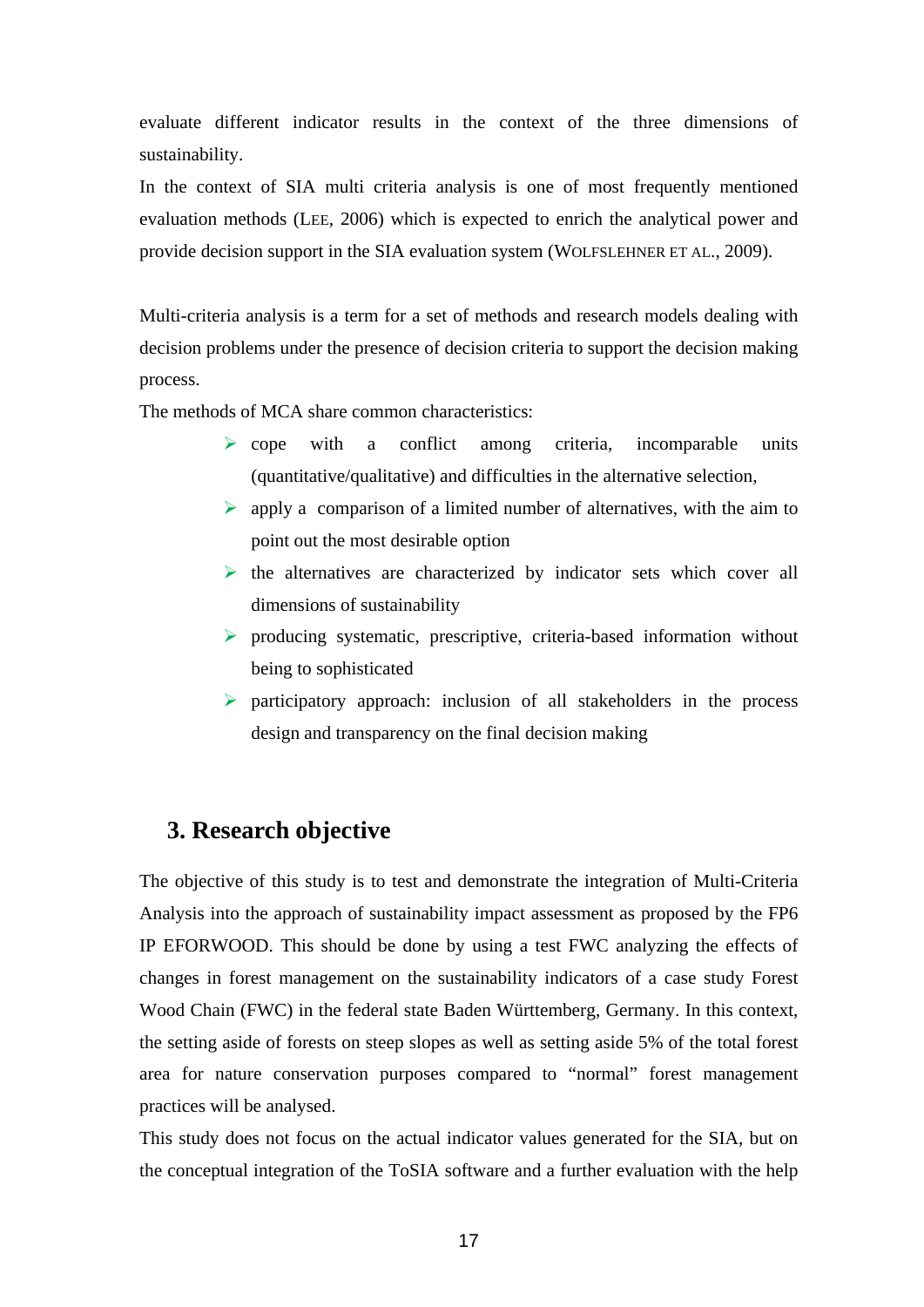of multi-criteria analysis (MCA). Furthermore, the sensitivity of stakeholder preferences in MCA on the indicator values will be analysed.

The results of different scenarios in the case study should be evaluated with the help of MCA methods.

The primary goal of this study is to show how ToSIA and the selected MCA method can be interlinked. The Baden Württemberg case study data will be used to exemplify and test the functionality of both components. Therefore three forest management scenarios varying in the extent of setting aside forest areas are defined for this purpose.

- i. Alternative 1 (baseline) forest management following current practises
- ii. Alternative 2 (steep slope) all forests on slopes with an inclination  $>60$  % are set aside, on the remaining area "normal" forest management
- iii. Alternative 3 (5 % set aside)  $-5$  % of the total forest area in Baden Württemberg are set aside, on the remaining area "normal" forest management

The following secondary questions should be addressed in this study:

- a) What are the effects of varying stakeholder preferences/ indicator weights in MCA on the evaluation results?
- b) What are the effects of setting aside forests on steep slopes on the sustainability of the regional FWCs in Baden Württemberg?
- c) What are the effects of setting aside forest areas at large scale on the sustainability of the regional FWCs in Baden Württemberg?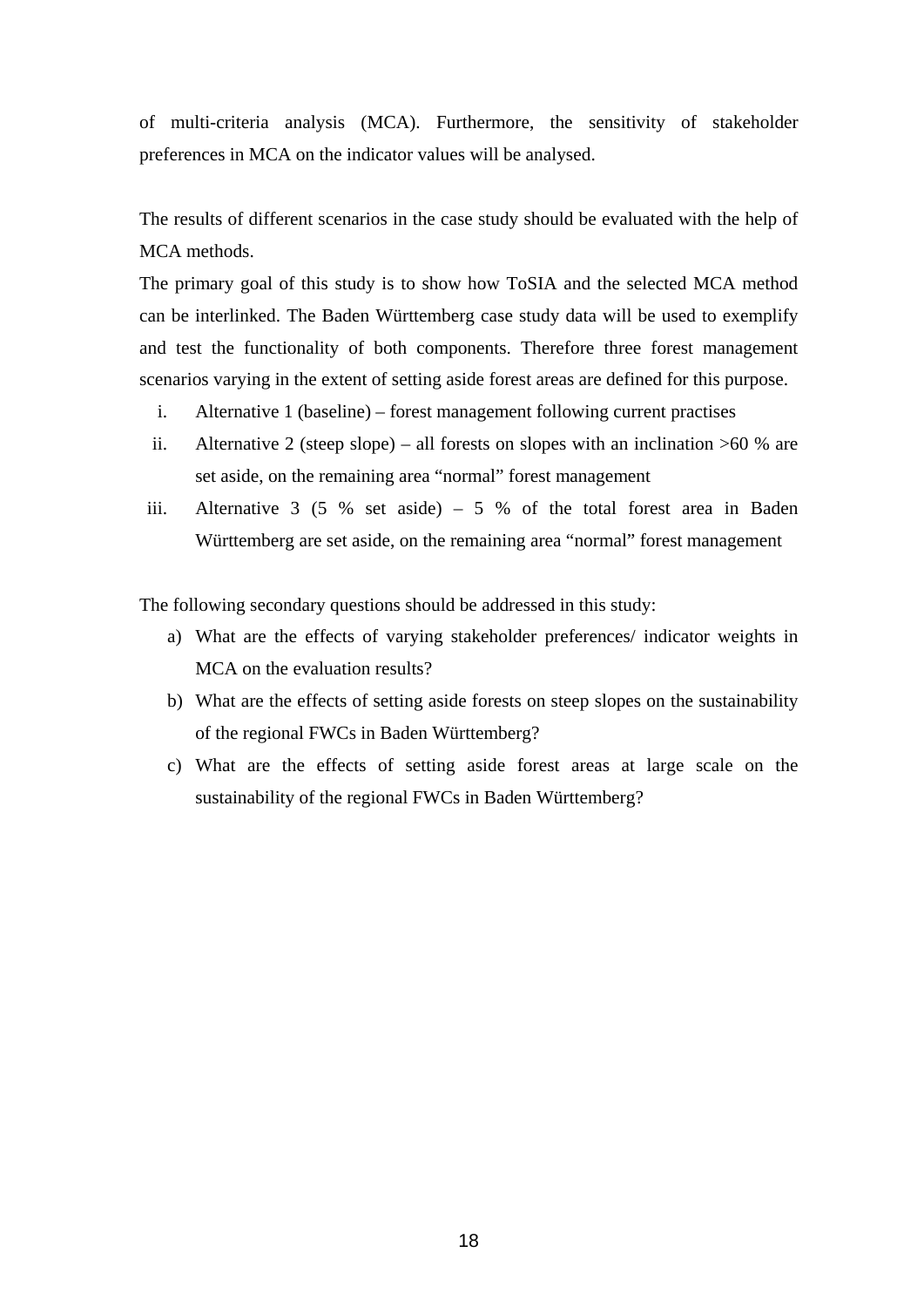## **4. Methods**

#### *4.1 The ToSIA framework*

The objective of the ToSIA development is to create a quantitative decision-support tool to assess the sustainability of the forest-based sector in Europe and impacts of possible changes on sustainability, e.g. technology change, change of management strategy.

ToSIA builds on attributes of already existing methods which will be integrated (PÄIVINEN AND LINDNER, 2007).

There are three main characteristics of the suggested methods (PÄIVINEN AND LINDNER 2007):

1. Essential points are the forest wood chain, material flow through production processes from planting to recycling and end-of-life of forest-based products, known also from LCA and optimal allocation models.

2. A second characteristic is the balanced analysis of three pillars of sustainability, i.e. economic, environmental and social aspects by means of indicators

3. The third element is the impact of changes on the FWC; i.e. the comparison of indicators of alternative production chains.

Essential for doing a SIA of the FWC are the definition of the boundaries and the goal of the study. Therefore the spatial, temporal and technical system boundaries have to be specified (location, structure, content, detail). In addition a definition of alternative FWCs has to be done (LINDNER ET AL, 2008).

Transport and trade are two examples for the fact that not all processes of a case study for an entire region like Baden Württemberg are located in that region. Import and export is the result of products leaving and entering the FWC as input and output products of that region. The material flow crossing the system boundaries will be calculated and displayed by ToSIA. Furthermore there will be products where wood is a negligible source of the whole product or there are products excluded because of very low amounts produced (LINDNER ET AL, 2008).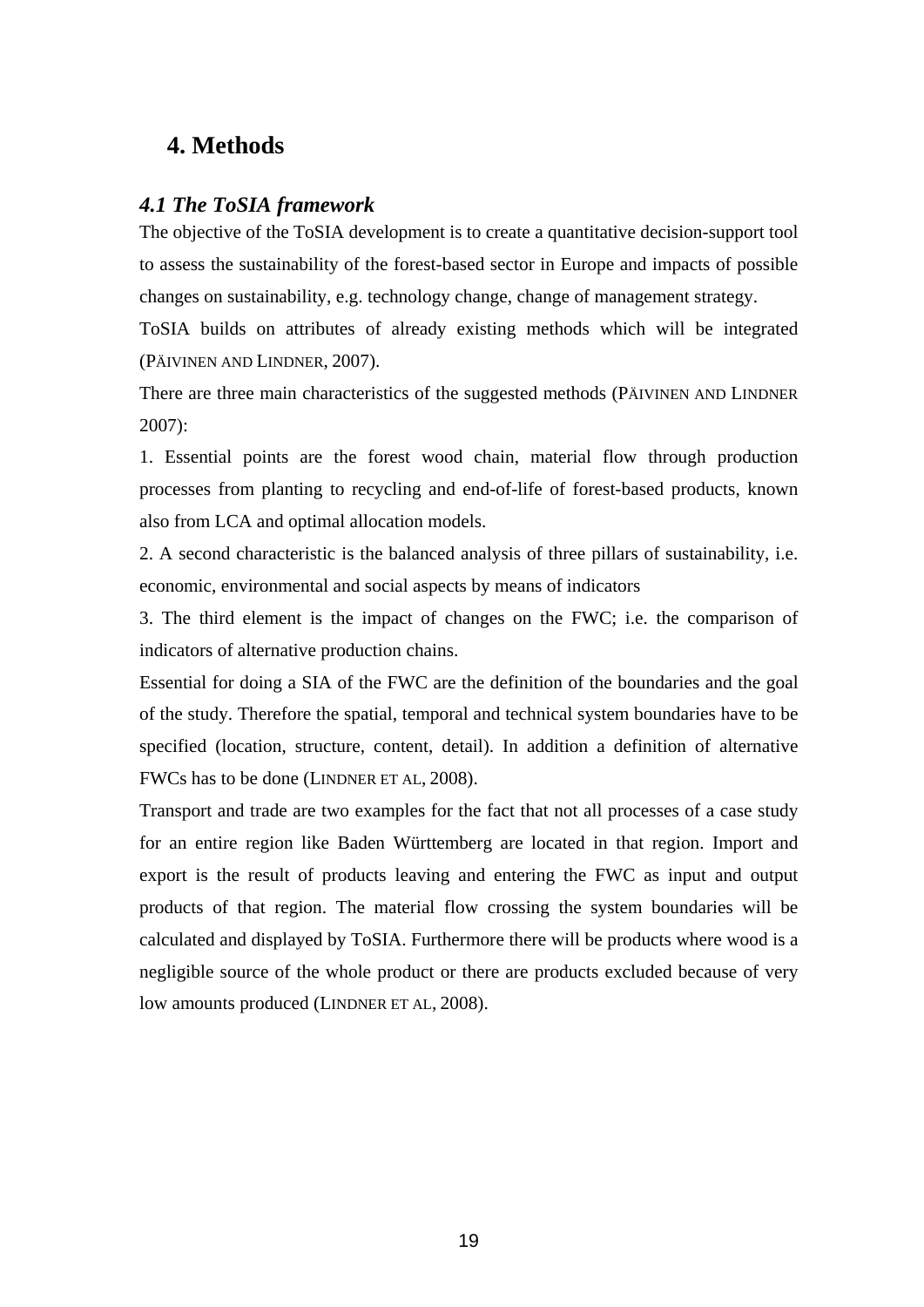

Fig 2: The methodological framework to assess the sustainability of FWCs. The shaded boxes represent processes in one FWC. The green boxes symbolize the processes in a selected FWC and the white ones the alternative processes(LINDNER ET AL. 2007).

*Figure 2* shows an example of the structure of a FWC. The topology of a FWC describes the structure and connections between processes and products. The fundamental components of a FWC are: (i) processes, (ii) products and (iii) product shares.

- i. *Processes:* A process is the most important element of any FWC *(e.g. stand regeneration, harvesting, transport, saw milling, house building, and waste incineration)*. Transformation of raw materials, characteristic change or transports to a new location are the routines which can take place in a process.
- ii. *Products:* are mass based inputs and outputs of any process. Products are used to link processes to form the FWC structure. Some special processes can be identified: forest regeneration which does not have input products, and processes of material recycling whose output products will form a loop and enter the FWC again in the processing and manufacturing phases.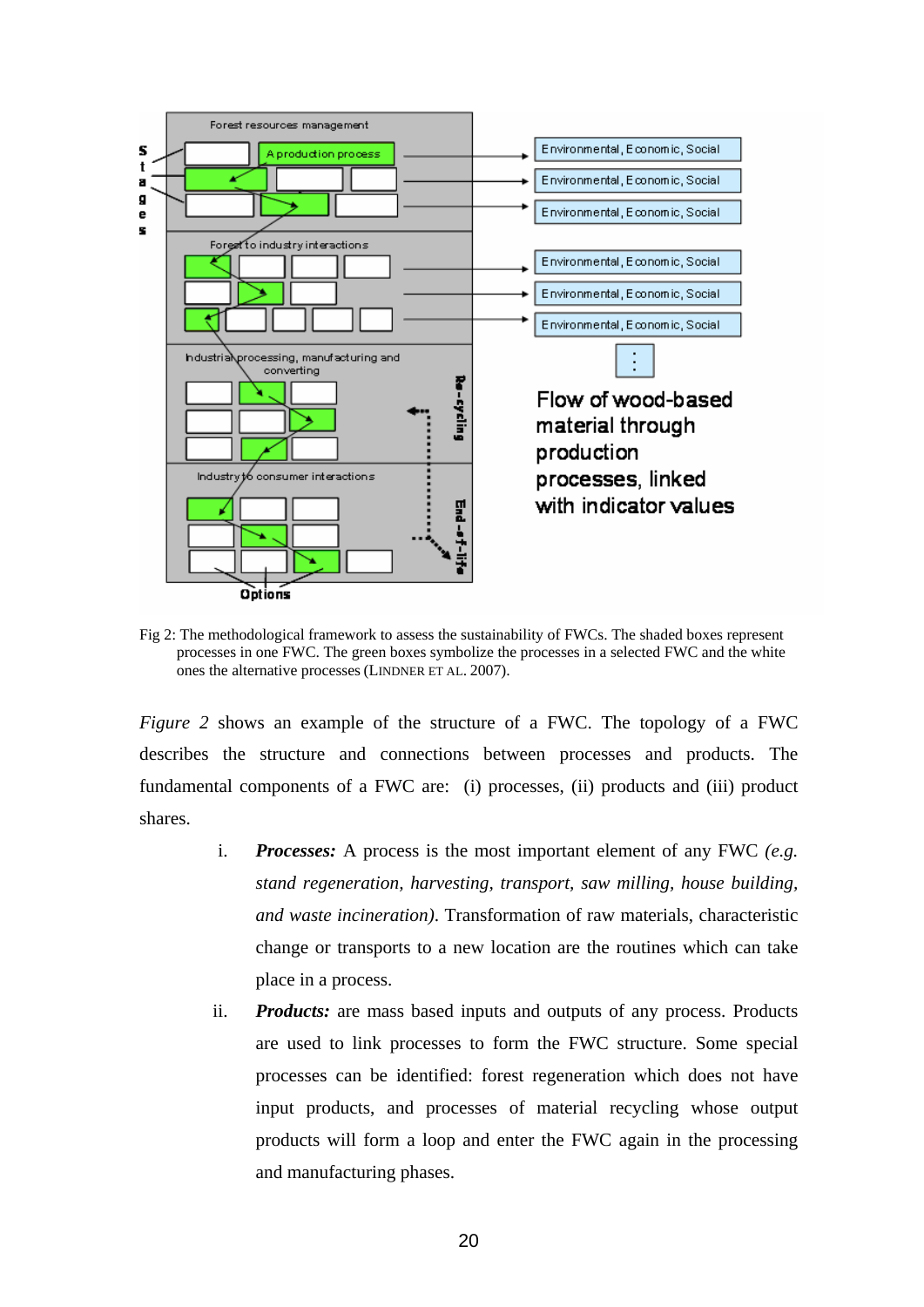iii. *Product shares:* They are needed if e.g. one output product will enter two or more different follow-up processes to define how much of the product will enter each of these process.

A grouping of processes into four modules is done to enhance an easier analysis and presentation of the SIA results. These modules are: *forest resource management (M1), forest to industry interactions (M2), processing and manufacturing (M3), and industry consumer interactions (M4)* (LINDNER ET AL, 2009)

The ToSIA software calculates indicator values for each single process of the FWC. Values were calculated for more then 100 single processes starting from the forest management until the end of life of each product (see chain description in 5.1). These indicator values from the individual processes were aggregated along the entire chain of each FWC alternative. For the comparison of different FWC alternatives the full chain aggregation of each indicator is the standard approach.

Overall, intensive testing of the tool on different application scales is necessary. In the current study a regional case was chosen. In this approach an analysis of all major material flows of FWCs within the boundaries of Baden-Württemberg will take place. The forest based sector of Baden-Württemberg will be modelled as Forestry Wood Chains (FWCs) which represent the production processes of timber starting with forest resource management and going to the end-of-life of a corresponding wood product (LINDNER ET AL, 2008).

#### *4.2 General data sources and data collection methods*

The data collection by experts is divided into different subgroups, modules (M2-M5), where each module is specialised on a certain topic. These modules are *M2 forest resources management, M3 forest to industry interactions, M4 processing and manufacturing and M5 industry to consumer interactions*. To guarantee a transparent way of the data collection, references of the data sources as well as the data collectors identification have to by reported and displayed in the data base client. The main idea of the data collection protocol is to guarantee a common format for each indicator concerning measurement units, system boundaries, sources and means to acquire and calculate values on indicators. There are also spaces for module specific recommendations and key definitions that should be considered in order to have a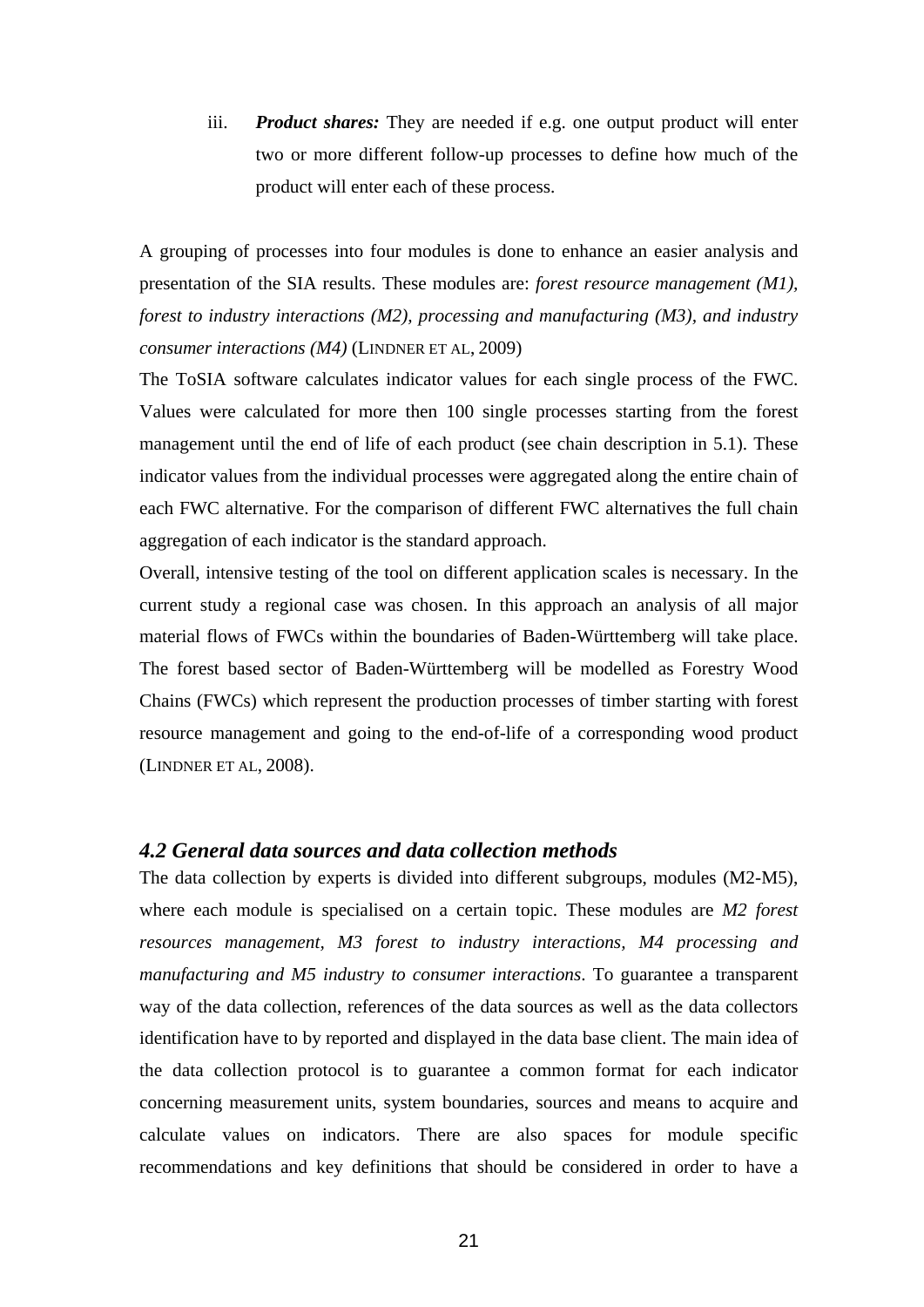defined data quality. Further information about these guidelines can be found in the "*Manual for data collection for Regional and European cases"* (BERG S., 2008).

*Figure 3* should give an overview about the data collection, further processing of data and the validation system within the project.



Fig 3: Data is collected in the different modules and provided to the database. Quality checks are done from several points within the project to secure the quality of the ToSIA output results. Work package 1.2 of the EFORWOOD project is responsible for issues like, e.g. validation of the data, providing ToSIA input files etc. (LINDNER ET AL. 2007).

#### *4.3 The Multi-criteria Analysis (MCA) method PROMETHEE*

During the last decades MCA has significantly evolved for handling today's complex problems where goal conflicts are prevalent and intuitive, non transparent, decisions are put to question. Yet, MCA is not a tool to provide the a final solution for a decision problem but is a decision making aid instead which is to help stakeholders to classify available information, think of consequences, explore own preferences and tolerances and minimize the possibility of post-decision disappointment (BELTON AND STEWART, 2002). The aim of Multi-Criteria Analysis (MCA) is to explore the preferences of decision-makers, stakeholders, or environmental experts, etc. (in the following referred to as "stakeholders") for indicator weightings and to compare decision alternatives. The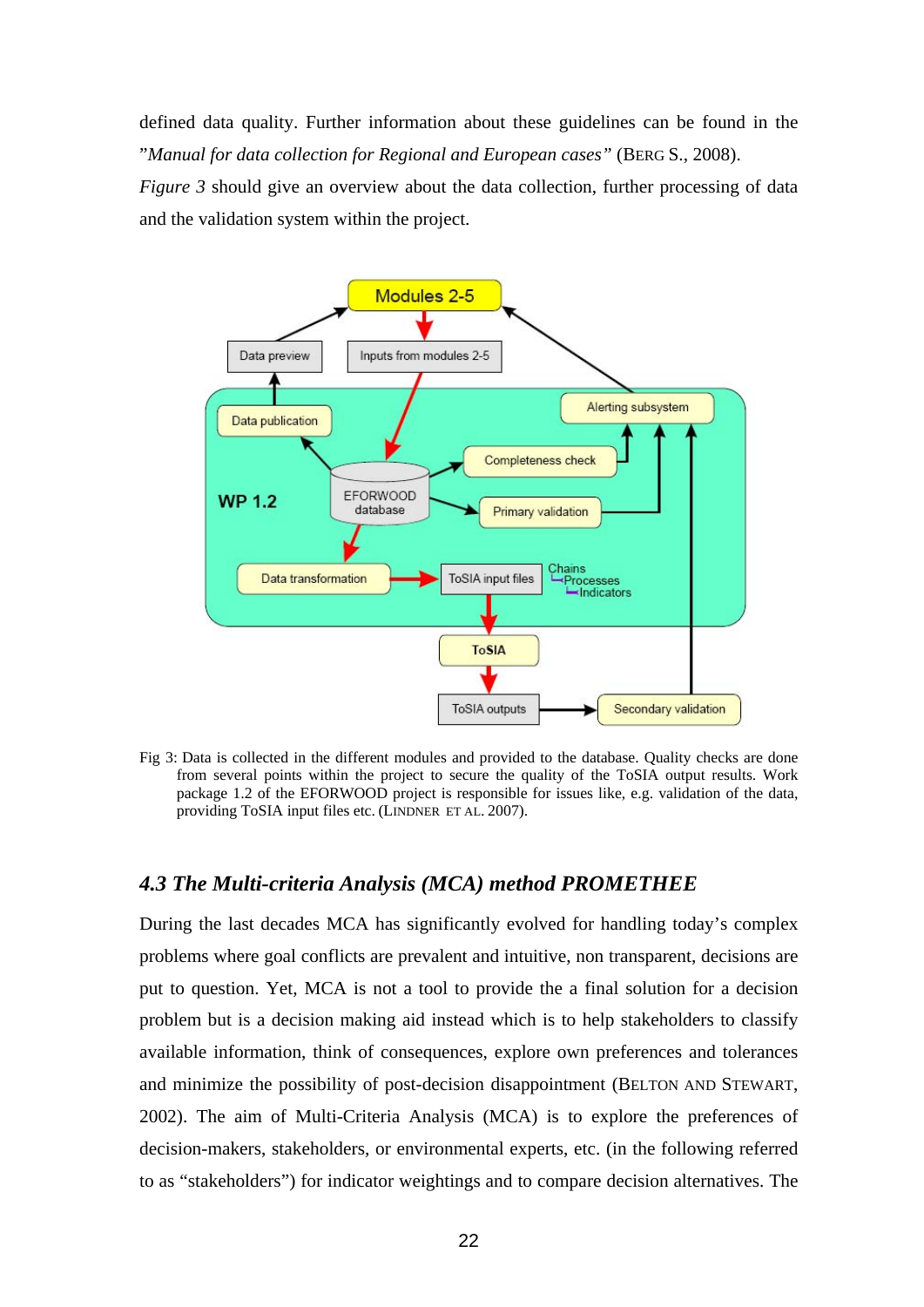aim of MCA is to broaden the decision making perspective of the stakeholders involved. It relies on values assigned to people with multiple points of view. Stakeholders are directly involved and facing a particular decision problem to express their preferences and values regarding the decision criteria. Thus, the gained information better reflects ideas and priorities of persons/groups concerned by decisions about the FWC. Essentially MCA works as an interactive learning process that stimulates stakeholders to think further about conflicts addressed by considering opposing points of view (OMANN, 2000). MCA also helps to structure a decision problem into manageable sub-components, which could be used e.g., to place scientific perceptions on the political agenda (TOMAN, 1998). A considerable advantage of MCA is the ability to deal with complex systems, e.g. a FWC, as well as different perceptions of sustainable development (TOMAN, 1998). The stakeholders involved in a MCA are encouraged to take perspectives and information into account that might go beyond considerations of their main focus. Another advantage of MCA is the possibility to consider a large variety of decision criteria, no matter if they are of quantitative or qualitative nature, independent of the measurement scale (WRISBERG ET AL., 2002). Since it provides the opportunity to include all aspects of sustainability rather than being limited to monetary values MCA is a good approach for comprehensive analysis of sustainability impacts (OMANN, 2000).

The general process of MCA includes: (a) identification of involved stakeholder groups, (b) the choice of a set of indicators, (c) a given amount of alternatives (e.g. different FWC alternatives), (d) the choice of an appropriate method to analyze them, (e) evaluation and comparison of the alternatives with regard to the indicator set and preference information, and (f) make recommendations regarding to the evaluation objectives (WOLFSLEHNER ET AL., 2006).

First of all a stakeholder analysis has to take place. Stakeholders as well as interest groups for the specific area (e.g. Baden Württemberg) have to be identified. Secondly, the preferences of stakeholders towards indicators (indicator selection and weightings) have to be elicited. Finally, the evaluation of the alternatives according to the stakeholder preferences is conducted.

According to earlier research carried out by WOLFSLEHNER ET AL. (2006) the PROMETHEE method meets most of the criteria relevant for the application in this study.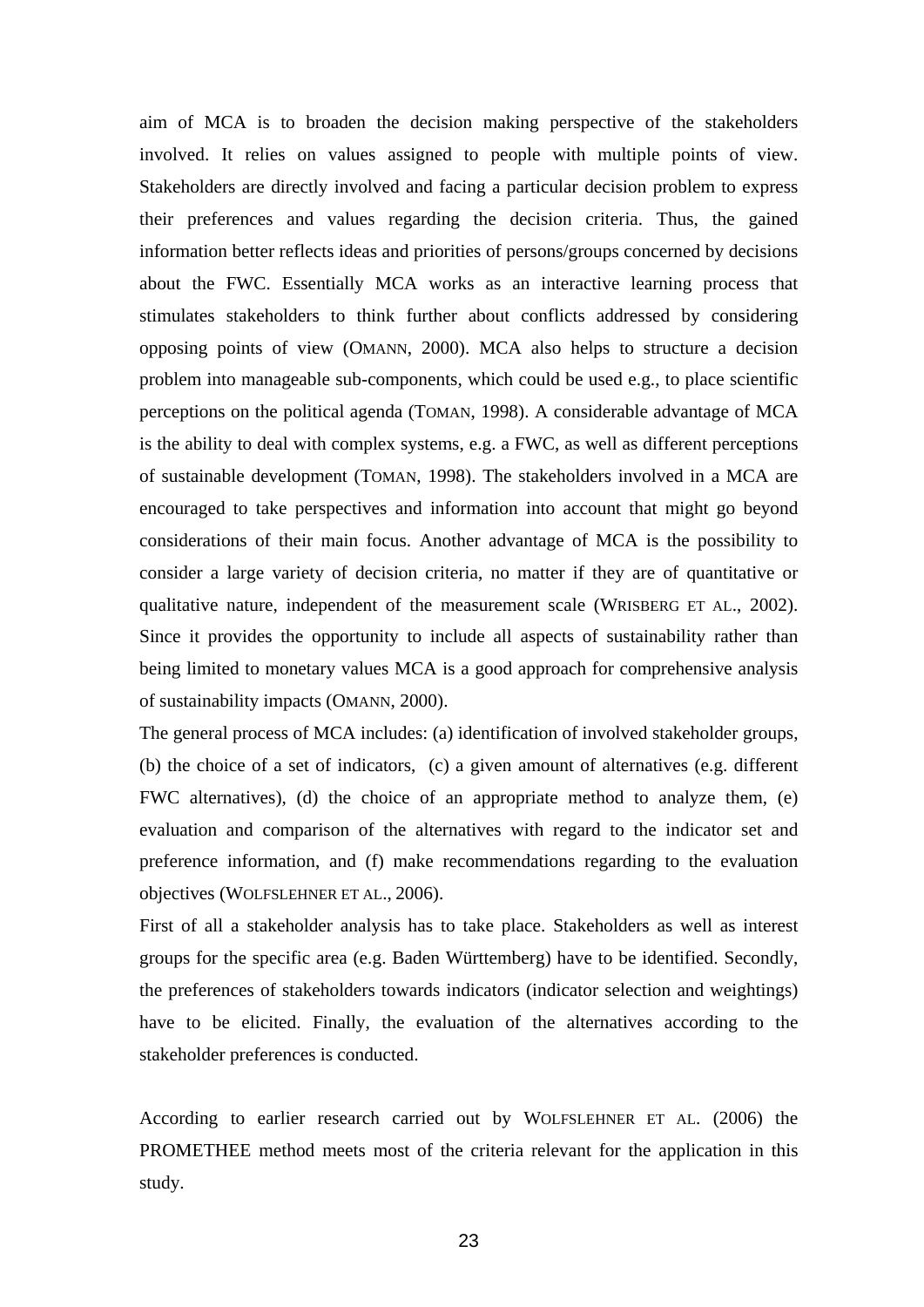PROMETHEE developed by BRANS ET AL. in the 1980's is a prominent European MCA method. Originally PROMETHEE was used in strategic management or regional planning policies (BRANS ET AL., 1998). Later also other applications where accomplished, e.g. in forestry related issues by KANGAS ET AL. (2001) or KANGAS AND KANGAS (2002).

WOLFSLEHNER ET AL. (2006) proposed the PROMETHEE II method as one appropriate MCA method for further evaluation of ToSIA results.

With the PROMETHEE method it is possible to describe the degree of dominance of one alternative over the other (BRANS ET AL., 1986; WOLFSLEHNER ET AL., 2006; PROKOFIEVA ET AL., 2007).

A standard PROMETHEE evaluation consists of a set of alternatives (e.g. management alternatives, policy alternatives), which will be evaluated with a fixed set of decision criteria. The needed input data can be on ordinal as well as cardinal scale. Additional information is needed to do an analysis with PROMETHEE. First of all information on the relative importance of the indicators  $(w_i)$  by e.g. simple rating is needed. Further, the user has to define a preference function for each criterion, in PROMETHEE the user can choose among 6 different preference functions. These preference functions are different with regard to their indifference (q) and preference (p) thresholds (*Figure 4*). The setting of such thresholds accounts for individual preferences in a pair wise comparison of alternatives with regard to an indicator. Depending on the thresholds a difference in the performance of two alternatives with regard to an indicator will be transferred into a dominance value on the scale [0-1].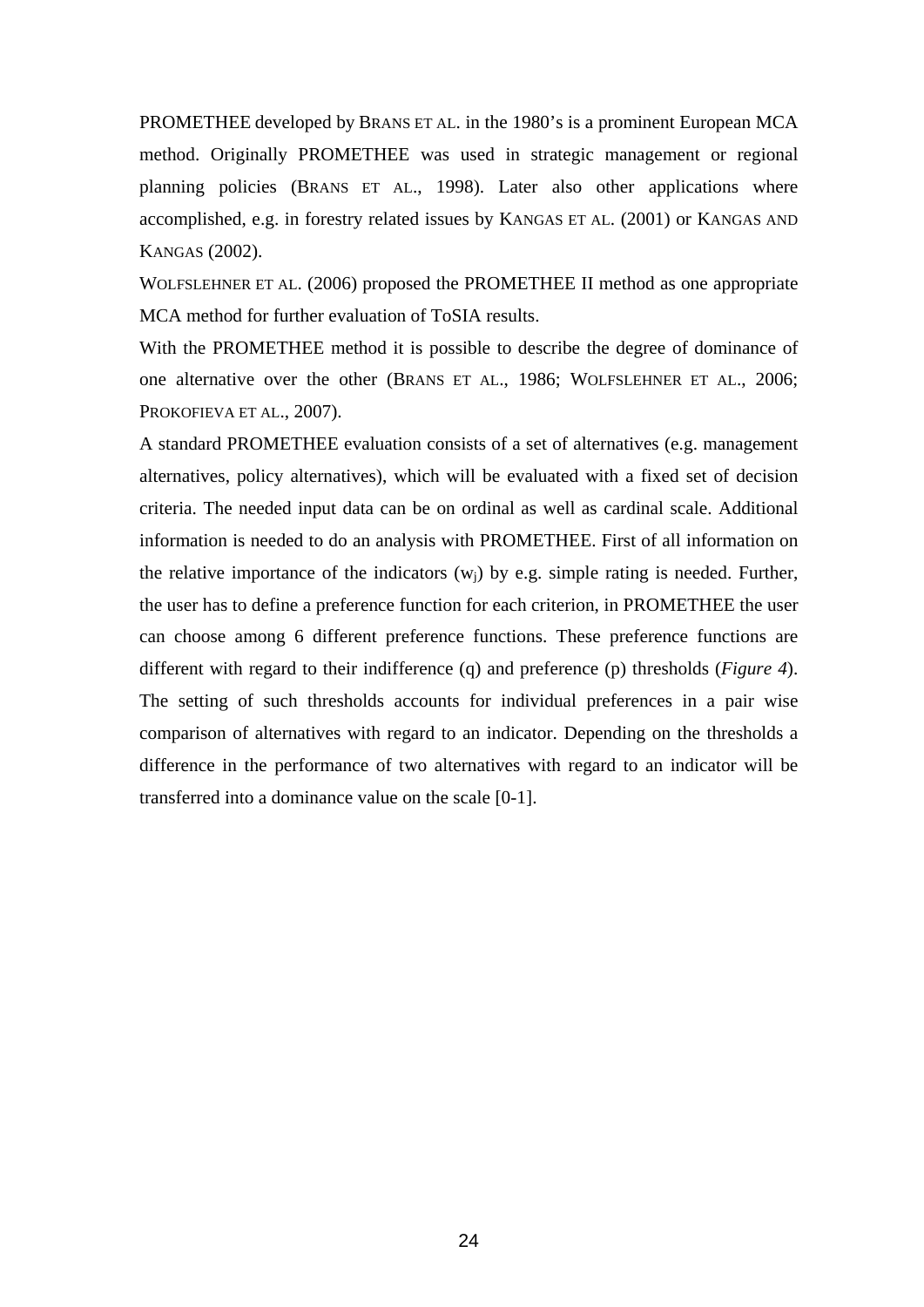

Fig. 4: The six explicit preference functions used in PROMETHEE (BRANS ET AL, 1996).

Positive and negative preference flows are calculated for each alternative whereof the positive shows how an alternative is dominating over the others whereas the negative express the weakness of an alternative.

The flows mentioned above are the basis of the PROMETHEE I parallel ranking from  $\Phi^+$  and  $\Phi^-$ . Here one can see that, e.g. one alternative is clearly dominating all others. Conflicting examples can not be compared with PROMETHEE I.

PROMETHEE II provides a cardinal ranking which is based on a balance between the positive and negative flows. Here information is given on how much favorable an alternative is. Conflicting examples can be compared, by using just one, total dominance value of every alternative (BRANS AND MARESCHAL, 1994). The total net flow  $\Phi$  of an alternative  $a_k$  will be calculated by a subtraction of  $(\Phi^+) - (\Phi)$ . A higher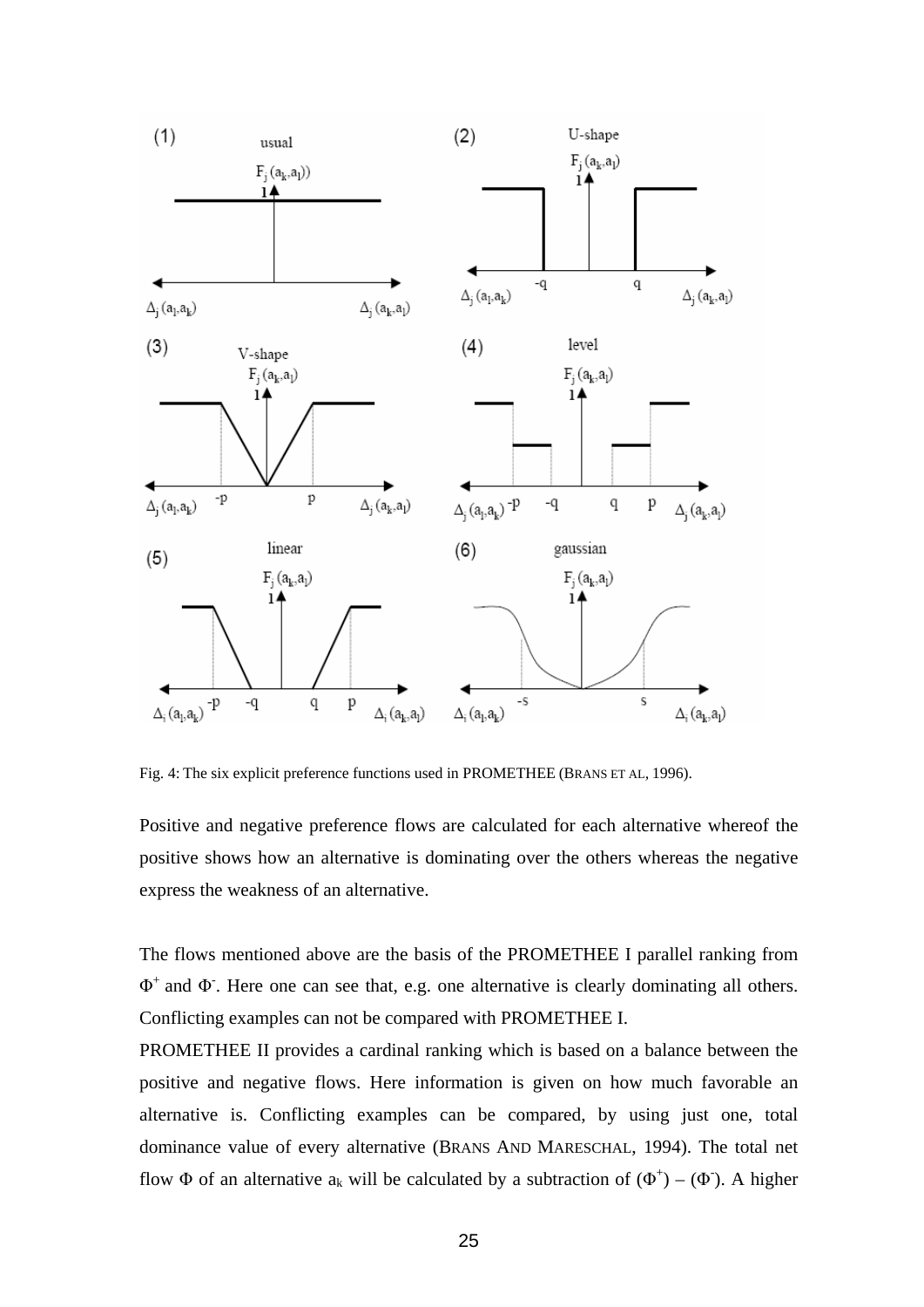value of the net flow indicates a higher dominance of this alternative. The alternative with the largest net flow will be the favored one.

Further information on the method can be found in papers of BRANS ET AL. (1984, 1985, 1986, 1992, 1994) or MARESCHAL ET AL. (1986, 1988).

## **5. Material**

#### *5.1 Forest wood chain topology*

Generally there are two main strands, which are spruce and beech. The strands are divided into four different modules. Each module is composed of various processes.

In the following section a more detailed description on which processes belong to each module in each strand is provided (compare Figure 5).

Starting with the left side of the FWC one can see the spruce strand. It starts with the forest resources management where the processes of spruce regeneration and further development (young, medium, and adult) are located. From those processes in forest resources management a flow towards processes in forest to industry interactions takes place starting with precommercial operations from young stands to different motor manual and fully mechanized harvesting operations under different slope conditions. From there the chain goes towards processes of forwarding and skidding with different technologies according to the slope steepness (forwarder, skidder, cable crane). Subsequently the different assortments like spruce short and long logs, spruce pulpwood and LDT (Large dimension timber) are transported to different processing mills. At this stage there will be a spruce wood import from outside the FWC (short logs and pulpwood). Transport of spruce fire wood logs and export of spruce pulpwood takes place.

The next step is the measuring and sorting of the different assortments at various mill gates of saw mills or particleboard mills and pulp wood mills.

In the processes of industrial processing, manufacturing and converting the wood material enters soft and hardwood sawmills of different scale or it is processed in particleboard mills. The next step is the transport of sawn timber, saw dust and particle board to further processing where industrial production or manufacturing of construction elements, joinery and furniture takes place. Some wood residues already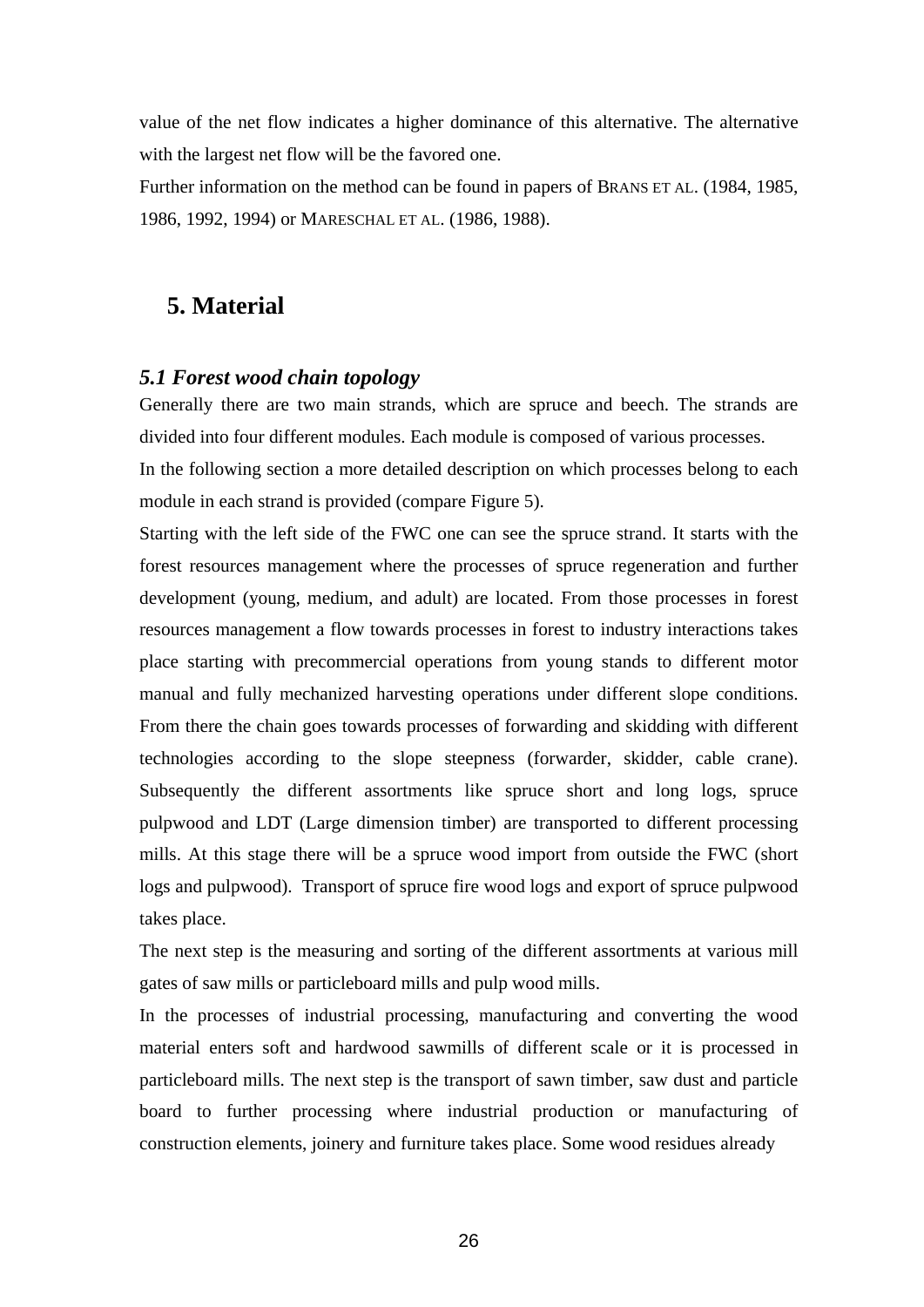

<sup>27</sup>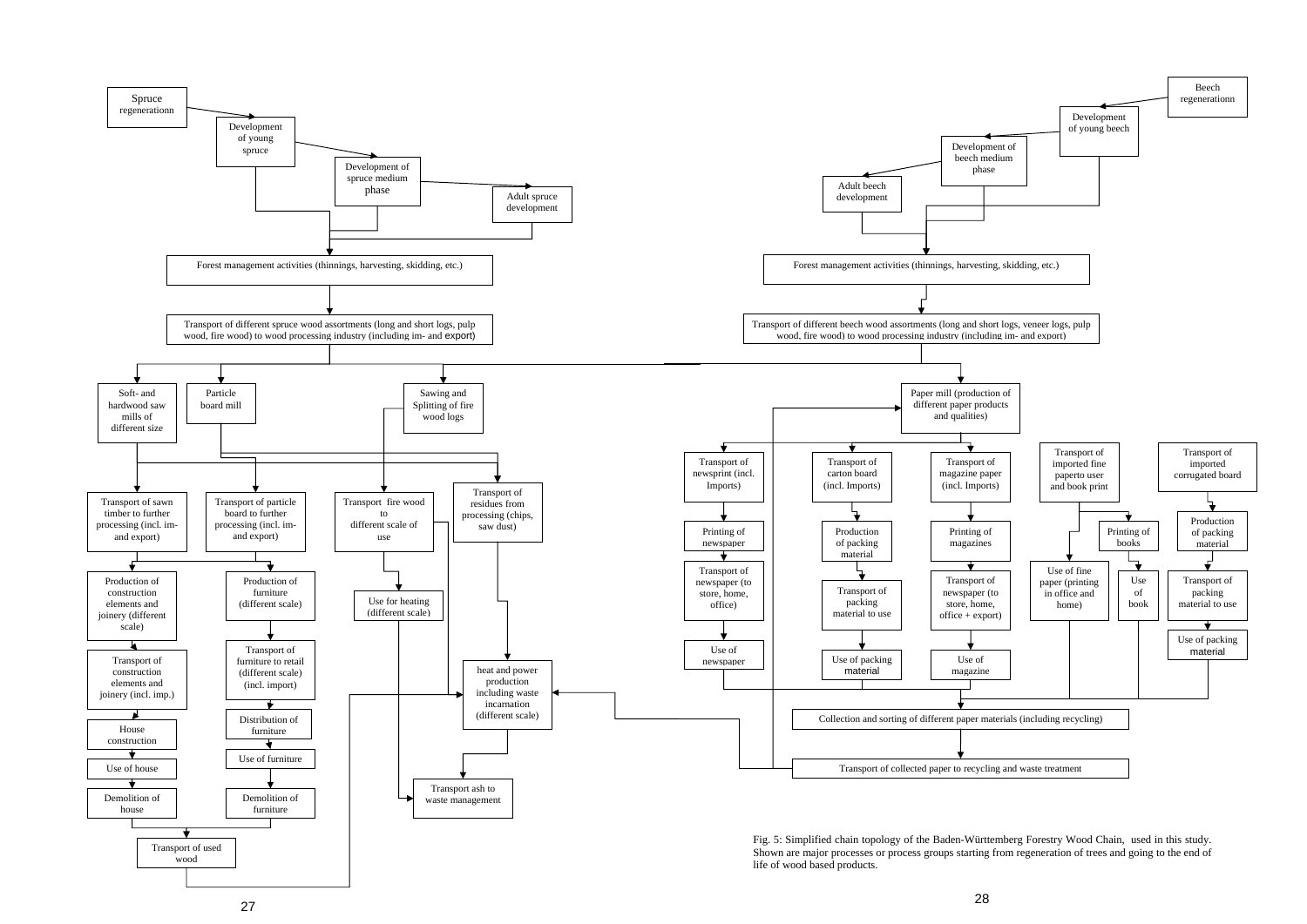go further to processes of industry to consumer interactions and these residues are transported towards power production outside the forest industry.

House construction elements and joinery from the FWC as well as imported ones are transported towards house construction. Furniture and imported furniture are transported towards retail and final destination. Imported packaging material enters the chain and is transported used and finally destroyed and transported towards energy use. Also the houses and furniture are destroyed and transported towards energy production or waste incineration. It can be just heat or combined heat and power of different scales. The final process is the transport of ash towards waste management.

The beech strand starts in the same manner as the spruce chain. There are regeneration and the different development stages followed by harvesting and skidding. Transport of various assortments like veneer logs, beech long logs, short logs, fire wood and pulpwood. This transport takes place within the FWC to various destinations as well as export and import.

The wood is transported to saw mills, particleboard mills, paper mills. There it follows often the same processes which where already described in the spruce strand.

The lower right side (Figure 5) shows the various processes of paper and cardboard production with different transportation processes. Pulp from outside the FWC is entering the chain. Residues are used as pellets or are used directly for energy production.

Various paper and cardboard products are produced and used in magazine printing, book printing, and carton board boxes. All these products are transported and used and partly recycled and reused and finally used as well for energy and power production and end is the ash waste management.

#### *5.2 Forest Wood Chain alternatives*

In this study three different management alternatives will be used to identify the impacts of setting aside forest areas on the sustainability of the regional FWC in Baden Württemberg. Since this study is carried out for this regionally defined FWC, only the forest resources, production processes and consumption that occur within the selected region will be analysed.

When this study was conducted, there were no scenario data available yet from EFORWOOD. Therefore it was decided to create alternative options that can be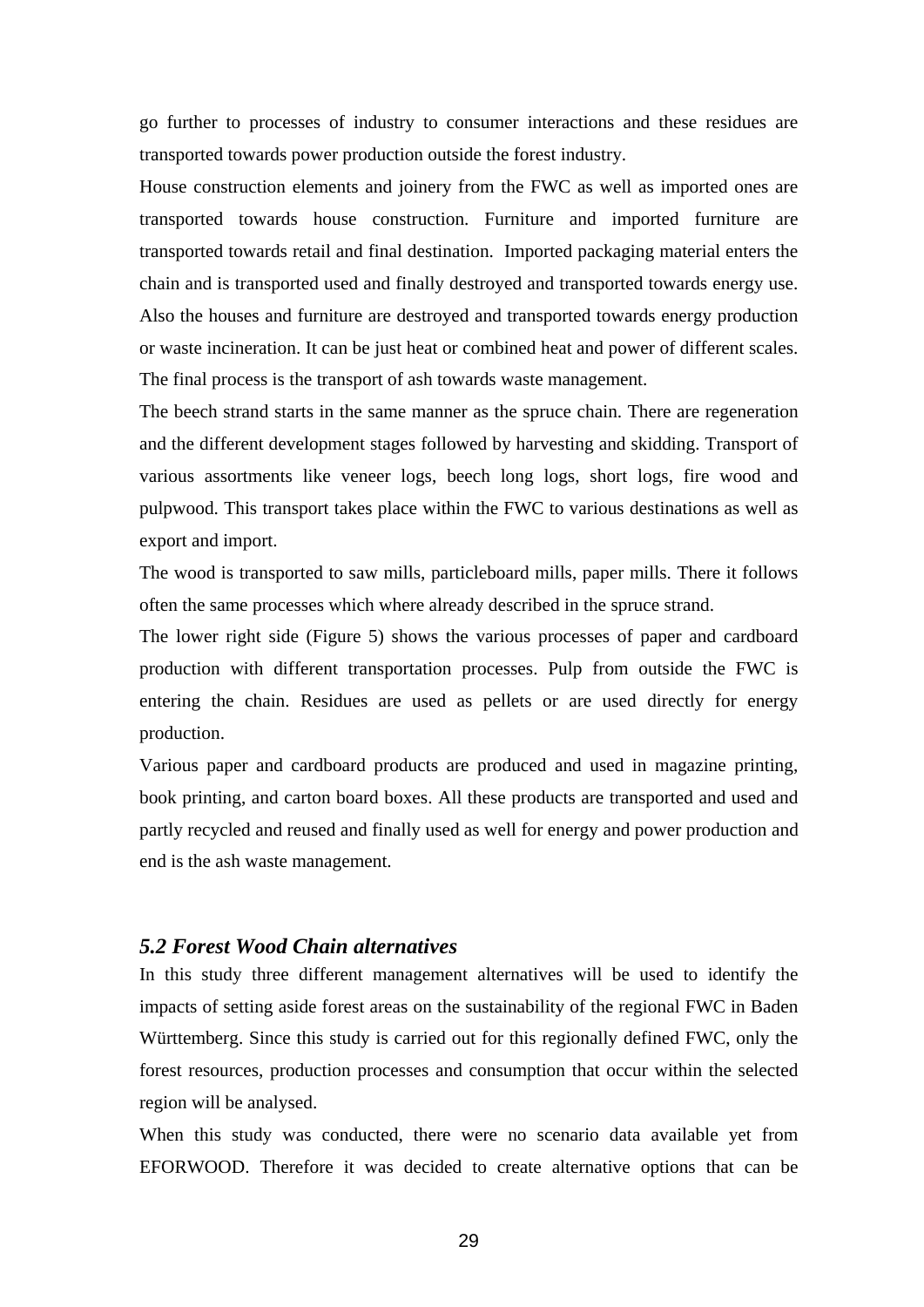implemented with the 2005 data of the Baden Württemberg Case study of the EFORWOOD project, to avoid the need for collecting new indicator values. On the background of testing the linkage and exploring the sensitivity of the MCA stakeholder preferences the following assumptions and adjustments on the alternatives should be sufficient.

- **i. Alternative 1 (base):** The FWC from the Baden Württemberg General structure case study of the EFORWOOD project will be used as reference chain. Some processes that are used in the General structure case study are deleted for this study for different reasons. Some processes are taken out because they where included for purposes not relevant for this study. Another reason for deleting a process from the chain was to break up recycling loops (for simplification). A complete list with all processes and marked processes that have been deleted can be found in *Annex 10.5.* The topology is according to the description above. This baseline alternative will be the basis for all changes that will occur in the other two alternatives.
- **ii. Alternative 2 (steep slope):** Steep slopes are taken out of production compared to alternative 1. Steep slopes are therefore defined as all slopes with an inclination of >60%. The topology and technologies will be according to the baseline alternative. Therefore, no new indicators need to be calculated. There are several assumptions for setting aside the forests in this study. The setting aside process should have taken place in 1995. Since there was no time to carry out a complete new survey for data on the forest in 1995 the approach was to assume the forest in 1995 would have had the same structure as it was given for the forest in the Baden Württemberg General Case Study of the EFORWOOD project. So it was possible to calculate the change of forest area per age class after the 10 years set aside period. This change in the area per age structure will result in different initialization figures compared to the baseline alternative.
- **iii. Alternative 3 (set aside 5%):** The fundament of alternative 3 again is the BW-General structure case (alternative 1). 5% of the forest area in alternative 1 is taken out of production and a reduction in material flow will take place. Again it was assumed that this act of setting aside the forest on a large area should have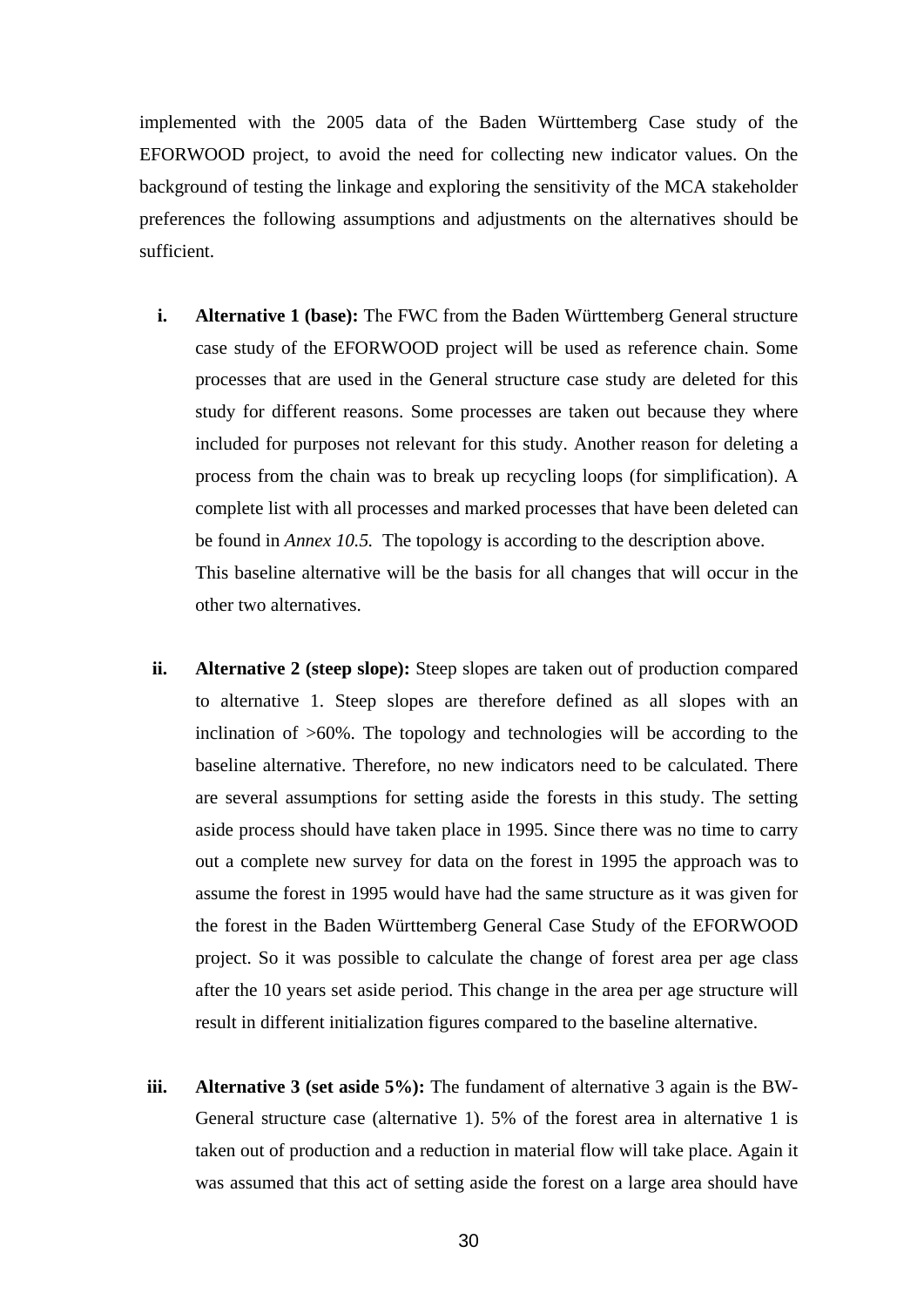taken place approximately 10 years ago. As a simplification, the effect on indicators of stopping thinnings in the young set aside stands was ignored and no other technology changes were applied in this alternative. Further assumptions are that the set aside forests would have had the same structure as it is given for the total forests in the Baden Württemberg case study of 2005 in the EFORWOOD database. So the same assumptions as in alternative 2 were used for calculating the change in forest area over the 10 years periodThe setting aside of the forest area in this alternative will result in lower amount of forest area in the regeneration phase and a larger forest area in the adult phase.

#### **5.2.1 Forest area for the flow initialization**

As mentioned in 5.2 the forest areas are needed to initialize the material flow at the boundary between forest resources management and forestry to industry interactions. The data, productive forest area, for the initialization of the baseline alternative was available directly from the database client. The forest areas of the two other alternatives had to be recalculated according to the assumptions mentioned in the alternative descriptions (see 5.1).

As mentioned in the alternative description the forest should have been set aside about 10 years before the reference year 2005.

During the time period of 10 years the forest is growing older and this has to be considered when calculating the forest areas for the two set aside alternatives of the FWC. In other words forests which where set aside 10 years ago will probably shift to an older age class. The assumption was that the forest should have had the same structure and parameters as the forest given in the database client for the year 2005 at the year they where set aside 10 years ago. To remember the assumption for the 5 % set aside alternative was that 5 % of the total forest area where set aside equally in each age class. Hence due to aging this 5 % are not anymore equally distributed over the age classes.

The "productive" forest areas used for each alternative are shown in Table 1.

Tab. 1: "Productive" forest area (in ha) per tree species and age class, for each management alternative and the reference year 2005.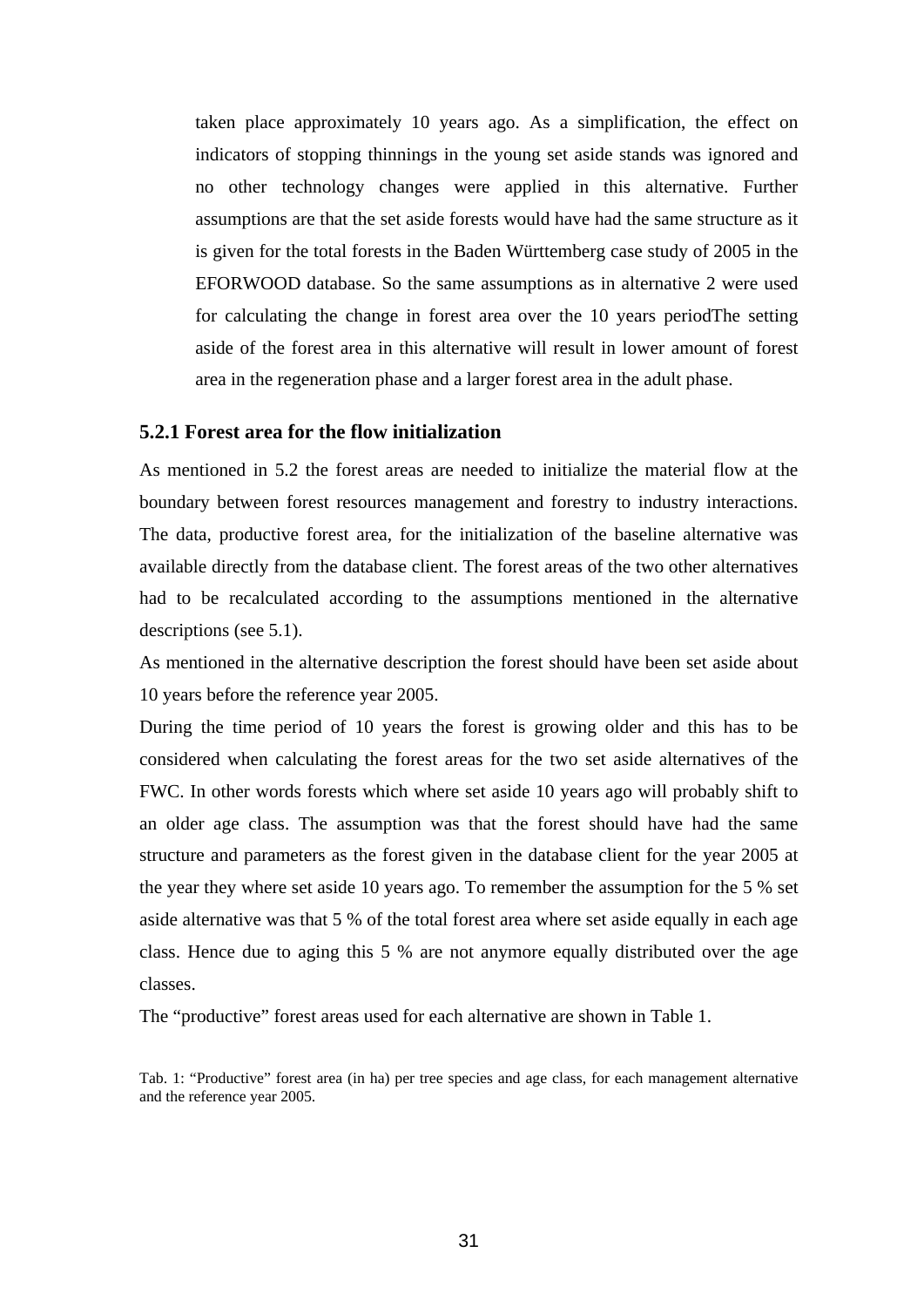| Tree species age<br>class | <b>Productive forest</b><br>area baseline<br>alternative in ha | <b>Productive forest</b><br>area steep slope<br>alternative in ha | <b>Productive forest</b><br>area 5 % set aside<br>alternative in ha |  |
|---------------------------|----------------------------------------------------------------|-------------------------------------------------------------------|---------------------------------------------------------------------|--|
| <b>Spruce</b>             |                                                                |                                                                   |                                                                     |  |
| Regeneration              | 25.257                                                         | 25.118                                                            | 23.994                                                              |  |
| Young                     | 15.163                                                         | 14.594                                                            | 14.405                                                              |  |
| Medium                    | 278.102                                                        | 267.535                                                           | 264.197                                                             |  |
| Adult                     | 205.928                                                        | 202.427                                                           | 195.631                                                             |  |
| <b>Beech</b>              |                                                                |                                                                   |                                                                     |  |
| Regeneration              | 6.830                                                          | 6.718                                                             | 6.489                                                               |  |
| Young                     | 11.301                                                         | 9.080                                                             | 10.736                                                              |  |
| Medium                    | 98.605                                                         | 93.576                                                            | 93.674                                                              |  |
| Adult                     | 172.567                                                        | 164.283                                                           | 163.938                                                             |  |

A reduction of "productive" forest area is achieved by setting aside practices in forest management. In this case productive forest area means, forests, which are used for commercial logging operations. Of course no commercial logging is taking place in regeneration and young stands but those areas are potential commercial areas in the future. One can clearly see that the productive forest areas are decreasing mostly in medium age spruce stands and adult beech stands in both alternatives and additionally a large decrease in adult spruce stands in the 5 % set aside alternative. The younger age classes do not show such a big decrease in forest area. According to the given age class distribution reported to the database the natural age structure in the year 2005 shows as well that most of the forest area is concentrated in the medium and adult age class.

#### **5.1.2 New product split ratios for the steep slope alternative**

Product split ratios are values needed in the ToSIA software to be able to calculate how much of the material flow of a certain product, e.g. wood ready for harvesting, has to be distributed to a follow-up process. These values are usually given in the database.

To be able to simulate the steep slope alternative, additionally to the calculation of the adjusted forest area, the product split ratios need to be changed in order to account for the harvesting processes. This is because the steep slope alternative excludes harvesting of forests steeper than 60 % inclination. The processes of harvesting timber on such slopes with more then 60% inclination should not get any more material flow. Thus, the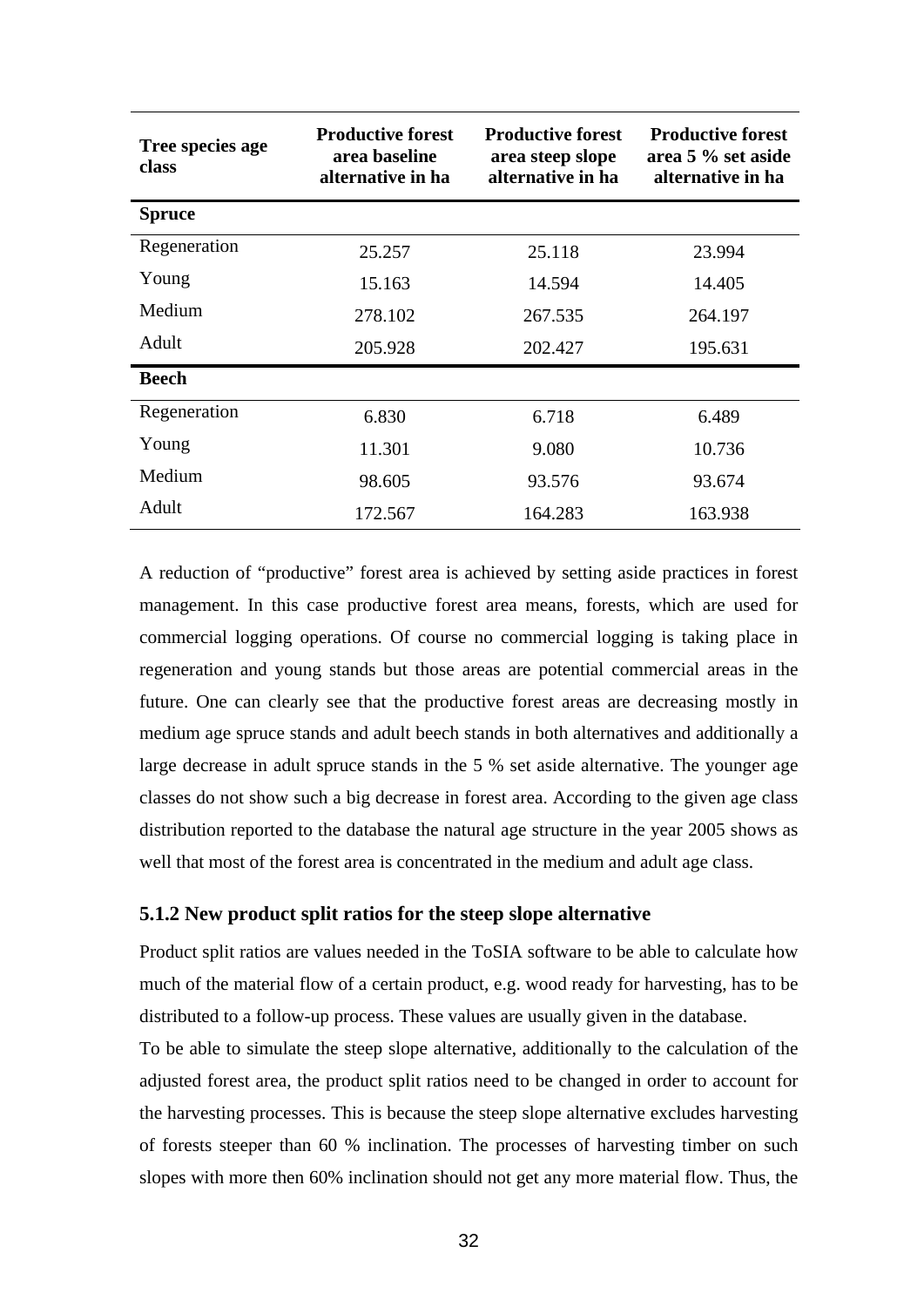product split ratio from timber ready for harvesting for those processes had to be set to 0. The rest of the harvesting processes need accordingly new product split ratios since the sum of all product split ratios leaving one process has to be 1. The simplest way to calculate the new product split ratios is dividing the old product split ratio by the sum of all old product split ratios minus the old product split ratio towards harvesting slopes with more then 60% inclination. The new product split ratios see Table 2 (spruce medium and adult) and Table 3 (beech medium and adult).

Tab. 2: Product split ratios for spruce ready for harvesting. Black product split ratios for the baseline alternative given by the database client, red new calculated product split ratios for the steep slope alternative.

|                                                               | ₩<br>mechanised spruce<br>35 cm slope<br>harvesting fully<br><b>DBH&lt;</b><br>30% | ₩<br>spruce<br>cm slope<br>mototmaual<br>harvesting<br>35<br>DBH<<br>30% | spruce<br>slope<br>$\epsilon$ m<br>mototmaual<br>harvesting<br>$30\% - 60\%$<br>35<br><b>DBH&lt;</b> | ₩<br>spruce<br>cm slope<br>mototmaual<br>harvesting<br>35<br><b>OBH&gt;</b><br>30% | mototmaual spruce<br>slope<br>$DBH > 35$ cm<br>harvesting<br>$30\% - 60\%$ | mototmaual spruce<br>60%<br>harvesting<br>Λ<br>slope | Sum |
|---------------------------------------------------------------|------------------------------------------------------------------------------------|--------------------------------------------------------------------------|------------------------------------------------------------------------------------------------------|------------------------------------------------------------------------------------|----------------------------------------------------------------------------|------------------------------------------------------|-----|
| <b>Product split</b><br>ratio spruce<br>medium<br>baseline    | 0,198                                                                              | 0,143                                                                    | 0,106                                                                                                | 0,400                                                                              | 0,115                                                                      | 0,038                                                | 1   |
| <b>Product split</b><br>ratio spruce<br>medium steep<br>slope | 0,206                                                                              | 0,149                                                                    | 0,110                                                                                                | 0,416                                                                              | 0,120                                                                      | $\mathbf{0}$                                         |     |
| <b>Product split</b><br>ratio spruce<br>adult baseline        | 0,257                                                                              | 0,200                                                                    | 0,077                                                                                                | 0,380                                                                              | 0,069                                                                      | 0,017                                                | 1   |
| <b>Product split</b><br>ratio spruce<br>adult steep<br>slope  | 0,261                                                                              | 0,203                                                                    | 0,078                                                                                                | 0,387                                                                              | 0,070                                                                      | $\mathbf{0}$                                         |     |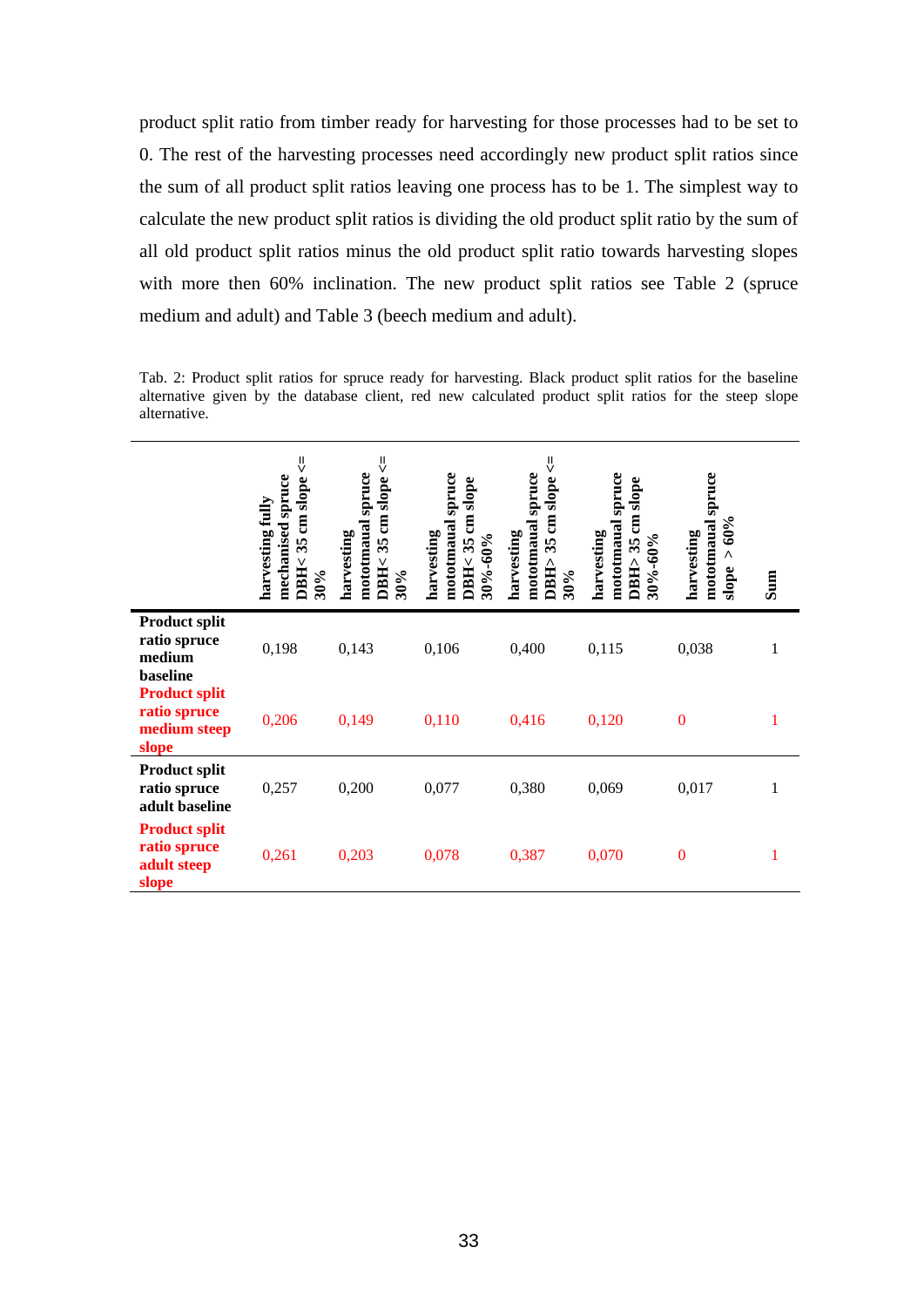Tab. 3: Product split ratios for beech ready for harvesting. Black product split ratios for the baseline alternative given by the database client, red new calculated product split ratios for the steep slope alternative.

|                                                              | motormanual beech<br>slope<br>5cm,<br>harvesting<br>న<br>$=30%$<br>DBH | slope<br>motormanual beech<br>5cm,<br>harvesting<br>ొ<br>30%-60%<br>DBH | motormanual beech<br>slope<br>35cm,<br>harvesting<br>30%-60%<br>DBH | 35cm, slope<br>mechanized beech<br>harvesting fully<br>ll<br>V<br>$= 30\%$<br>DBH. | beech<br>motormanual<br>$\%$<br>harvesting<br>$\mathbf{\hat{e}}$<br>DBH | Sum |
|--------------------------------------------------------------|------------------------------------------------------------------------|-------------------------------------------------------------------------|---------------------------------------------------------------------|------------------------------------------------------------------------------------|-------------------------------------------------------------------------|-----|
| <b>Product split</b><br>ratio beech<br>medium<br>baseline    | 0,419                                                                  | 0,093                                                                   | 0,119                                                               | 0,318                                                                              | 0,051                                                                   | 1   |
| <b>Product split</b><br>ratio beech<br>medium steep<br>slope | 0,442                                                                  | 0,098                                                                   | 0,125                                                               | 0,335                                                                              | $\boldsymbol{0}$                                                        | 1   |
| <b>Product split</b><br>ratio beech<br>adult baseline        | 0,314                                                                  | 0,116                                                                   | 0,150                                                               | 0,372                                                                              | 0,048                                                                   | 1   |
| <b>Product split</b><br>ratio beech<br>adult steep<br>slope  | 0,330                                                                  | 0,122                                                                   | 0,158                                                               | 0,391                                                                              | $\mathbf{0}$                                                            | 1   |

## *5.3 The material flow along the FWC*

A FWC consists of processes, which are entered and left by material flows. The amount of material that a process in a FWC handles is dynamically calculated based on the amounts of material that the process being examined is receiving from processes that precede it in a FWC (LINDNER ET AL. 2007).

The initialization of the flow calculation takes place between the boundary of the modules Forest to industry interaction and Forest resource management (M2-M3 boundary). To initialize the FWCs for this application the forest area (ha) in the M2 processes are needed. The internal reference unit used in M2 is hectare whereas the reference unit in M3-M5 is tons of carbon. The information flow over the M2/M3 boundary includes the conversion of the area (ha) information to carbon. That is done with the help of transformation factors. Carbon flow and transformation factors are calculated with the following function (eq. 1-2):

$$
CarbonFlow_{M2/M3} = \sum (V_i * cf_i) + V_{st} * cf_{st} + V_{hr} * cf_{hr},
$$
\n(1)

and

$$
TransformationFactor = \frac{CarbonFlow_{M2/M3}}{A}
$$
 (2)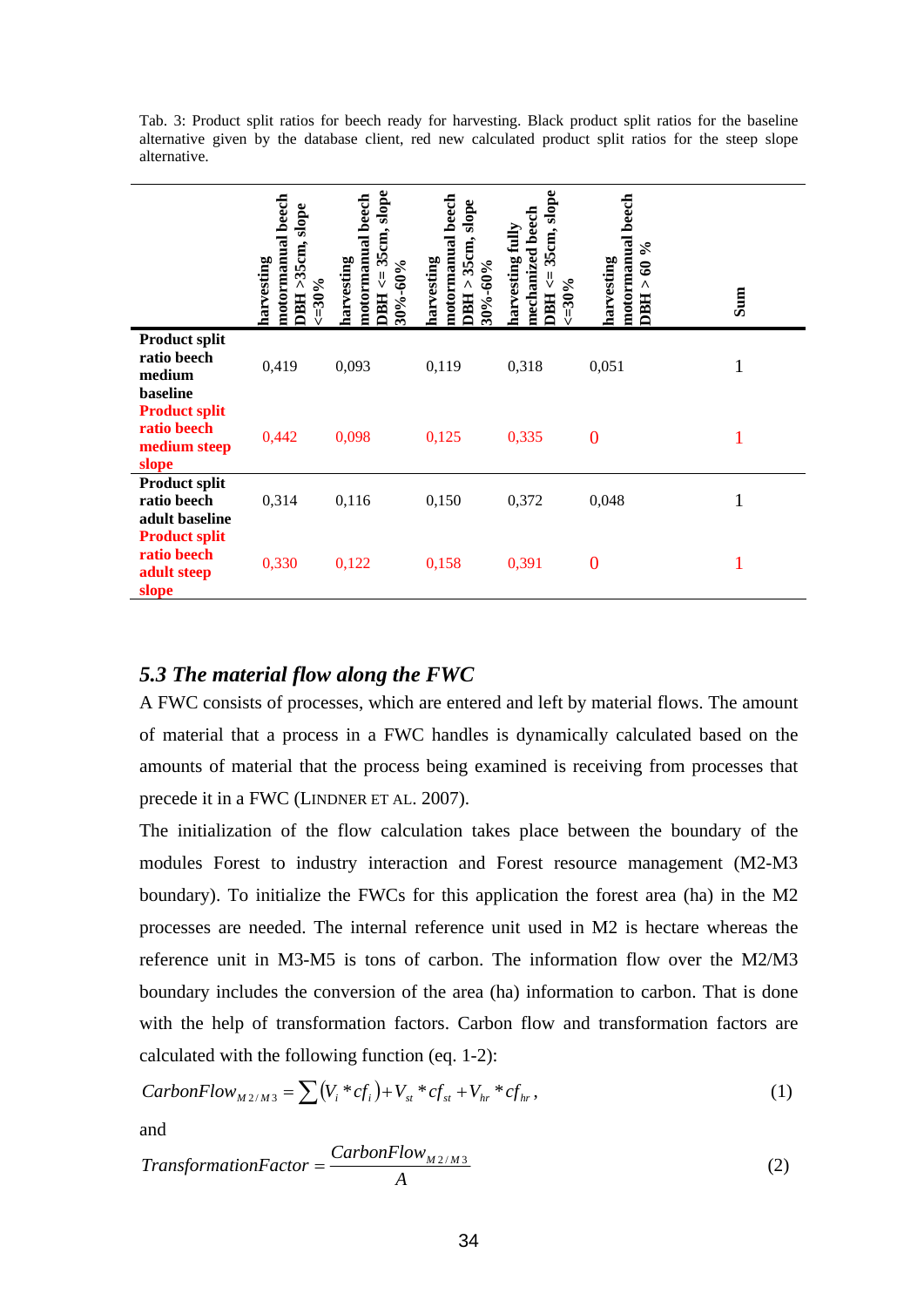The information that is needed to be collected for this calculation can be found in *Annex 10.6.* 

There are imports after the M2/M3 boundary. The initialization of material flow from these processes takes place separately with the use of an import indicator.

Loops of material flow where material, e.g. from recycling processes, enters the chain again at an earlier stage were still a problem for the ToSIA software at the time of this analysis. Therefore the material entering a process from such a loop was initialized in the same manner as for import processes.

Product output shares relative to the input flow of every process are used to calculate material flows consecutively along the entire FWC (*Fig. 6*).

The material flow is necessary to calculate process indicator values. Therefore the material flow will be multiplied by the indicator values per unit of material flow.

Fluctuations in the material flow, which might occur in reality are not considered in the ToSIA calculations. Instead it calculates equilibrium flows along the FWC (LINDNER ET AL., 2009).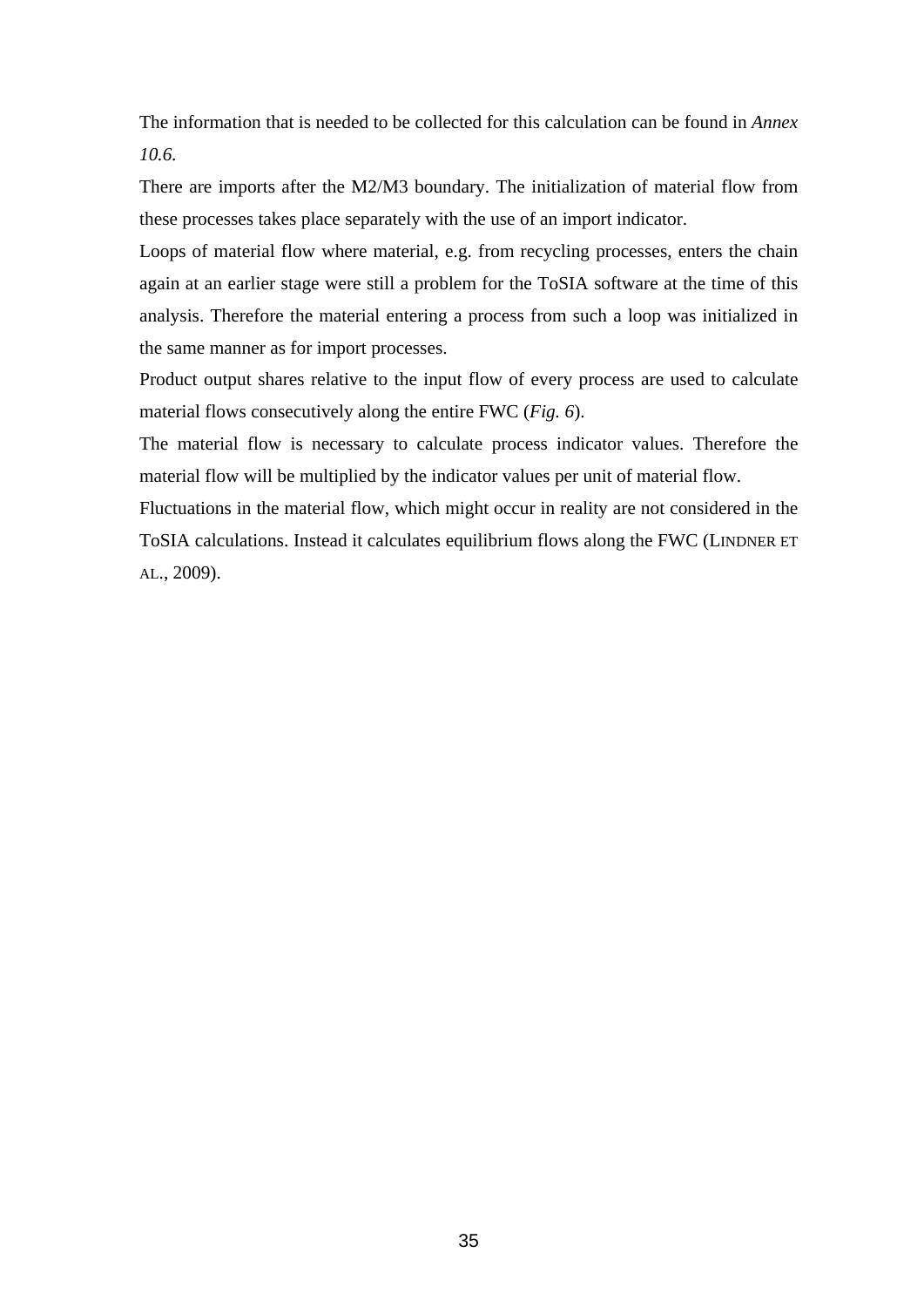

Fig. 6: Extract of the FWC topology showing the selected processes and products and their connections. Product shares for input and output products enable the calculation of material flows along the FWC (LINDNER ET AL., 2009)

#### *5.4 Sustainability indicators*

An indicator is a parameter, which provides information about an event, trend or a certain situation. The significance of an indicator goes beyond the strict measure and is used as an approximation of the impact of a change on the sustainable development area, which is analyzed. Indicators can have a direct or indirect relationship with the observed fact. If the observation issue can not be measured directly or conveniently, indicators can be indirect substitute or proxy (for example GDP as an indicator of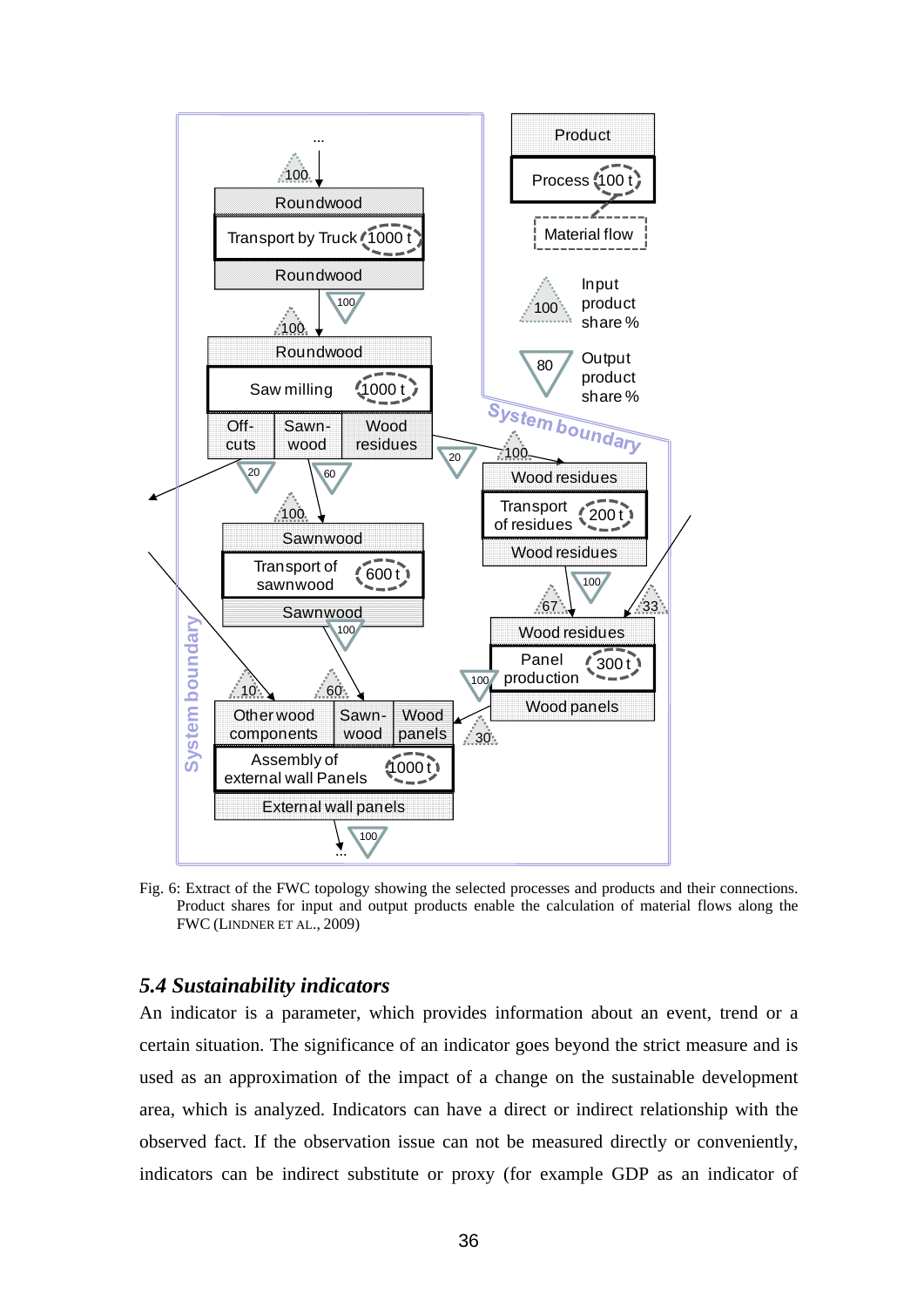wealth). Direct indicators measurement of phenomena that directly relate to question asked, e.g. a direct indicator of forest productivity would be measurement of timber yields (UNITED NATIONS, 2007; RAMETSTEINER ET AL., 2008).

Indicators differ from primary data or statistics in a way that they provide meaning beyond the attributes directly associated with them. Hence they offer a possibility to connect detailed data and interpreted information (UN, 2002). Accordingly, evaluation as well as communication of important parameters become instant and easy to understand. Of huge importance therefore is the selection of proper indicators. Another advantage resulting from the use of indicators is that results become reproducible and comparable (HARDI AND BARG, 1997). A consistent methodology allows using indicators to make comparisons over time and space, to find correlations and further to monitor changes and trends (OECD, 1993). Nevertheless, there are also problems, which could occur when using indicators. Indicators always should be chosen carefully and as systematically as possible otherwise they could carry the wrong message and lead to wrong conclusions (BOSSEL, 1999).

#### **5.4.1 Selection of sustainability indicators**

The sustainability indicators used for the ToSIA calculations where selected in terms of relevance for the study, which means that they need to have the ability to gather the information on, sustainability impacts of FWCs. Sustainability requires an integrated view of the world and therefore it requires a multidimensional set of indicators that show the links among a community's economy, environment, and society. The selection of sustainability indicators should always be carried out in a way that all three pillars of sustainability will be covered more or less equally. Explicit for this application they need to respond to regional and local needs within the FWC.

Based on already existing indicator sets, like EU-SIA Guidelines<sup>5</sup> (EC 2005), Eurostat- $SDI<sup>6</sup>$  (EC 2005), MCPFE<sup>7</sup> (MCPFE 2003),  $CSD<sup>8</sup>$  (United and Nations 2002) and in cooperation with all EFORWOOD partners an adapted indicator set for the utilization in the ToSIA software was developed that is suitable for sustainability impact assessment

l

<sup>&</sup>lt;sup>5</sup> Impact Assessment Guidelines of the European Commission

<sup>&</sup>lt;sup>6</sup> Sustainable Development Indicators for the European Union presented by Eurostat (EUROPEAN COMMISSION 2005b) (EC, 2005)

 $<sup>7</sup>$  Improved Pan-European Indicators for Sustainable Forest Management of the Ministerial Conference on</sup> the Protection of Forests in Europe (MCPFE 2002)

<sup>&</sup>lt;sup>8</sup> Indicators of Sustainable Development of the Commission for Sustainable Development of the United Nations (UNITED NATIONS 2002)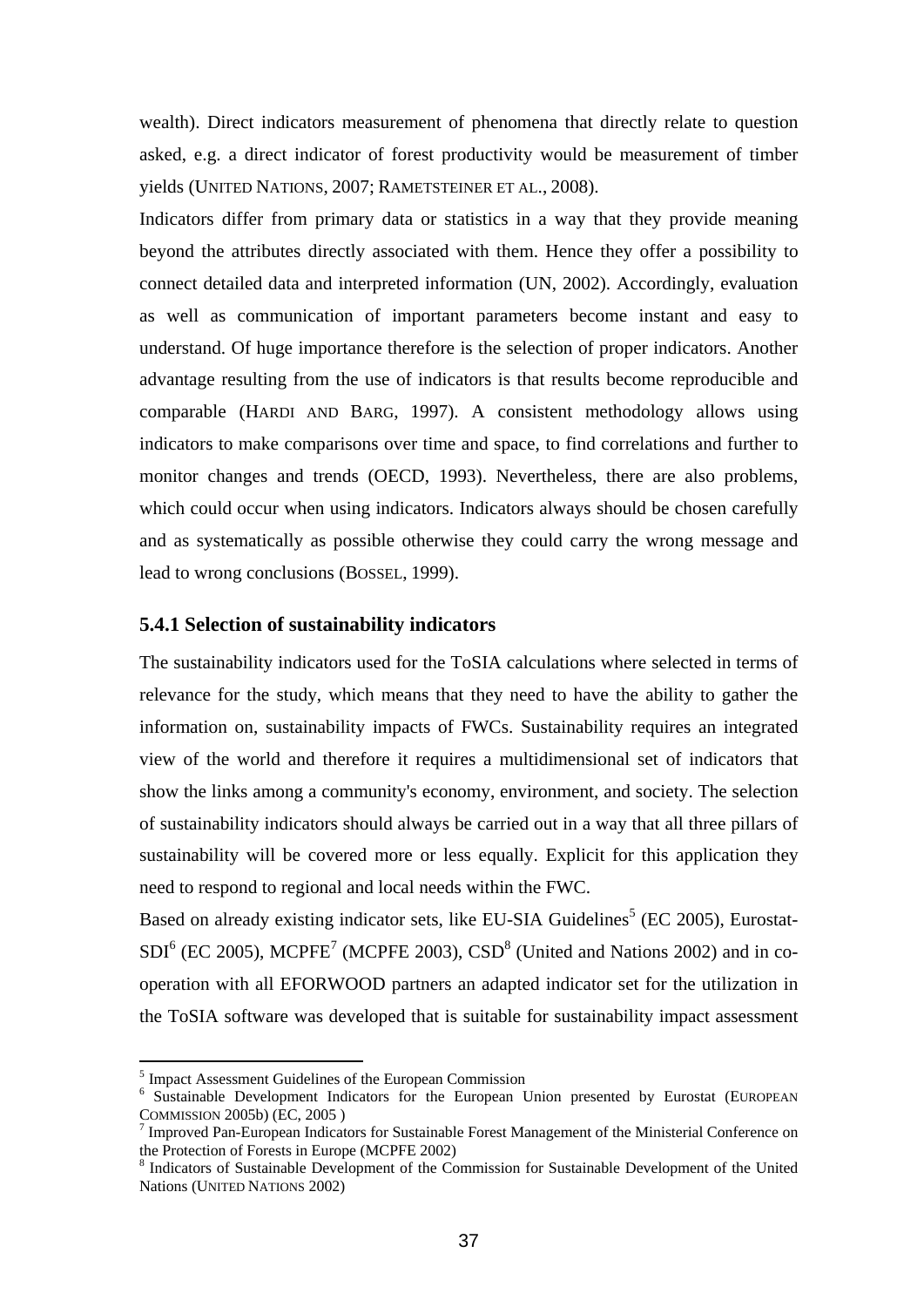(RAMETSTEINER ET AL., 2008). The ToSIA software allows the user to choose among both quantitative and qualitative indicators. Nevertheless quantitative indicators are more feasible regarding processing and evaluation (LINDNER ET AL., 2009).

For the EFORWOOD project 27 main indicators where chosen for demonstration purposes. Each of these 27 indicators has a set of sub-indicators to allow a more detailed analysis. A complete list of all demonstration indicators and sub-indicators can be found in *Annex 10.7.* 

For this study nine indicators were selected (Table 4).

| <b>IndicatorCategory</b> | <b>IndicatorName</b>                  |
|--------------------------|---------------------------------------|
|                          | Gross value added (at factor cost)    |
| <b>Economic</b>          | <b>Production cost</b>                |
|                          | <b>Productivity</b>                   |
|                          | <b>Employment - absolute number</b>   |
| <b>Social</b>            | Wages and salaries - total            |
|                          | <b>Occupational accidents - total</b> |
|                          | <b>Energy</b> use                     |
| <b>Environmental</b>     | <b>Greenhouse gas emissions</b>       |
|                          | <b>Generation of waste in total</b>   |

Table 4: List of used indicators by category chosen for this application.

As mentioned before the collection of indicator values followed the clear rules of data collection protocols. As all the other data the indicator data are stored in the database of the EFORWOOD project. This database allows tracking back, who has inserted or changed values and further gives information about the data reference.

The labour productivity indicator (tons/man year) is somehow outstanding from the other indicators because it is calculated by dividing total production in tons (output of ToSIA) by employment absolute number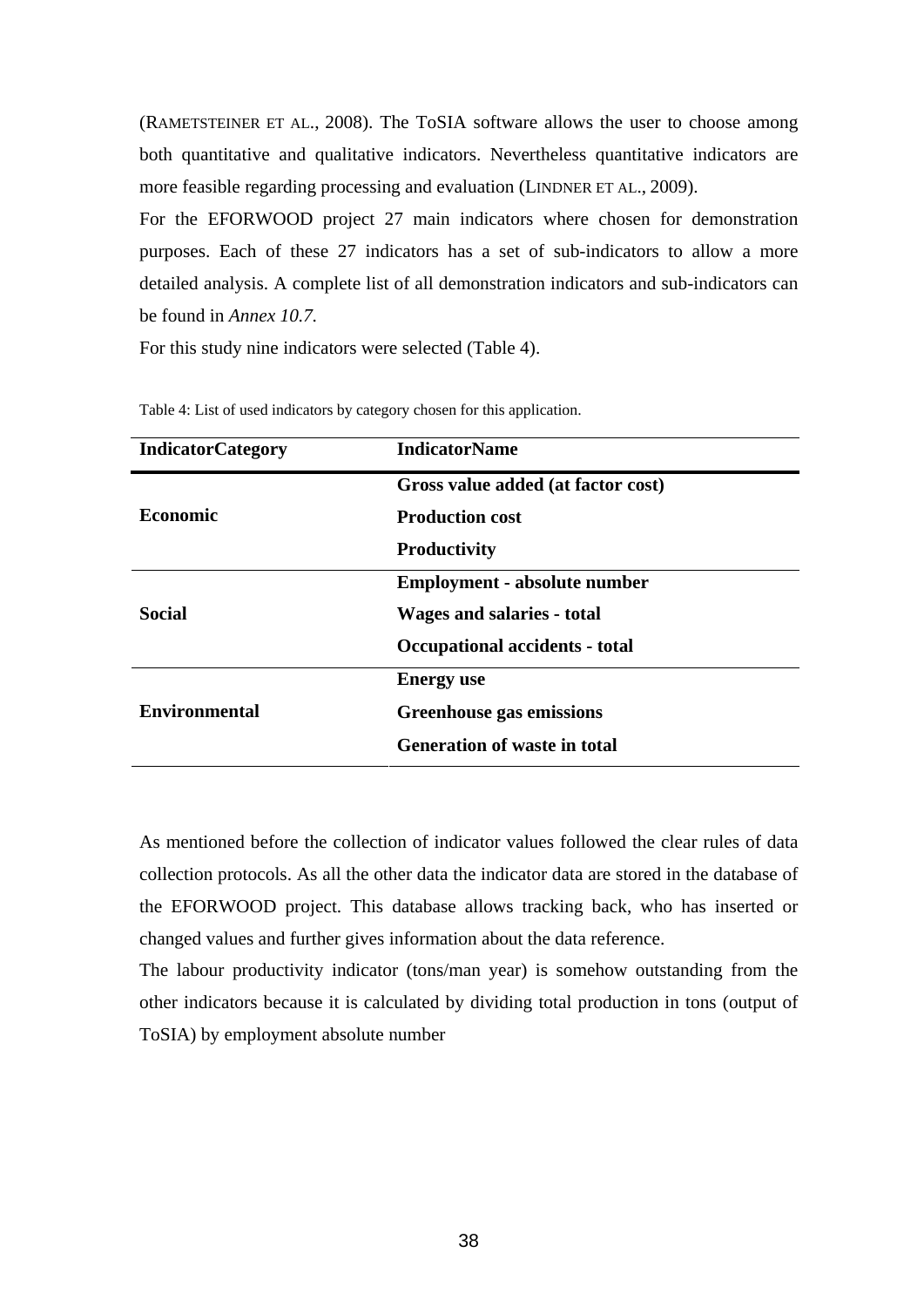#### **5.4.2 Calculation of sustainability indicators**

The calculation of sustainability indicators in ToSIA (Fig. 7) for each process is done by multiplying the input material flow of the process with the relative indicator values of each process. After this calculation an aggregation of the results for each process can be done for each module or the entire chain by summing up such indicator values. Though indicators that are measured not in absolute numbers, e.g. in relative shares (%), call for a different form of aggregation. Such relative shares would therefore be averaged (LINDNER ET AL., 2009).



Fig. 7: Calculation example for the labour cost indicator in the thinning process. Indicator data are reported relative to the reporting unit of the process (m3). ToSIA converts this with a conversion factor into the indicator value per reference flow (tons of carbon) and multiplies this with the material flow to calculate the indicator value per process(LINDNER ET AL., 2009).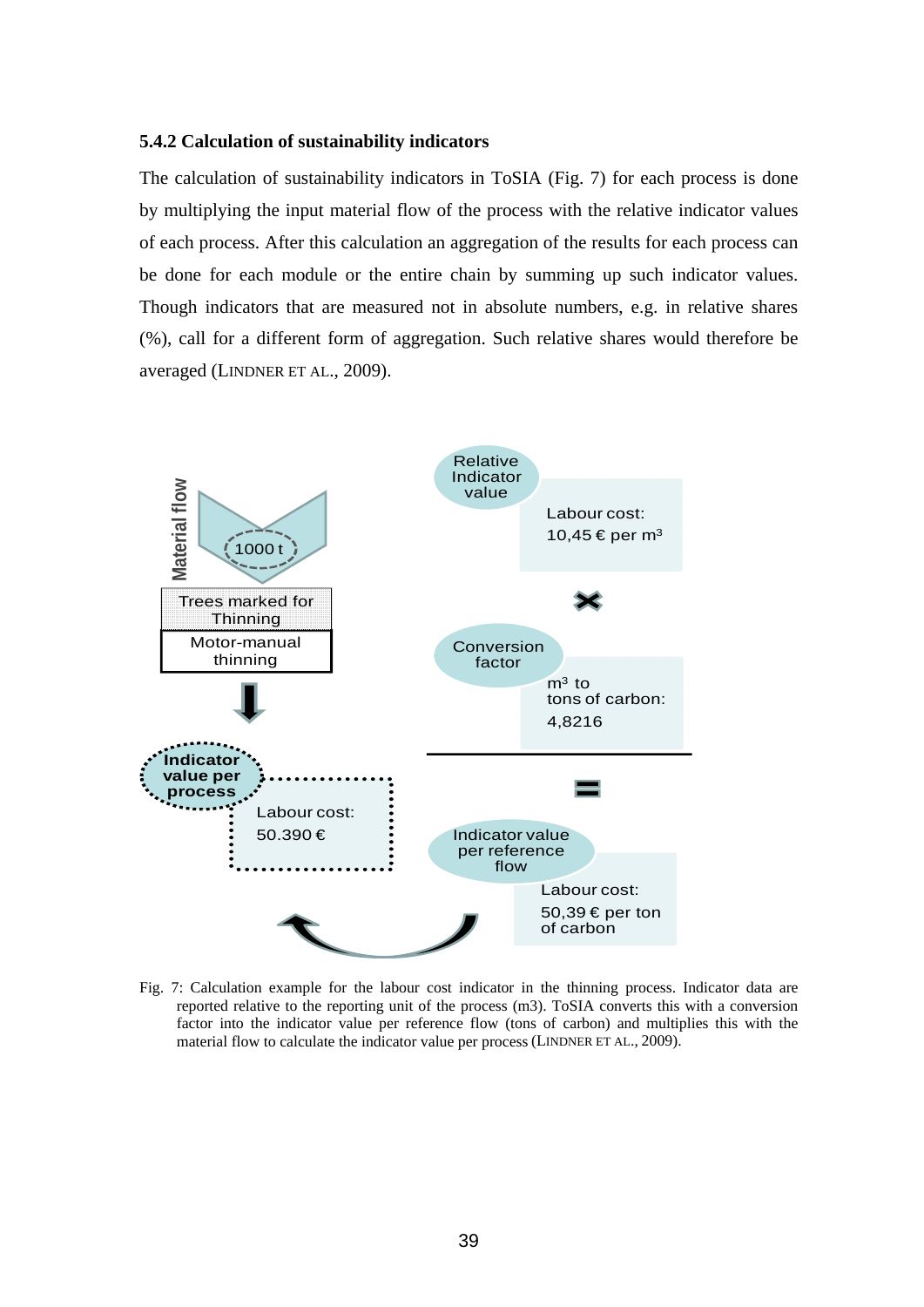## *5.5 MCA set-up*

## **5.5.1 Stakeholder preferences and indicator weighting**

Three prototypic stakeholder groups will be the basis for the PROMETHEE analysis in this study. The three stakeholder groups represent different interests with regard to the three pillars of sustainability in a stereotypic interpretation.

The three groups can be distinguished as described below. Resulting from their different views on sustainability different indicator preference profiles will arise.

#### **a) Representative of the timber industry in Baden Württemberg:**

*source: http://www.vsh.de/* 

This group represents a focus on economic sustainability and working for the timber industry in Baden Württemberg.

The goals of this group are to promote timber products on regional level. The value added should be kept in the region if possible. This should happen if the economic conditions in the region are comparable with other regions and the revenues at roadside are the same. To keep the added value in the area timber exports should just be allowed when the regional market is saturated.

#### **b) Representative of environmental NGO's in Baden Württemberg:**

*source: http://www.lnv-bw.de/* 

This stakeholder body advances environmental, nature and landscape protection. It informs its members on the development concerning these issues in Baden Württemberg and organizes initiatives to enforce measures concerning issues mentioned above. It represents its interests in front of administration bodies, politicians, political parties, ministries, communal bodies or other interest groups. Further it will inform also the public concerning environmental issues in the federal state. This group advocates forest certification, close-to-nature forest management, biodiversity protection, energy saving, reduction of greenhouse gases, etc.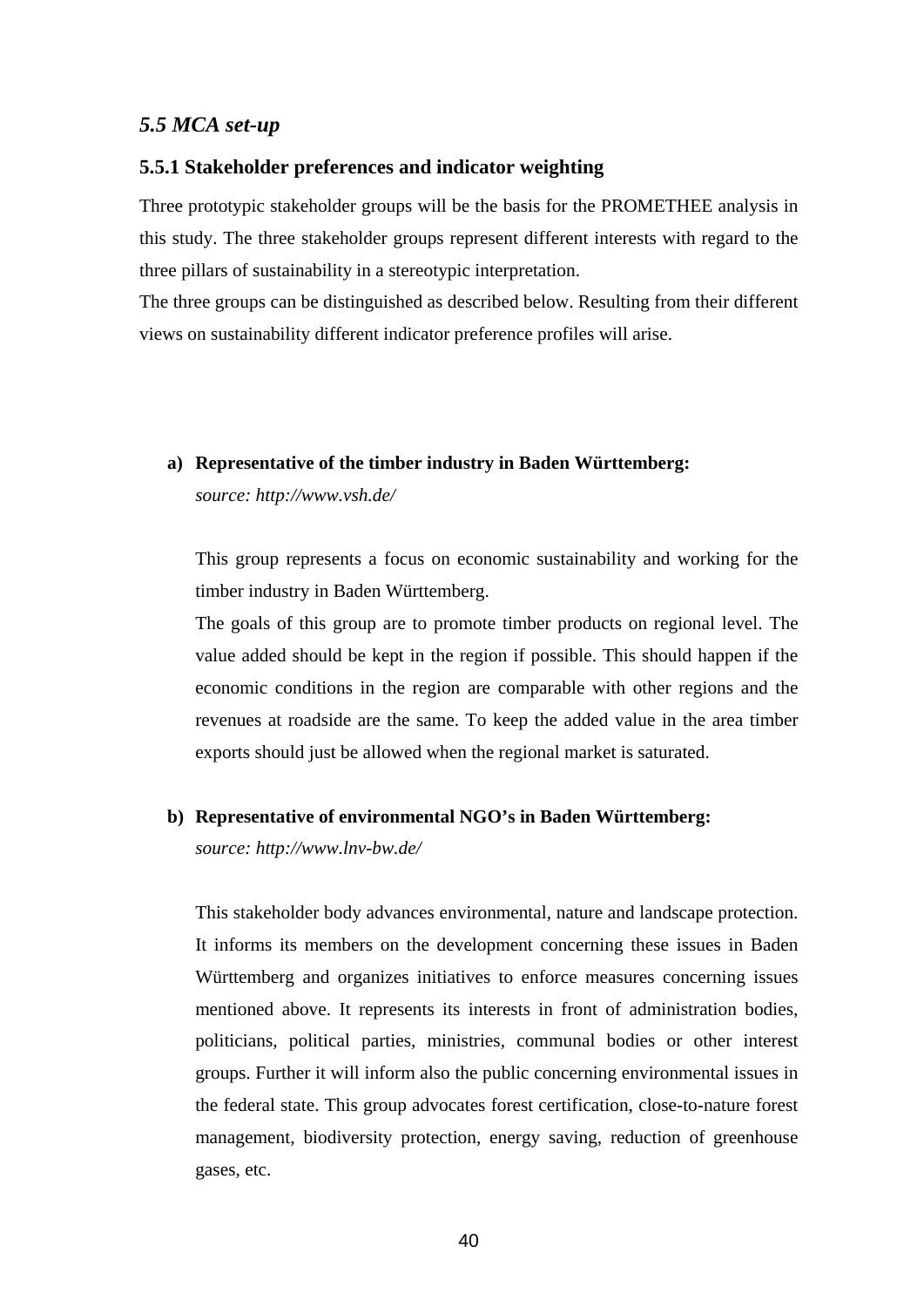#### **c) Labor union in Baden Württemberg:**

*source: http://www.cda-bw.de/* 

This group represents a body, which will lobby for employee interests in Baden Württemberg. The goals of this group are humane working conditions, equal treatment of men, women and disabled people. Further they try to campaign for a better qualification of employees and fight against tax, subsidy and social misuse.

One key issue of this group is to support local employment in the region of Baden Württemberg.

For the resulting preference profiles (*Table 5-7*) a total of 100 points was distributed according to hypothetic weights for the selected indicators in this application. A higher score for an indicator indicates a higher importance of an indicator with regard to the overall sustainability impact assessment. The points were given by the author based on published statements and opinions of the stakeholder groups.

| <b>IndicatorName</b>                | <b>Indicator</b> weight |
|-------------------------------------|-------------------------|
| Gross value added (at factor cost)  | 24                      |
| <b>Production cost</b>              | 21                      |
| <b>Productivity</b>                 | 17                      |
| <b>Employment - absolute number</b> | 12                      |
| Wages and salaries - total          | 7                       |
| Occupational accidents - total      | 5                       |
| <b>Energy</b> use                   | 5                       |
| <b>Greenhouse gas emissions</b>     | 4                       |
| <b>Generation of waste in total</b> | 5                       |

Tab. 5: Preference table of representative of the timber industry in Baden Württemberg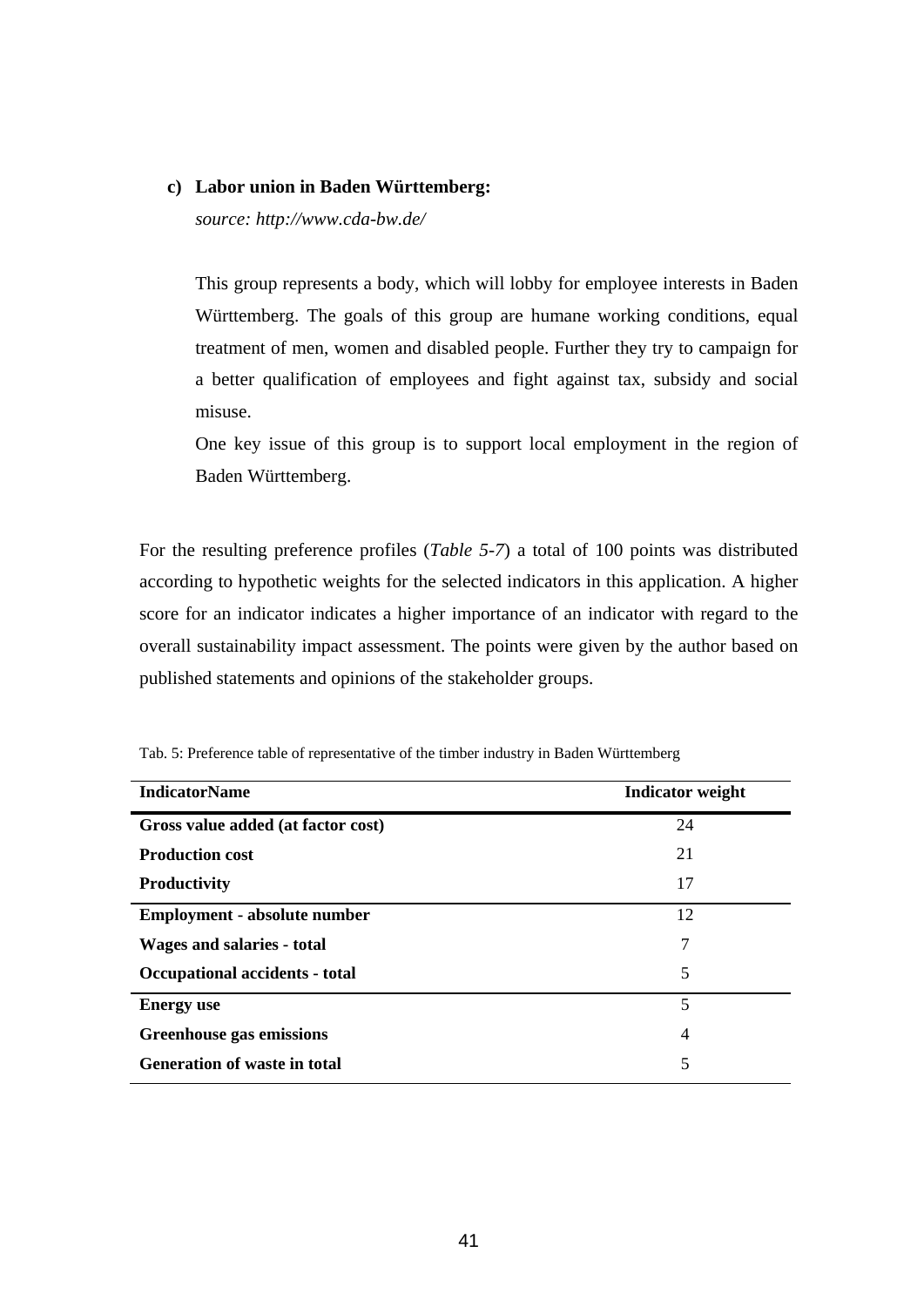| <b>IndicatorName</b>                | <b>Indicator</b> weight |
|-------------------------------------|-------------------------|
| Gross value added (at factor cost)  | 5                       |
| <b>Production cost</b>              | 8                       |
| <b>Productivity</b>                 | 6                       |
| <b>Employment</b>                   | 10                      |
| <b>Wages and salaries</b>           | $\overline{4}$          |
| <b>Occupational accidents</b>       | 2                       |
| <b>Energy</b> use                   | 20                      |
| <b>Greenhouse gas emissions</b>     | 25                      |
| <b>Generation of waste in total</b> | 20                      |

Tab. 6: Preferences representing environmental NGO's in Baden Württemberg.

Tab. 7: Preferences representing the labor union in Baden Württemberg.

| <b>IndicatorName</b>                | <b>Indicator</b> weight |
|-------------------------------------|-------------------------|
| Gross value added (at factor cost)  | 12                      |
| <b>Production cost</b>              | 6                       |
| <b>Productivity</b>                 | 7                       |
| <b>Employment</b>                   | 24                      |
| <b>Wages and salaries</b>           | 20                      |
| <b>Occupational accidents</b>       | 16                      |
| <b>Energy</b> use                   | 5                       |
| <b>Greenhouse gas emissions</b>     | 5                       |
| <b>Generation of waste in total</b> | 5                       |

## **5.5.2 Evaluation thresholds**

Decision Lab, a software tool based on PROMETHEE, will be employed for the analysis. As mentioned before, this software offers six possible shapes of preference functions*.*

This study will utilize the V-shape preference function (*Figure 8*). The V-shaped preference function requires a preference threshold. Two different thresholds are used. The thresholds will be set with 10% and 50% of the maximum value, given as absolute number.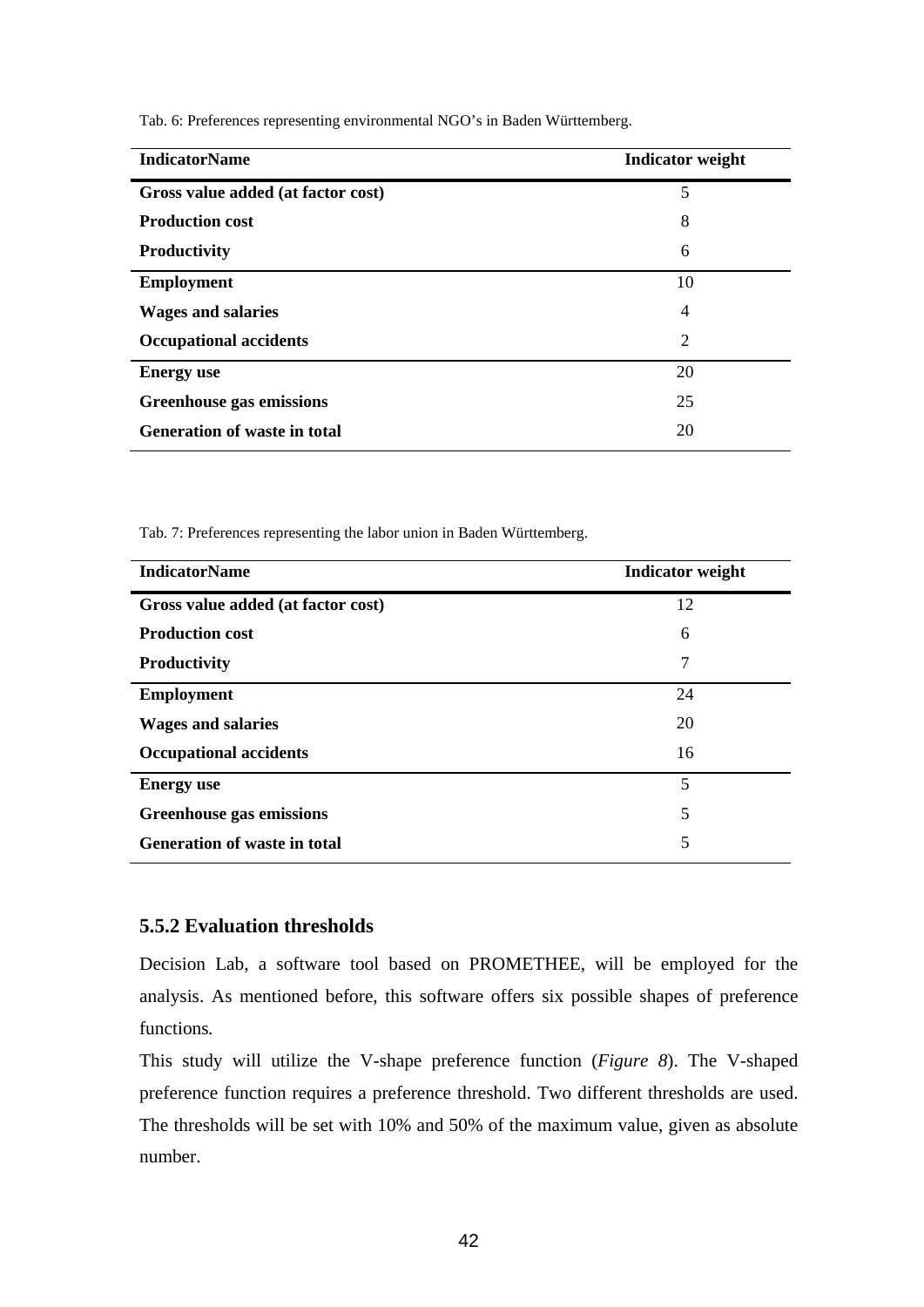

Fig. 8: V-shaped preference function used in this application.

 $(a_k, a_l)$  = two alternatives -p , p = preference threshold  $\Delta_i$  – deviation of indicator values  $F_i(a_k, a_l)$ = preference function

Since the data calculated in ToSIA can not be used directly for further evaluation with PROMETHEE, a data preparation has to take place.

The evaluation level for the MCA is the whole FWC. Therefore an aggregation of indicator values for the FWC is done. Accordingly, the indicator values of single processes will be aggregated along the chains. This aggregation implies the acceptance of trade-offs among phases of the FWC.

Additionally, the indicator 'total production' will be used to calculate indicator values relative to total production. Both, absolute and relative indicator values will be used for the MCA. This approach was chosen to avoid that differences between the alternatives shown in absolute differences caused by the change in material flow (due to set aside practices), are dominating. Thus dividing absolute indicators by the total productions results in indicator values that are independent of the different productive forest areas. Further, a sensitivity analysis is conducted, that explores weight stability intervals to demonstrate how sensitive the optimal solution is to changes in the weights of the criteria by the different stakeholders.

# **6. Results**

## *6.1 ToSIA results*

Table 8 shows the aggregated indicator values calculated in ToSIA as absolute values for the three management alternatives. All indicator values are based on the productive forest area (see also 8.1) of each management alternative and the reference year 2005. As shown in Table 8 one can see that in absolute terms all indicators show a decreasing gradient from the baseline alternative towards the two set aside alternatives. The differences between the chain alternatives are more comprehensible when their relative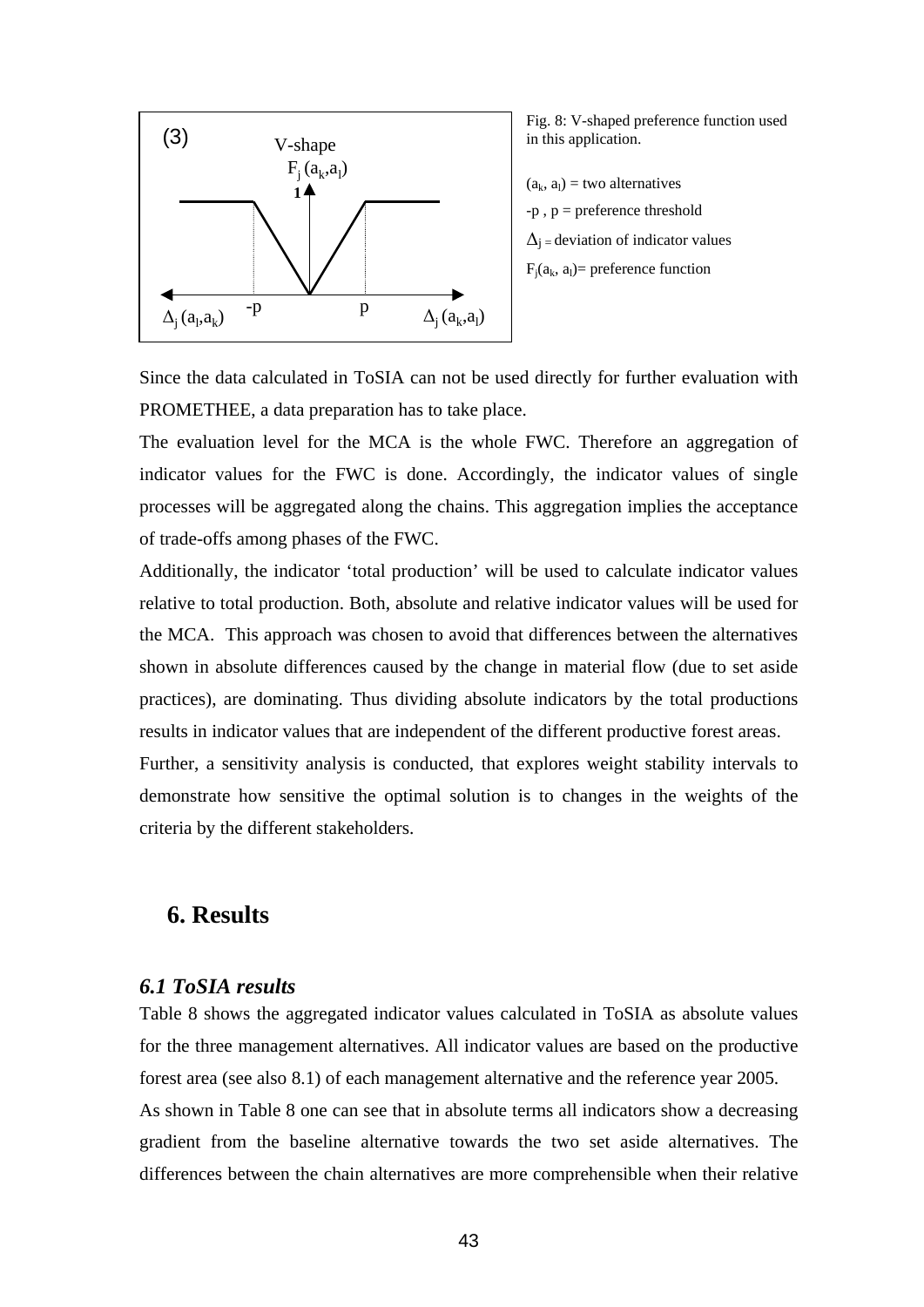differences are compared (Table 8). These decreases, which can be seen in the absolute values are obvious but not very high.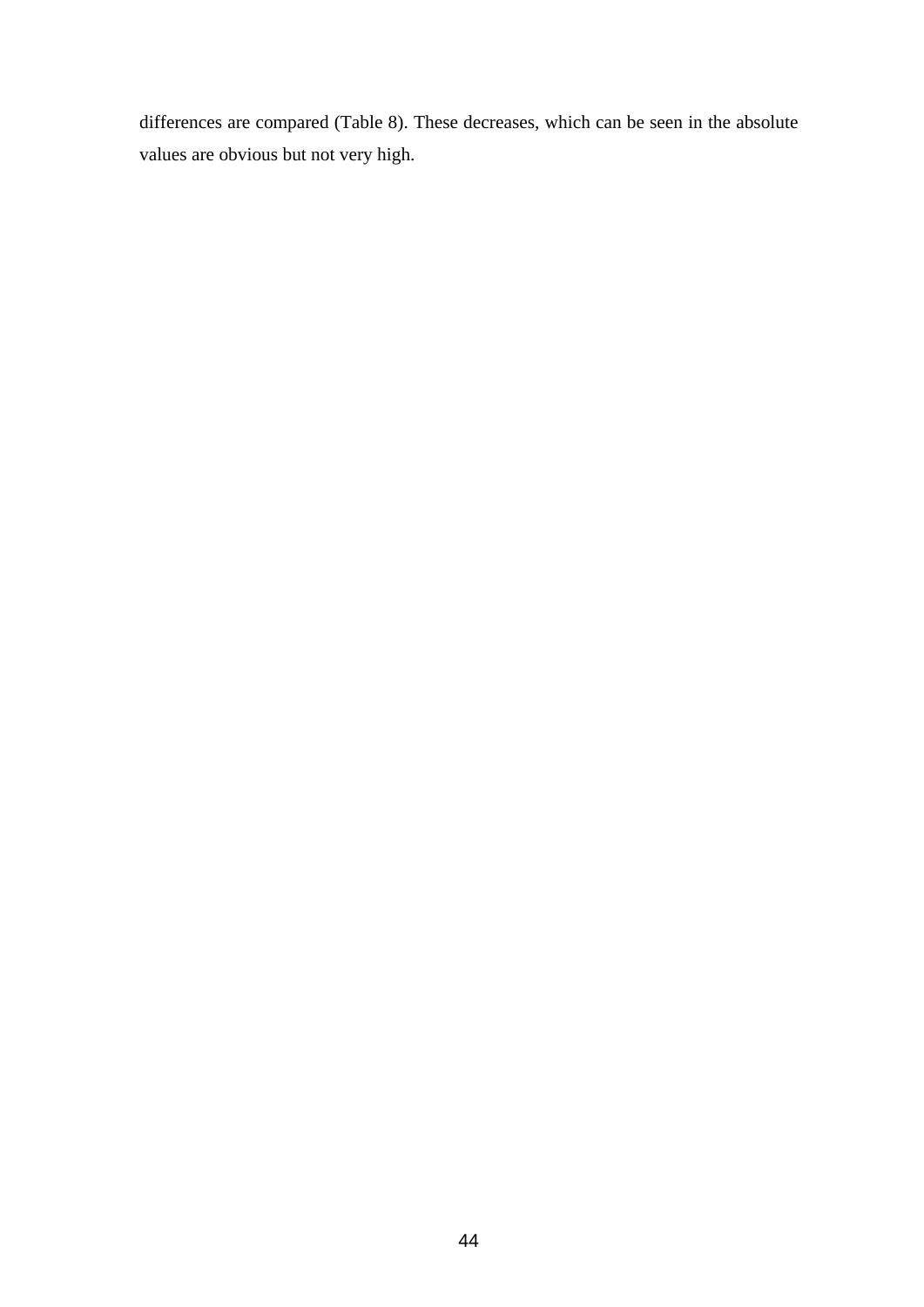Tab. 8: Absolute results of the ToSIA calculations with full aggregation along the chains for the three management alternatives of the Baden Württemberg Forest wood chain (baseline, setting aside forests on steep slopes and setting aside 5% of the productive forest area). All results are calculated for the reference year 2005.

| <b>Indicator Name</b>         | values of alternatives |             |              | Unit                       |
|-------------------------------|------------------------|-------------|--------------|----------------------------|
|                               | baseline               | steep slope | set aside 5% |                            |
| Gross value added (at         | 14,37                  | 14,09       | 13,83        | billion Euro               |
| factor cost)                  |                        |             |              |                            |
| <b>Production cost</b>        | 11,88                  | 11,70       | 11,52        | billion Euro               |
| <b>Total Production</b>       | 5,27                   | 5,19        | 5,10         | million tons               |
| <b>Employment - absolute</b>  | 273.174                | 263.641     | 263.362      | man years                  |
| number                        |                        |             |              |                            |
| <b>Wages and salaries -</b>   | 4,31                   | 4,23        | 4,15         | billion Euro               |
| total                         |                        |             |              |                            |
| <b>Occupational accidents</b> | 2,02                   | 1,98        | 1,93         | million accidents          |
| - total                       |                        |             |              |                            |
| <b>Energy</b> use             | 12,553                 | 12,42       | 12,27        | TWh                        |
| <b>Greenhouse gas</b>         | 5,26                   | 5,20        | 5,13         | billion tons of $CO2$ eqv. |
| emissions                     |                        |             |              |                            |
| <b>Generation of waste in</b> | 838.381                | 828.007     | 816.487      | tons                       |
| total                         |                        |             |              |                            |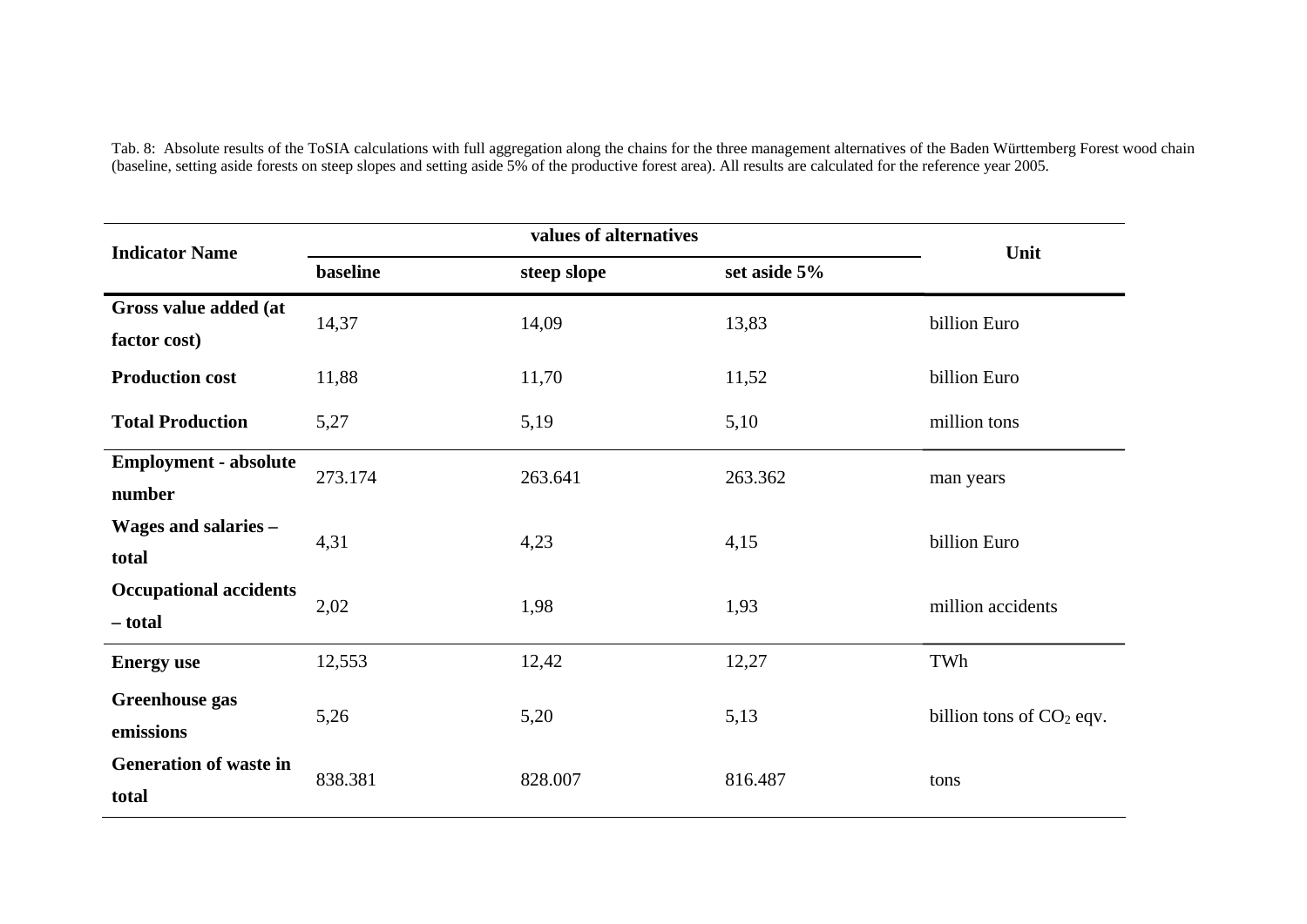Figure 9 shows the differences in percent for the absolute indicator values. The decrease is usually roughly between 1% and 2 % from baseline to steep slope and between 2% and 4% from baseline to the 5% set aside alternative.



Fig. 9: Relative comparison of absolute indicator values calculated by ToSIA for the three alternatives and the reference year 2005. (100  $%$  = the best/ highest value, the others relative to it).

The "gross value added at factor cost" decreases from the baseline alternative towards the steep slope alternative by around 2 % and towards the large scale set aside alternative by 4 %. The total production costs are about 1,5 % lower in the steep slope alternative and about 3 % lower in the 5 percent set aside alternative compared to the baseline alternative. Pretty much the same differences can be seen for the total production figure.

Looking at the "employment indicator" of the set aside alternatives one can see about 3,5 % lower employment compared with the baseline management FWC. The 5 percent set aside alternative shows very slightly less employment then the steep slope alternative.

"Wages and salaries" (total) are around 2 percent lower in the steep slope alternative and a bit more the 3,5 % lower in the large area set aside alternative in comparison to the baseline. The largest decrease occurs for "occupational accidents" which decrease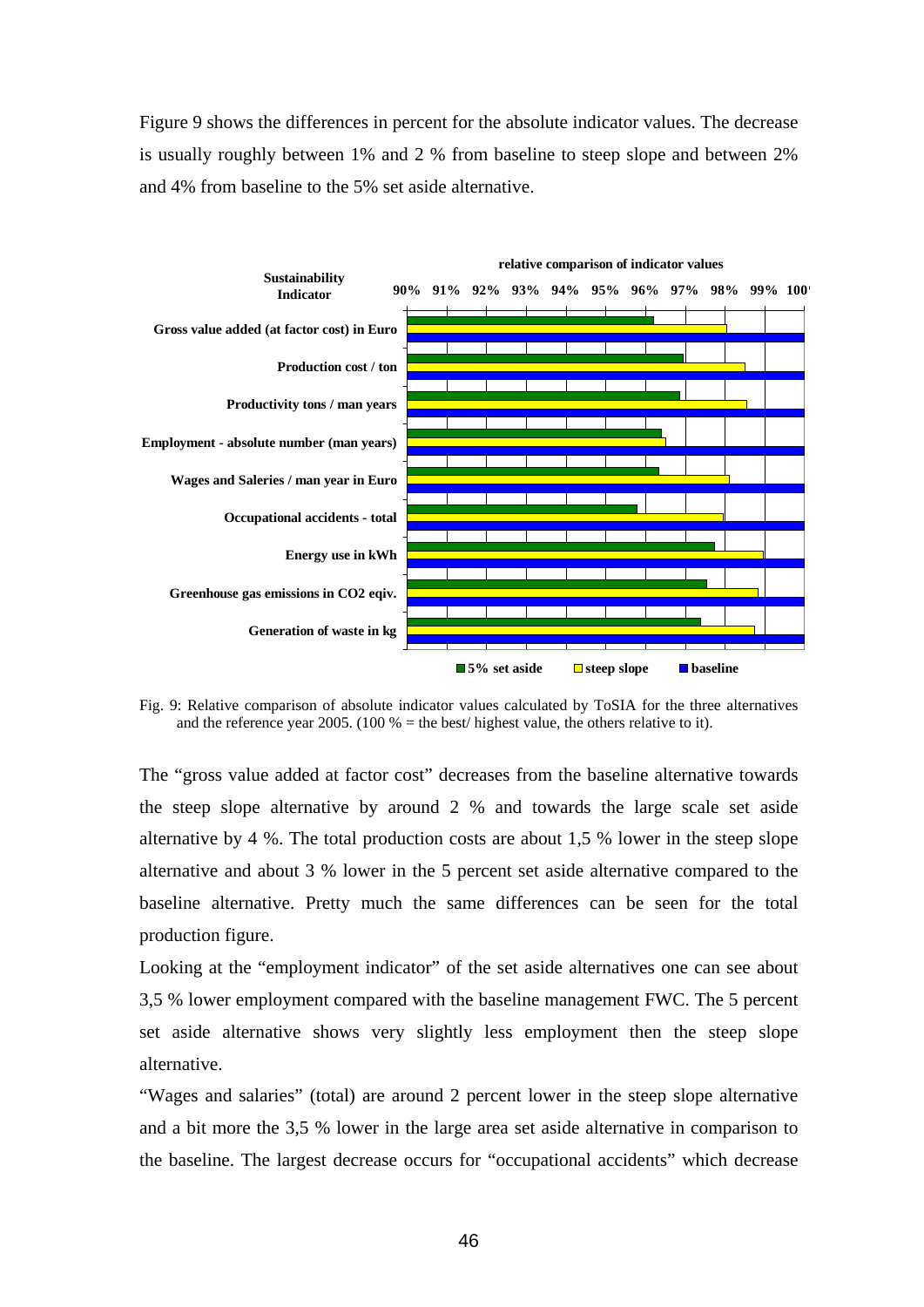more then 4 % for the 5 percent set aside alternative but just about 2 % for the steep slope alternative.

All environmental indicators (energy use, GHG emissions, generation of waste) show all pretty much the same pattern. Their values are about 1 % lower in the steep slope alternative and 2,5 % in the 5 percent set aside alternative compared to the baseline option.

For the evaluation of the ToSIA results with an MCA it was considered as not useful to use just absolute indicator values. Some of the indicators should be related to another to allow a more explicit answer on which alternative would be the best. Especially the indicators "total production" in tons, "production costs" in Euro and "wages and salaries" can be interpreted easier, when set in relation to another factor. Thus, the combined indicator "productivity in tons / man years" was calculated by dividing the "total production" indicator by the "employment" indicator. Further "production costs" where divided by "total production" to obtain the indicator "production costs per ton of material entering the use stage". Also "wages and salaries" where divided by the "employment" figure to get the complex indicator "wages and salaries per man year". The results of absolute and partly complex/combined indicators are listed in Table 9 and Figure 9 which illustrate a much more diverse structure compared to the absolute values.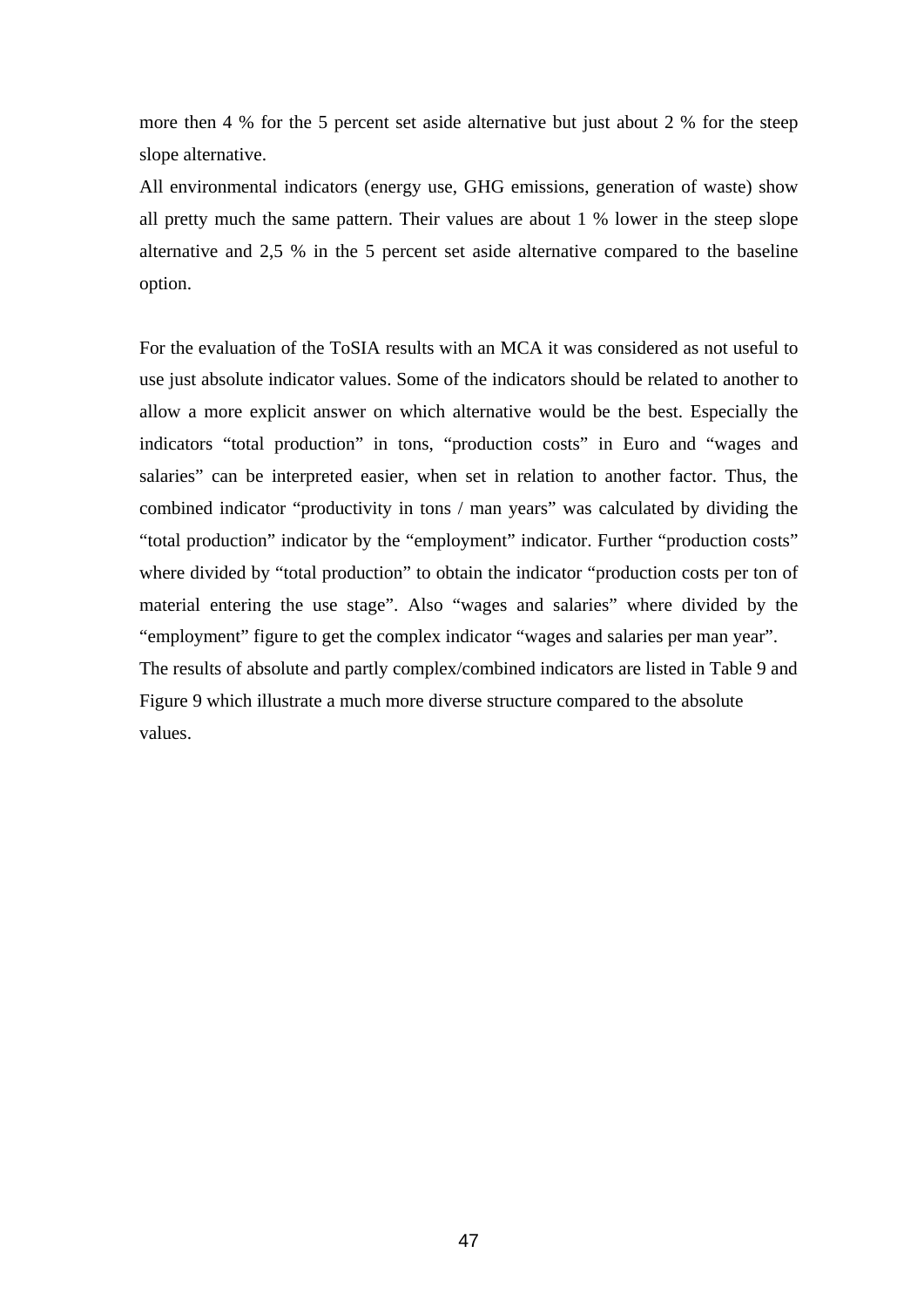| <b>Indicator Name</b>                     | values of alternatives |             |              | Unit                       |
|-------------------------------------------|------------------------|-------------|--------------|----------------------------|
|                                           | baseline               | steep slope | set aside 5% |                            |
| Gross value added (at<br>factor cost)     | 14,37                  | 14,09       | 13,83        | <b>Billion Euro</b>        |
| Production cost per ton                   | 2255                   | 2254        | 2258         | Euro / ton                 |
| Productivity                              | 19,28                  | 19,69       | 19,37        | tons / man years           |
| <b>Employment</b>                         | 273.174                | 263.641     | 263.362      | man years                  |
| <b>Wages and salaries per</b><br>man year | 15.767                 | 16.030      | 15.757       | Euro / man year            |
| <b>Occupational accidents</b>             | 2,02                   | 1,98        | 1,93         | <b>Million Accidents</b>   |
| <b>Energy</b> use                         | 12,55                  | 12,42       | 12,27        | TWh                        |
| <b>Greenhouse gas</b><br>emissions        | 5,26                   | 5,20        | 5,13         | Billion tons of $CO2$ eqv. |
| <b>Generation of waste</b>                | 838.381                | 828.007     | 816.487      | tons                       |

Tab. 9: Indicator values used for the MCA application as absolute or relative values for the reference year 2005 (later it will be refered to as mixed indicator set).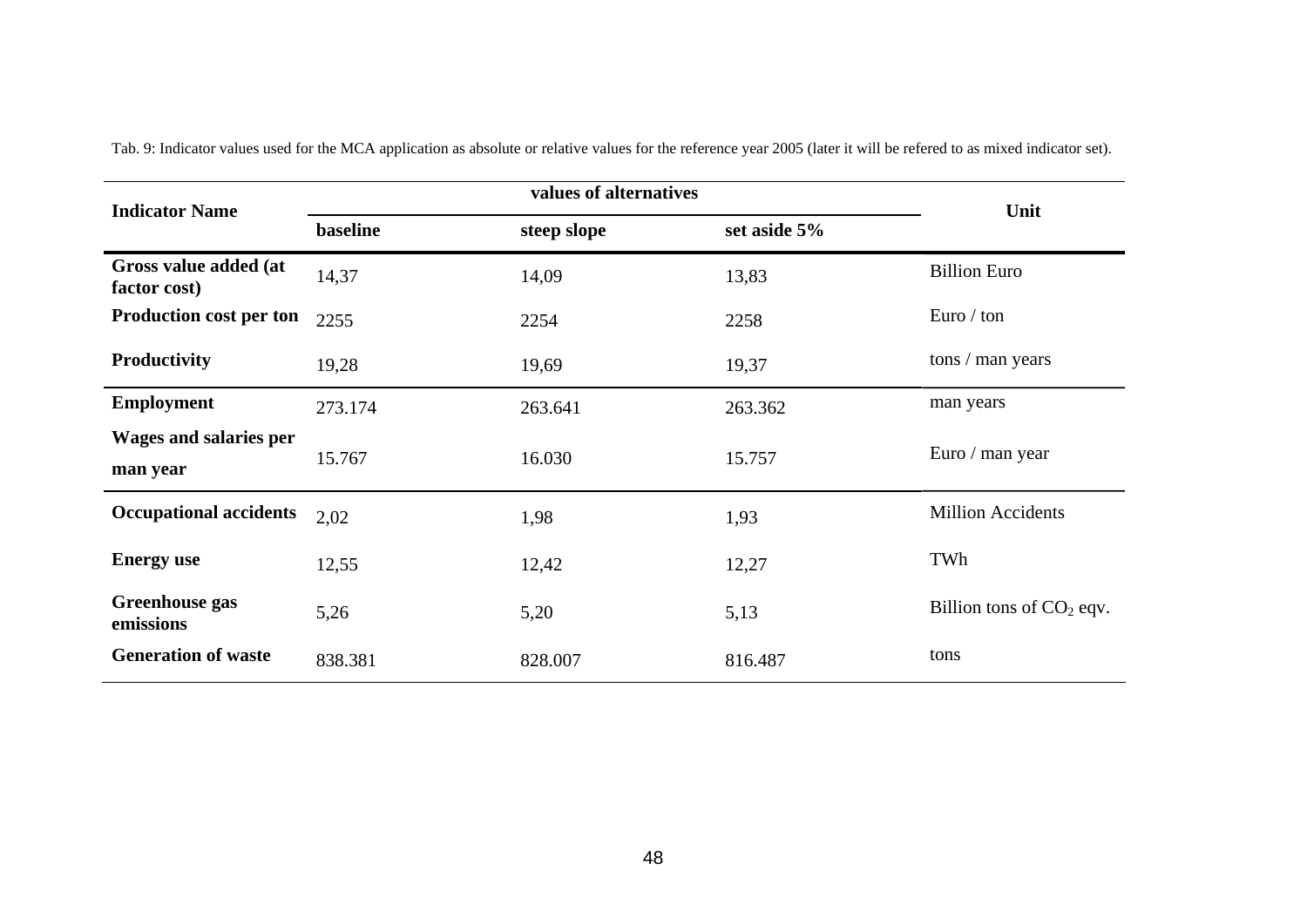

Fig. 10: Relation of decrease and increase of relative indicator values in percentage related to the highest value. (100  $%$  = the highest value, the others relative to it).

Table 9 and Figure 10 draw a different picture at least for those indicator values related to another indicator.

The "production costs per ton of material" becoming merchantable final goods differ only slightly between the alternative chains. The lowest "production costs" are reached in the steep slope alternative whereas, interestingly, the 5 % set aside alternative has the highest "production costs per ton of produced material". The baseline alternative settles between the two others.

The highest "productivity" shown as tons of produced material per man year is reached in the steep slope alternative (alternative 2). The "productivity" in the 5 percent set aside alternative (alternative 3) shows around 1,5 % less productivity. Worst "productivity" reveals the baseline alternative with considerably less then 2 % compared to the steep slope alternative.

The steep slope alternative is also characterized by the highest values of "wages and salaries per man year". The two other chain alternatives show about 1,5 % lower "wages and salaries per man year".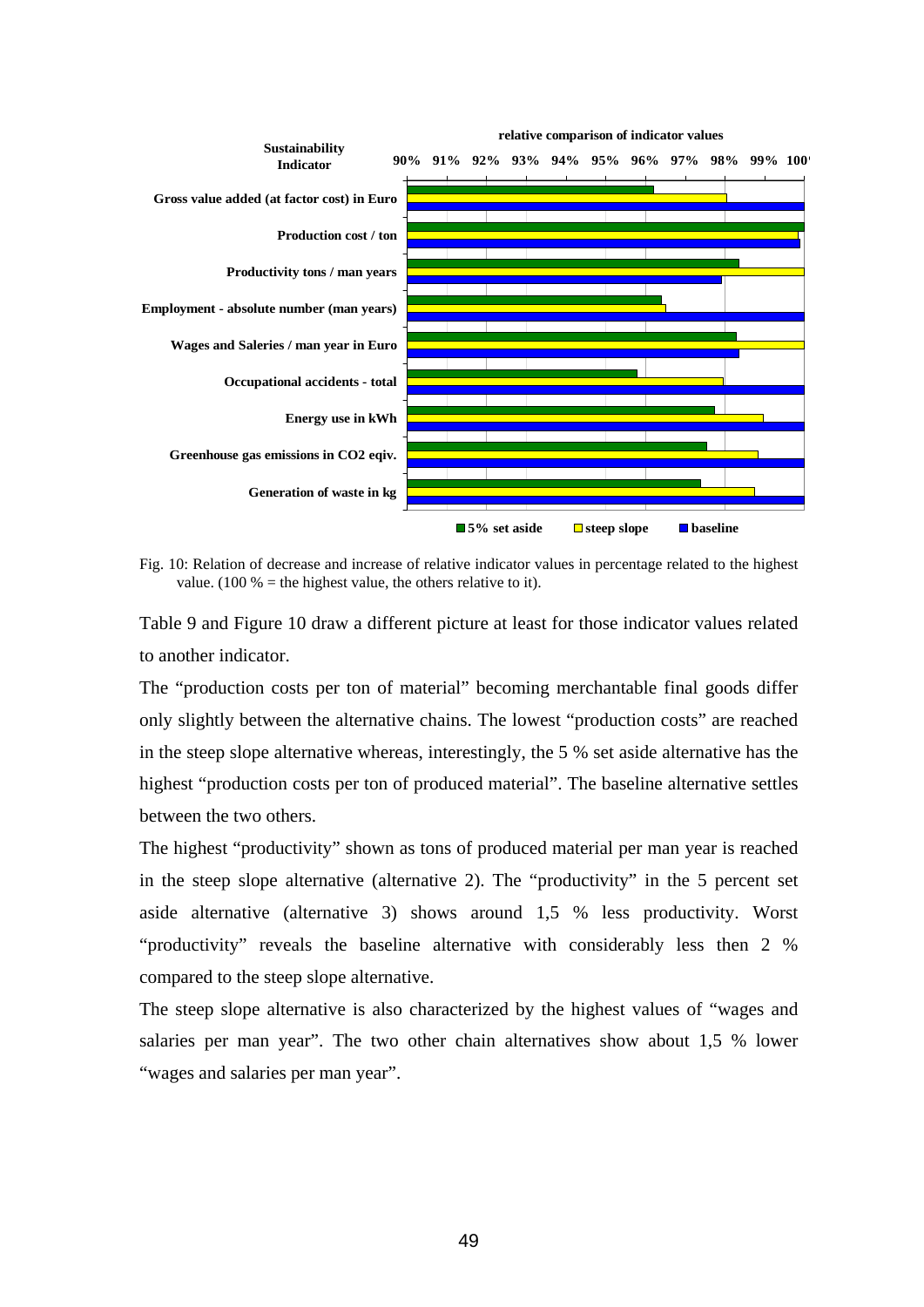## *6.2 MCA results*

For the data presented in chapter 4.4, a multi-criteria analysis was carried out. The indicator values presented in Table 9 (indicators related to total production) was analysed according to the scheme described in chapters 4.4 and 5.4.

## **6.2.1 Ranking of the alternatives**

According to the evaluation scheme six different rankings were carried out, two for each stakeholder group (Table 10). The first three rankings were done using a 10 % preference threshold whereas the other three rankings where carried out with a 50 % preference threshold (see chapter 4.4).

Tab. 10: For each stakeholder group 2 rankings using different preference threshold were carried out.

|                          | <b>Preference threshold</b> |                         |  |
|--------------------------|-----------------------------|-------------------------|--|
| Stakeholder group        | $10\%$<br>50%               |                         |  |
| <b>Environmental NGO</b> | ranking of the 3            | ranking of the 3        |  |
|                          | management alternatives     | management alternatives |  |
| <b>Labour Union</b>      | ranking of the 3            | ranking of the 3        |  |
|                          | management alternatives     | management alternatives |  |
| <b>Timber Industry</b>   | ranking of the 3            | ranking of the 3        |  |
|                          | management alternatives     | management alternatives |  |

The comparisons of the different rankings accomplished with the 10 % preference threshold can be seen in Figure 11.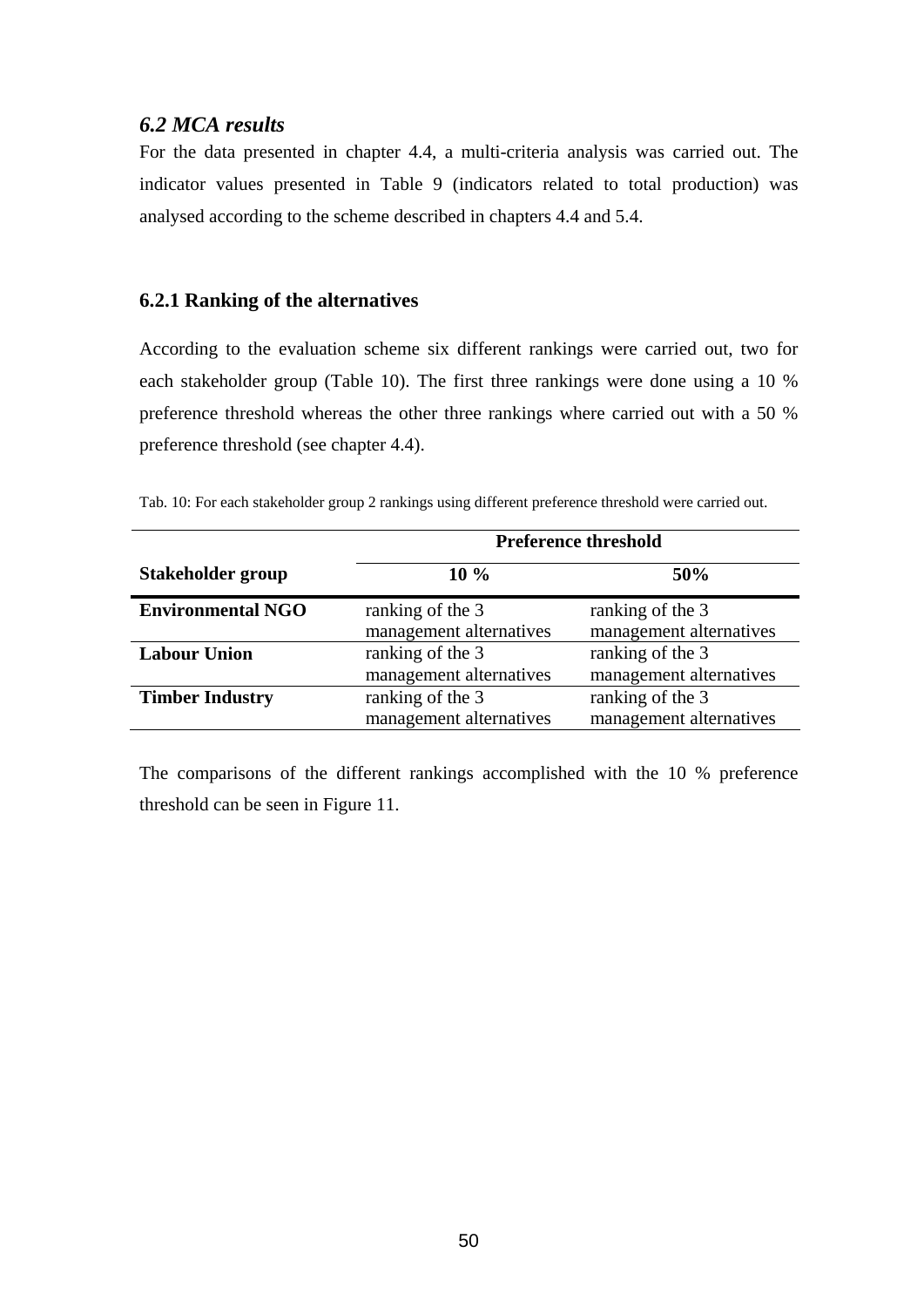

Fig. 11: Comparison of the PROMETHEE 2 rankings. The results are displayed for the three different stakeholder profiles, for the three management alternatives 10% preference threshold. (mixed indicator set)

First of all one can see that although there are differences visible between the alternatives in the different rankings those differences are very small.

The rankings using the weighted preferences of the representative of the timber industry as well as the one of the labour union indicated the baseline alternative is the most preferable choice. An entirely different picture is drawn by the ranking of the weightings of the environmental NGO's representative of in Baden Württemberg. Here the baseline alternative is the least preferable alternative, and the 5 % set aside chain is the best alternative. The ranking value of 0,09 in this case is also the highest one of all obtained ranking values indicating the strongest congruence between the offered management alternatives and all stakeholder preferences.

The steep slope alternative would be the second best alternative for all stakeholders, but it just gets a positive value in the ranking of the representative of the timber industry.

The 5 % set aside alternative is the most favoured alternative of the environmental NGO whereas the other two stakeholders clearly give the lowest preference to this alternative.

The difference between most preferable alternative and least one can be seen in the ranking of the environmental NGO, where the 5% set aside alternative shows a clear dominance over the other alternatives. The differences between the alternatives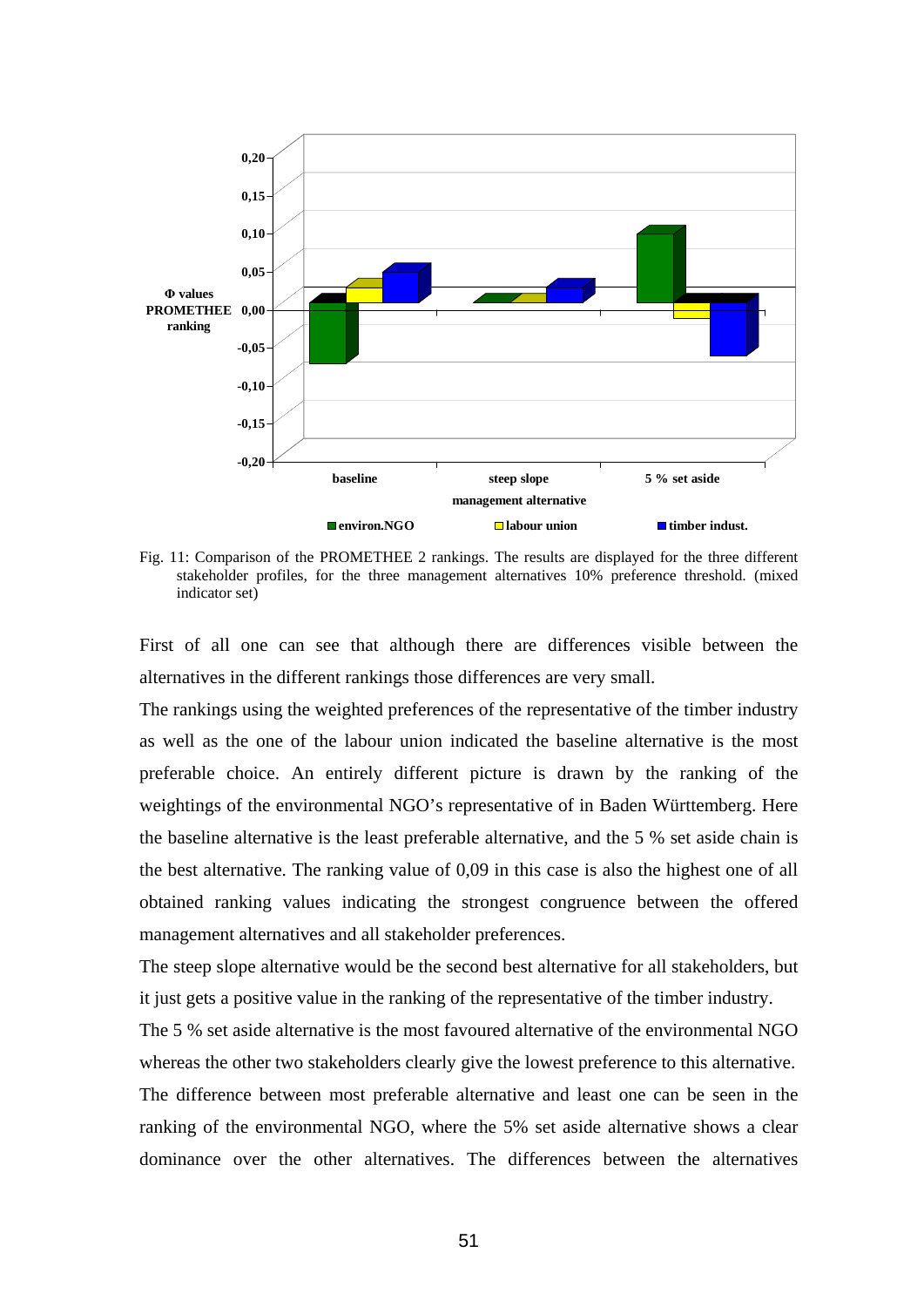according the ranking using the weightings of the labour union are the smallest, indicating that none of the offered management alternatives is especially good or bad from the point of view of a labour organization.

Looking at Figure 12 shows the results of the rankings carried out using the 50 % preference threshold, it can clearly be seen that the already small differences between the alternatives when using the 10 % preference threshold are getting even smaller to almost indistinctive.

Still the baseline alternative is the most preferred choice of the timber industry and the worst choice of the environmental NGO's. As well both stakeholders see the steep slope alternative as second best. Looking at the results concerning the 5 % set aside alternative it is still the most preferable for the environmental NGO's and least good option for the timber industry. When it comes towards the ranking of the labour union no clear winner can be seen using the 50 % preference threshold.



Fig. 12: Comparison of the PROMETHEE 2 rankings. The results are displayed for the three different stakeholder profiles, for the three management alternatives 50% preference threshold. (mixed indicator set)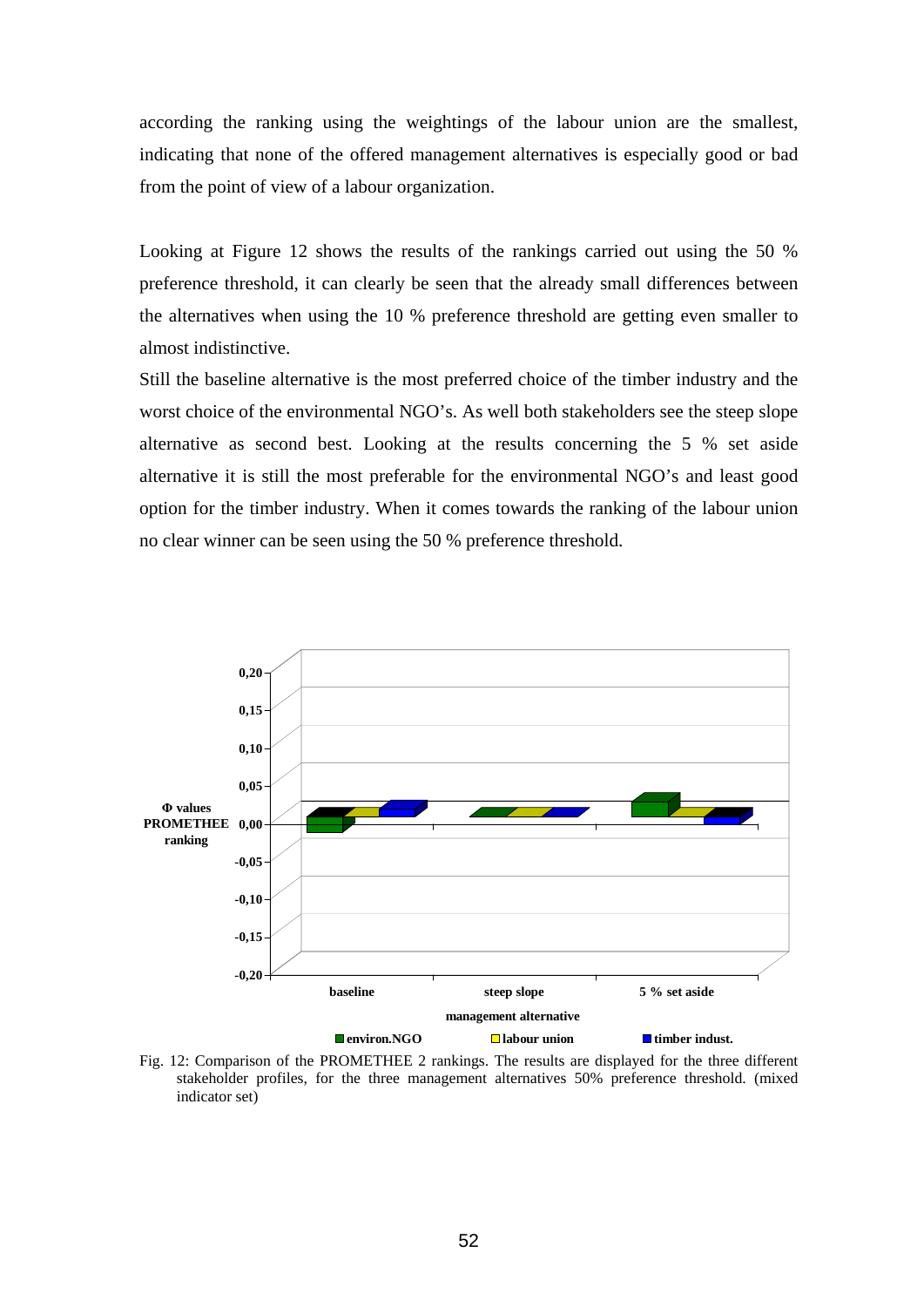#### **6.3.2 Sensitivity analysis**

Weight stability intervals determining the limits for each criterion within its weight can be modified without changing the result of the complete ranking (MARESCHAL, 1988). In other words checking the weight stability intervals indicates how much each indicator weight can be changed without affecting the total ranking.

The weight stability intervals for all stakeholder profiles and all indicators are shown in Table 10, 11 and 12 (in this case it does not matter which preference threshold is used).

For example, wages and salaries in the ranking of the labour union has a weight of 20,00 % given and may be weighted between 10,97 % and 24,39 % without affecting the overall ranking, all other factors remaining unchanged.

Table 11 shows the weight stability intervals for the ranking done with the preference weights of the environmental NGO's representative of Baden Württemberg. One can see in this case especially the environmental indicators (energy use, GHG- emissions, and generation of waste) as well as the indicator occupational accidents could get any weight and the overall result of the outranking would stay the same. Looking at indicators like for example "employment" one can see that if this indicator would be weighted stronger as 21,95 % the overall result would change. Each indicator could be set to "0" individually and no change in the ranking would occur.

| <b>Indicator Name</b>                 | % Weight | % Interval |        |
|---------------------------------------|----------|------------|--------|
|                                       |          | Min.       | Max.   |
| Gross value added (at factor<br>cost) | 5,00     | 0.00       | 25,46  |
| <b>Production cost per ton</b>        | 8,00     | 0,00       | 78,97  |
| <b>Productivity</b>                   | 6,00     | 0,00       | 31,28  |
| <b>Employment</b>                     | 10,00    | 0,00       | 21,95  |
| <b>Wages and salaries</b>             | 4,00     | 0,00       | 28,95  |
| <b>Occupational accidents</b>         | 2,00     | 0,00       | 100,00 |
| <b>Energy</b> use                     | 20,00    | 0.00       | 100,00 |
| <b>Greenhouse gas emissions</b>       | 25,00    | 0,00       | 100,00 |
| <b>Generation of waste</b>            | 20,00    | 0,00       | 100,00 |

Tab.11: Weight stability intervals from ranking carried out for the representative of environmental NGO's in Baden Württemberg for the indicator values of the mixed set.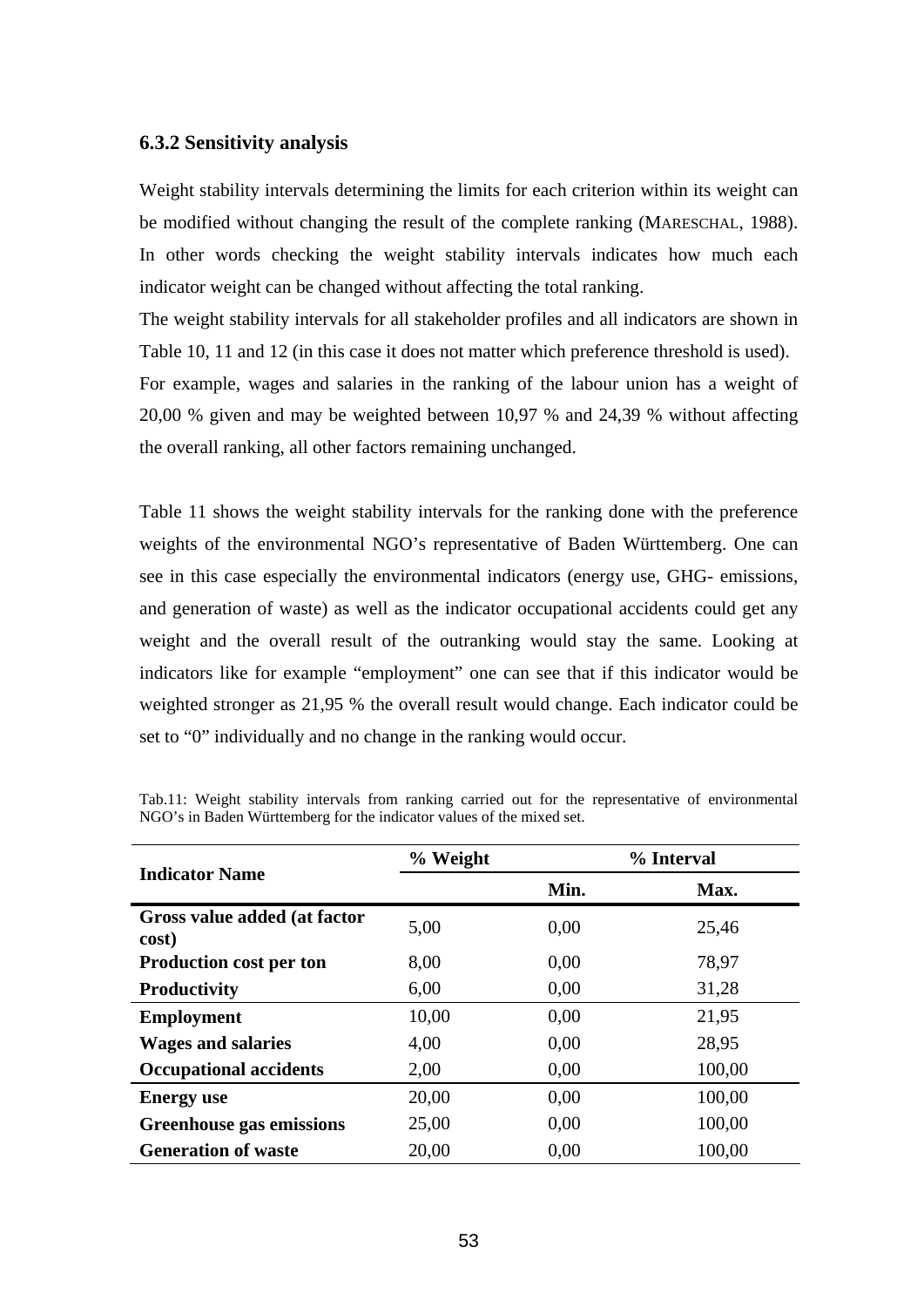Table 12 shows also weight stability intervals but for the ranking done by using the preferences of the labour union representative. Here the picture drawn looks different since for many indicators changes in the ranking would result in different overall result. Here, not all indicators could get a preference of "0" without changing the overall result. "Gross value added", "employment" and "wages and salaries" are these indicators which could not get a significant lower weight as it was given originally given. Changes in the weighting of "productivity" would quickly result in a different result of the outranking.

| <b>Indicator Name</b>                 | % Weight | % Interval |        |
|---------------------------------------|----------|------------|--------|
|                                       |          | Min.       | Max.   |
| Gross value added (at factor<br>cost) | 12,00    | 7,47       | 100,00 |
| <b>Production cost per ton</b>        | 6,00     | 0,00       | 70,15  |
| <b>Productivity</b>                   | 7,00     | 0,00       | 11,07  |
| <b>Employment</b>                     | 24,00    | 21,87      | 100,00 |
| <b>Wages and salaries</b>             | 20,00    | 10,97      | 24,39  |
| <b>Occupational accidents</b>         | 16,00    | 0,00       | 19,73  |
| <b>Energy</b> use                     | 5,00     | 0,00       | 13,00  |
| <b>Greenhouse gas emissions</b>       | 5,00     | 0,00       | 12,19  |
| <b>Generation of waste</b>            | 5,00     | 0,00       | 11,79  |

Tab.12: Weight stability intervals from ranking carried out for the representative of the labour union in Baden Württemberg for the indcator values of the mixed set.

At last the stability intervals for the ranking of the timber industry representative are shown in Table 13. Here similar to the intervals shown in Table 11 most indicator weights can not be changed much without changing the overall result. Just the weights of the indicators "GVA" "production costs per ton" and "employment" can be changed quite much without influencing the overall ranking. The smallest changes could be done with the weighting of occupational accidents.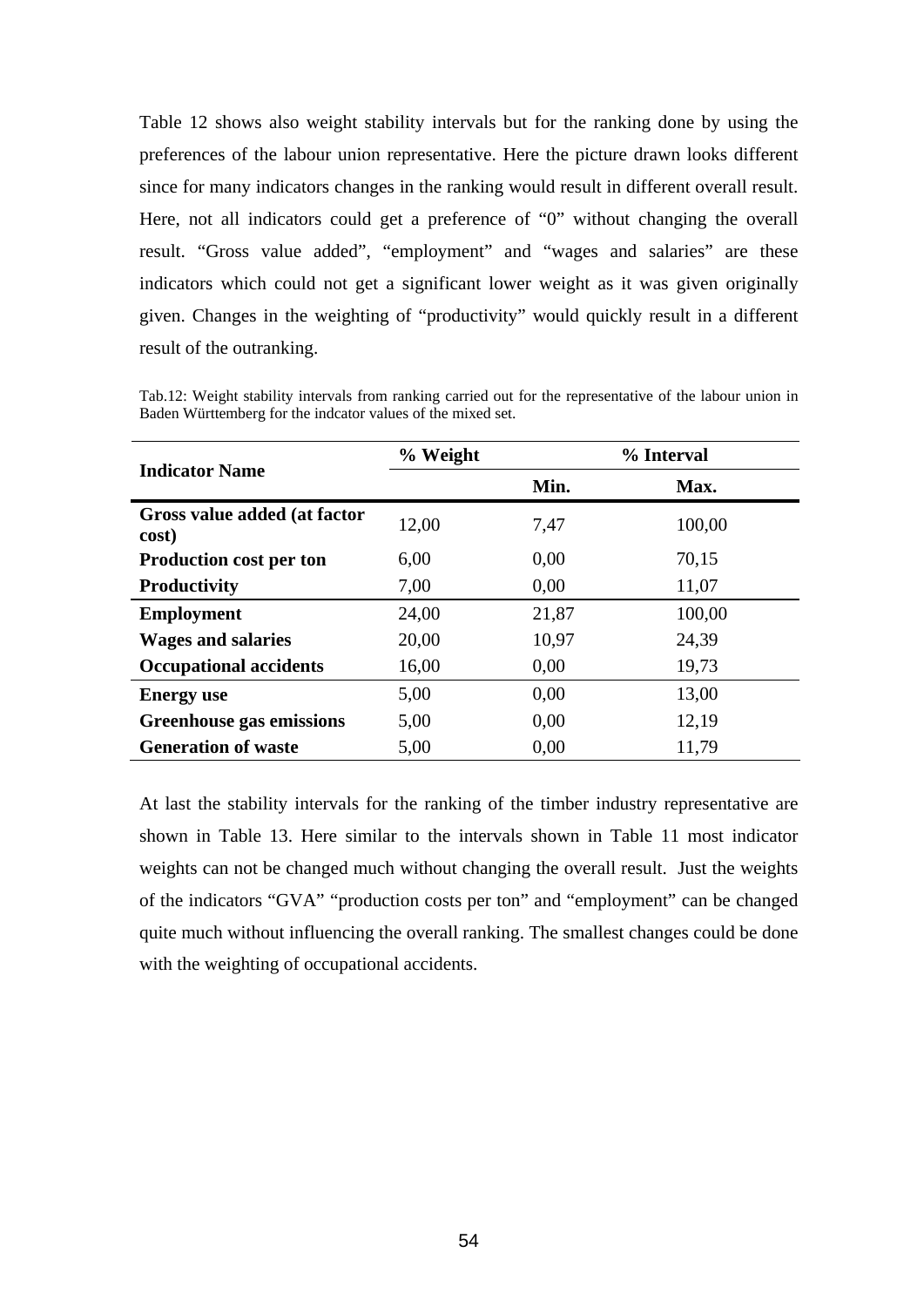|                                       | % Weight | % Interval |        |
|---------------------------------------|----------|------------|--------|
| <b>Indicator Name</b>                 |          | Min.       | Max.   |
| Gross value added (at factor<br>cost) | 24,00    | 17,87      | 100,00 |
| <b>Production cost per ton</b>        | 21,00    | 0,00       | 81,54  |
| <b>Productivity</b>                   | 17,00    | 0,00       | 22,41  |
| <b>Employment</b>                     | 12,00    | 8,18       | 100,00 |
| <b>Wages and salaries</b>             | 7,00     | 0,00       | 14,56  |
| <b>Occupational accidents</b>         | 5,00     | 0,00       | 11,29  |
| <b>Energy</b> use                     | 5,00     | 0,00       | 16,68  |
| <b>Greenhouse gas emissions</b>       | 4,00     | 0,00       | 14,65  |
| <b>Generation of waste</b>            | 5,00     | 0,00       | 14,98  |

Tab.13: Weight stability intervals from ranking carried out for the representative of the timber industry in Baden Württemberg for the relative indicator values of the mixed set.

# **7. Discussion**

## *7.1 Comments on forest area calculations*

Here the adjustments for the set aside forest wood chain will be commented. Since in this study simplified assumptions had to be made to implement the two optional FWV alternatives no absolute correctness can be expected. As mentioned already in the material description those assumptions have been made to adjust the forest area of the FWC alternatives in order to use the limited amount of available data. Therefore data of the forest area and its distribution in 2005 was used as basis (see 5.2). Of course this does not reflect reality, but since there was a lack in time and resources to do a complete new set-up, it was seen as a feasible assumption.

Further there has been a simplification for the 5 % set aside FWC. Here the statement in the national strategy of biological diversity of the "Federal Ministry of Environment, Nature Conservation and Nuclear Control – BMU" (2007) that about 5 % of the forest area should be achieved was taken as basis. In this study these 5 % where taken out of management equally distributed over age classes and tree species. In reality this distribution would look most probably different. Hence more forests in adult age class and more broadleaved forests would be considered for nature conservation purposes (BMU, 2008). However, for demonstration purposes the assumptions used in this study should be sufficient.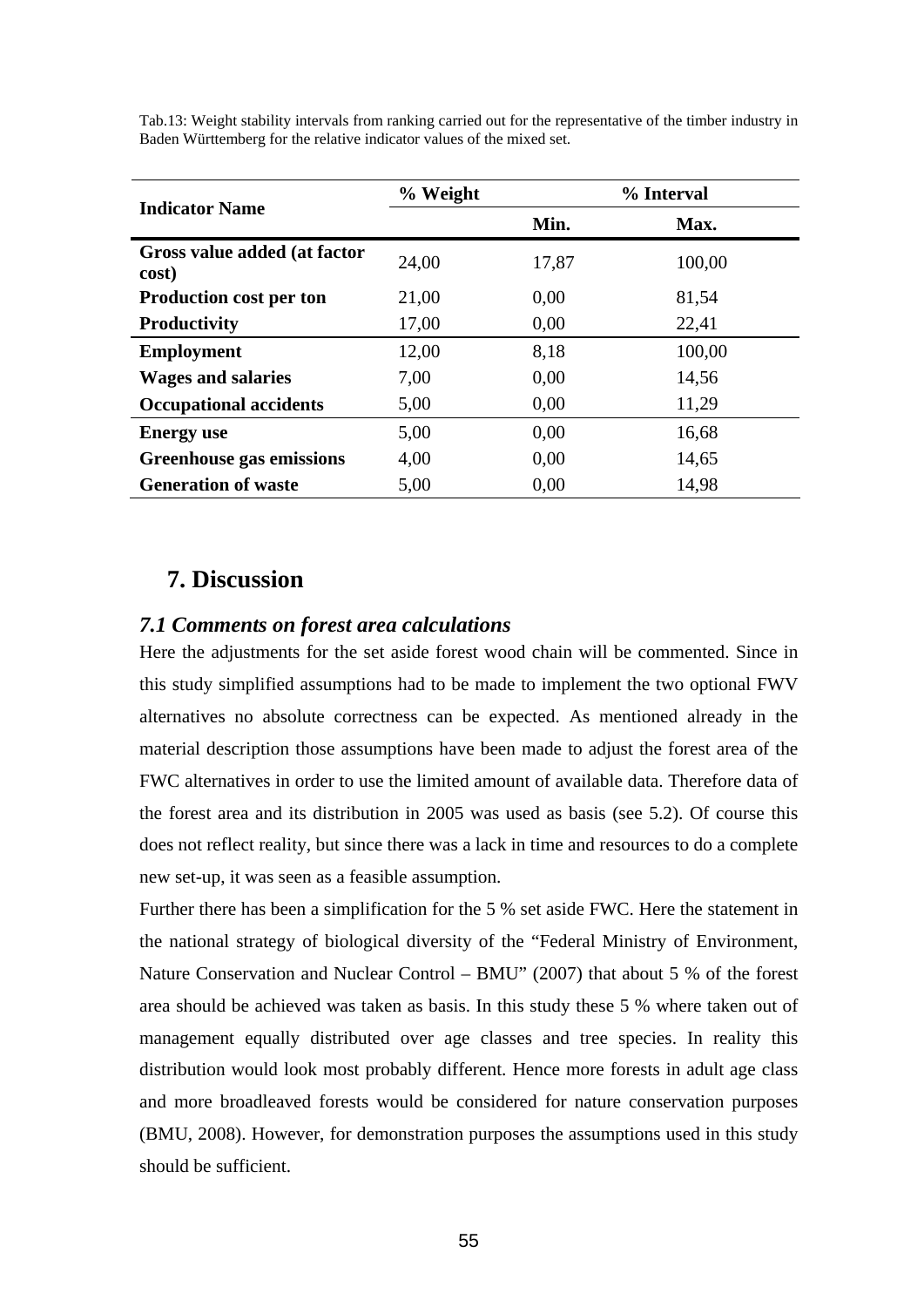Important to mention is the relation between adult and medium aged forests, which are important for the harvesting processes. Especially in the 5 % set aside alternative there are in relative terms more medium aged forest compared to the two FWC alternatives. This may proof important since it can lead to increasing harvesting costs.

### *7.2 Discussion of ToSIA results*

The hypothesis was that setting aside forest areas would have a positive impact on ecological indicators, represented in this study by energy use, GHG emissions and generation of waste, and a negative impact on social and economic indicators due to e.g. less economic management.

According to the ToSIA results this assumption is only partly correct since not all indicators behave in this manner. In general the decrease of the indicator values in absolute terms from the baseline alternative towards the two set aside alternatives can be logically explained by a decreasing amount of material flow through the processes due to lower amount of harvested wood as a result of the set aside management practice. This can be seen very well when looking at the figures of total production, which clearly show that there is a lower amount of products turned out in the chain. The decreases shown have an irregular pattern following how much forest area in total is set aside. Of course in the 5 % set aside alternative has a reduction of "productive" forest area of 5 %, the steep slope alternative has a reduction of about 3,74 %. Thus, this irregular pattern must be related to the different age class distribution of the set aside area and the resulting "productive" forest area. However, the current example also demonstrates a crucial issue. To test the hypothesis that setting aside forest may improve the environmental domain of a FWC requires an appropriate indicator set, which is sensitive to the changes in the FWC. In our example forest related indicators reflecting biological diversity and conservation would be required.

## **Gross value added**

The indicator "gross value added" shows a lower value in the two set aside alternatives compared to the baseline alternative, because first of all there is lower production in general and second there are pretty much the same investments that are taking place for technology, e.g. sawmilling equipment, but less timber can be processed since less timber is harvested. Such an effect of decreasing gross value added by setting aside forest areas, was already described by DIETER (2008).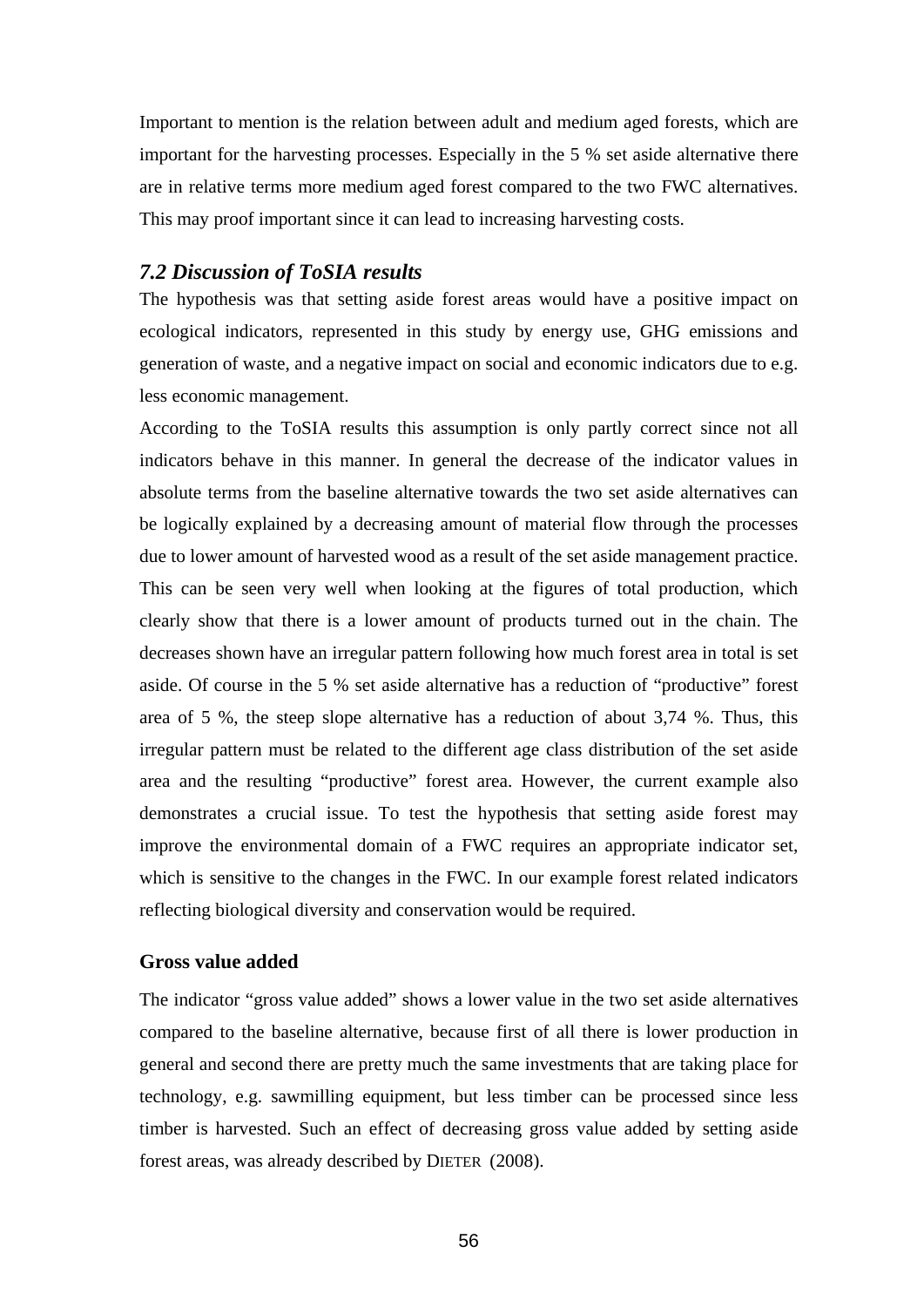## **Production costs**

The production costs in total are decreasing because of the same matter as mentioned already. When looking at the relative figures of production costs per ton of material entering the use stage one can see that there is a small decrease from the baseline alternative towards the steep slope alternative. The reason probably is that excluding harvests form steep slope will reduce costs, since those harvesting operations are cost intensive due to expensive technology, expensive building of infrastructure (e.g. forest roads) and also labour costs (less harvest amount per time unit on steep slopes). In comparison, there is an increase of production costs per ton of material produced in the 5 % set aside alternative. Not all steep slopes are excluded in this alternative from harvesting, so the cost intensive harvesting methods of steep slopes are still needed. The reduction in harvests especially of old spruce stands in the 5 % set aside alternative causes and a not so strong reduction of medium aged stands results relatively larger harvests in the medium aged stands compared to the other two alternatives. According to the "Stück-Masse-Gesetz" (i.e. decreasing cost per unit with increasing average volume per unit) harvesting of smaller diameter trees increases the harvesting costs (ESCHMANN ET AL., 2003) thus also the total production costs are increasing. Furthermore, the same investments for transportation, sawmilling and heat production systems are done which raises the non productive costs.

## **Labour productivity**

The "Labour productivity" indicator shows the production per person year. The highest labour productivity can be seen in the steep slope alternative, which is probably due to the fact that labour intensive harvesting on steep slopes does not take place any longer and thus the overall productivity is increased. Also the 5% set aside alternative shows a slightly higher productivity compared to the baseline alternative. Here motor-manual harvesting is reduced but not as much as in the steep slope alternative.

## **Employment**

The loss of employment is the ultimate consequence of a reduction of production area and thus causes less timber harvested which cascades down the entire FWC. Recent publications state that a reduction of a harvest volume by  $1000 \text{ m}^3$  causes a loss in employment of about 10 - 20 person years (DIETER, 2008; HIRSCHFELD, 2009). In this study decreasing harvests according to the area reduction described in 6.1.1 and reduced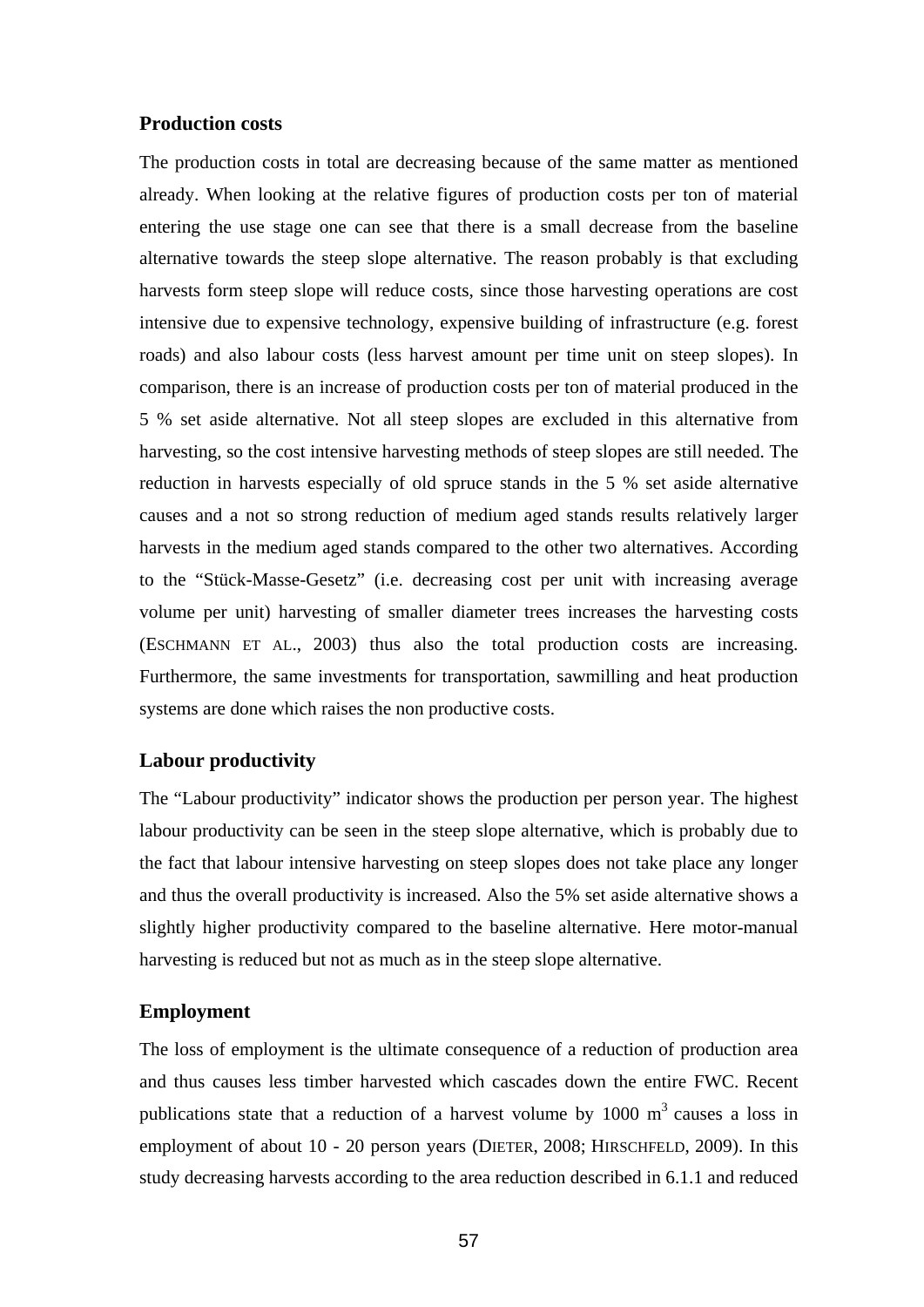harvests calculated internally by the ToSIA show a reduction in harvested volume of  $\sim$ 497000  $\text{m}^3$  per year in the steep slope alternative. This relates in an employment loss of  $\sim$  9500 person years ( $\sim$  19 person years per 1000 m<sup>3</sup>). In the 5 % set aside FWC  $\sim$  $678000 \text{ m}^3$  of wood would be harvested less per year compared to the baseline FWC. Assuming the same this would lead to a loss of employment of  $\sim$  9800 person years ( $\sim$ 14 person years per  $1000 \text{ m}^3$ ).

## **Wages and salaries**

"Wages and salaries per man year" show a small increase in the steep slope alternative, which might be due to the fact that this alternative causes a loss of low-salary jobs, e.g. forest workers, truck drivers. But generally one can see that the differences are quite small.

#### **Occupational accidents**

The figures of "occupational accidents" show lower values in the set aside alternatives, too. This trend is as well quite reasonable since an overall lower production will of course result in fewer accidents.

### **Energy use / GHG emissions/ generation of waste**

Lower indicator values for "energy use" and "greenhouse gas emissions" and "generation of waste" are as well a logical consequence of reduced material flow along the chain since less transportation is needed (reduction of "energy use" and "GHG emissions") and also less energy is needed for the production processes since less timber is delivered to the processing industry. The reduced amount of waste produced is due to the fact that less material is produced which can reach the end of life of the product e.g. furniture at the end of life, ashes from combustion processes, etc.

Nevertheless, the indicator results calculated by ToSIA should not be interpreted as absolute figures. The indicator values produced by ToSIA were compared with secondary literature and statistical information. These cross check of data can be seen in Table 12. Sufficient and applicable information were not available for all indicators.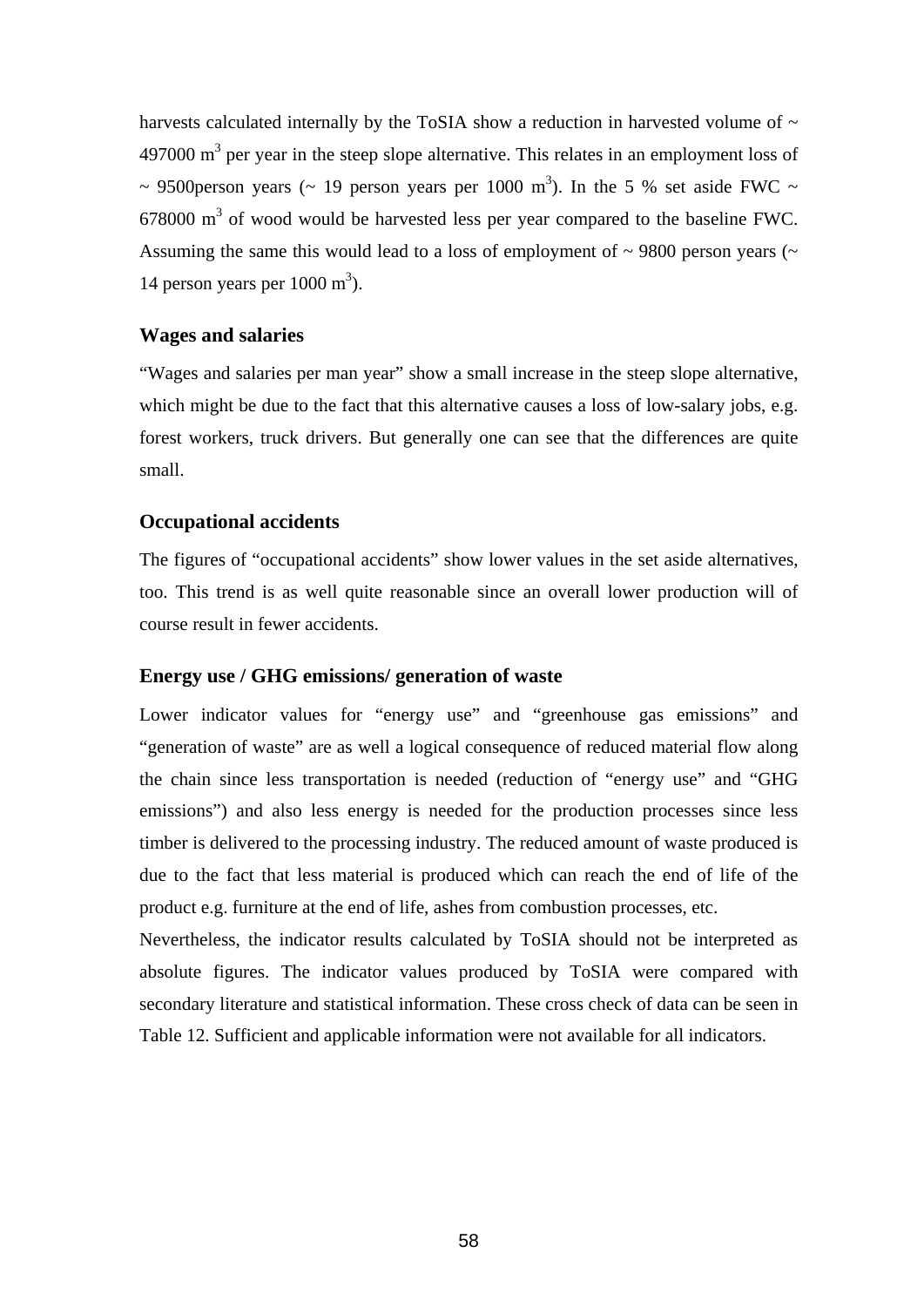| Indicator / unit                                        | <b>ToSIA</b> results for<br>2005 (lowest-highest)          | findings in<br>secondary sources          | secondary source                                                                                                                                                                                                                                                           |
|---------------------------------------------------------|------------------------------------------------------------|-------------------------------------------|----------------------------------------------------------------------------------------------------------------------------------------------------------------------------------------------------------------------------------------------------------------------------|
| gross value added (at<br>factor cost) [Billion<br>Euro] |                                                            | GVA approx. 291,28<br><b>Billion Euro</b> | GVA for entire Baden<br>Württemberg 2005 - Federal<br>statistical office of Baden<br>Württemberg (online)                                                                                                                                                                  |
|                                                         | $13,83 - 14,37$                                            | 29,91                                     | Turnover 2005 "Cluster<br>Forestry and Timber bases<br>industry Baden Württmberg"<br>(not including waste, energy<br>and transport business) -<br>Bundesforschungsanstalt für<br>Forst- und Holzwirtschaft /<br>Statistical office of Germany<br>2006 – Waldgesamtrechnung |
| production costs<br>(total) [ Billion Euro]             | $11,52 - 11,88$                                            |                                           |                                                                                                                                                                                                                                                                            |
| total production<br>[tons]                              | $5100635 - 5266088$                                        |                                           |                                                                                                                                                                                                                                                                            |
| employment [man<br>years]                               | $263.362 - 273.174$                                        | 210.564                                   | 2005 "Cluster Forestry and<br>Timber bases industry Baden<br>Württemberg" (not including<br>waste, energy and transport<br>business) (SEINTSCH, B.;<br>2007)                                                                                                               |
| wages and salaries /<br>Euro per person<br>year         | $15.757 - 16.030$                                          | $32.712 - 43.860$                         | average gross earnings in<br>Baden Württemberg 2005 -<br>Federal statistical office of<br>Baden Württemberg (online)                                                                                                                                                       |
| occupational<br>accidents                               | $1,93$ Mill $- 2,02$ Mill<br>(7 accidents per man<br>year) | 0,0263 occ.<br>accidents per man<br>year  | Baden Württemberg total<br>2004 -Sicherheit und<br>Gesundheit bei der Arbeit<br>2004                                                                                                                                                                                       |
|                                                         |                                                            | 1.17 Million                              | Germany total 2005 -<br><b>Statistical Office of Germany</b><br>(Sicherheit und Gesundheit)<br>bei der Arbeit 2005 -<br>Unfallverhütungsbericht<br>Arbeit)                                                                                                                 |
| energy use / TWh                                        | $12,27 - 12,55$                                            | 448,69 TWh                                | Baden Württemberg (total)<br>Federal statistical office of<br>Baden Württemberg (online)<br>Monthly statistical report of<br>Baden Württemberg 12/2007                                                                                                                     |
| greenhouse gas<br>emissions / tons of<br>$CO2$ equiv.   | $5.130.053.879 -$<br>5.258.434.158                         | 86.693.000 tons of<br>$CO2$ equiv.        | Total Baden Württemberg<br>Federal statistical office of<br>Baden Württemberg (online)<br>Monthly statistical report of<br>Baden Württemberg 12/2007                                                                                                                       |
| generation of waste /<br>tons                           | $816.487 - 838.381$                                        |                                           |                                                                                                                                                                                                                                                                            |

Tab. 12: Comparison of ToSIA calculated indicator values with findings from secondary literature and statistics.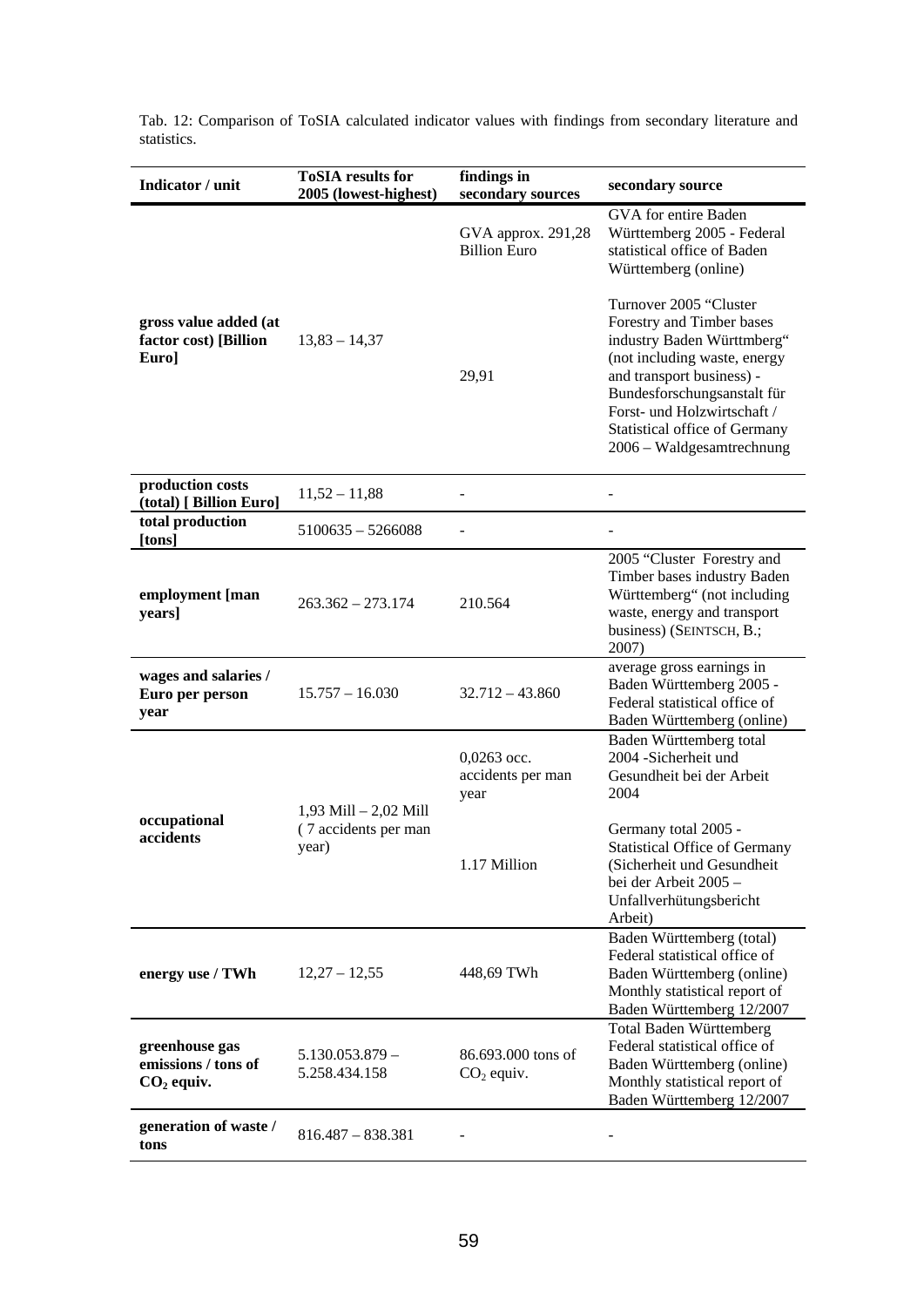Unfortunately for some indicators it was not possible to find secondary literature to verify weather they are plausible. For production costs, total production and generation of waste no applicable secondary data was found to check the plausibility of the calculated ToSIA results.

Gross value added shows a quite reasonable figure compared to the values found in secondary literature. The share of the GVA calculated by ToSIA is about 4,75-4,9 % (depending on the management alternative) of the total GVA of Baden Württemberg, listed in the federal statistics (FEDERAL STATISTICAL OFFICE OF BADEN WÜRTTEMBERG, 2005). As reported in the "Cluster study of the Forestry and Wood sector in Baden Württemberg" (SEINTSCH, 2007), the turnover of the forest wood sector (not including heat and energy production, waste treatment of wood products and various transport processes) has a share of about 4% on the total turnover in Baden Württemberg. ToSIA results may very well be slightly higher, because here, heat and electricity production, waste treatment and various transportation processes are also accounted for.

The employment figure calculated in ToSIA shows a higher amount of man years as it was found in the "Cluster study of the Forestry and Wood sector in Baden Württemberg" for the year 2005. Since the figure shown by SEINTSCH (2007) does not include the production of heat and energy as well as the waste management of wooden products and various transport processes, which would account for a considerable amount of employment, the higher ToSIA employment figure seems reasonable.

Wages and salaries give the impression that ToSIA calculated those numbers not correctly. The amount of wages and salaries per person year is about half of the average wages and salaries reported in the statistics of the federal statistic agency of Baden Württemberg. Mistakes in data reporting to the database or calculation errors of the software are possible reasons for implausible indicator results. Perhaps the calculated results reflect that generally, forestry is not a high-income work compared to the skilled work in other industries in Baden Württemberg. Thus I might be that those differences are partly real differences.

Even without referencing it is quite unlikely that the amount of occupational accidents was calculated correctly by ToSIA. Looking at the reference figures from federal statistics, this is getting even more evident, since it is implausible that in the regional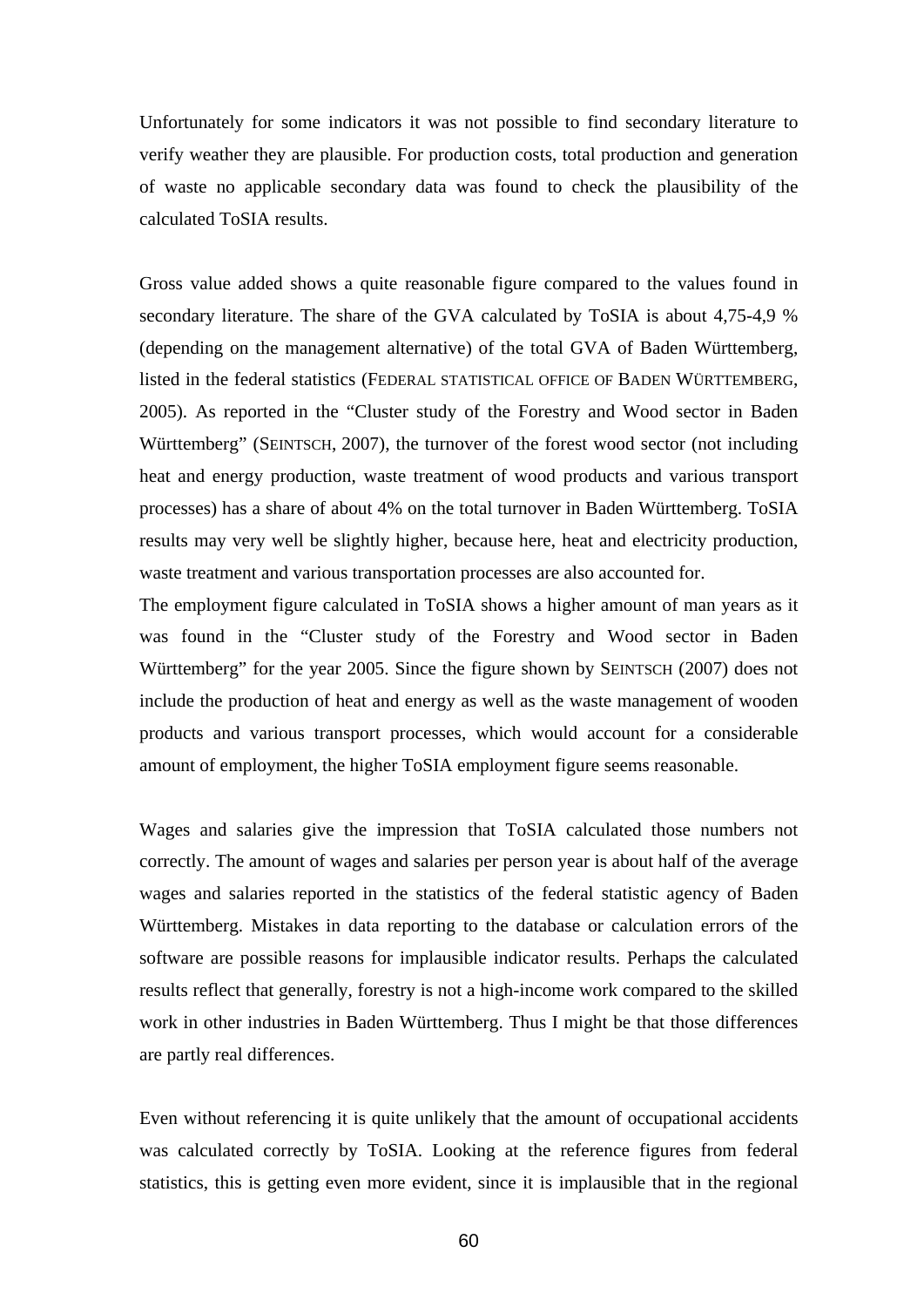forest wood sector of Baden Württemberg twice as many occupational accidents happen as there were occupational accidents reported for entire Germany in the same time period. In other words, this figure would mean that every employee in the FWC would have about 7 occupational accidents per year. Of course one could expect higher rates of occupational accidents for a forest wood chain then the average rate of the whole federal state since harvesting related operations as well as house construction are two branches with a quite high risk of occupational accidents (FEDERAL MINISTRY OF FOOD AND RURAL DEVELOPMENT, 2007; BGBAU, 2006). But a rate like this can be just a miscalculation of ToSIA due to reporting or calculation errors.

The energy use of the FWCs calculated in ToSIA has a value which is roughly about 2,8 % of the total energy consumption in Baden Württemberg. Since there is no figure available how much energy is consumed by the forest sector in total for Baden Württemberg it is just possible to compare it to other industry sectors. Forestry, agriculture and aquaculture together, account for a primary energy consumption of about 3,65 TWh in Baden Württemberg. Hence forestry alone can be seen as not very energy intensive. Figures from other sectors show that e.g. building and construction industry accounts for about 7,51 TWh and manufacturing industry for 106,6 TWh in Baden Württemberg in 2004 (FEDERAL STATISTICAL OFFICE, 2009). The whole forest wood chain involves parts of basically all branches mentioned above like forestry, building sector as well as manufacturing, etc.. Thus, one can assume the energy consumption is a mix out of all these branches. Therefore the energy consumption calculated by ToSIA can be seen as quite realistic figure.

The results of the indicator greenhouse gas emissions seem to be unreasonably high. The calculations for the FWCs show an about 60 times higher value than the emissions in tons of CO<sub>2</sub> equiv. for Baden Württemberg in total (FEDERAL STATISTICAL OFFICE OF BADEN WÜRTTEMBERG, 2005). Another good indicator for an incorrect value of the GHG emissions is the already mentioned energy consumption in the FWCs, which is much lower when compared with the total energy consumption of Baden Württemberg. Consequently the GHG emissions should be lower as well. Hence there are doubts if ToSIA results for GHG-emissions are correct.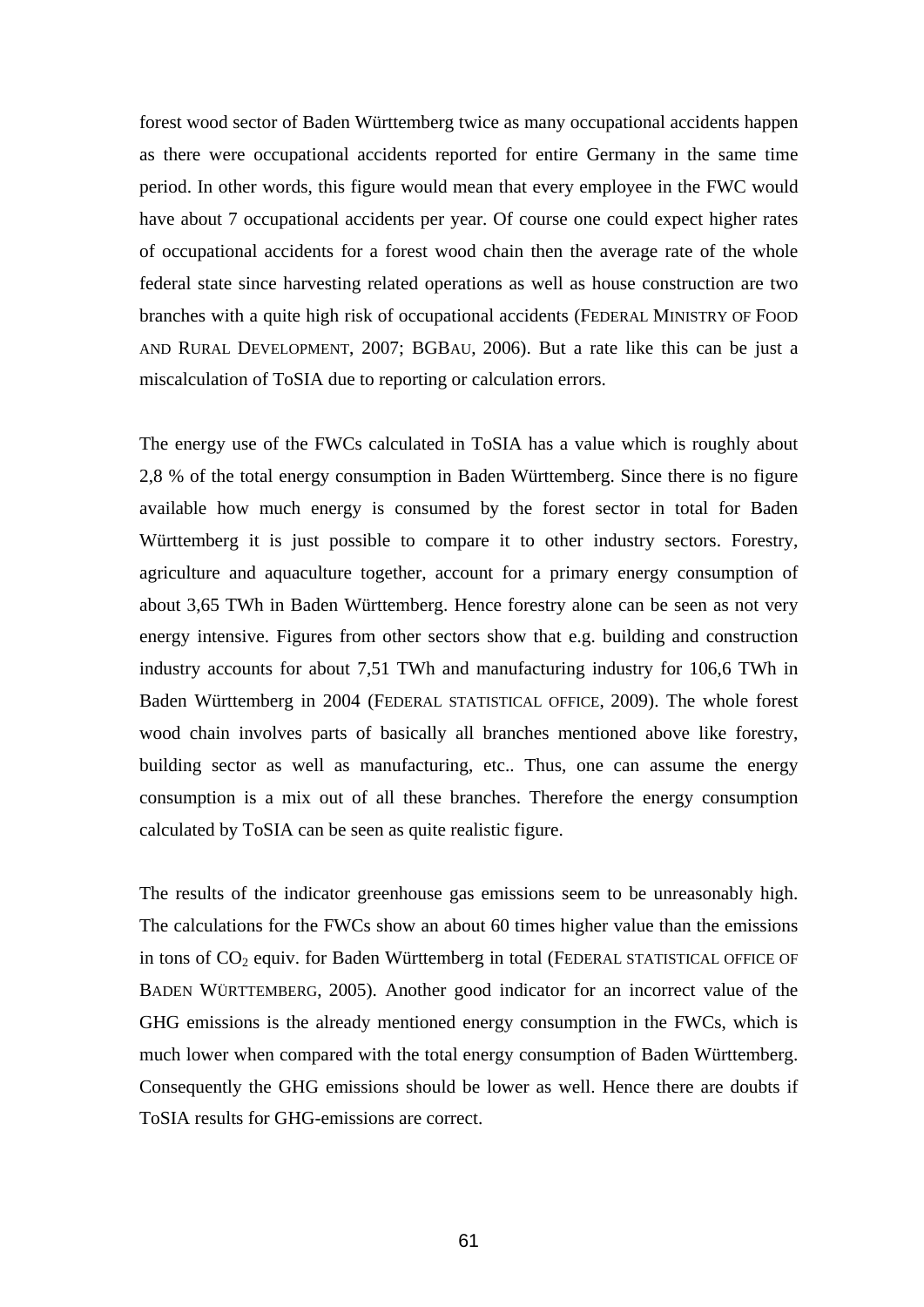The reasons for different and likely incorrect results could be of different origin. The data collection protocol should guide and give information on a common practise of reporting data (indicator data, conversion factors, etc.) to the database client (BERG, 2008). Due to the high amount of different data collectors inconsistent reporting of the data to the database could be one explanation for incorrect values calculated by ToSIA. Another reason could be that due to the high amount of data needed not all data is completely reported for every process or is not even applicable. Also there could have been copying errors while entering data in the database, which could have led to wrong calculations. Although tested previously in an earlier study by WERHAHN-MEES (2008) the ToSIA software is still under development, hence mistakes in the calculation algorithm could be a source of miscalculations as well.

The results calculated by ToSIA do not seem to be correct in every case, especially for the indicators wages and salaries, occupational accidents and greenhouse gas emissions. Nevertheless, since for all 3 alternatives the same dataset was used the values are at least comparable. Decreasing indicator values due to lower amount of harvested wood as a result of the set aside management practice are logical. So this trend seams to be plausible.

Due to the doubts with regard to data quality the presented results do not allow for an absolute interpretation. Nevertheless differences between the chain alternatives are mostly clear and show a consistent picture of impacts on the sustainability of those forest wood chains.

The check of plausibility clearly shows that individual indicator results should be seen as a hint/trend rather than as a very specific picture of reality. The used dataset and system boundaries limit the validity of the results in this special test case. Since the data collection for the Baden Württemberg general case study is still ongoing, simplifications and assumptions (see chapters 5 and 6.1.1) had to be made in order to do this study with limited amount of time. Data quality will always be a limiting factor for the validity of the results produced by ToSIA calculations.

## *7.3 Discussion of MCA results*

Concerning the MCA results, the baseline alternative has the highest utility in the ranking of the timber industry deputy as well as in the ranking of the labour union. In both cases steep slope is ranked second and the 5 % set aside alternative shows the lowest utility among the 3 alternatives. The ranking of the environmental NGO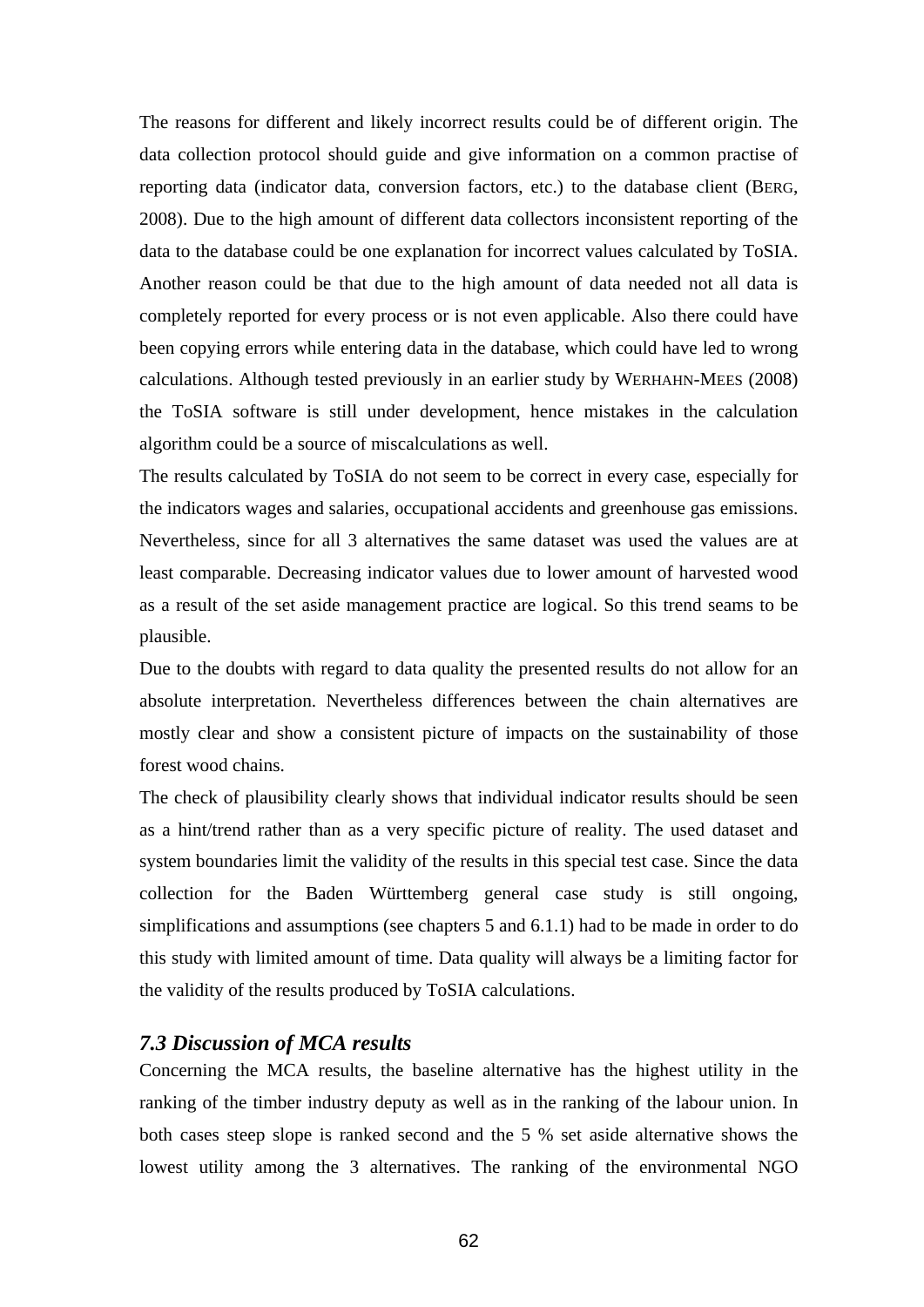illustrates an opposite picture. Here the 5 % set aside alternative is most preferable, the steep slope is intermediate and the baseline is the least preferable option.

The result is not surprising when looking at the indicator weightings (see 5.5, Tables 2,3, 4). Each stakeholder group allocates most of its 100 points to a certain group of indicators. The representative of the timber industry mostly favours indicators of the economic fraction, the representative of environmental NGO's focuses on environmental indicators and the weighting of the labour union shows highest weights on social indicators.

The performance of the baseline alternative is in most of the cases superior when it comes to economic and social indicators in addition with a high preference given to those indictors. Thus, being the best choice for the timber industry and labour union is a logic consequence. The 5 % set aside alternative becomes superior when it comes to ecological indicators and thus it is the best choice for the environmental NGO, since their preferences are clearly given to environmental indicators. The steep slope alternative performs mostly intermediate. Therefore it is usually second choice no matter which stakeholder preferences where used. The reason for this could be that the indicator values calculated for the steep slope FWC usually are positioned between the values of the baseline and the 5 % set aside FWC.

The overall picture shows that all FWC alternatives perform within a very small range, no matter if one uses the 50 % or the 10 % preference threshold. Thus, assuming the given conditions would represent the reality a compromise for one acceptable forest management alternative between the stakeholder groups could be possible. For instance, the steep slope alternative performance is never superior for any of the stakeholders but it would be the second best alternative for all stakeholder groups. Thus, by choosing this alternative, the interests and expectations of all stakeholder groups could be met somehow.

In this study just a look on values aggregated for the entire FWC was analyzed. The full aggregation of indicator values along the entire FWCs as well as the limited indicator set have to be seen critically. Going into more detail by looking at and evaluating the alternatives on the level of modules would probably draw a different picture and lead to different results for the alternative rankings since indicator weights could turn out to be not stable for the entire FWC (PROKOFIEVA ET AL., 2007). Furthermore, an extended set of decision criteria (larger set of indicators) could probably lead towards a more diverse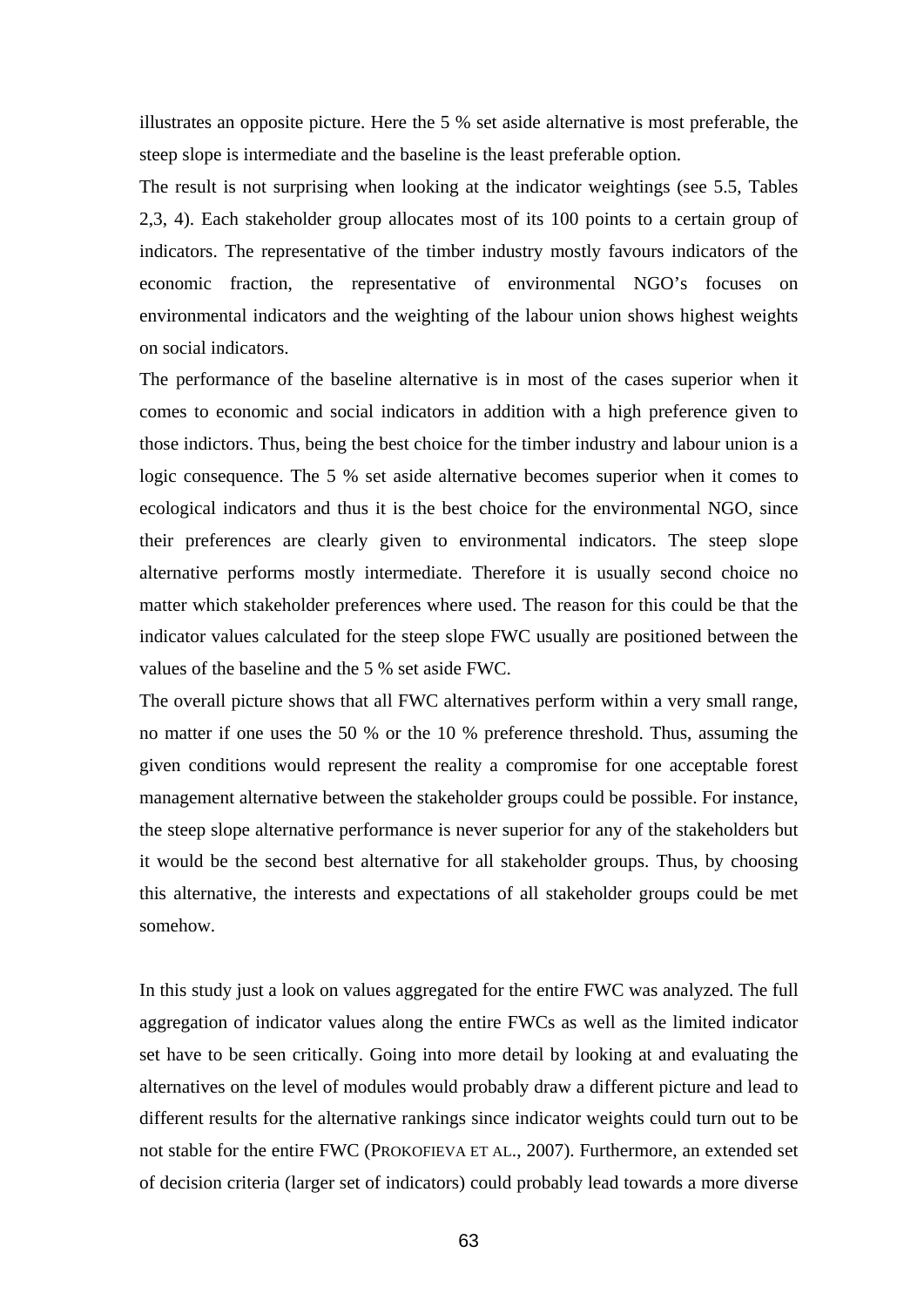structure in stakeholder preferences and thus to different solutions in the decision making process. Those facts should be taken into account in further studies. However, an extended set of criteria could also lead to problems since there are no specific guidelines to determine weights. Thus, it can be difficult to weigh for the decision maker if the number of criteria is too large (MACHARIS ET AL., 2003).

The sensitivity analysis by changing the weights of the indicators shows that the rankings are often rather insensitive to weight variations. However, for some indicators the rankings are more sensitive, for example "wages and salaries" and "productivity". In those cases a rather small change in the weighting would result in a different overall preference of the alternative management options. The reason for such insensitivity is that there is only a limited set of indicators which additionally has strong redundancies, e.g. energy use / greenhouse gas emissions (PROKOFIEVA ET AL., 2007). The sensitivity analysis shows that the choice of the indicator or indicator set may be more important for the overall result then the actual indicator weighting by the stakeholders. Thus, a more diverse indicator set would most likely lead to a more diversified preference structure.

Usually, a multi-criteria analysis should be implemented in an open and interactive procedure. This means that stakeholders are given the opportunity to exchange ideas and perhaps revise their primary preferences. That was not the case in this study since the stakeholder preferences were defined by the author based on secondary information given by statements of the three different stakeholder groups (see 5.4). Hence, it has to be considered that those preferences might be biased by views of the author.

In addition to the limited set of indicators and the simplified assumptions of the test forest wood chains/ alternatives this fact limits the validity of the results.

Nevertheless, the study yielded valuable results with regard to the role of MCA within SIA of forest wood chains.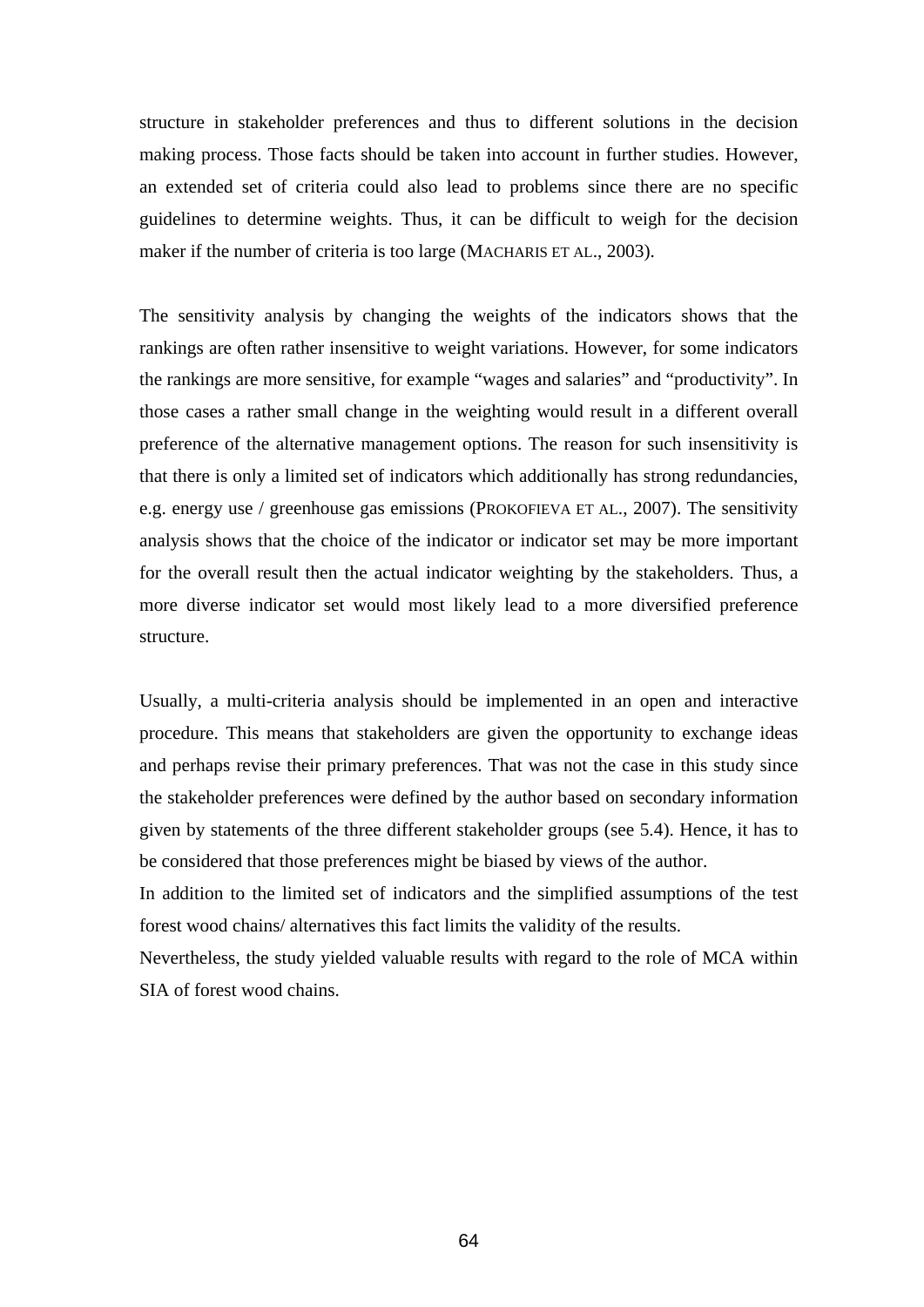# **8. Conclusion**

This study demonstrates a test application of the new developed methodology of ToSIA for sustainable impact assessment of Forest Wood chains and post evaluation with a Multi-Criteria Analysis. The proposed methodologies have the potential to provide a significant contribution to the process of environmental decision-making in context of the selection/ranking of different policies. Moreover, future results based on methodologies used in this study could support decision-making bodies such as e.g., the federal government of Baden Württemberg, in making decisions on how to carry out future policies in accordance with a broad range of stakeholder preferences. As well, the different stakeholders could use such results for more consistent lobbying activities when they have an increased information basis given by the combined ToSIA and MCA framework.

Nevertheless, the results of this study clearly show the current limits of ToSIA. To improve the quality of the ToSIA results in the future, data collection and processing needs to be further developed. If this further development can be achieved successfully ToSIA will have the potential to contribute to an increased sustainability and competiveness of the forest based sector.

With the integration of MCA in the ToSIA framework it is possible to make stakeholder preferences visible. Still, there is an obvious demand to improve the post-evaluation of the ToSIA results with MCA methodology. This will be done by using real data on stakeholder preferences. Thus, an interactive development with different stakeholder groups would most probably enrich the procedure. Allowing participants to try different judgements without commitment, to see the results and to foster new perspectives could lead to the generation of new ideas.

# **9. References**

## *Literature*

BELTON, V. AND STEWART, T.J. (2002): Multiple Criteria Decision Analysis: An integrated approach. Kluwer Academic Publishers, Dordrecht.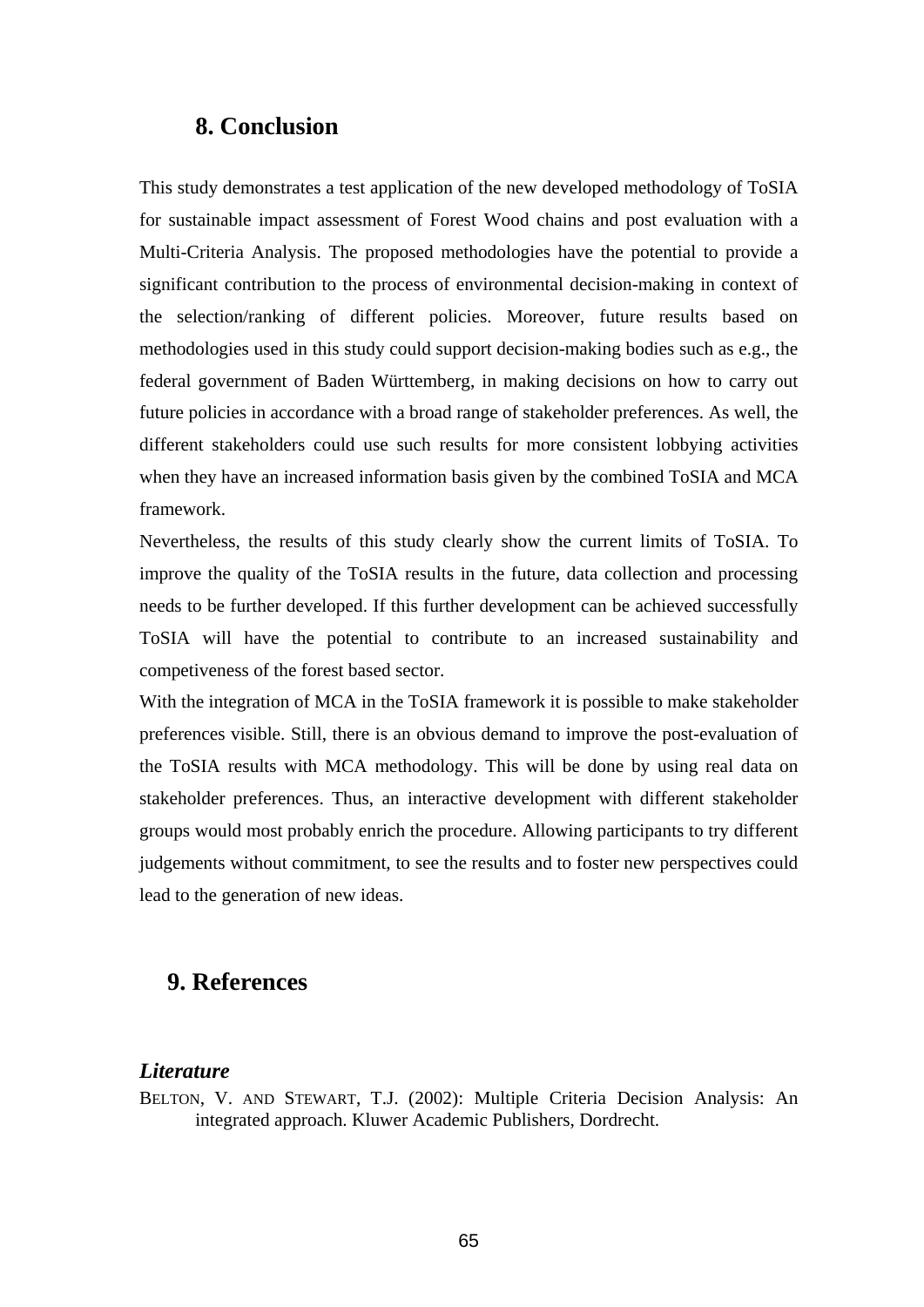- BERG, S. (2008): Manual for data collection for Regional and European cases. Background document for EFORWOOD Training. Working document for Task Force. Sept. 3<sup>rd</sup> 2008
- BMAS (2005): Bundesministerium für Arbeit und Soziales Sicherheit und Gesundheit bei der Arbeit 2004– Unfallverhütungsbericht Arbeit.
- BMAS (2006): Bundesministerium für Arbeit und Soziales Sicherheit und Gesundheit bei der Arbeit 2005– Unfallverhütungsbericht Arbeit.
- BMU (2007): Bundesministerium für Umwelt, Naturschutz und Reaktorsicherheit Nationale Strategie zur biologischen Vielfalt - vom Bundeskabinett am 7. November 2007 beschlossen. 1. Auflage 2007
- BOSSEL, H. (1999): Indicators for Sustainable Development: Theory, Method, Applications. A report to the Balaton Group, IISD, Canada.
- BRANS, J.P., MACHARIS, C. KUNSCH, P.L. (1998): Combining multicriteria decision aid and system dynamics for the control of socio-economic processes. An iterative real-time procedure. European Journal of Operational Research 109: 428-441.
- BRANS, J.P, MARESCHAL, B. and Vincke, Ph. (1984): 'PROMETHEE : A new family of outranking methods in MCDM', in *IFORS'84*, North Holland.
- BANS, J.P. AND MARESCHAL, B. (1992): 'PROMETHEE V: MCDM problems with additional segmentation constraints", INFOR, 30, n°2, pp.85-96.
- BANS, J.P. AND MARESCHAL, B. (1994): 'PROMCALC & GAIA : A new decision support system for multicriteria decision aid.', Decision Support Systems, 12, pp.297-310.
- BRANS, J.P.,VINCKE, PH.(1985): A preference ranking organization method: The PROMETHEE method. Management Science 31,647–656.
- BRANS, J.P., VINCKE, PH. & MARESCHAL, B. (1986): How to select and how to rank projects: the PROMETHEE method. European Journal of Operational Research 24: 228–238.
- BUSELICH K. (2002): A background paper prepared for the Western Australian State Sustainability Strategy. Institute for Sustainability and Technology Policy Murdoch University Western Australia, August 2002
- DFWR Deutscher Forstwirstschaftsrat e.V. (2008): Pressemitteilung: Bundestmisterium für Ernährung, Landwirtschaft und Verbraucherschutz (BMELV) und DFWR bei Flächenstillegung einig. 08.05.2008
- DIETER, M. (2005): Holzbilanzen 2002, 2003 und 2004 für die Bundesrepublik Deutschland. Bundesforschungsanstalt für Forst- und Holzwirtschaft Institut für Ökonomie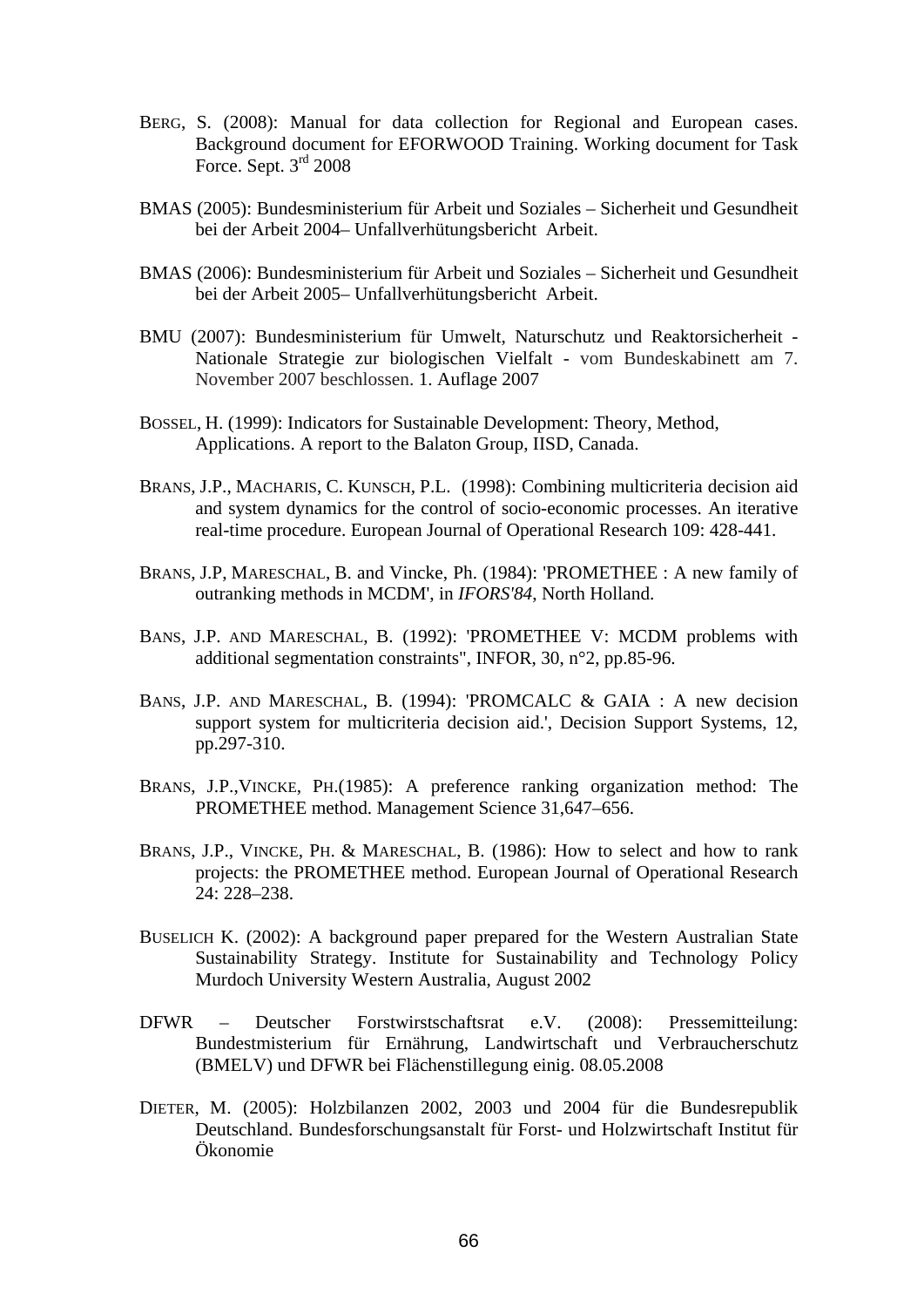- DIETER, M. (2008): Volkswirtschaftliche Betrachtung von holzbasierter Wertschöpfung in Deutschland. Walstrategie 2020, Tagungsband zum Symposium des BMELV 10. -11. Dez. 2008, Berlin; Björn Seintsch und Matthias Dieter (Hrsg.).
- DRESNER,  $(2003)$ : The principles of Sustainability 1<sup>st</sup> edition. Earthscan, London ISBN 1-4039-0255-0
- EUROPEAN COMMISSION (2002a): Commission communication on impact assessment (COM 2002/276). Luxembourg7 European Commisson
- EUROPEAN COMMISSION. (2002b): Impact assessment in the commission—draft guidelines (3 vols). Strategic planning and programming unit, secretariatgeneral. Brussels7 European Commission
- EUROPEAN COMMISSION, (2005a): 'Impact Assessment Guidelines of the European Commission'.
- EUROPEAN COMMISSION, (2005b): Measuring progress towards a more sustainable Europe: Sustainable development indicators for the EU, Data 1990-2005. Panorama of the European Union, Eurostat Theme 1: General Statistics.
- FRÜHWALD, A. (1995): CFP: Life Cycle Analysis international workshop at EFI B. Solberg, European Forest Institute. EFI Proceedings 8**:** 278.
- GASPARATOS, A., EL-HARAM, M., HORNER, M. (2008): A critical review of reductionist approaches for assessing the progress towards sustainability. Environmental Impact Assessment Review Volume 28 issues 4-5 May-June 2008, Pages 286- 311
- GEORG LUDWIG HARTIG (1795): Anweisung zur Taxation der Forste oder zur Bestimmung des Holzertrags der Wälder, 4. Auflage 1819
- HARDI, P. AND BARG, S. (1997): Measuring Sustainable Development: Review of Current Practice, Occasional Paper N. 17, Industry Canada, Ontario.
- HELMING, K., BACH, H., DILLY, O., HÜTTL, R.F., KÖNIG, B., KUHLMAN, T., PEREZ-SOBA, M., SIEBER, S., SMEETS, P., TABBUSH, P., TSCHERNING, K., WASCHER, D. AND WIGGERING, H., (2008): Ex ante impact assessment of land use change in European regions – the SENSOR approach. In: K. Helming, M. Pérez-Soba and P. Tabbush (Editor), Sustainability impact assessment of land use changes. Springer, Berlin, pp. 77-105.
- HIRSCHFELD, J. (2009): "Blick in die Zukunft" Langfristige Perspektiven von Waldund Landnutzung, Entwicklungsdynamiken, normative Grundhaltungen und Governance. Vortrag 2. Symposium Wastrategie 2020 Mai 2009
- HOLZ-ZENTRALBLATT (2008): "Politik erwartet wachsenden Holzbedarf Bundesregierung hält Nutzungsverzicht im Wald im begrenzten Umfang für erforderlich und Vertertbar". Holz-Zentralblatt Nummer 16 p.426 (18.04.2008).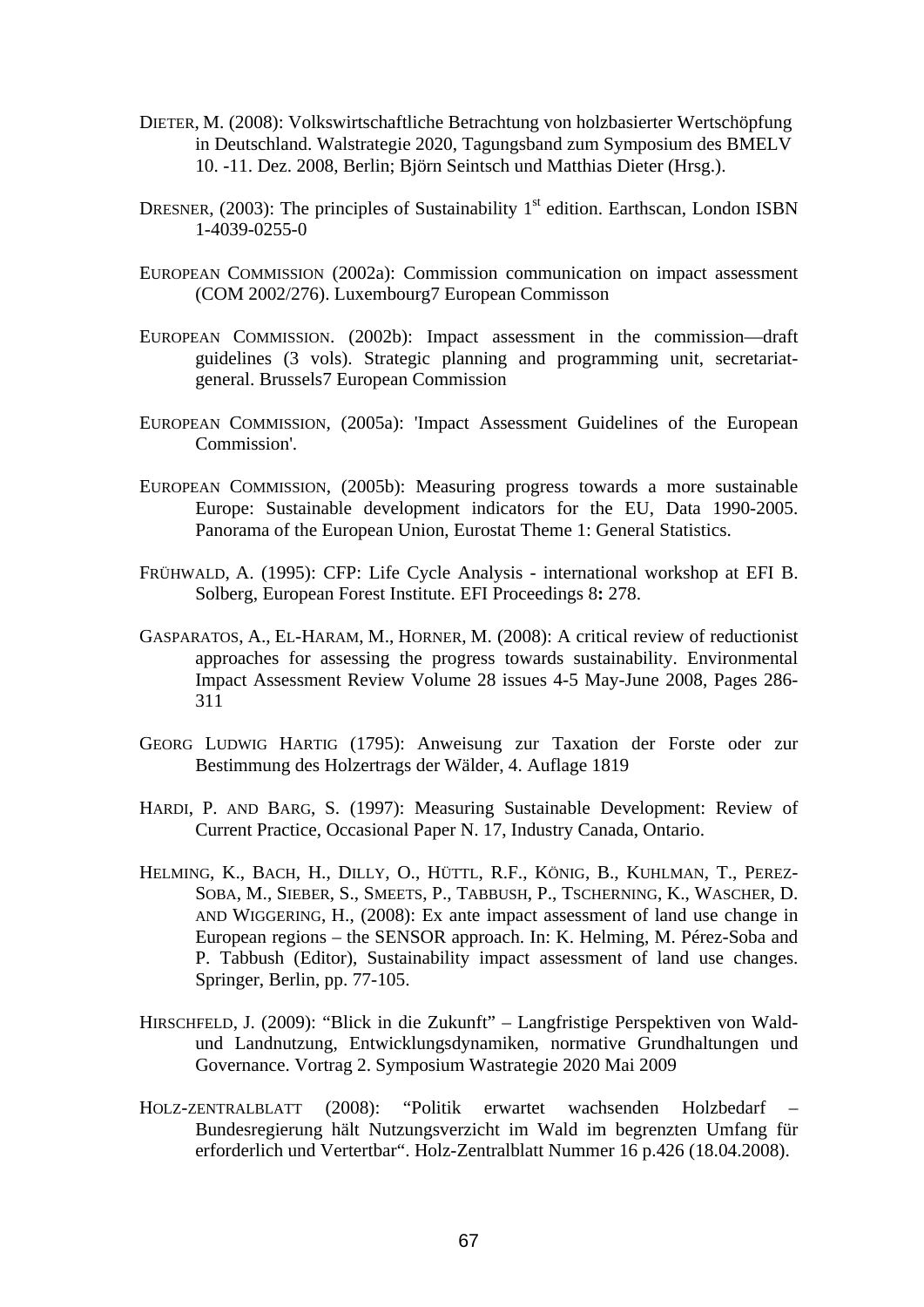- JUNGMEIER, G., MCDARBY F., ET AL. (2003): Energy aspects in LCA of forest products: Guidelines from cost action E9. International Journal of Life Cycle Assessment 8(2): 99-105.JUNGMEIER, MCDARBY ET AL. 2003)
- JUNGMEIER, G., WERNER F., ET AL. (2002): Allocation in LCA of wood-based products: Experiences of cost action E9. Part I. Methodology. International Journal of Life Cycle Assessment 7(5): 290-294.
- KANGAS, A. KANGAS, J., Pykäläinen, J. (2001): Outranking methods as tools in strategic natural resources planning. Silva Fennica 35(2): 215–227.
- KANGAS, J. AND KANGAS A. (2002): Multiple criteria decision support methods in forest management: An overview and comparative analyses. Multi-Objective Forest Planning 6: 37-70.
- KANGAS, J. AND A. KANGAS (2005): Multiple criteria decision support in forest management--the approach, methods applied, and experiences gained. Forest Ecology and Management 207(1-2): 133-143.
- KATILA, M. AND M. SIMULA (2004): Sustainability impact assessment of proposed WTO negotiations: Inception report for the forest sector study. Institute for Development Policy and Management, University of Manchester, UK(INDUFOR): 58p.
- KIRKPATRICK, C. AND GEORGE, C. (2005): Sustainability impact assessment of proposed WTO negotiations. Overall project final report for sector studies: agriculture, distribution services, forests. Impact Assessment research Centre, Institute for Development Policy Management, University of Manchester, UK, Manchester 30p.
- KIRKPATRICK, C., GEORGE, C., SCRIECIU, (2006): Sustainability impact assessment of proposed WTO negotiations. Final global overview trade SIA of the Dohadevelopment agenda – final report. Impact Assessment research Centre, Institute for Development Policy Management, University of Manchester, UK, Manchester 148p.
- KLAUER, B. (1999): Defining and achieving sustainable development, International Journal of Sustainable Development and World Ecology 6 (1999) (2), pp. 114– 121.
- LAHDELMA, R., SALMINEN, P., HOKKANEN, J. (2000): Using Multicriteria Methods in Enviromental Planning and Management. Environmental Management, 26 (6), 595-605
- LEE, N. (2006): Bridging the gap between theory and practice in integrated assessment. Environmental Impact Assessment Review 26 (2006): 57– 78
- LINDNER, M., SUOMINEN, T. (2007): Description of the modelling framework, First prototype TOSIA-FWC. WP 1.4 TOSIA- Tool for Sustainability Impact Assessment.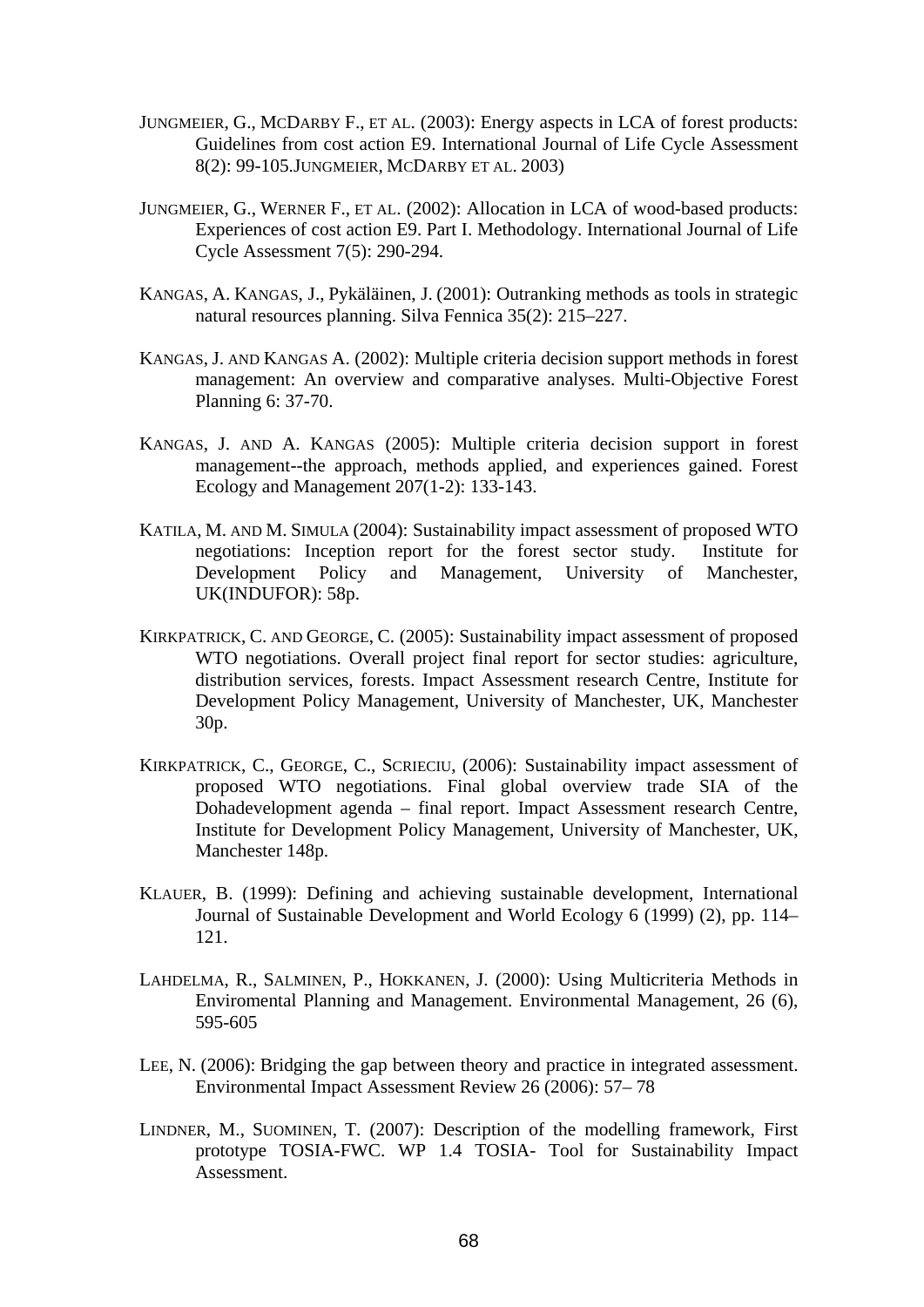- LINDNER, M., SUOMINEN, T. (2007): Documentation of ToSIA developments up to month 23, Second prototype TOSIA-FWC Documentation of ToSIA developments up to month 23, Second prototype TOSIA-FWC Series.
- LINDNER, M., SUOMINEN, T., PALOSUO, T., GARCIA-GONZALO, J., VERWEJI, P., ZUDIN. S., PÄIVINEN, R. (2009): TOSIA – A Tool for Sustainability Assessment of Forest Wood Chains. Submitted Nov. 13. 2008
- MACHARIS, C.; SPRINGAEL, J.; DE BRUCKER, K. AND VERBEKE, A. (2003): PROMETHEE and AHP: The design of operational synergies in multicriteria analysis. Strengthening PROMETHEE with ideas of AHP. European Journal of Operational Research, 153(2), 307-317.
- MANTAU, U., SÖRGEL, C. & WEIMAR, H. (2007a): Holzrohstoffbilanz Deutschland: Bestandsaufnahme 1987 bis 2005. Hamburg
- MANTAU, U., SÖRGEL, C. & WEIMAR, H. (2007b): Holzrohstoffbilanz Deutschland: Szenarien des Holzaufkommens und der Holzverwendung bis 2010. Hamburg
- MARESCHAL, B. (1986): 'Weight stability intervals in MCDA', *EJOR*, 26, 58-64.
- MARESCHAL, B. (1988): 'Geometrical representations for MCDA : The GAIA procedure', *EJOR*, 34, pp.69-77.
- MCPFE (2003): Improved pan-European indicators for sustainable forest management as adopted by the MCPFE Expert Level Meeting. Ministerial Conference on the Protection of Forests in Europe.
- NESS, B., URBEL-PIIRSALU, E., ANDERBERGD, S., OLSSON, L. (2007): Categorising tools for sustainability assessment. Ecological Economics 60 (2007): 498-508
- OECD (1993): OECD Core set of indicators for environmental performance reviews. A synthesis report by the group on the state of the environment Environment Monographs (No 83).
- OMANN, I. (2000): How can Multi-criteria Decision Analysis contribute to environmental policy making? A case study on macro-sustainability in Germany. Third International Conference of European Society for Ecological Economics, Vienna.
- PÄIVINEN, R. AND M. LINDNER. (2006): Assessment of Sustainability of Forest-Wood Chains. Assessment of Sustainability of Forest-Wood ChainsSeries. 23.
- PÄIVINEN, R AND LINDNER, M. (2007): A method for assessing Sustainability Impacts of Forest-Wood Chains. Joensuu, EFI, BOKU, Skogforsk**:** 13
- PEARCE, D.W., BARBIER, E.B. AND MARKANDYA, A. (1990): Sustainable Development: Economics and Environment in the Third World. Earthscan reprint 2000. ISBN 1853830887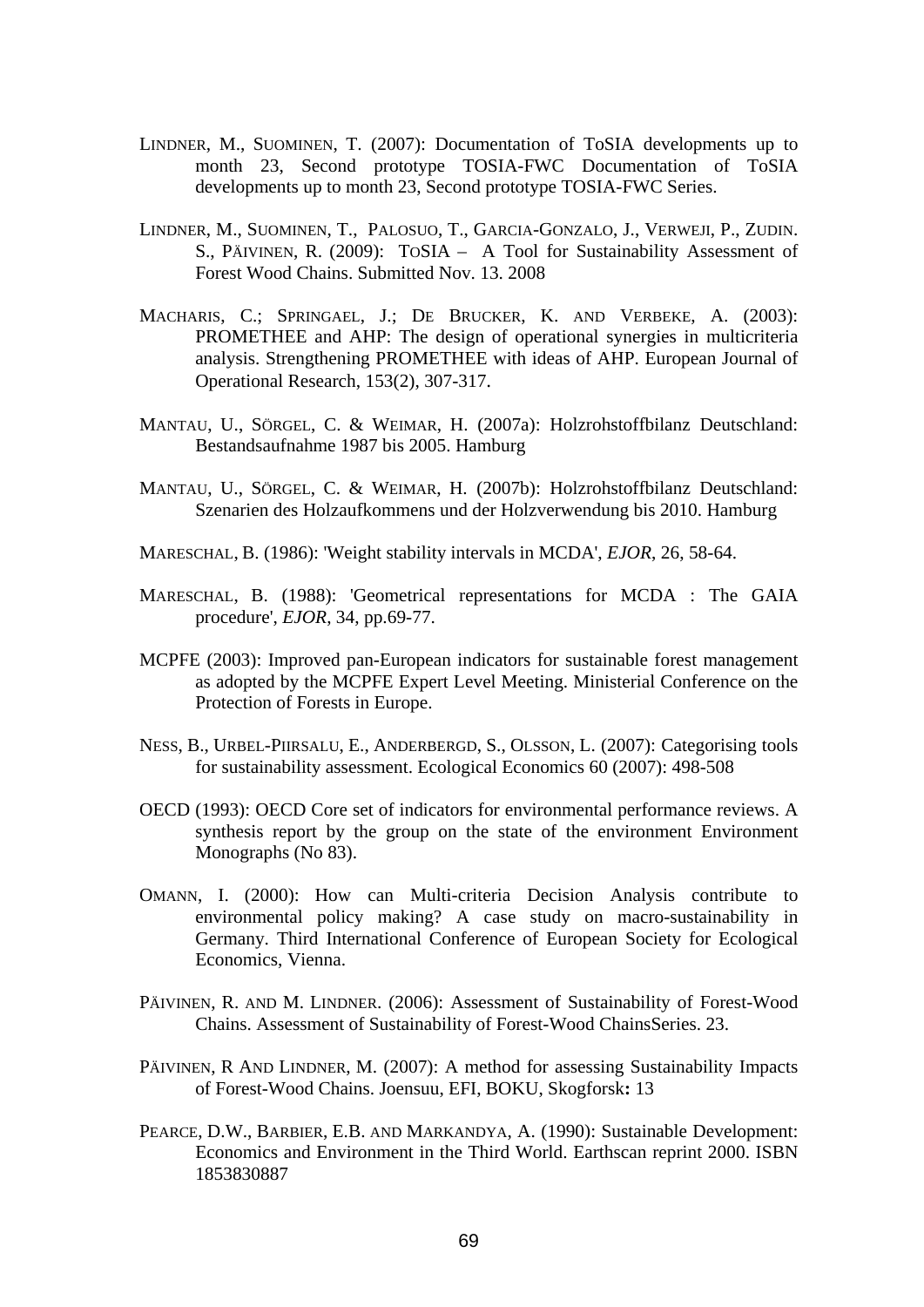- PETERSEN, A. K. AND B. SOLBERG (2005): Environmental and economic impacts of substitution between wood products and alternative materials: a review of micro-level analyses from Norway and Sweden. Forest Policy and Economics 7(3): 249-259
- PROKOFIEVA, I., MASUJAN, R., WOLFSLEHNER, B., LEXER, M.J., RAMMER, W., BOSSELMANN, A.S., THORSEN BO J. (2007): EFORWOOD Project Deliverable 1.5.5:A technical report documenting the results of MCA and CBA procedures for the demonstration case study. CTFC/BOKU
- RAMETSTEINER, E., BERG, S., LAURIJSSEN, J., LE-NET, E., LINDNER, M., PEUHKURI, L., PROKOFIEWA, I., SCHWEINLE, J., VÖTTER, D., CARNUS, J.-M., EDWARDS, D., JACTEL, H., RAULUND-RASMUSSEN, K. AND TOMÉ, M., (2008): EFORWOOD Project Deliverable 1.1.6: Revised FWC-sustainability indicator set document, BOKU, Vienna.
- RICHARDSON, J., R. BJORHEDEN, ET AL. (2002): Bioenergy from Sustainable Forestry: Guiding Principles and Practice. Series: Forestry Sciences, Vol. 71, 364 p., ISBN: 978-1-4020-0676-0.
- SCHWEINLE, J. (2000): Analyse und Bewertung der forstlichen Produktion als Grundlage fuer weiterfuehrende forst- und holzwirtschaftliche Produktlinien - Analysen. Mitteilungen der Bundesforschungsanstalt fuer Forst- und Holzwirtschaft 184, 2. Auflage: 131.
- SEINTSCH, B. (2007): Die Darstellung der volkswirtschaftlichen Bedeutung des Clusters Forst und Holz – Ergebnisse und Tabellen für 2005 – Arbeitsbericht des Instituts für Ökonomie 2007 / 3, Bundesanstalt für Forst- und Holzwirtschaft, Hamburg.
- SPECKELS, L., A. FRÜHWALD, ET AL. (2000). Ökologische Bilanzierung von Bauschnittholz. Ergebnisse einer Studie über Auswirkungen des Sägens, Trocknens und Hobelns von Bauschnittholz auf Klima und Gewässer. Holz-Zentralblatt v. 126(93) 3 ill.: p. 1212,.
- SPELLMANN, H. , MANTAU, U. & POLLEY, H. (2008): Nachhaltige Roholzversorgung aus deutschen Wäldern. Positionspapier der Plattform Forst und Holz vom DFWR und DHWR. 10.06.2008
- SVERDRUP, H. AND M. G. E. SVENSSON (2002): Defining sustainability. Developing Principles and Models for Sustainable Forestry in Sweden: 21-32.
- TOMAN, M. (1998): Sustainable Decision Making: The state of the art from an economic persepective. Discussion paper 98-39, Resources for the future, Washington D.C.
- UNCED (1992): Annex III: Non-legally binding authorative statement of principles for a global consensus on the management, conservation and sustainable development of all types of forests (A/CONF. 151/26 [Vol.III]).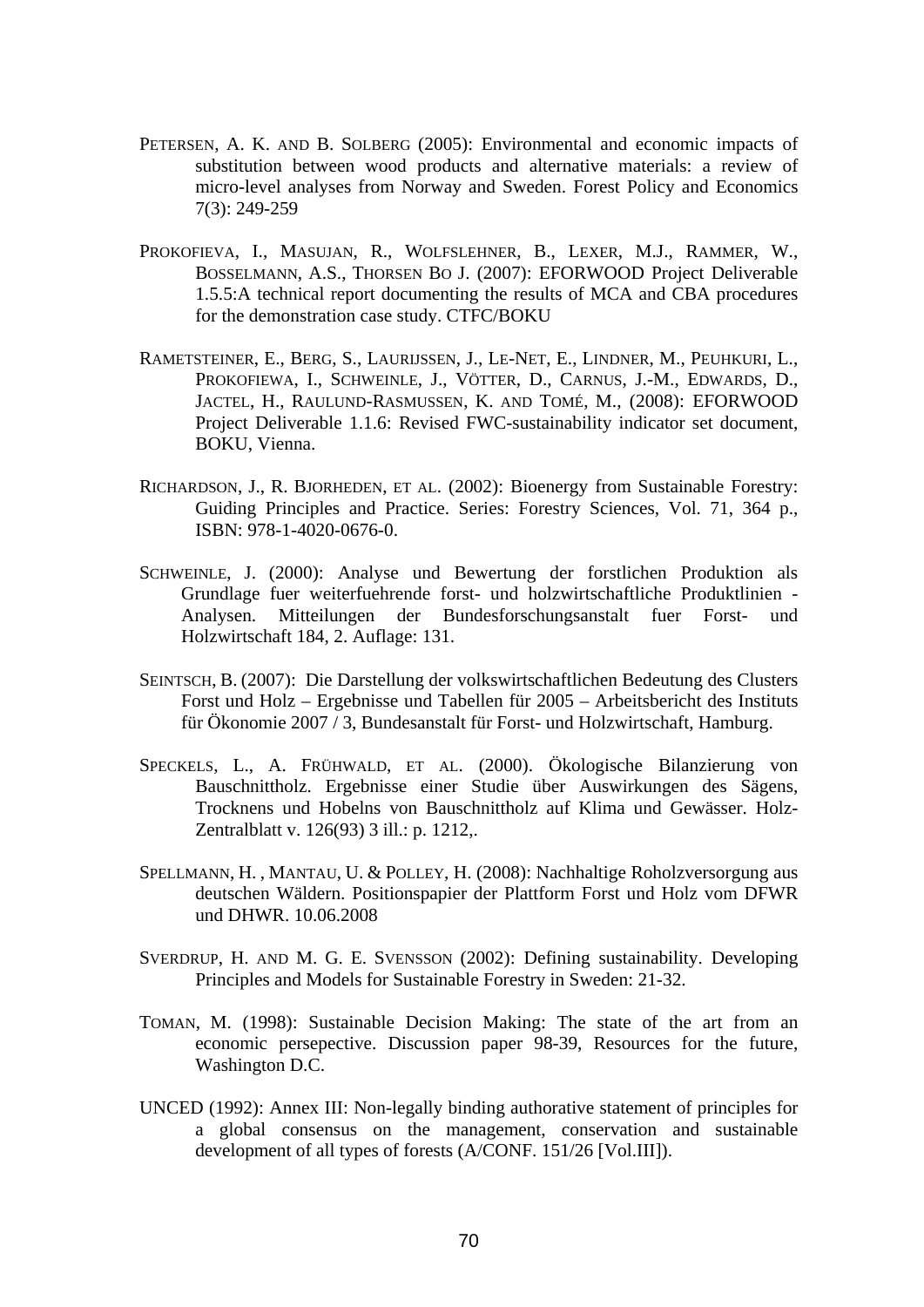- UNITED NATIONS (2002): Indicators of Sustainable Development of the Commission for Sustainable Development. Indicators of sustainable development: guidelines and methodologies. Department of Economic and Social Affairs of the United Nations Secretariat Division for Sustainable Development.
- UNITED NATIONS (2007): Indicators of sustainable development: guidelines and methodologies third edition 2007. Department of Economic and Social Affairs of the United Nations Secretariat/ Division for Sustainable Development. United Nations publication Sales No. E.08.II.A.2 ISBN 978-92-1-104577-2
- VON CARLOWITZ, H. C. (1713): Sylvicultura oeconomica, oder haußwirthliche Nachricht und Naturmäßige Anweisung zur wilden Baum-Zucht. Reprint der Ausg. Leipzig, Braun, 1713 / bearb. von Klaus Irmer und Angela Kießling. TU Bergakademie Freiberg und Akademische Buchhandlung, Freiberg 2000, ISBN 3-86012-115-4
- WECD (1987): World Commission on Environment and Development. Our common future. Oxford University Press, UK. 383p.
- WERHAHN-MEES, W. (2008): Sustainability Assessment of Two Alternative Bio-energy Forest Wood Chains with the Tool for Sustainability Impact Assessment. Master Thesis Studienfakultät für Forstwissenschaft und Ressourcenmanagement Technische Universität München. Written in cooperation with the European Forest Institute, Finland. Mai 2008
- WIHELMSSON, L. (2001): Characterisation of wood properties for improved utilization of Norway spruce and Scots pine. Acta Universitatis Agriculturae Sueciae. Silvestria 216. Swedish University of Agricultural Sciences, Uppsala, Dictoral thesis. 112p.
- WOLFSLEHNER, B., LEXER, M.J., VACIK, H., THORSEN, Bo J., Vedel, S. (2006): EFORWOOD Project Deliverable 1.5.2: Protocol for the evaluation of Multi-Criteria Analysis methods for use within EFORWOOD. BOKU, Vienna
- WOLFSLEHNER, B., PROKOFIEVA, I., THORSEN, BO J., LEXER, M.J. (2009): Integraing cost-benefit analysis and multi-criteria analysis for the sustainability impact assessment of forest- wood chains in Europe. To be submitted to Ecological Economics
- WRISBERG, N., UDO DE HAES, H. A., TRIEBSWETTER, U., EDER, P. AND CLIFT, R. (eds.). (2002): Analytical tools for environmental design and management in a systems perspective; the combined use of analytical tools. Dordrecht, The Netherlands: Kluwer Academic Publishers

# *Online references*

BMU - BUNDESMINISTERIUM FÜR UMWELT, NATURSCHUTZ UND REAKTORSICHERHEIT (2002): Bundeswaldinventur 2 Ergebnisse und Berichte BWI II: URL: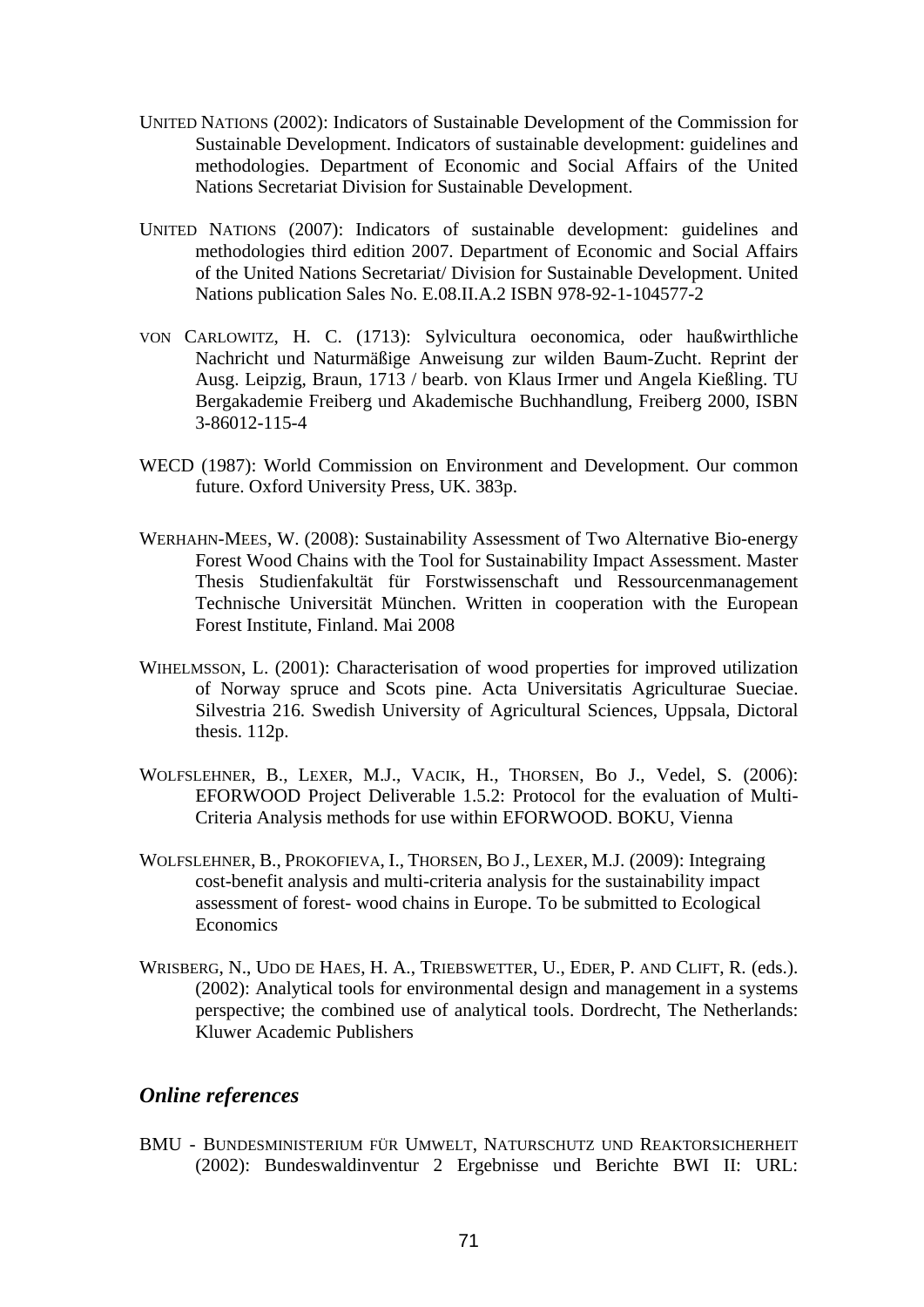<http://www.bundeswaldinventur.de/enid/ff1f6c95104397a2ff510cfa3c686c92,5 1519f6d6f6465092d09/2.html> (state: 2002; retrived: 15.09.2008)

- CDA Sozialausschüsse der CDU Baden Württemberg (2009): online presentation of the CDA: URL: <http://www.cda-bw.de/>
- EFORWOOD (2007): "Project Objectives.": URL: <www.eforwood.com> (Retrieved 05.06, 2008)
- FSC FOREST STEWARDSHIP CONCIL ARBEITSGRUPPE DEUTSCHLAND. E.V. (2008): Entwicklung der Zertifizierung: URL: <http://www.fscdeutschland.de/infocenter/ininfo.htm> (state 03.03.2008; retrived: 10.09.2008)
- LNV Landesnaturschutzverband Baden Württemberg e.V. (2009): online presentation of the LNV: URL: <http://www.lnv-bw.de/>

MONTHLY STATISTICAL REPORT OF BADEN WÜRTTEMBERG 11/2006: Verdienstentwicklung 2005 online presentation of the statistical office of Baden Württemberg: URL: <http://www.statistik.badenwuerttemberg.de/Veroeffentl/Monatshefte/essay.asp ?xYear=2006&xMonth=11&eNr=08> (state 11.2006; retrived 28.04.2009)

MONTHLY STATISTICAL REPORT OF BADEN WÜRTTEMBERG 12/2007: Energieverbrauch und Treibhausgas-Emissionen– Baden-Württemberg BundesländervergleichWichtige Kenngrößen zum Klimaschutz (Sabine Haug): URL:  $\langle \text{http://www.statistik.baden-} \rangle$ wuerttemberg.de/Veroeffentl/Monatshefte/PDF/Beitrag07\_12\_01.pdf#search=% 22emissionen%22> (state 12.2007; retrived 28.04.2009)

- NMfELVL NIEDERSÄCHSISCHES MINISTERIUM FÜR ERNÄHRUNG, LANDWIRTSCHAFT, VERBRAUCHERSCHUTZ UND LANDESENTWICKLUNG (1991): Das Programm zur "Langfristigen ökologischen Wald-Entwicklung" – der LÖWE. Beschlossen von der Niedersächsischen Landesregierung im August 1991: URL: <http://www.ml.niedersachsen.de/servlets/download?C=8522961&L=20> (state: 08.1991; retrived 08.09.2008)
- NMfELVL NIEDERSÄCHSISCHES MINISTERIUM FÜR ERNÄHRUNG, LANDWIRTSCHAFT, VERBRAUCHERSCHUTZ UND LANDESENTWICKLUNG (2007) - Langfristige, ökologische Waldentwicklung in den Niedersächsischen Landesforsten (LÖWE-Erlass) - RdErl. d. ML v. 20.03.2007 - 405 – 64210-56.1 - VORIS 79 100 - Im Einvernehmen mit dem MU: URL: <http://www.ml.niedersachsen.de/servlets/download?C=36212835&L=20> (state 20.03.2007; retrived 08.09.2008)
- PEFC PEFC –Deutschland e.V. (2008): PEFC National: URL: <http://www.pefc.de/pefc-initiative/pefc-national.html> (state 05.04.2008; retrived 10.09.2008)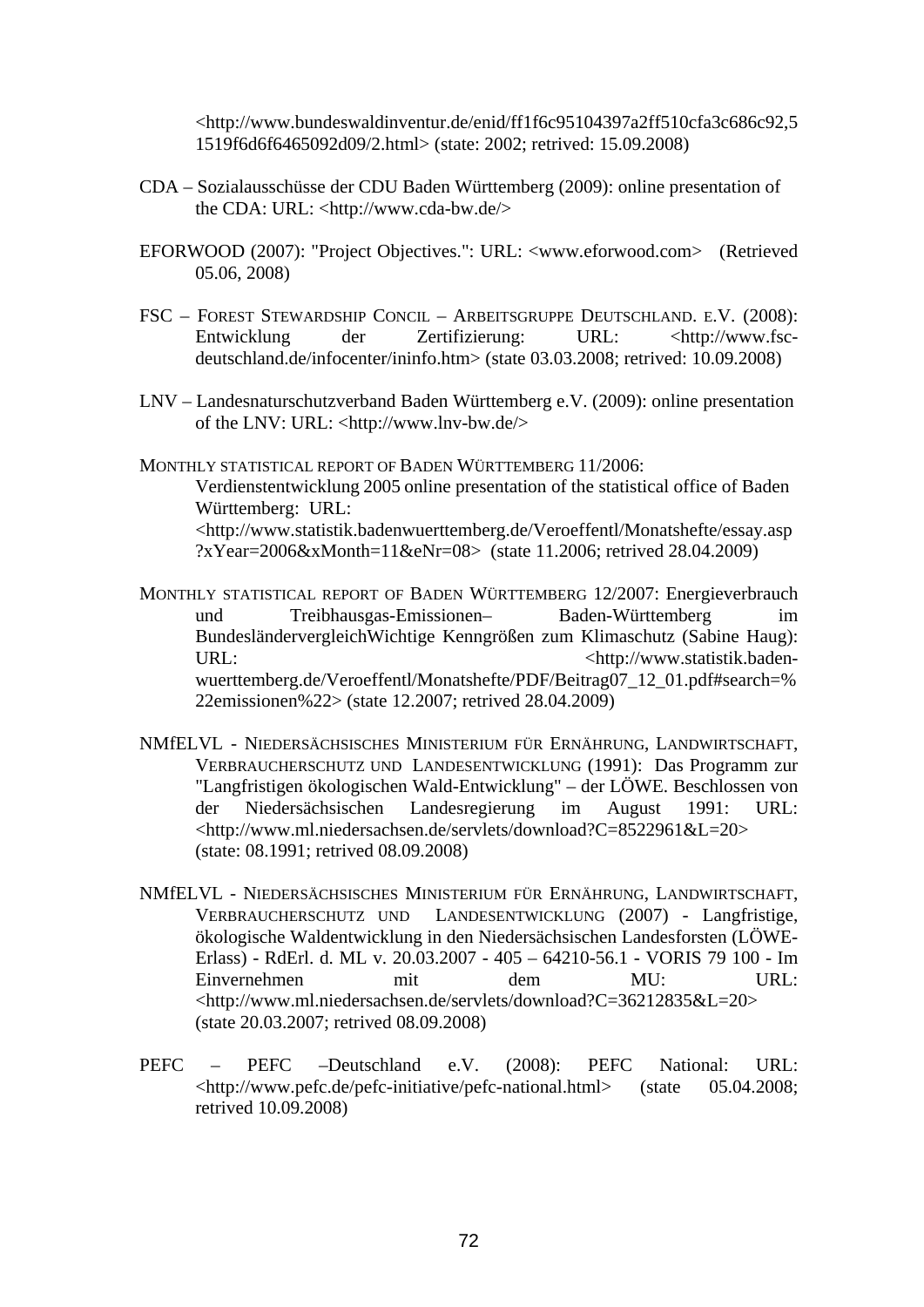- VERBAND DER SÄGE- UND HOLZINDUSTRIE BADEN WÜRTTEMBERG (VSH) e.V. (2009): Wirtschafts und Arbeitgeberverband online: URL: < http://www.vsh.de/> (retrived 07.01.2009)
- ZMP Zentrale Markt- und Preisberichtstelle GmbH (2008): Agarmärkte Holzmarkt Marktinformationen zu Forst und Holz – Kennzahlen zum Holzmarkt in Deutschland: URL: < http://www.zmp.de/agrarmarkt/holz/kennzahlen\_holz.asp> (state 17.10.2008 retrived 20.10.2008)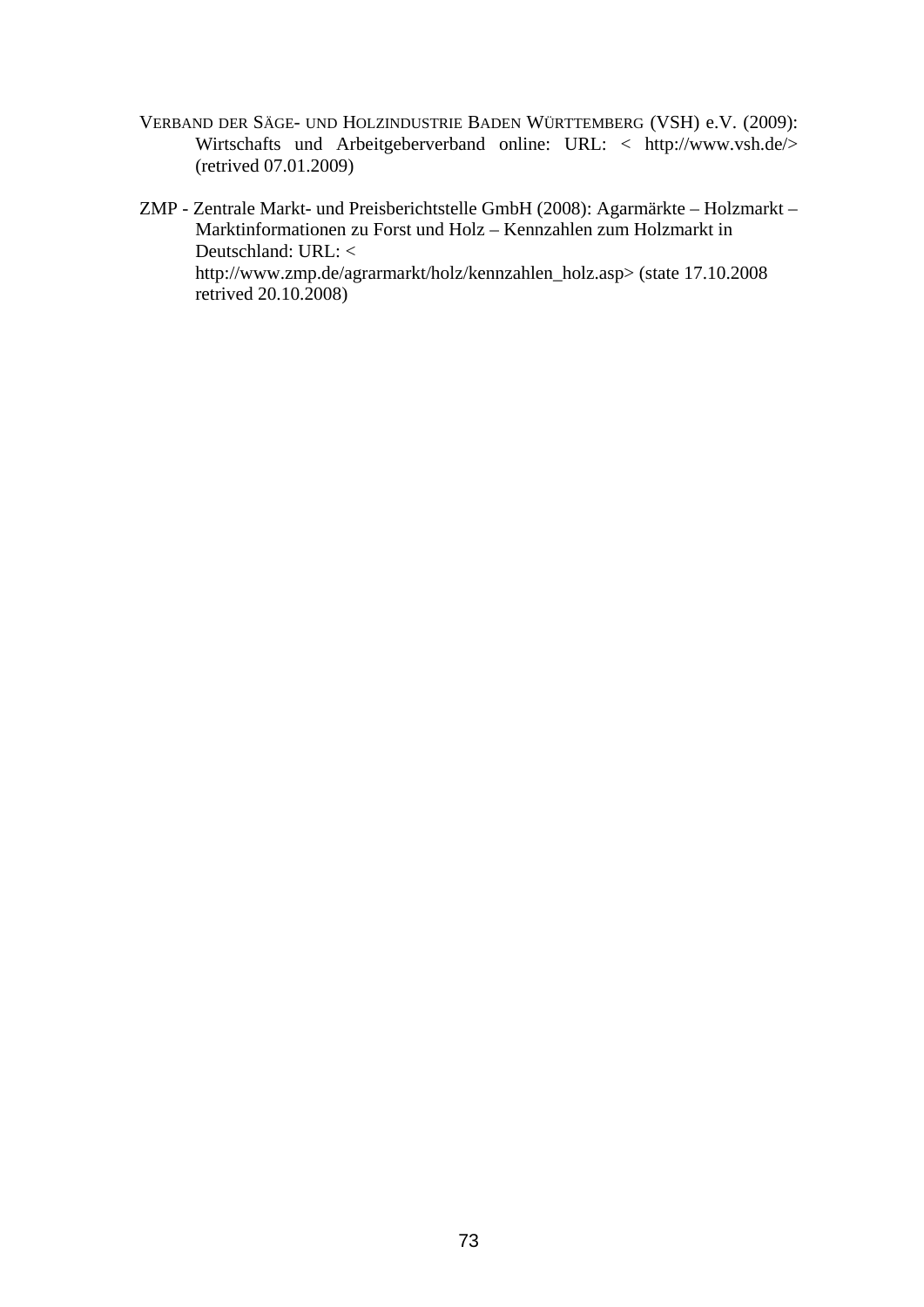**10. Annex**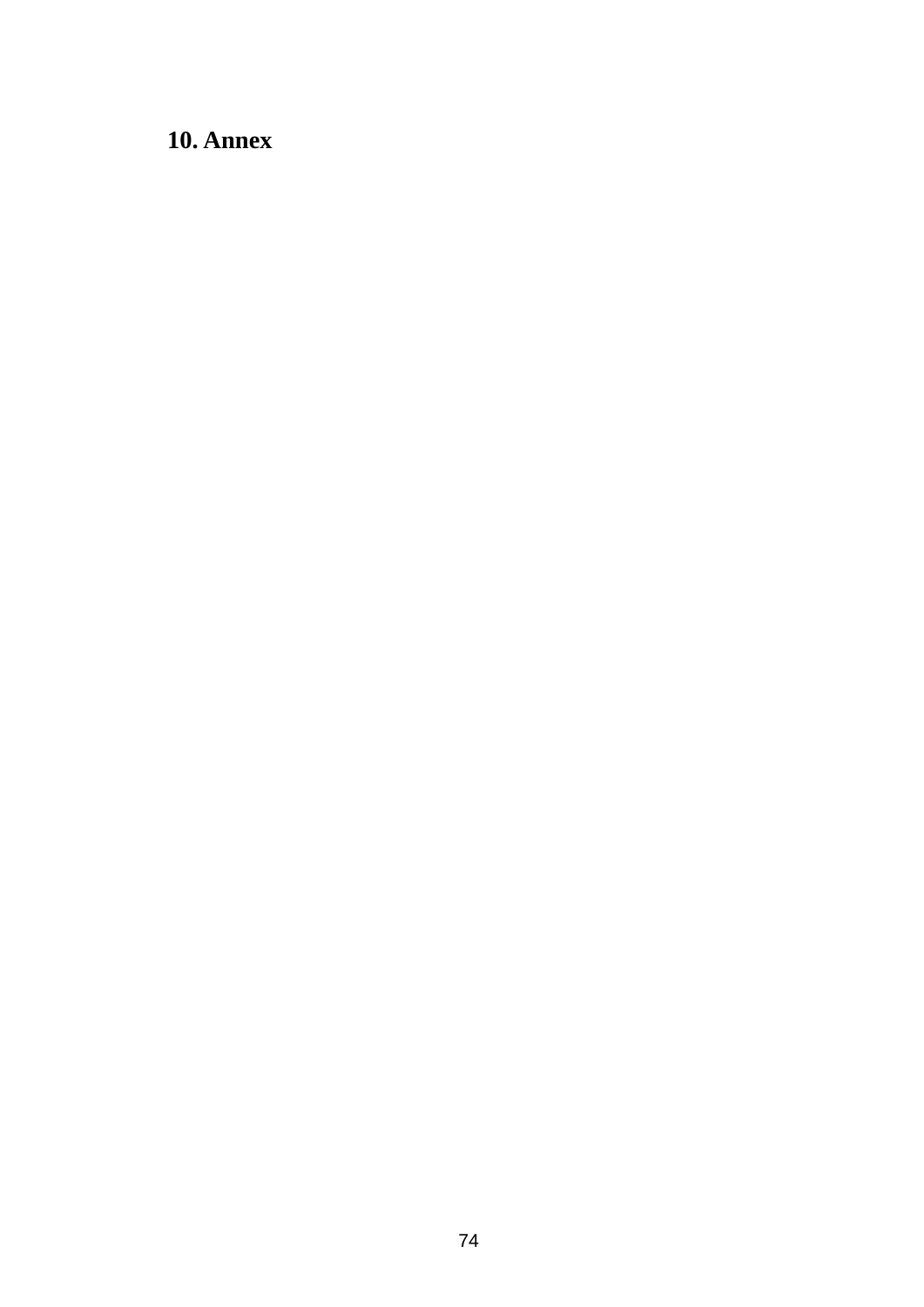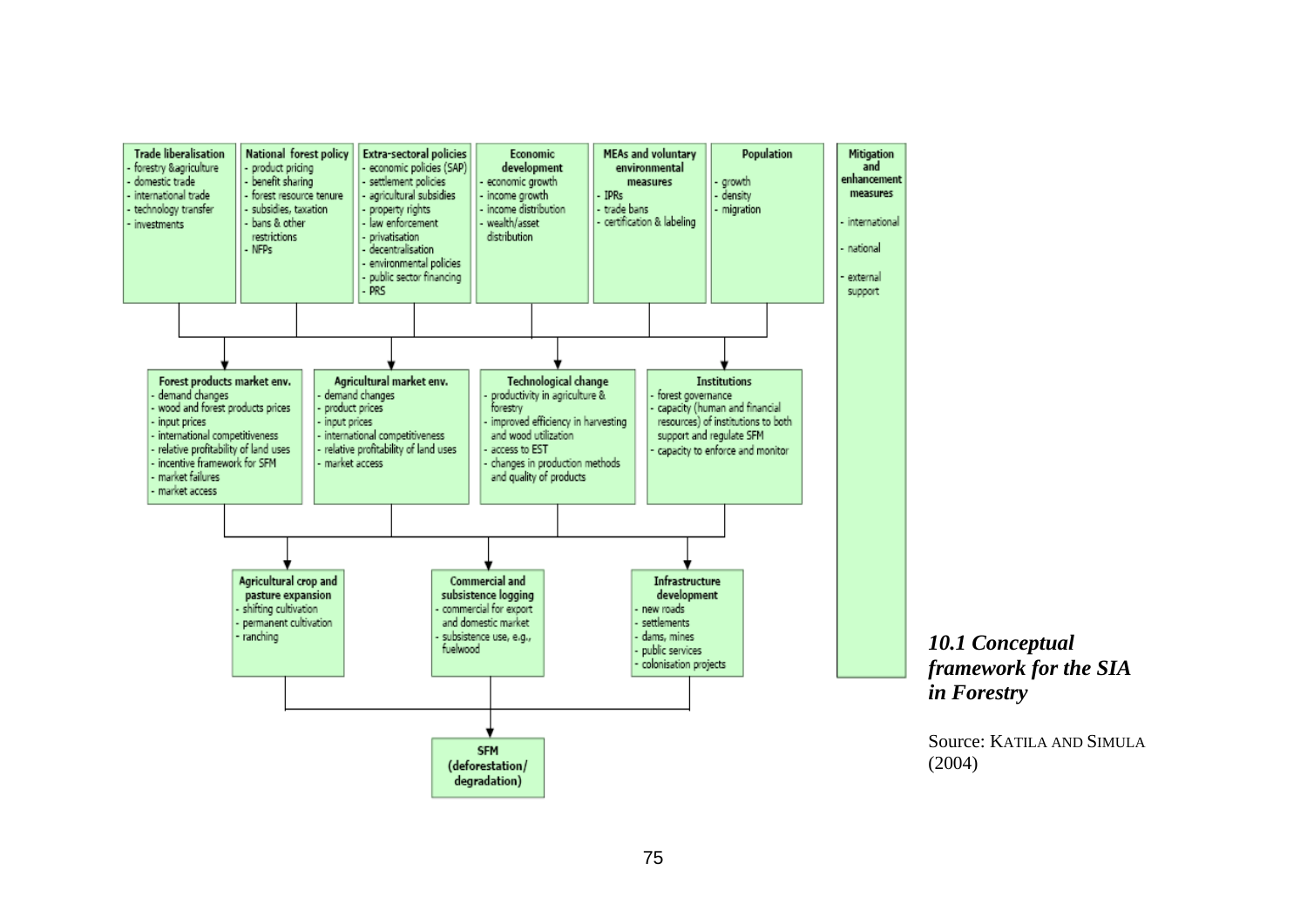# *10.2 Key figures of the German timber market (in 1000m<sup>3</sup> )*

Source: BMELV, BLE, ZMP

|                               | 2005   | 2006   | 2007   |
|-------------------------------|--------|--------|--------|
| <b>Felling</b>                |        |        |        |
| Trunk wood (softwood)         | 30.853 | 34.451 | 42.800 |
| Trunk wood (hardwood)         | 3.569  | 3.830  | 3.998  |
| Industrial timber (softwood)  | 15.079 | 15.035 | 20.812 |
| Industrial timber (hardwood)  | 7.435  | 8.974  | 9.118  |
| <b>Produktion</b>             |        |        |        |
| Sawn softwood                 | 20.806 | 23.721 | 23.922 |
| Sawn hardwood                 | 1.126  | 1.177  | 1.147  |
| Particle board                | 10.925 | 10.840 | 10.859 |
| Paper and cardboard (1.000 t) | 21.679 | 22.956 | 23.172 |
| <b>External trade</b>         |        |        |        |
| Import of softwood            | 2.707  | 3.343  | 3.607  |
| Export of softwood            | 5.197  | 5.867  | 5.310  |
| Import of sawn softwood       | 4.270  | 4.863  | 3.692  |
| Export of sawn softwood       | 6.471  | 8.280  | 8.710  |
| Import of hardwood            | 284    | 326    | 352    |
| Export of hardwood            | 1.644  | 1.690  | 1.350  |
| Import of sawn hardwood       | 586    | 592    | 516    |
| Export of sawn hardwood       | 750    | 804    | 728    |

Note: sawn softwood including planed wood; figures for 2007 preliminary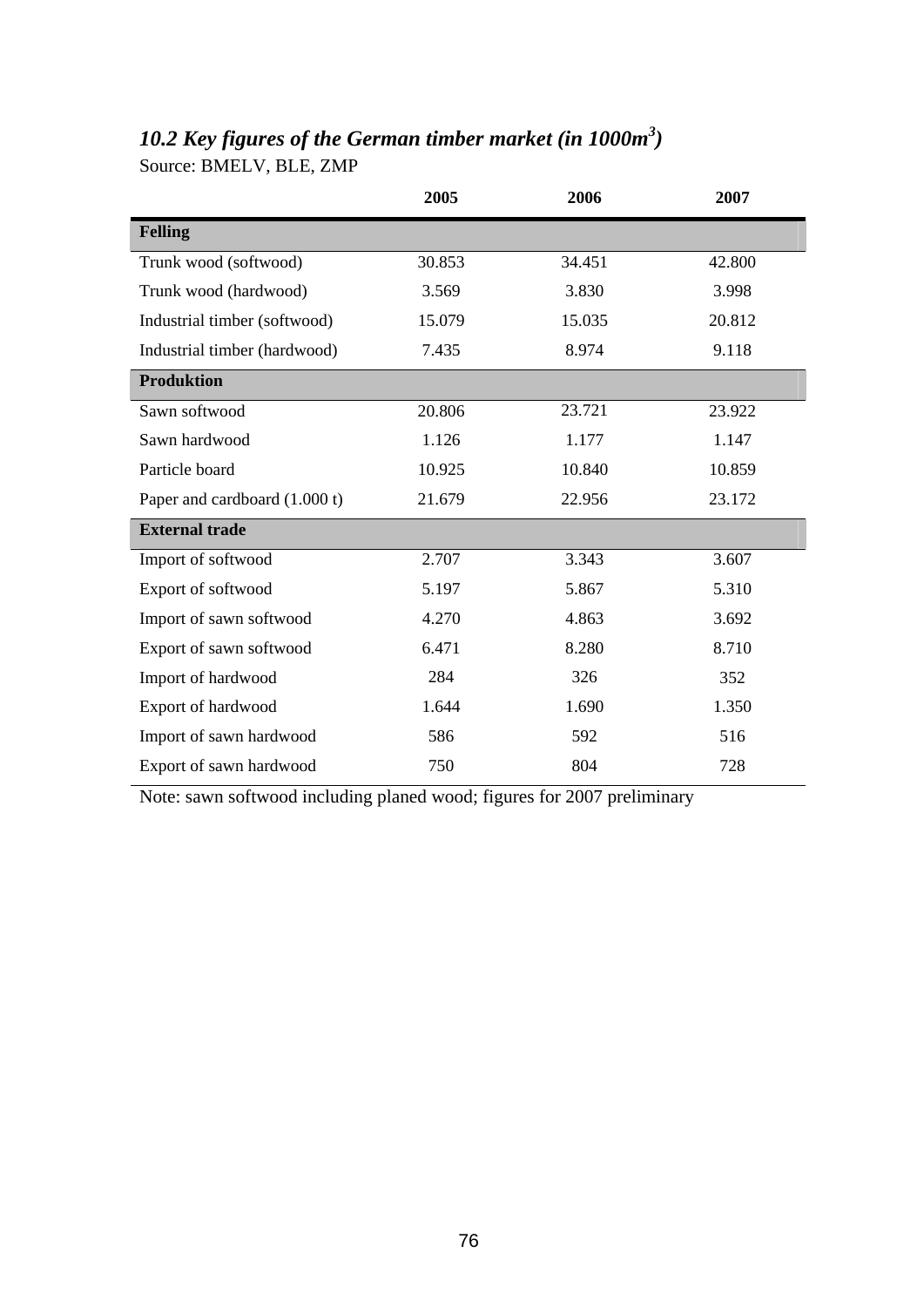# *10.3 Annual flow of timber and wood products in Germany 2003(in million m3 )*

Source: DIETER (2005)

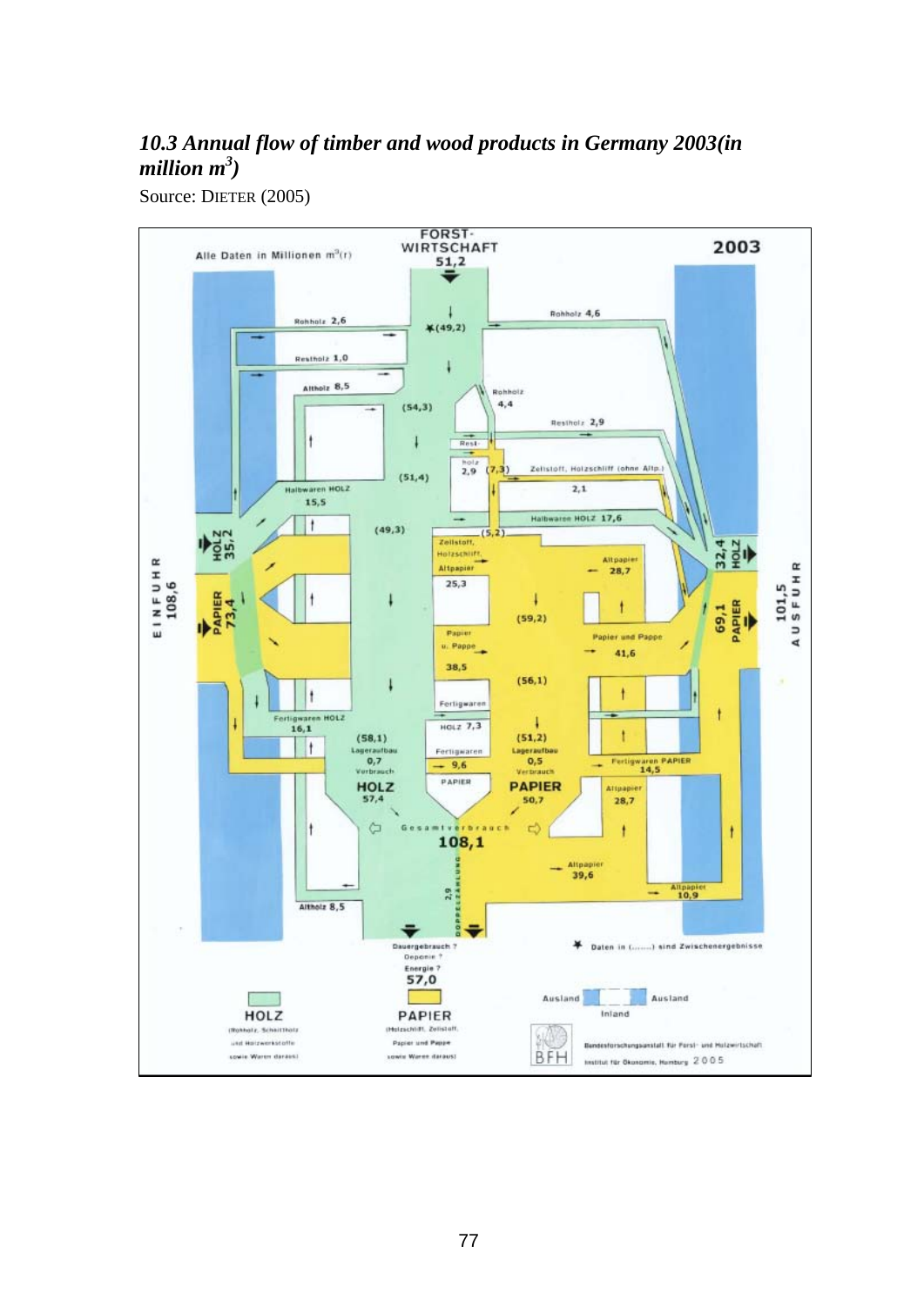#### *10.4 Example of pairwise comparison in PROMETHEE*

Source: PROKOFIEVA ET AL., 2007



In the figure above the purple deviation between A(1) and A(2) exceeds the indifference threshold and leads to strict preference for A(1) (P=1 in a U-shape), whereas the orange deviation between A(2) and  $A(3)$  is lower stating indifference (P=0) on the preference scale.

#### *10.5 List of processes used*

In this list all indicators used for this study are listed. Indicators marked grey were deleted for different reasons, like not relevant for the study or they are links to loops which lead to material accumulation in the chain.

| <b>ProcessName</b>                                                            | <b>Reason for deletion</b> |
|-------------------------------------------------------------------------------|----------------------------|
| Spruce regeneration                                                           |                            |
| Development of young spruce                                                   |                            |
| Development of spruce in medium phase                                         |                            |
| Adult spruce development                                                      |                            |
| Beech regeneration                                                            |                            |
| Development of young beach                                                    |                            |
| Development of beech in medium phase                                          |                            |
| Development of adult beech                                                    |                            |
| Harvesting fully mechanised (Spruce, DBH $\leq$ = 35 cm; Slope $\leq$ = 30 %) |                            |
| Harvesting motormanual (Spruce, DBH $>$ 35 cm; Slope $\leq$ 30 %)             |                            |
| Harvesting motormanual (Spruce, DBH $\leq$ 35 cm, Slope 30 - 60%)             |                            |
| Harvesting motormanual (Spruce, DBH > 35 cm; Slope 30 - 60%)                  |                            |
| Harvesting motormanual (Spruce, Slope $> 60\%$ )                              |                            |
| Transport of spruce long logs                                                 |                            |
| Transport of spruce short logs                                                |                            |
| Transport of beech pulpwood                                                   |                            |
| Transport of LDT                                                              |                            |
| Mill gate: roundwood automated measurements and sorting                       |                            |
| Mill gate: roundwood sorting and transporting car                             |                            |
| Particle board mill gate (paper mill type)                                    |                            |
| Paper mill gate                                                               |                            |
| Harvesting motormanual (Beech, Slope $> 60\%$ )                               |                            |
| Harvesting motarmanual (Beech, DBH $>$ 35 cm; Slope $\leq$ 30 %)              |                            |
| Harvesting motormanual (Beech, DBH <= 35 cm; Slope 30 - 60 %)                 |                            |
| Harvesting motormanual (Beech, DBH > 35 cm; Slope 30 - 60 %)                  |                            |
| Harvesting fully mechanized (Beech, DBH $\leq$ 35 cm; Slope $\leq$ 30 %)      |                            |
| Transport of beech short logs                                                 |                            |
| Transport of beech long logs                                                  |                            |
| Transport of veneer logs                                                      |                            |
| Transport of beech fire wood logs                                             |                            |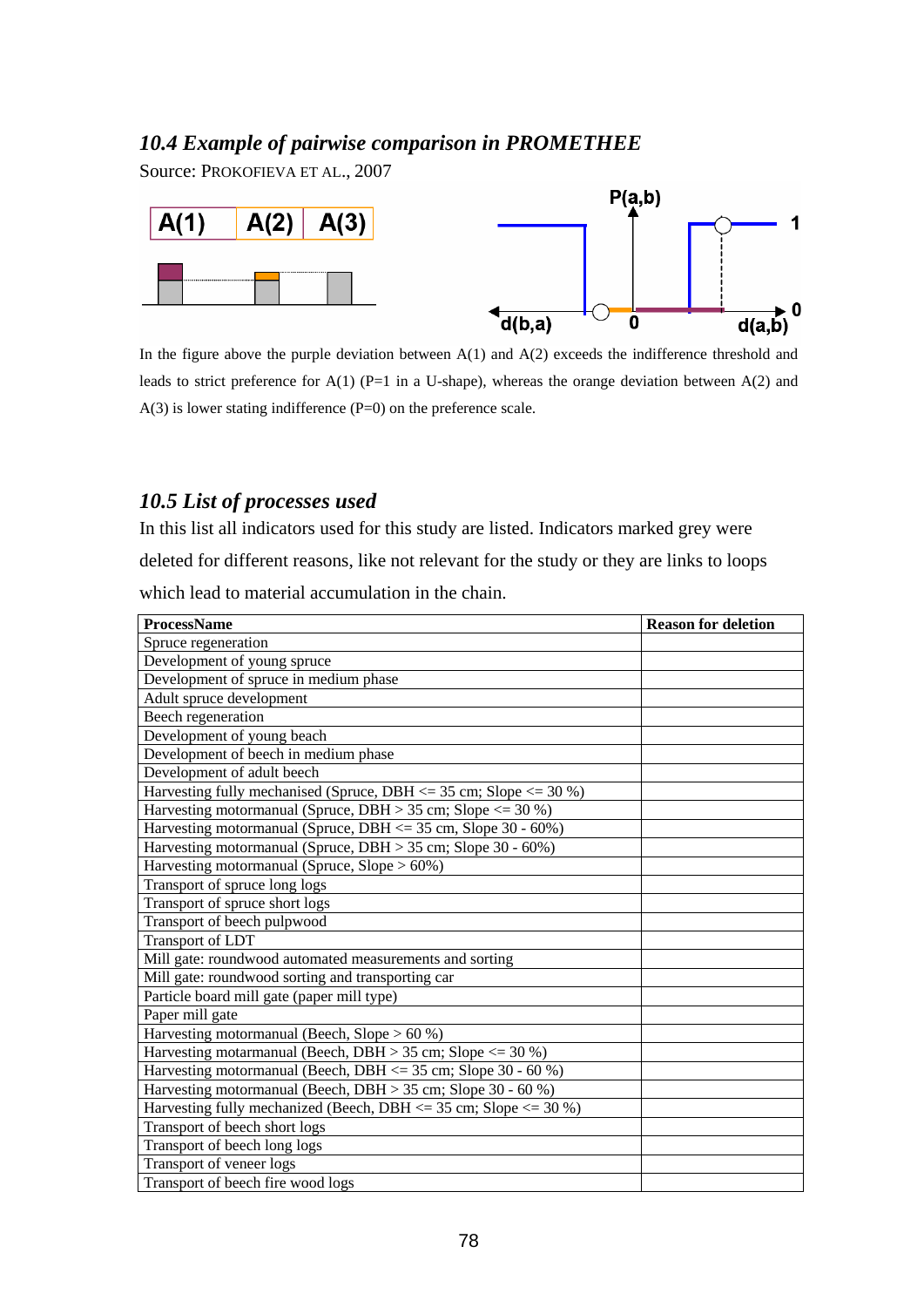| Transport of imported kraft pulp                                        |              |
|-------------------------------------------------------------------------|--------------|
| Forwarding with forwarder (Spruce, DBH $\leq$ 35 cm; Slope $\leq$ 30 %) |              |
| Skidding (Spruce, DBH > 35 cm, Slope 30 - 60%)                          |              |
| Forwarding with cable crane + skidding (Spruce, Slope $> 60\%$ )        |              |
| Transport of spruce pulpwood                                            |              |
| Forwarding with forwarder (Beech, DBH $\leq$ 35 cm; Slope $\leq$ 30 %)  |              |
| Forwarding with cable crane + skidding (Beech, Slope $> 60\%$ )         |              |
| Skidding (Beech, DBH $>$ 35 cm; Slope $\leq$ 30 %)                      |              |
| Skidding (Beech, DBH $\leq$ 35 cm; Slope 30 - 60 %)                     |              |
| Skidding (Beech, DBH $>$ 35 cm; Slope 30 - 60 %)                        |              |
| Precommercial operations (Spruce)                                       |              |
| Precommercial operations (Beech)                                        |              |
| Harvesting motormanual (Spruce, DBH $\leq$ 35 cm, Slope $\leq$ 30%)     |              |
| Skidding (Spruce, DBH $\leq$ 35 cm; Slope $\leq$ 30%)                   |              |
| Transport of spruce fire wood logs                                      |              |
|                                                                         |              |
| Sawing and Splitting of fire wood logs                                  |              |
| Transport of imported spruce short logs                                 |              |
| Transport of imported beech short logs                                  |              |
| Transport of imported beech long logs                                   |              |
| Transport of imported spruce pulpwood                                   |              |
| Transport of imported beech pulpwood                                    |              |
| Transport of exported spruce pulpwood                                   |              |
| Transport of exported beech long logs                                   |              |
| Transport of exported beech pulpwood                                    |              |
| Transport of exported beech short logs                                  |              |
| Transport of wood residues                                              |              |
| Production of wood chips from the forest                                | not relevant |
| Transport of spruce wood chips                                          | not relevant |
| Transport of beech wood chips                                           | not relevant |
| Transport of wood chips from short term plantation                      |              |
| Softwood saw mill - $L - >150,000$ m3                                   |              |
| Softwood saw mill - M - 50,000 - 150,000 m3                             |              |
| Softwood saw mill - S - <50,000m3                                       |              |
| Hardwood saw mill - S - 25000m3                                         |              |
| Particle board mill                                                     |              |
| Transport of softwood sawn timber                                       |              |
| Transport of hardwood sawn timber                                       |              |
| Transport of chips                                                      | not relevant |
| Transport of saw dust                                                   | loop linkage |
| Transport of particle board                                             |              |
| Pellet mill                                                             | not relevant |
| Industrial production of construction elements                          |              |
| Manufacturing of construction elements                                  |              |
| Industrial production of joinery                                        |              |
| Manufacturing of joinery                                                |              |
| Industrial production of furniture                                      |              |
|                                                                         |              |
| Manufacturing of furniture                                              |              |
| Cartonboard Model Mill                                                  |              |
| <b>Integrated Newsprint Model Mill</b>                                  |              |
| <b>Integrated Magazine Paper Mill</b>                                   |              |
| Transport of imported OSB board                                         | not relevant |
| Transport of pellets to small scale use                                 | not relevant |
| Transport of carton board materials                                     |              |
| Production of carton board boxes                                        |              |
|                                                                         |              |
| Transport of carton board boxes to industry user                        |              |
| Filling of carton board boxes                                           |              |
| Transport of filled carton board boxes<br>Use of carton board boxes     |              |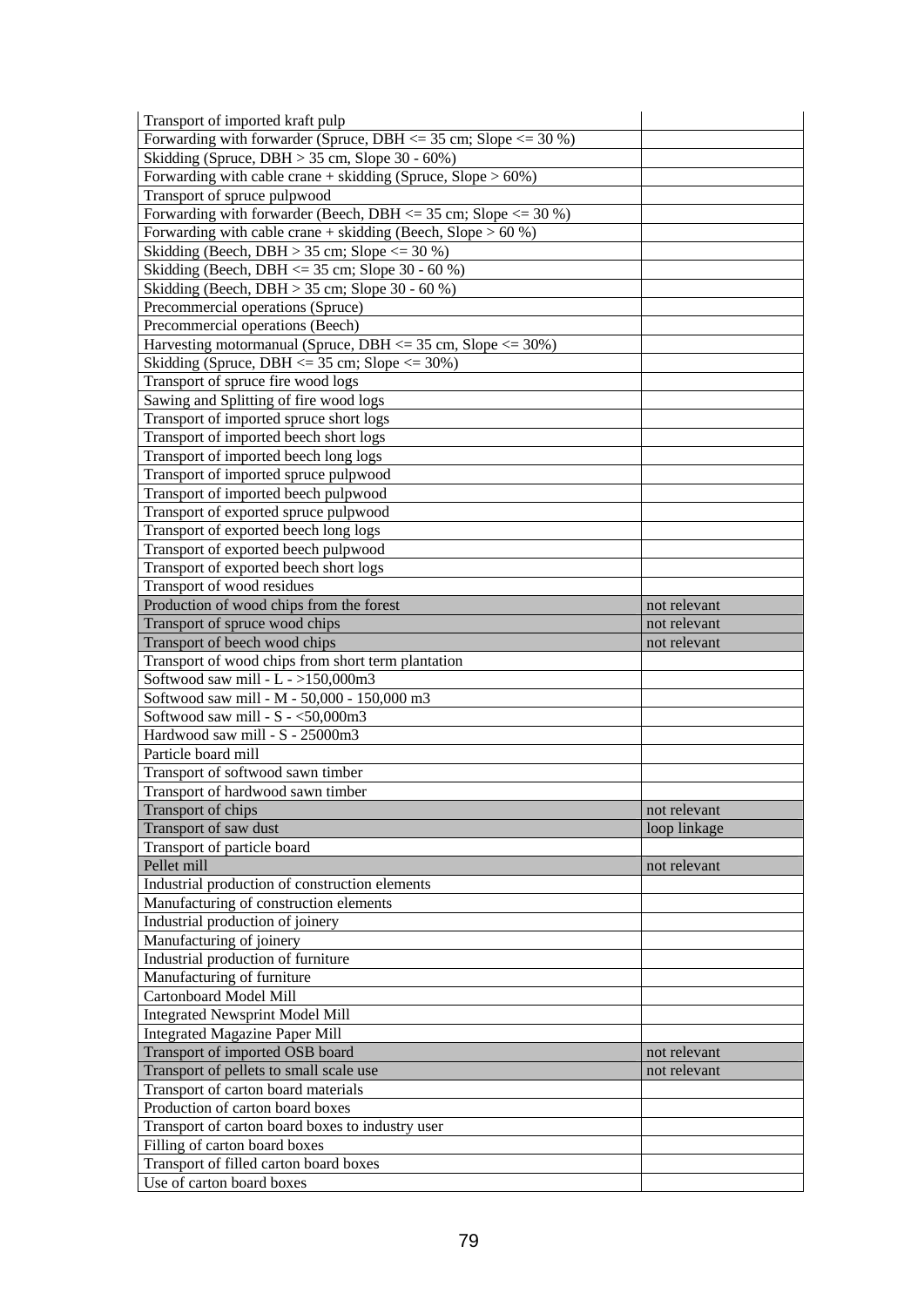| Separate collection and sorting of carton board boxes<br>Transport of collected used paper | loop linkage |
|--------------------------------------------------------------------------------------------|--------------|
| Carton board boxes as packaging material at industry user                                  |              |
| Transport of newsprint                                                                     |              |
| Printing of newspapers                                                                     |              |
| Transport of newspapers to store                                                           |              |
| Distribution of newspapers to home/office                                                  |              |
| Reading / information use                                                                  |              |
| Separate collection and sorting of newsprint                                               |              |
| Transport of magazine paper                                                                |              |
| Printing of magazines                                                                      |              |
| Transport of magazines to store                                                            |              |
| Distribution of magazines to home/office                                                   |              |
| Transport of exported magazines                                                            |              |
| Transport of exported magazine paper                                                       |              |
| Reading/information use (magazines)                                                        |              |
| Separate collection and sorting of the magazine paper                                      |              |
| Transport of imported fine paper (woodfree)                                                |              |
| Transport of fine paper to user                                                            |              |
| Printing of books                                                                          |              |
| Reading /information use                                                                   |              |
| Printing - use                                                                             |              |
| Separate collectioon and sorting of fine paper                                             |              |
| Transport of imported books                                                                |              |
| Transport of imported corrugated board materials                                           |              |
| Production of corrugated boxes                                                             |              |
| Transport of corrugated boxes to industry user                                             |              |
| Filling of corrugated boxes                                                                |              |
| Transport of filled corrugated boxes to retail                                             |              |
| Transport of filled corrugated boxes to industry user                                      |              |
| Corrugated boxes as packaging material at retail                                           |              |
| Corrugated boxes as packaging material at industry                                         |              |
| Separate collection and sorting of corrugated board                                        |              |
| Transport of construction elements                                                         |              |
| House construction                                                                         |              |
| Use of house                                                                               |              |
| Demolition of house                                                                        |              |
| Transport of furniture to retail                                                           |              |
| Use of furniture                                                                           |              |
| Demolition of furniture                                                                    |              |
| Transport of used wood                                                                     |              |
| Transport of paper waste                                                                   | loop linkage |
| Wood-based combined heat and power production (outside forest industry)                    |              |
| Wood-based power production (outside forestry sector)                                      |              |
| Transport of ash to waste management                                                       |              |
| Transport of beech fire wood to small scale use                                            |              |
| Small scale use for heating                                                                |              |
| Municipal solid waste incineration                                                         |              |
| Transport of imported construction elements                                                |              |
| Transport of imported newsprint                                                            |              |
| Transport of exported carton board materials                                               |              |
| Home scale use for heating                                                                 |              |
| Transport of pellets to home scale use                                                     | not relevant |
| Transport of spruce fire wood to home scale use                                            |              |
| Transport of beech fire wood to home scale use                                             |              |
| Transport of furniture from generalist to consumer                                         |              |
| Distribution of furniture - specialist                                                     |              |
| Distribution of furniture - generalist                                                     |              |
|                                                                                            |              |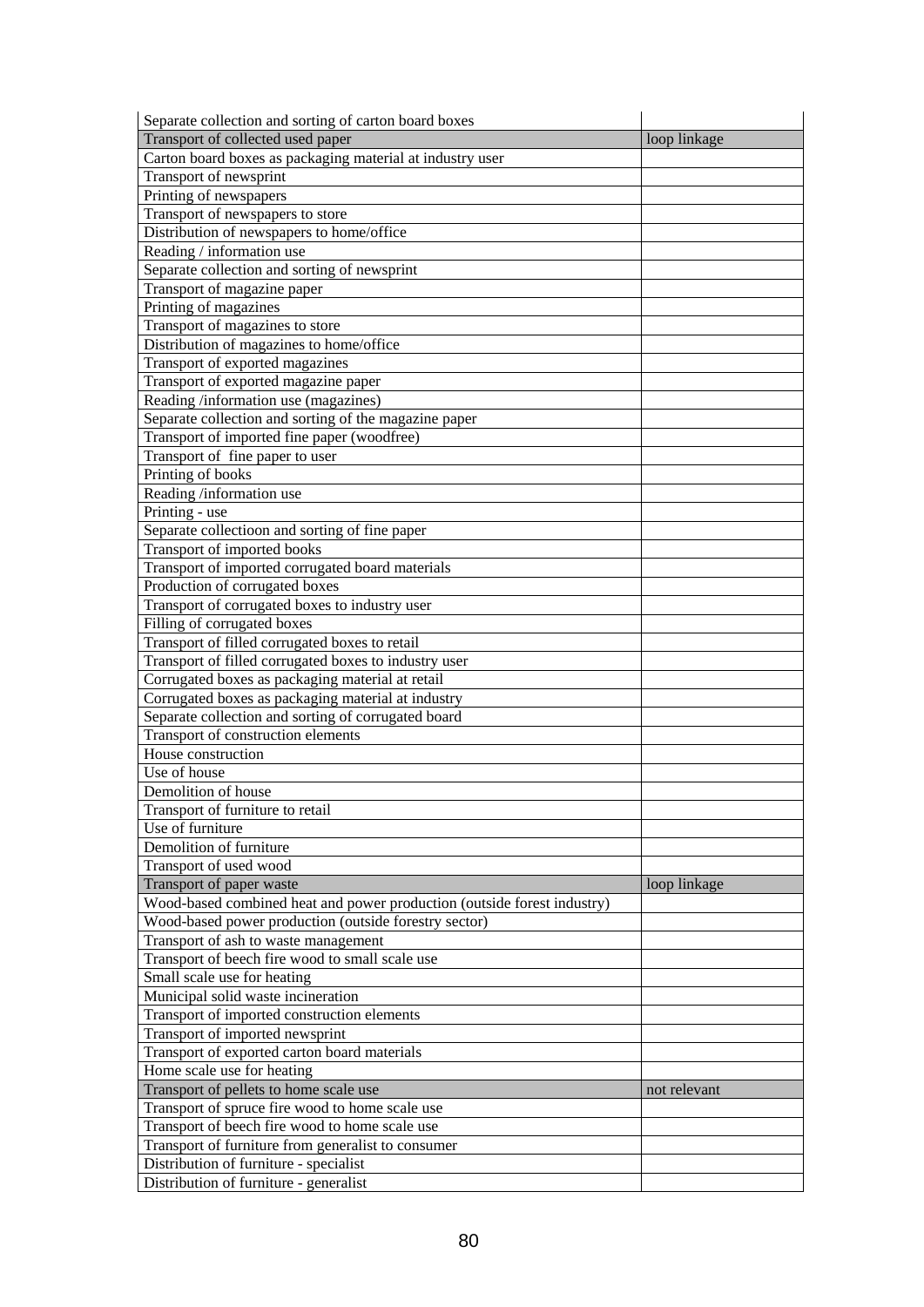| Transport of joinery to specialist distributor   |  |
|--------------------------------------------------|--|
| Distribution of joinery - specialist             |  |
| Transport of imported joinery                    |  |
| Transport of spruce fire wood to small scale use |  |

# *10.6 Indicator sets of the EFORWOOD project*

## **10.6.1 Overview of selected main indicators for demonstration of EFORWOOD SIA approach**

| <b>Indicator</b>                                 | <b>BWB</b> case<br>study | Legend: Selected or not?        |
|--------------------------------------------------|--------------------------|---------------------------------|
| 1. Gross value added                             |                          | <b>Demonstration Indicators</b> |
| 2. Production cost                               |                          |                                 |
| 3 Trade balance                                  |                          |                                 |
| 4. Resource use                                  | From<br><b>ToSIA</b>     | Not selected for demonstration  |
| 5. forest sector enterprise<br>structure         |                          |                                 |
| 6. Investment and R&D                            |                          |                                 |
| 7. Total production                              | From<br><b>ToSIA</b>     |                                 |
| 8. Productivity                                  | From<br><b>ToSIA</b>     |                                 |
| 9. Innovation                                    |                          |                                 |
| 10. Employment                                   |                          |                                 |
| 11. Wages and salaries                           |                          |                                 |
| 12. Occupational Safety and<br>Health            |                          |                                 |
| 13. Education and Training                       |                          |                                 |
| 14. Corporate social<br>responsibility           |                          |                                 |
| 15. Quality of Employment                        |                          |                                 |
| 16. Provision of Public Forest<br>Services       |                          |                                 |
| 17. Consumer Behaviour and<br>Attitudes          |                          |                                 |
| 18. Energy generation and Use                    |                          |                                 |
| 19. Greenhouse Gas Emissions<br>and Carbon Stock |                          |                                 |
| 20. Transport                                    |                          |                                 |
| 21. Water use                                    |                          |                                 |
| 22. Forest Resources                             |                          |                                 |
| 23. Soil Condition                               |                          |                                 |
| 24. Emissions to Water and Air                   |                          |                                 |
| 25 Biodiversity                                  |                          |                                 |
| 26. Forest damage                                |                          |                                 |
| 27. Generation of Waste                          |                          |                                 |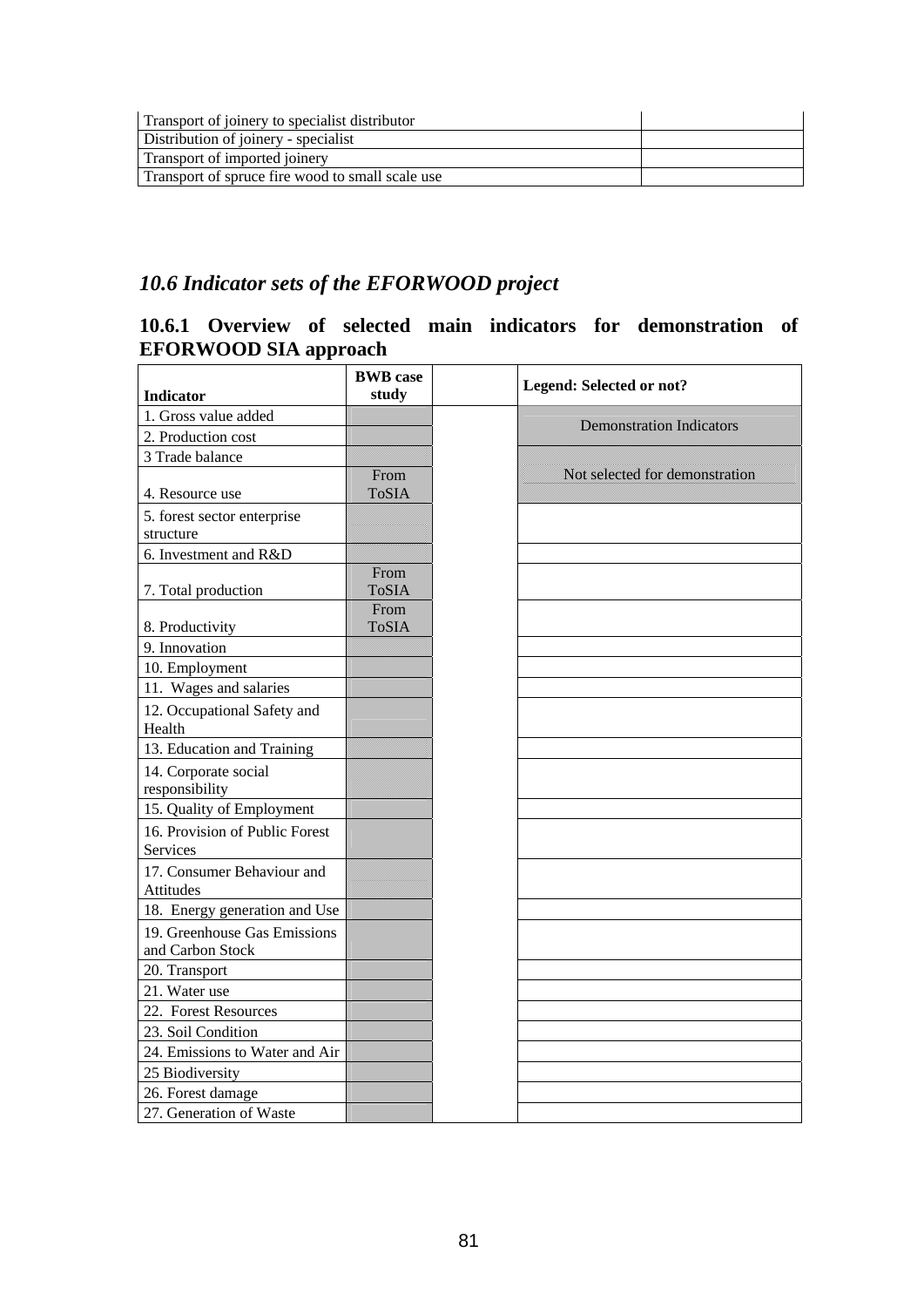### **10.6.2 Overview of selected sub-indicators for demonstration of EFORWOOD SIA approach**

|                                                                                                                  | <b>BWB</b> case      | Legend: Selected or not?          |
|------------------------------------------------------------------------------------------------------------------|----------------------|-----------------------------------|
| <b>Indicator</b>                                                                                                 | study                |                                   |
| 1.1 - Gross value added (at factor cost) *                                                                       |                      | <b>Demonstration Indicators</b>   |
| 2.1 - Production cost                                                                                            |                      |                                   |
| 2.1.1 - Average cost - raw materials from FWC                                                                    |                      | Not selected for<br>demonstration |
| 2.1.2 - Average cost - raw materials from outside FWC                                                            |                      |                                   |
| 2.1.3 - Average cost - labour costs                                                                              |                      |                                   |
| 2.1.4 - Average cost - energy costs                                                                              |                      |                                   |
| 2.1.5 - Other productive costs                                                                                   |                      |                                   |
| 2.1.6 - Non-productive costs                                                                                     |                      |                                   |
| 2.2 - Share of cost of wood-based materials                                                                      |                      |                                   |
| 3.1.1 - Imports of wood and products derived from<br>wood - Volume                                               |                      |                                   |
| 3.1.2 - Imports of wood and products derived from<br>wood - Value                                                |                      |                                   |
| 3.1.3 - Imports of wood and products derived from<br>wood - Share of imports in total volume consumed            |                      |                                   |
| 3.2.1 - Exports of wood and products derived from<br>wood - Volume                                               |                      |                                   |
| 3.2.2 - Exports of wood and products derived from<br>wood - Value                                                |                      |                                   |
| 3.2.3 - Exports of wood and products derived from<br>wood - Share of exports in total volume consumed            |                      |                                   |
| 3.3.1 - Net trade in wood and products derived from<br>wood - Volume                                             |                      |                                   |
| 3.3.2 - Net trade in wood and products derived from<br>wood - Value                                              |                      |                                   |
| 4.1.1 Wood-based material in total (from ToSIA)                                                                  | From<br><b>ToSIA</b> |                                   |
| 4.1.2 - Other renewable materials in total                                                                       |                      |                                   |
| 4.1.2.1 - Other renewable materials - virgin origin                                                              |                      |                                   |
| 4.1.2.2 - Other renewable materials - recycled origin                                                            |                      |                                   |
| 4.2 - Volume of non-renewable materials in total<br>4.2.1 - Volume of non-renewable materials - virgin<br>origin |                      |                                   |
| 4.2.2 - Volume of non-renewable materials - recycled<br>origin                                                   |                      |                                   |
| 5.1 - Number of forest holdings and forest-based<br>enterprises in total                                         |                      |                                   |
| 5.1.1 - Number of forest holdings and forest-based<br>enterprises - public                                       |                      |                                   |
| 5.1.2 - Number of forest holdings and forest-based<br>enterprises - private                                      |                      |                                   |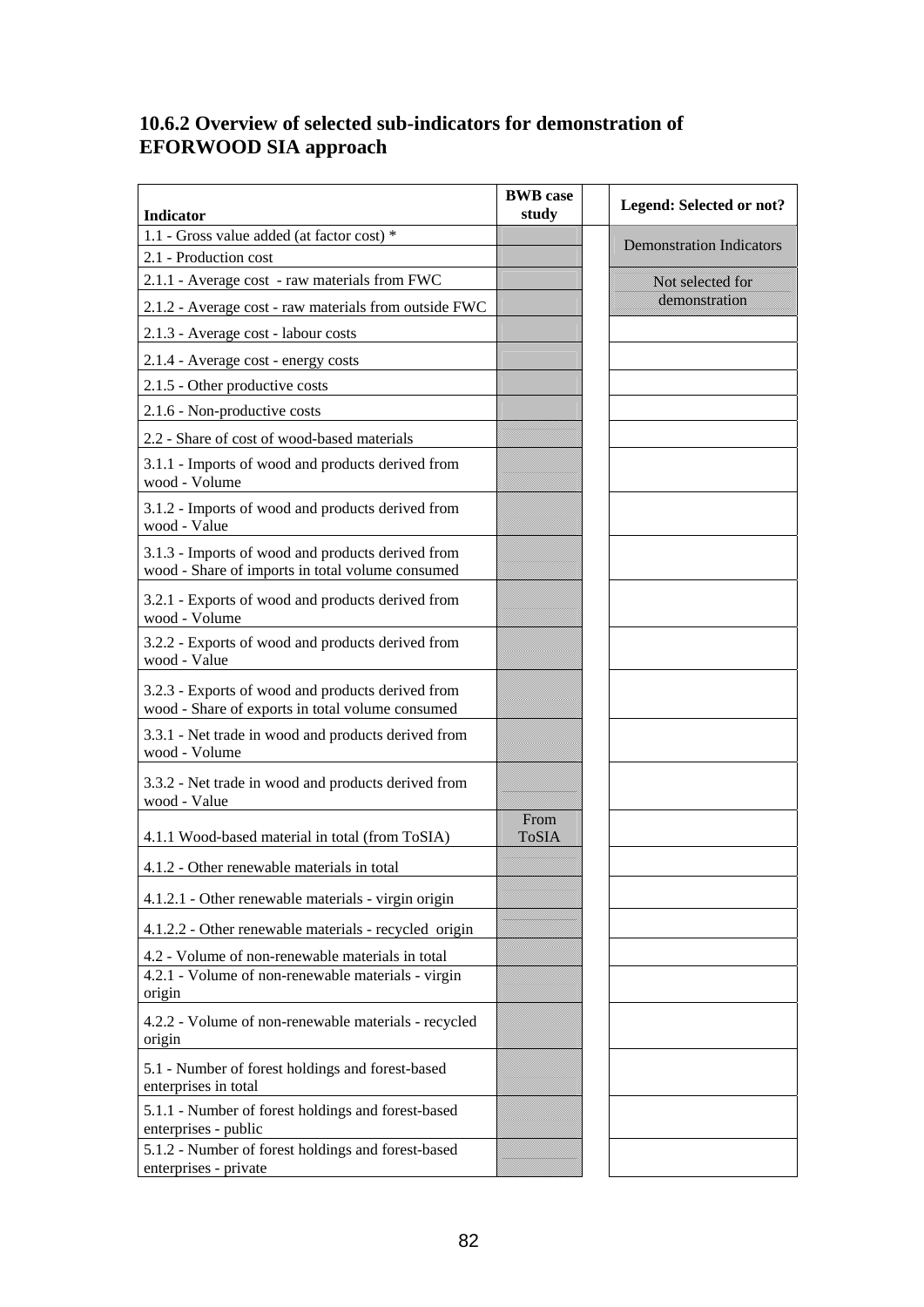| 5.2 - Average forest holding size                                                                                                                                                         |                      |  |  |  |
|-------------------------------------------------------------------------------------------------------------------------------------------------------------------------------------------|----------------------|--|--|--|
| 5.2.1 - Average forest holding size - public                                                                                                                                              |                      |  |  |  |
| 5.2.2 - Average forest holding size - private                                                                                                                                             |                      |  |  |  |
| 5.3.1 - Micro and small forest based enterprise (0-49<br>employees),                                                                                                                      |                      |  |  |  |
| 5.3.2 - Medium sized forest based enterpise (50-249)<br>employees),                                                                                                                       |                      |  |  |  |
| 5.3.3 - Large forest based enterpise (>250 employees)                                                                                                                                     |                      |  |  |  |
| 6.1 - Investment (gross fixed capital formation) in total                                                                                                                                 |                      |  |  |  |
| 6.1.1 - machinery and equipment                                                                                                                                                           |                      |  |  |  |
| $6.1.2$ - vehicles                                                                                                                                                                        |                      |  |  |  |
| 6.1.3 - the value of land improvements                                                                                                                                                    |                      |  |  |  |
| $6.1.4$ - buildings                                                                                                                                                                       |                      |  |  |  |
| 6.2 - Research & Development expenditure in total                                                                                                                                         |                      |  |  |  |
| 6.2.1 - Research & Development - private expenditure                                                                                                                                      |                      |  |  |  |
| 6.2.2 - Research & Development - public expenditure                                                                                                                                       |                      |  |  |  |
|                                                                                                                                                                                           | From                 |  |  |  |
| 7. Total production                                                                                                                                                                       | <b>ToSIA</b>         |  |  |  |
| 8. Productivity                                                                                                                                                                           | From<br><b>ToSIA</b> |  |  |  |
| 9.1 - Share of forest-based enterprises with new or<br>significantly improved goods or services (merged<br>categories)                                                                    |                      |  |  |  |
| 9.2 - Share of forest-based enterprises with new or<br>significantly improved production process, distribution<br>method, or support activity for goods o services<br>(merged categories) |                      |  |  |  |
| 9.3 - Share of turnover from new or significantly<br>improved products as a share of total turnover                                                                                       |                      |  |  |  |
| 10.1 - Employment - absolute number                                                                                                                                                       |                      |  |  |  |
| 10.2.1 - Employment male - % of total                                                                                                                                                     |                      |  |  |  |
| 10.2.2 - Employment female - % of total                                                                                                                                                   |                      |  |  |  |
| 10.3.1 - Employment on enterprise sites located in rural<br>areas                                                                                                                         |                      |  |  |  |
| 10.3.2 - Employment on enterprise sites located in<br>urban areas                                                                                                                         |                      |  |  |  |
| 11.1 - Wages and salaries - total                                                                                                                                                         |                      |  |  |  |
| 11.1.1 - Wages and salaries male                                                                                                                                                          |                      |  |  |  |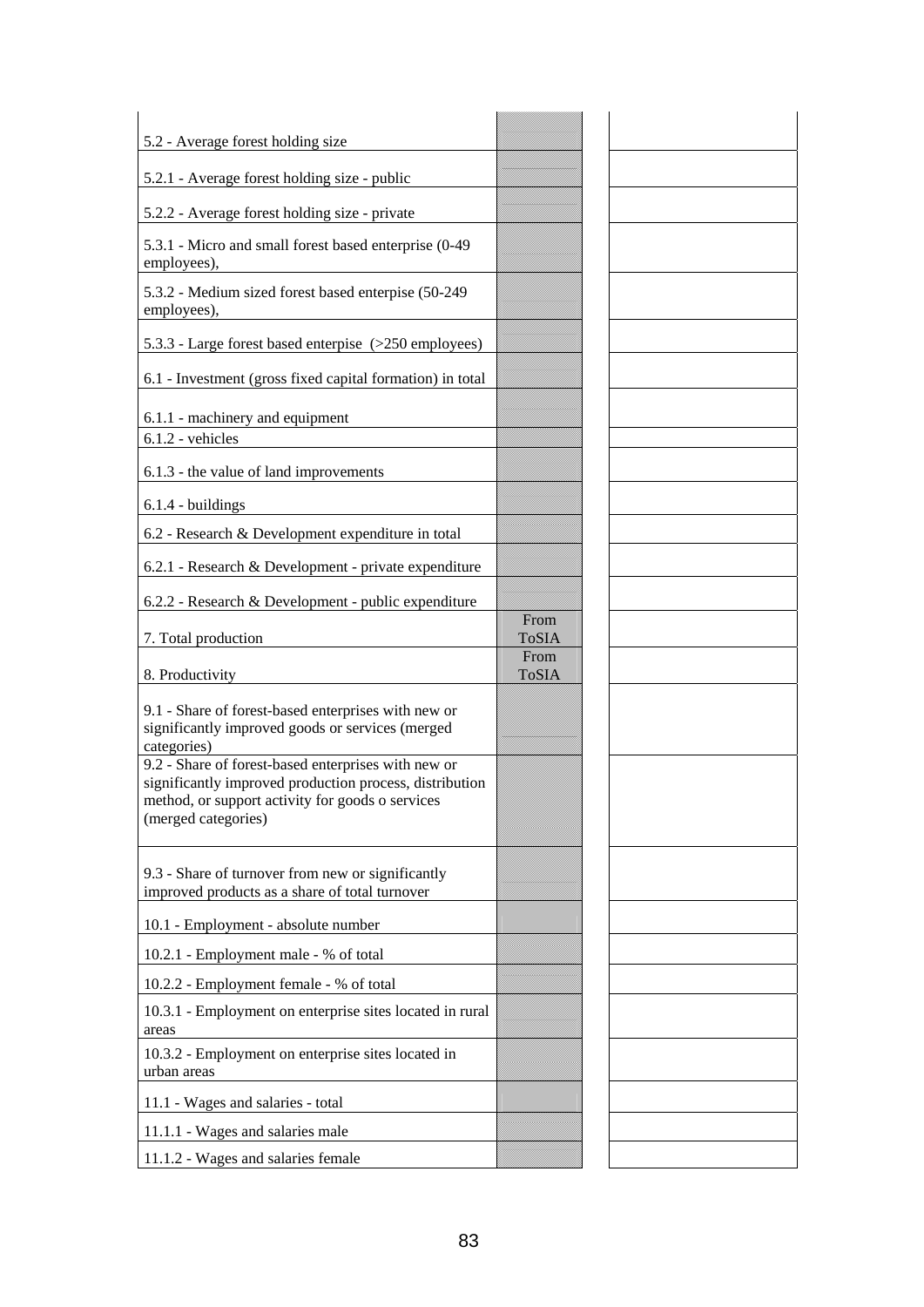| 11.2.1 - Average wages & salaries per employee<br>relative to country average                                                       | From<br><b>ToSIA</b> |  |
|-------------------------------------------------------------------------------------------------------------------------------------|----------------------|--|
| 11.2.2 - Average wages & salaries per employee<br>weighted by purchasing power parity                                               | From<br><b>ToSIA</b> |  |
| 12.1 - Occupational accidents - total                                                                                               |                      |  |
| 12.1.1 - Occupational accidents (non-fatal) - absolute<br>numbers                                                                   |                      |  |
| 12.1.2 - Occupational accidents (fatal) - absolute<br>numbers                                                                       |                      |  |
| 12.2 - Occupational diseases - frequency of cases in %<br>per 1000 employees                                                        |                      |  |
| 13.1.1 - Highest level of education of employees up to<br>lower secondary education                                                 |                      |  |
| 13.1.2 - Highest level of education of employees - post<br>secondary and tertiary education                                         |                      |  |
| 13.2 - Training time per emploee                                                                                                    |                      |  |
| 14.1. - Forest holdings and forest-based enterprises<br>with third party certified management                                       |                      |  |
| 14.1.1 - Forest holdings and forest-based enterprises<br>with third party certified management - Forest<br>certification schemes    |                      |  |
| 14.1.2 - Forest holdings and forest-based enterprises<br>with third party certified management - Environmental<br>management system |                      |  |
| 14.2. - Share of wood sourced from third party certified<br>sustainable production                                                  |                      |  |
| 15.1 - Persons employed part-time and employees with<br>a contract of limited duration (annual average) in total                    |                      |  |
| 15.1.1 - Persons employed part-time and employees<br>with a contract of limited duration (annual average) -<br>male                 |                      |  |
| 15.1.2 - Persons employed part-time and employees<br>with a contract of limited duration (annual average) -<br>female               |                      |  |
| 15.2 - Self-employed persons                                                                                                        |                      |  |
| 16.1.1 Forest area designated for recreational use                                                                                  |                      |  |
| 16.1.2 Forest area designated for protective services                                                                               |                      |  |
| 16.2. Number of visits to forests                                                                                                   |                      |  |
| 17.1. - Apparent consumption of wood per capita                                                                                     |                      |  |
| 17.2.1 - Share of population perceiving forest area<br>17.2.2 - Share of population perceiving forest<br>biodiversity               |                      |  |
| 17.2.3 - Share of population perceiving forest health as<br>stable or increasing                                                    |                      |  |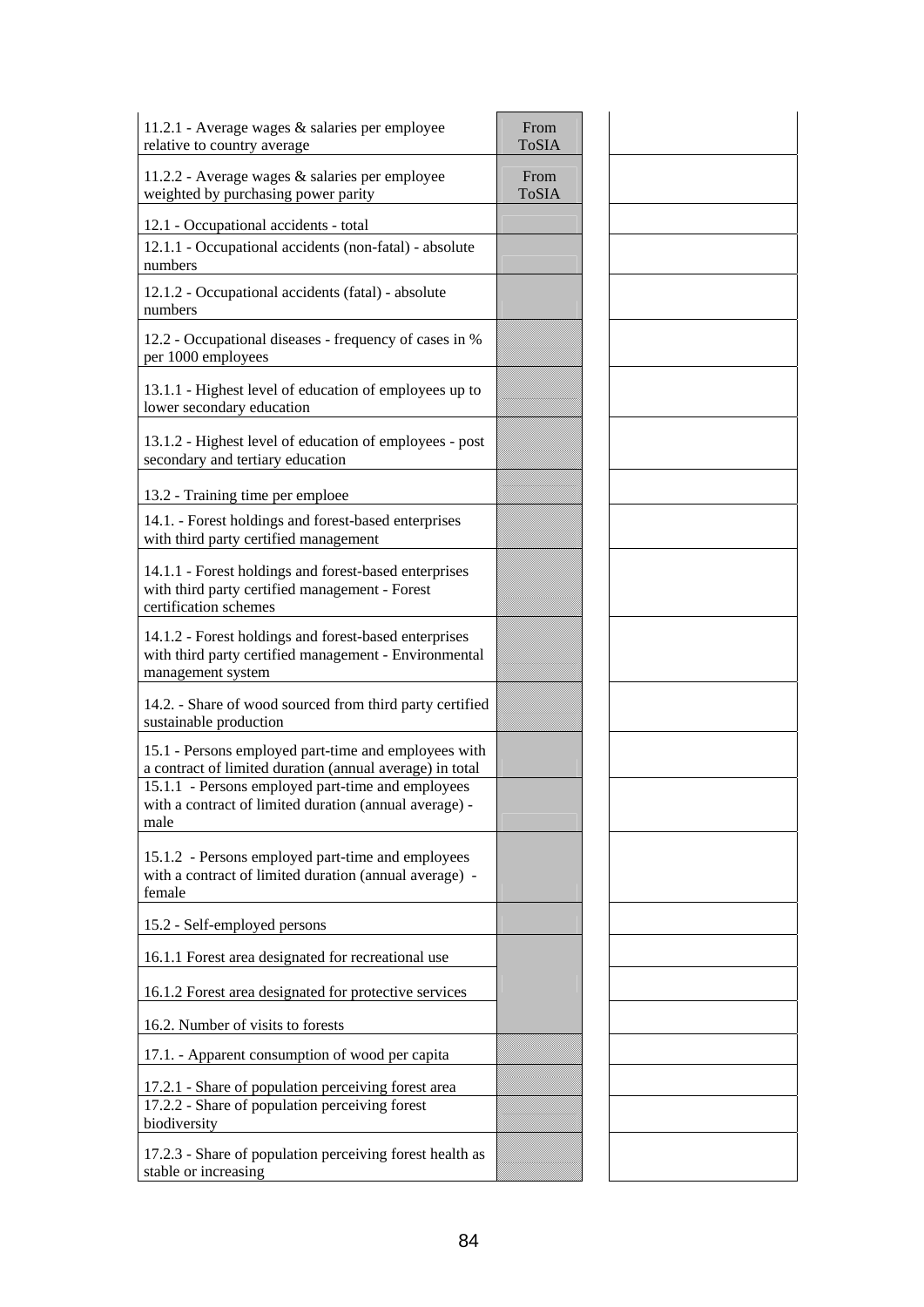| 17.3.1 - Share of population perceiving forest industry<br>to be environmentally friendly                                                                                                                                                   |                      |  |  |  |
|---------------------------------------------------------------------------------------------------------------------------------------------------------------------------------------------------------------------------------------------|----------------------|--|--|--|
| 17.3.2 - Share of population perceiving forest industry<br>to be an attractive employer                                                                                                                                                     |                      |  |  |  |
| 18.1 - On-site energy generation from renewables                                                                                                                                                                                            |                      |  |  |  |
| 18.1.1.1 - On-site heat generation from renewables -<br>residues from process - inputs                                                                                                                                                      |                      |  |  |  |
| 18.1.1.2 - On-site heat generation from renewables -<br>other wood biomass                                                                                                                                                                  |                      |  |  |  |
| 18.1.1.3 - On-site heat generation from renewables -<br>non-wood based renewable heat                                                                                                                                                       |                      |  |  |  |
| 18.1.2.1 - On-site electicity generation from renewables<br>- residues from process                                                                                                                                                         |                      |  |  |  |
| 18.1.2.2 - On-site electicity generation from<br>renewables - other wood biomass                                                                                                                                                            |                      |  |  |  |
| 18.1.2.3 - On-site electicity generation from<br>renewables - non-wood based renewable electicity                                                                                                                                           |                      |  |  |  |
| 18.1.3.1 - On-site fuel generation from renewables<br>excluding fuel used for mill site heat and electricity<br>generation and excluding fuel that is used as a product<br>further in the FW3 - residues from process                       |                      |  |  |  |
| 18.1.3.2 - On-site fuel generation from renewables<br>excluding fuel used for mill site heat and electricity<br>generation and excluding fuel that is used as a product<br>further in the FW3 - other wood biomass                          |                      |  |  |  |
| 18.1.3.3 - On-site fuel generation from renewables<br>excluding fuel used for mill site heat and electricity<br>generation and excluding fuel that is used as a product<br>further in the FW3 - Non-wood based renewable fuel<br>production |                      |  |  |  |
| 18.2 - Energy use                                                                                                                                                                                                                           |                      |  |  |  |
| 18.2.1.1 - Energy use - Heat from renewable sources                                                                                                                                                                                         |                      |  |  |  |
| 18.2.1.2 - Energy use - Heat from fossil sources                                                                                                                                                                                            |                      |  |  |  |
| 18.2.2.1 - Energy use - Direct fuel use - renewable fuel                                                                                                                                                                                    |                      |  |  |  |
| 18.2.2.2 - Energy use - Direct fuel use - fossil fuel<br>18.2.3.1 - Electricity use - from 100% renewable<br>sources                                                                                                                        |                      |  |  |  |
| 18.2.3.2 - Electricity use - from 100% fossil sources                                                                                                                                                                                       |                      |  |  |  |
| 18.2.3.3 - Electricity use - from the grid                                                                                                                                                                                                  |                      |  |  |  |
| 18.3 Energy self sufficiency                                                                                                                                                                                                                | From<br><b>ToSIA</b> |  |  |  |
| 19.1 - Greenhouse gas emissions                                                                                                                                                                                                             |                      |  |  |  |
| 19.1.1. Greenhouse gas emissions from machinery                                                                                                                                                                                             |                      |  |  |  |
| 19.1.2. Greenhouse gas emissions from wood<br>combustion                                                                                                                                                                                    |                      |  |  |  |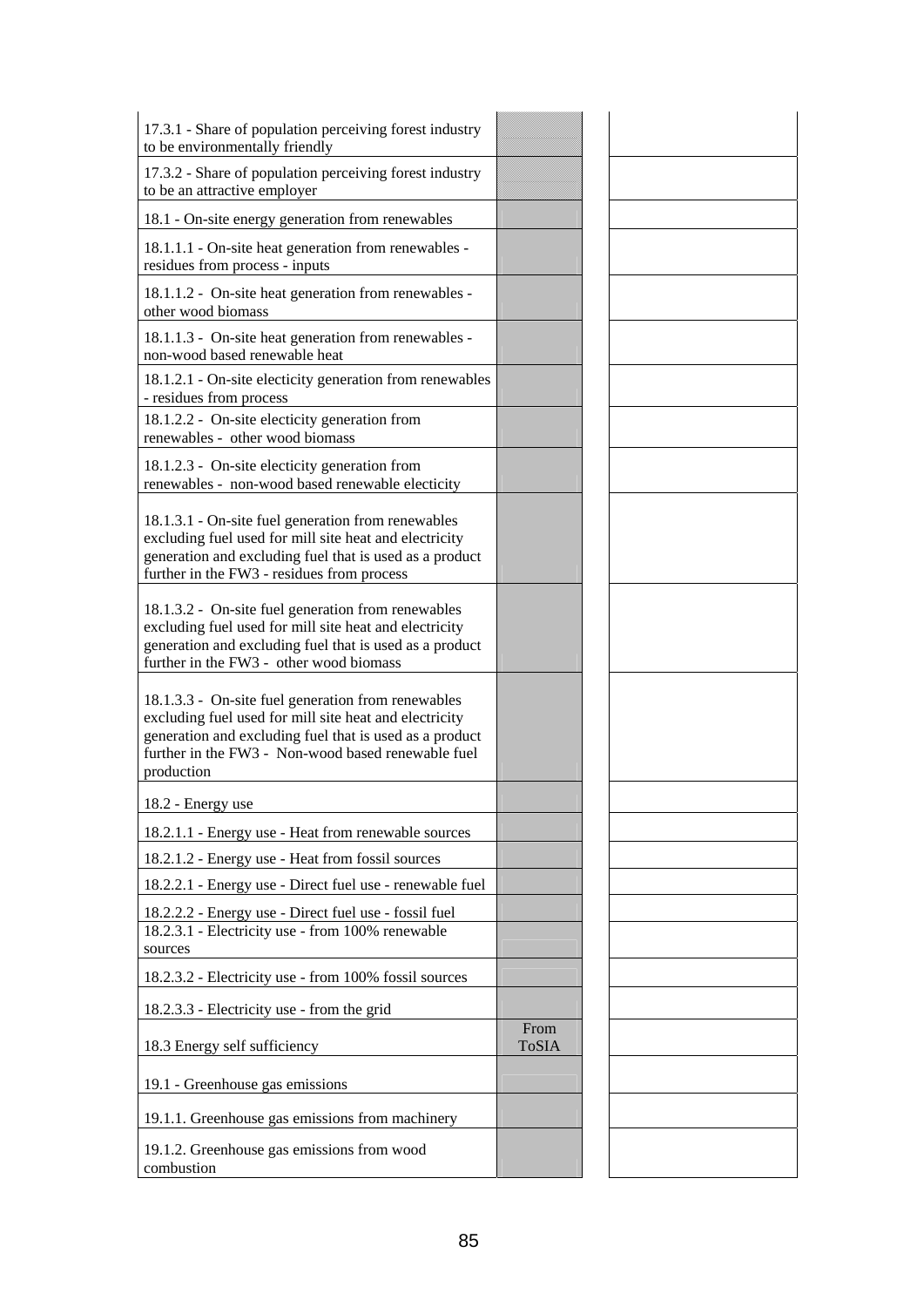| 19.2 - Carbon stock                                                                           |                      |  |
|-----------------------------------------------------------------------------------------------|----------------------|--|
| 19.2.1 - Carbon stock in woody living biomass (above<br>ground)                               |                      |  |
| 19.2.2 - Carbon stock in woody living biomass (below<br>ground)                               |                      |  |
| 19.2.3 - Carbon stock in woody dead wood                                                      |                      |  |
| 19.2.4 - Carbon stock in soils of forest                                                      |                      |  |
| 19.2.5 - Carbon stock in wood products                                                        | From<br><b>ToSIA</b> |  |
| 20.1.1.1 - Distance by mode - road transport - loaded                                         |                      |  |
| 20.1.1.2 - Distance by mode - rail transport - loaded                                         |                      |  |
| 20.1.1.3 - Distance by mode - water transport (inland<br>waterways) - loaded                  |                      |  |
| 20.1.1.4 - Distance by mode - water transport (maritime<br>- sea-going ships) - loaded        |                      |  |
| 20.1.1.5 - Distance by mode - air transport - loaded                                          |                      |  |
| 20.1.2.1 - Distance by mode - road transport - unloaded                                       |                      |  |
| 20.2.1.1 - Freight volume - road transport - loaded<br>capacity                               |                      |  |
| 20.2.1.2 - Freight volume - rail transport - loaded<br>capacity                               |                      |  |
| 20.2.1.3 - Freight volume - water transport (inland<br>waterways) - loaded capacity           |                      |  |
| 20.2.1.4 - Freight volume - water transport (maritime -<br>sea-going ships) - loaded capacity |                      |  |
| 20.2.1.5 - Freight volume - air transport - loaded<br>capacity                                |                      |  |
| Ton km                                                                                        | From<br><b>ToSIA</b> |  |
| 21.1 - Water use (freshwater intake by industry)<br>[relevant for industry]                   |                      |  |
| 21.2 - Water use (of the forest ecosystem)                                                    |                      |  |
| 21.2.1 - Water use (of the forest ecosystem) -<br>Evapotranspiration from the system          |                      |  |
| 21.2.2 - Water use (of the forest ecosystem) -<br>Groundwater recharge                        |                      |  |
| 22.1 - Forest and Other Wooded Land Area                                                      |                      |  |
| 22.2.1 Growing stock classified by forest types                                               |                      |  |
| 22.2.2 Growing stock on forests available for wood<br>supply                                  |                      |  |
| 22.4.1 - Balance of increments and fellings: Net annual<br>increment                          |                      |  |
| 22.4. Balance of increments and fellings                                                      | From<br>ToSIA        |  |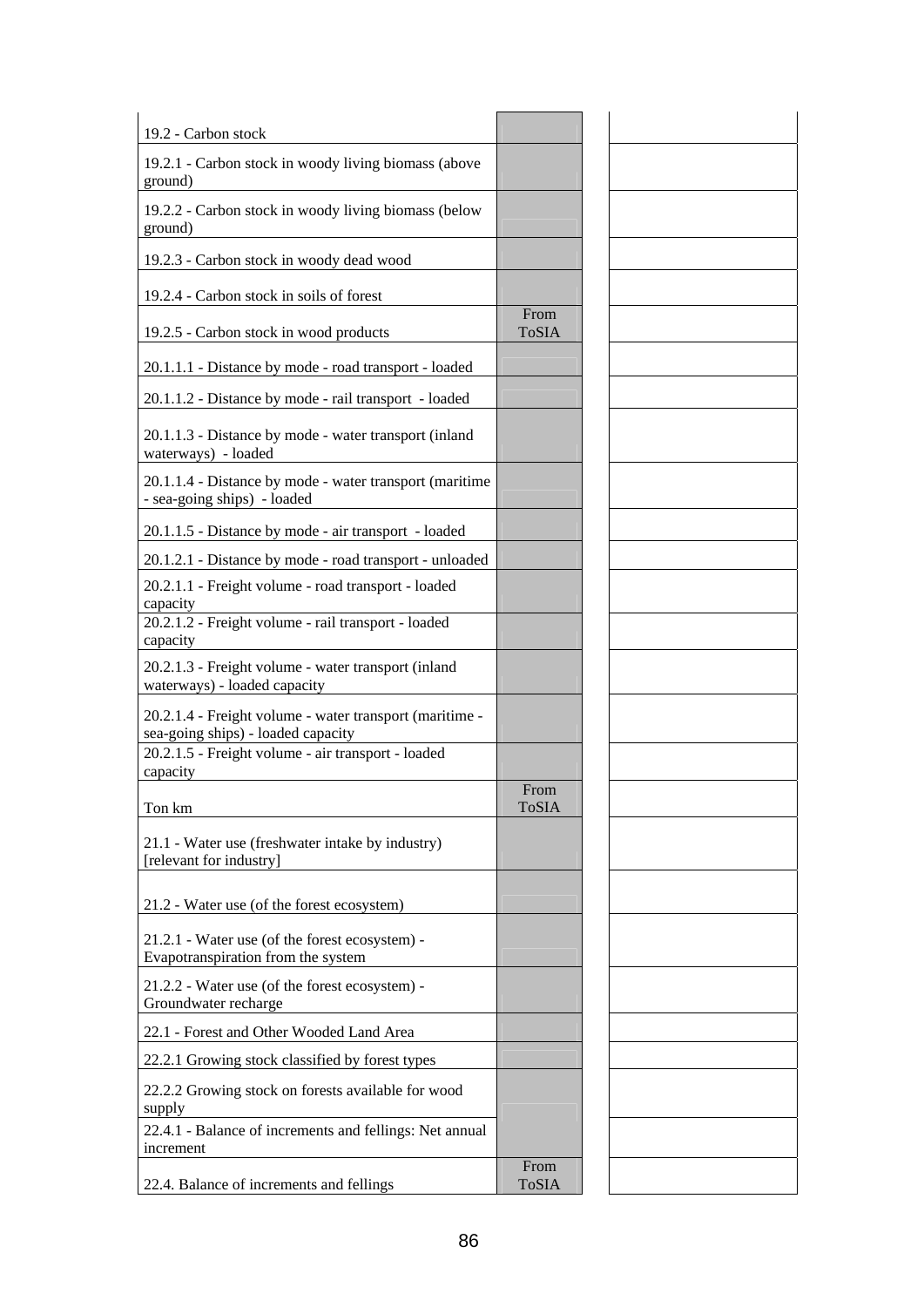| 22.5.1.2 - Age distribution: coefficient of variation<br>22.5.2.1 - Diameter distribution: number of classes<br>22.5.2.2 - Diameter distribution: coefficient of variation<br>23.1 - Chemical soil properties related to soil acidity<br>and eutrophication (pH, CEC, C/N, organic C, base<br>saturation), classified by main soil types<br>$23.1.1 - pH$<br>23.1.2 - CEC<br>23.1.3 - C/N ratio<br>23.1.4 - organic C<br>23.1.5 - base saturation<br>23.1.6 - site nutrient budget averaged over total rotation<br>period (N, P, K, Ca, Mg)<br>23.2 - Soil compaction from machine operations<br>24.1.1 - Water pollution - organic substances<br>(biochemical oxygen demand)<br>24.1.2 - Water pollution - nutrients (nitrogen,<br>phosphorus) as Nitrogen or TKN (Total KJELDAHL<br>Nitrogen)<br>24.2.1 - Non-greenhouse gas emissions into air - CO<br>24.2.2 - Non-greenhouse gas emissions into air - NOx<br>24.2.3 - Non-greenhouse gas emissions into air - SO2<br>24.2.4 - Non-greenhouse gas emissions into air -<br><b>NMVOC</b><br>25 Biodiversity<br>25.1.1 Area of forest & OWL by number of trees<br>occurring<br>25.1.1 Area of forest & OWL by forest type<br>25.2.1 Volume of standing deadwood<br>25.2.1 Volume of lying deadwood<br>25.3. Protection status of area of forest and other<br>wooded land<br>26.1.1 - Area with damage classified by damaging<br>agent - biotic<br>26.1.1.1 - Area with damage classified by damaging<br>agent - biotic - insects and diseases<br>26.1.1.2 - Area with damage classified by damaging<br>agent - biotic - wildlife and grazing<br>26.1.2 - Area with damage classified by damaging<br>agent - abiotic<br>26.1.2.1 - Area with damage classified by damaging<br>agent - abiotic - fire<br>26.1.2.2 - Area with damage classified by damaging<br>agent - abiotic - storm, wind<br>26.1.2.3 - Area with damage classified by damaging<br>agent - abiotic - snow, drought, mudflow, avalanche<br>and other identifiable abiotic factors<br>26.1.3 - Area with damage classified by damaging<br>agent - human induced<br>26.2 - Damage-induced wood supply<br>27.1 - Generation of waste in total<br>27.1.1 - Not classified as hazardous waste | 22.5.1.1 - Age distribution: number of classes |  |
|-----------------------------------------------------------------------------------------------------------------------------------------------------------------------------------------------------------------------------------------------------------------------------------------------------------------------------------------------------------------------------------------------------------------------------------------------------------------------------------------------------------------------------------------------------------------------------------------------------------------------------------------------------------------------------------------------------------------------------------------------------------------------------------------------------------------------------------------------------------------------------------------------------------------------------------------------------------------------------------------------------------------------------------------------------------------------------------------------------------------------------------------------------------------------------------------------------------------------------------------------------------------------------------------------------------------------------------------------------------------------------------------------------------------------------------------------------------------------------------------------------------------------------------------------------------------------------------------------------------------------------------------------------------------------------------------------------------------------------------------------------------------------------------------------------------------------------------------------------------------------------------------------------------------------------------------------------------------------------------------------------------------------------------------------------------------------------------------------------------------------------------------------------------------------------------------------------------|------------------------------------------------|--|
|                                                                                                                                                                                                                                                                                                                                                                                                                                                                                                                                                                                                                                                                                                                                                                                                                                                                                                                                                                                                                                                                                                                                                                                                                                                                                                                                                                                                                                                                                                                                                                                                                                                                                                                                                                                                                                                                                                                                                                                                                                                                                                                                                                                                           |                                                |  |
|                                                                                                                                                                                                                                                                                                                                                                                                                                                                                                                                                                                                                                                                                                                                                                                                                                                                                                                                                                                                                                                                                                                                                                                                                                                                                                                                                                                                                                                                                                                                                                                                                                                                                                                                                                                                                                                                                                                                                                                                                                                                                                                                                                                                           |                                                |  |
|                                                                                                                                                                                                                                                                                                                                                                                                                                                                                                                                                                                                                                                                                                                                                                                                                                                                                                                                                                                                                                                                                                                                                                                                                                                                                                                                                                                                                                                                                                                                                                                                                                                                                                                                                                                                                                                                                                                                                                                                                                                                                                                                                                                                           |                                                |  |
|                                                                                                                                                                                                                                                                                                                                                                                                                                                                                                                                                                                                                                                                                                                                                                                                                                                                                                                                                                                                                                                                                                                                                                                                                                                                                                                                                                                                                                                                                                                                                                                                                                                                                                                                                                                                                                                                                                                                                                                                                                                                                                                                                                                                           |                                                |  |
|                                                                                                                                                                                                                                                                                                                                                                                                                                                                                                                                                                                                                                                                                                                                                                                                                                                                                                                                                                                                                                                                                                                                                                                                                                                                                                                                                                                                                                                                                                                                                                                                                                                                                                                                                                                                                                                                                                                                                                                                                                                                                                                                                                                                           |                                                |  |
|                                                                                                                                                                                                                                                                                                                                                                                                                                                                                                                                                                                                                                                                                                                                                                                                                                                                                                                                                                                                                                                                                                                                                                                                                                                                                                                                                                                                                                                                                                                                                                                                                                                                                                                                                                                                                                                                                                                                                                                                                                                                                                                                                                                                           |                                                |  |
|                                                                                                                                                                                                                                                                                                                                                                                                                                                                                                                                                                                                                                                                                                                                                                                                                                                                                                                                                                                                                                                                                                                                                                                                                                                                                                                                                                                                                                                                                                                                                                                                                                                                                                                                                                                                                                                                                                                                                                                                                                                                                                                                                                                                           |                                                |  |
|                                                                                                                                                                                                                                                                                                                                                                                                                                                                                                                                                                                                                                                                                                                                                                                                                                                                                                                                                                                                                                                                                                                                                                                                                                                                                                                                                                                                                                                                                                                                                                                                                                                                                                                                                                                                                                                                                                                                                                                                                                                                                                                                                                                                           |                                                |  |
|                                                                                                                                                                                                                                                                                                                                                                                                                                                                                                                                                                                                                                                                                                                                                                                                                                                                                                                                                                                                                                                                                                                                                                                                                                                                                                                                                                                                                                                                                                                                                                                                                                                                                                                                                                                                                                                                                                                                                                                                                                                                                                                                                                                                           |                                                |  |
|                                                                                                                                                                                                                                                                                                                                                                                                                                                                                                                                                                                                                                                                                                                                                                                                                                                                                                                                                                                                                                                                                                                                                                                                                                                                                                                                                                                                                                                                                                                                                                                                                                                                                                                                                                                                                                                                                                                                                                                                                                                                                                                                                                                                           |                                                |  |
|                                                                                                                                                                                                                                                                                                                                                                                                                                                                                                                                                                                                                                                                                                                                                                                                                                                                                                                                                                                                                                                                                                                                                                                                                                                                                                                                                                                                                                                                                                                                                                                                                                                                                                                                                                                                                                                                                                                                                                                                                                                                                                                                                                                                           |                                                |  |
|                                                                                                                                                                                                                                                                                                                                                                                                                                                                                                                                                                                                                                                                                                                                                                                                                                                                                                                                                                                                                                                                                                                                                                                                                                                                                                                                                                                                                                                                                                                                                                                                                                                                                                                                                                                                                                                                                                                                                                                                                                                                                                                                                                                                           |                                                |  |
|                                                                                                                                                                                                                                                                                                                                                                                                                                                                                                                                                                                                                                                                                                                                                                                                                                                                                                                                                                                                                                                                                                                                                                                                                                                                                                                                                                                                                                                                                                                                                                                                                                                                                                                                                                                                                                                                                                                                                                                                                                                                                                                                                                                                           |                                                |  |
|                                                                                                                                                                                                                                                                                                                                                                                                                                                                                                                                                                                                                                                                                                                                                                                                                                                                                                                                                                                                                                                                                                                                                                                                                                                                                                                                                                                                                                                                                                                                                                                                                                                                                                                                                                                                                                                                                                                                                                                                                                                                                                                                                                                                           |                                                |  |
|                                                                                                                                                                                                                                                                                                                                                                                                                                                                                                                                                                                                                                                                                                                                                                                                                                                                                                                                                                                                                                                                                                                                                                                                                                                                                                                                                                                                                                                                                                                                                                                                                                                                                                                                                                                                                                                                                                                                                                                                                                                                                                                                                                                                           |                                                |  |
|                                                                                                                                                                                                                                                                                                                                                                                                                                                                                                                                                                                                                                                                                                                                                                                                                                                                                                                                                                                                                                                                                                                                                                                                                                                                                                                                                                                                                                                                                                                                                                                                                                                                                                                                                                                                                                                                                                                                                                                                                                                                                                                                                                                                           |                                                |  |
|                                                                                                                                                                                                                                                                                                                                                                                                                                                                                                                                                                                                                                                                                                                                                                                                                                                                                                                                                                                                                                                                                                                                                                                                                                                                                                                                                                                                                                                                                                                                                                                                                                                                                                                                                                                                                                                                                                                                                                                                                                                                                                                                                                                                           |                                                |  |
|                                                                                                                                                                                                                                                                                                                                                                                                                                                                                                                                                                                                                                                                                                                                                                                                                                                                                                                                                                                                                                                                                                                                                                                                                                                                                                                                                                                                                                                                                                                                                                                                                                                                                                                                                                                                                                                                                                                                                                                                                                                                                                                                                                                                           |                                                |  |
|                                                                                                                                                                                                                                                                                                                                                                                                                                                                                                                                                                                                                                                                                                                                                                                                                                                                                                                                                                                                                                                                                                                                                                                                                                                                                                                                                                                                                                                                                                                                                                                                                                                                                                                                                                                                                                                                                                                                                                                                                                                                                                                                                                                                           |                                                |  |
|                                                                                                                                                                                                                                                                                                                                                                                                                                                                                                                                                                                                                                                                                                                                                                                                                                                                                                                                                                                                                                                                                                                                                                                                                                                                                                                                                                                                                                                                                                                                                                                                                                                                                                                                                                                                                                                                                                                                                                                                                                                                                                                                                                                                           |                                                |  |
|                                                                                                                                                                                                                                                                                                                                                                                                                                                                                                                                                                                                                                                                                                                                                                                                                                                                                                                                                                                                                                                                                                                                                                                                                                                                                                                                                                                                                                                                                                                                                                                                                                                                                                                                                                                                                                                                                                                                                                                                                                                                                                                                                                                                           |                                                |  |
|                                                                                                                                                                                                                                                                                                                                                                                                                                                                                                                                                                                                                                                                                                                                                                                                                                                                                                                                                                                                                                                                                                                                                                                                                                                                                                                                                                                                                                                                                                                                                                                                                                                                                                                                                                                                                                                                                                                                                                                                                                                                                                                                                                                                           |                                                |  |
|                                                                                                                                                                                                                                                                                                                                                                                                                                                                                                                                                                                                                                                                                                                                                                                                                                                                                                                                                                                                                                                                                                                                                                                                                                                                                                                                                                                                                                                                                                                                                                                                                                                                                                                                                                                                                                                                                                                                                                                                                                                                                                                                                                                                           |                                                |  |
|                                                                                                                                                                                                                                                                                                                                                                                                                                                                                                                                                                                                                                                                                                                                                                                                                                                                                                                                                                                                                                                                                                                                                                                                                                                                                                                                                                                                                                                                                                                                                                                                                                                                                                                                                                                                                                                                                                                                                                                                                                                                                                                                                                                                           |                                                |  |
|                                                                                                                                                                                                                                                                                                                                                                                                                                                                                                                                                                                                                                                                                                                                                                                                                                                                                                                                                                                                                                                                                                                                                                                                                                                                                                                                                                                                                                                                                                                                                                                                                                                                                                                                                                                                                                                                                                                                                                                                                                                                                                                                                                                                           |                                                |  |
|                                                                                                                                                                                                                                                                                                                                                                                                                                                                                                                                                                                                                                                                                                                                                                                                                                                                                                                                                                                                                                                                                                                                                                                                                                                                                                                                                                                                                                                                                                                                                                                                                                                                                                                                                                                                                                                                                                                                                                                                                                                                                                                                                                                                           |                                                |  |
|                                                                                                                                                                                                                                                                                                                                                                                                                                                                                                                                                                                                                                                                                                                                                                                                                                                                                                                                                                                                                                                                                                                                                                                                                                                                                                                                                                                                                                                                                                                                                                                                                                                                                                                                                                                                                                                                                                                                                                                                                                                                                                                                                                                                           |                                                |  |
|                                                                                                                                                                                                                                                                                                                                                                                                                                                                                                                                                                                                                                                                                                                                                                                                                                                                                                                                                                                                                                                                                                                                                                                                                                                                                                                                                                                                                                                                                                                                                                                                                                                                                                                                                                                                                                                                                                                                                                                                                                                                                                                                                                                                           |                                                |  |
|                                                                                                                                                                                                                                                                                                                                                                                                                                                                                                                                                                                                                                                                                                                                                                                                                                                                                                                                                                                                                                                                                                                                                                                                                                                                                                                                                                                                                                                                                                                                                                                                                                                                                                                                                                                                                                                                                                                                                                                                                                                                                                                                                                                                           |                                                |  |
|                                                                                                                                                                                                                                                                                                                                                                                                                                                                                                                                                                                                                                                                                                                                                                                                                                                                                                                                                                                                                                                                                                                                                                                                                                                                                                                                                                                                                                                                                                                                                                                                                                                                                                                                                                                                                                                                                                                                                                                                                                                                                                                                                                                                           |                                                |  |
|                                                                                                                                                                                                                                                                                                                                                                                                                                                                                                                                                                                                                                                                                                                                                                                                                                                                                                                                                                                                                                                                                                                                                                                                                                                                                                                                                                                                                                                                                                                                                                                                                                                                                                                                                                                                                                                                                                                                                                                                                                                                                                                                                                                                           |                                                |  |
|                                                                                                                                                                                                                                                                                                                                                                                                                                                                                                                                                                                                                                                                                                                                                                                                                                                                                                                                                                                                                                                                                                                                                                                                                                                                                                                                                                                                                                                                                                                                                                                                                                                                                                                                                                                                                                                                                                                                                                                                                                                                                                                                                                                                           |                                                |  |
|                                                                                                                                                                                                                                                                                                                                                                                                                                                                                                                                                                                                                                                                                                                                                                                                                                                                                                                                                                                                                                                                                                                                                                                                                                                                                                                                                                                                                                                                                                                                                                                                                                                                                                                                                                                                                                                                                                                                                                                                                                                                                                                                                                                                           |                                                |  |
|                                                                                                                                                                                                                                                                                                                                                                                                                                                                                                                                                                                                                                                                                                                                                                                                                                                                                                                                                                                                                                                                                                                                                                                                                                                                                                                                                                                                                                                                                                                                                                                                                                                                                                                                                                                                                                                                                                                                                                                                                                                                                                                                                                                                           |                                                |  |
|                                                                                                                                                                                                                                                                                                                                                                                                                                                                                                                                                                                                                                                                                                                                                                                                                                                                                                                                                                                                                                                                                                                                                                                                                                                                                                                                                                                                                                                                                                                                                                                                                                                                                                                                                                                                                                                                                                                                                                                                                                                                                                                                                                                                           |                                                |  |
|                                                                                                                                                                                                                                                                                                                                                                                                                                                                                                                                                                                                                                                                                                                                                                                                                                                                                                                                                                                                                                                                                                                                                                                                                                                                                                                                                                                                                                                                                                                                                                                                                                                                                                                                                                                                                                                                                                                                                                                                                                                                                                                                                                                                           |                                                |  |
|                                                                                                                                                                                                                                                                                                                                                                                                                                                                                                                                                                                                                                                                                                                                                                                                                                                                                                                                                                                                                                                                                                                                                                                                                                                                                                                                                                                                                                                                                                                                                                                                                                                                                                                                                                                                                                                                                                                                                                                                                                                                                                                                                                                                           |                                                |  |
|                                                                                                                                                                                                                                                                                                                                                                                                                                                                                                                                                                                                                                                                                                                                                                                                                                                                                                                                                                                                                                                                                                                                                                                                                                                                                                                                                                                                                                                                                                                                                                                                                                                                                                                                                                                                                                                                                                                                                                                                                                                                                                                                                                                                           |                                                |  |
|                                                                                                                                                                                                                                                                                                                                                                                                                                                                                                                                                                                                                                                                                                                                                                                                                                                                                                                                                                                                                                                                                                                                                                                                                                                                                                                                                                                                                                                                                                                                                                                                                                                                                                                                                                                                                                                                                                                                                                                                                                                                                                                                                                                                           |                                                |  |
|                                                                                                                                                                                                                                                                                                                                                                                                                                                                                                                                                                                                                                                                                                                                                                                                                                                                                                                                                                                                                                                                                                                                                                                                                                                                                                                                                                                                                                                                                                                                                                                                                                                                                                                                                                                                                                                                                                                                                                                                                                                                                                                                                                                                           |                                                |  |
|                                                                                                                                                                                                                                                                                                                                                                                                                                                                                                                                                                                                                                                                                                                                                                                                                                                                                                                                                                                                                                                                                                                                                                                                                                                                                                                                                                                                                                                                                                                                                                                                                                                                                                                                                                                                                                                                                                                                                                                                                                                                                                                                                                                                           |                                                |  |
|                                                                                                                                                                                                                                                                                                                                                                                                                                                                                                                                                                                                                                                                                                                                                                                                                                                                                                                                                                                                                                                                                                                                                                                                                                                                                                                                                                                                                                                                                                                                                                                                                                                                                                                                                                                                                                                                                                                                                                                                                                                                                                                                                                                                           |                                                |  |
|                                                                                                                                                                                                                                                                                                                                                                                                                                                                                                                                                                                                                                                                                                                                                                                                                                                                                                                                                                                                                                                                                                                                                                                                                                                                                                                                                                                                                                                                                                                                                                                                                                                                                                                                                                                                                                                                                                                                                                                                                                                                                                                                                                                                           |                                                |  |
|                                                                                                                                                                                                                                                                                                                                                                                                                                                                                                                                                                                                                                                                                                                                                                                                                                                                                                                                                                                                                                                                                                                                                                                                                                                                                                                                                                                                                                                                                                                                                                                                                                                                                                                                                                                                                                                                                                                                                                                                                                                                                                                                                                                                           |                                                |  |
|                                                                                                                                                                                                                                                                                                                                                                                                                                                                                                                                                                                                                                                                                                                                                                                                                                                                                                                                                                                                                                                                                                                                                                                                                                                                                                                                                                                                                                                                                                                                                                                                                                                                                                                                                                                                                                                                                                                                                                                                                                                                                                                                                                                                           |                                                |  |
|                                                                                                                                                                                                                                                                                                                                                                                                                                                                                                                                                                                                                                                                                                                                                                                                                                                                                                                                                                                                                                                                                                                                                                                                                                                                                                                                                                                                                                                                                                                                                                                                                                                                                                                                                                                                                                                                                                                                                                                                                                                                                                                                                                                                           |                                                |  |
|                                                                                                                                                                                                                                                                                                                                                                                                                                                                                                                                                                                                                                                                                                                                                                                                                                                                                                                                                                                                                                                                                                                                                                                                                                                                                                                                                                                                                                                                                                                                                                                                                                                                                                                                                                                                                                                                                                                                                                                                                                                                                                                                                                                                           |                                                |  |
|                                                                                                                                                                                                                                                                                                                                                                                                                                                                                                                                                                                                                                                                                                                                                                                                                                                                                                                                                                                                                                                                                                                                                                                                                                                                                                                                                                                                                                                                                                                                                                                                                                                                                                                                                                                                                                                                                                                                                                                                                                                                                                                                                                                                           |                                                |  |
|                                                                                                                                                                                                                                                                                                                                                                                                                                                                                                                                                                                                                                                                                                                                                                                                                                                                                                                                                                                                                                                                                                                                                                                                                                                                                                                                                                                                                                                                                                                                                                                                                                                                                                                                                                                                                                                                                                                                                                                                                                                                                                                                                                                                           |                                                |  |